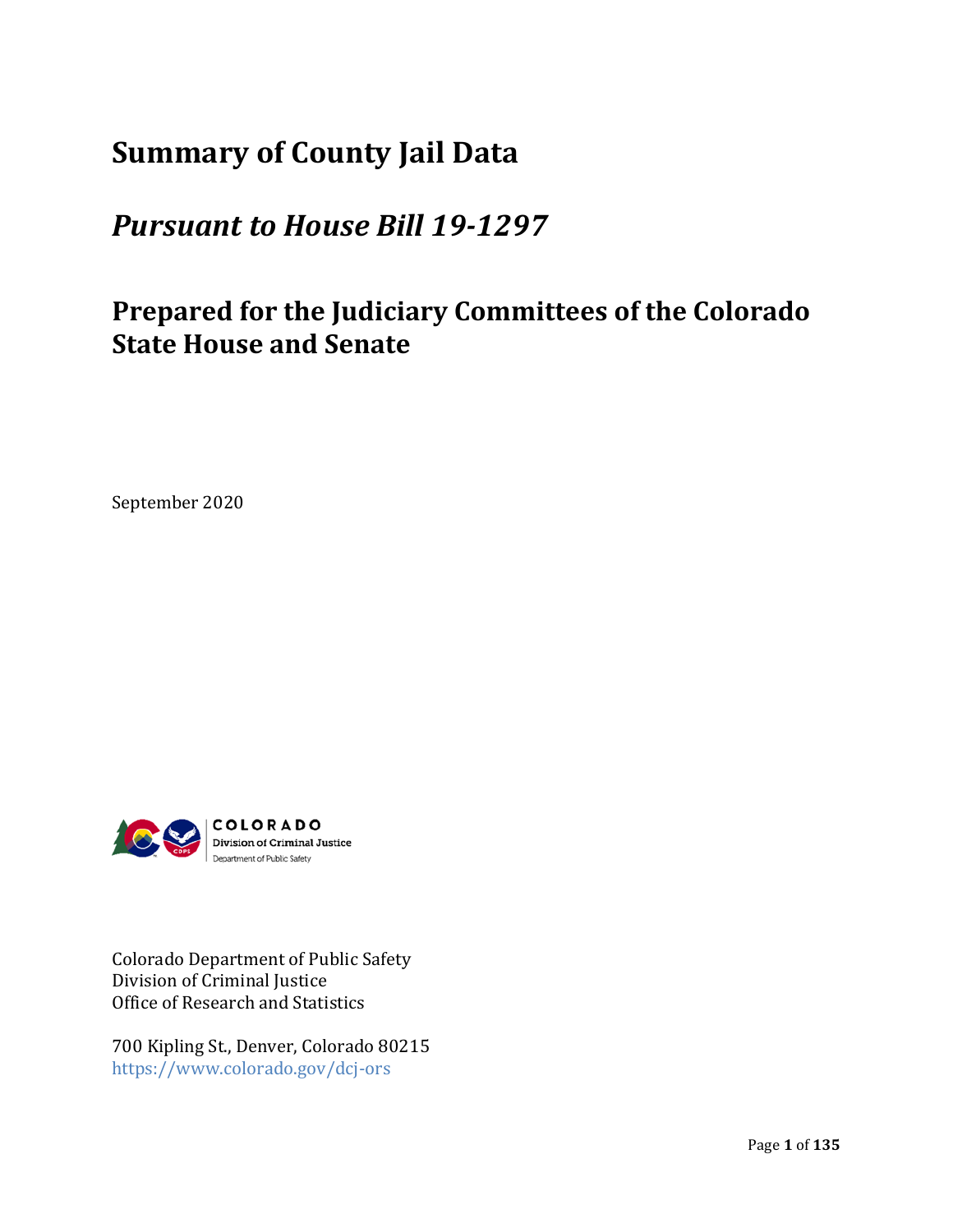# Summary of County Jail Data

*Pursuant to House Bill 19‐1297*

September 2020

*Prepared by*

Peg Flick



Stan Hilkey, Executive Director, Department of Public Safety Joe Thome, Director, Division of Criminal Justice Kim English, Research Director, Office of Research and Statistics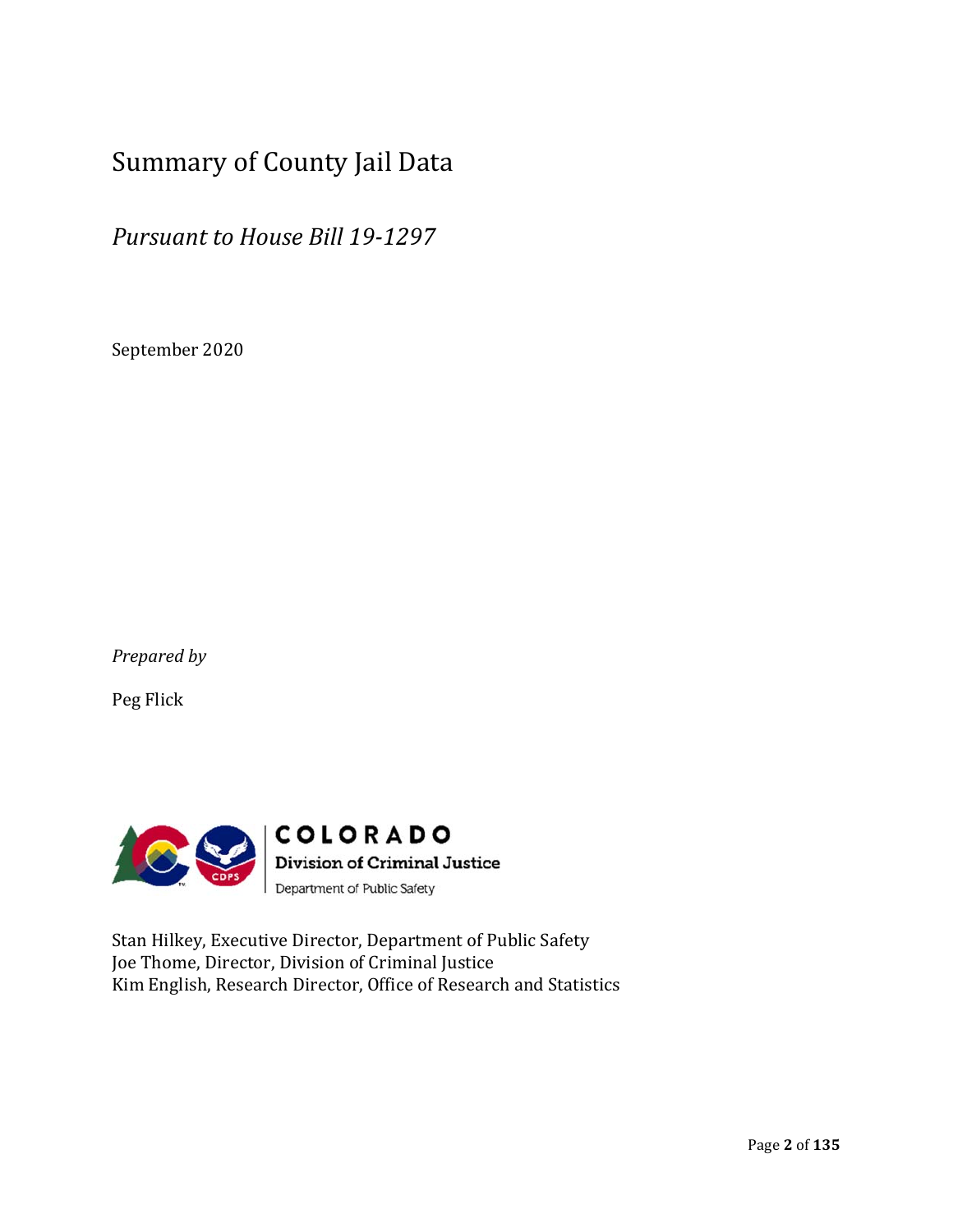## **Acknowledgements**

The Division of Criminal Justice, Office of Research and Statistics, is extremely grateful to the group of county jail representatives who, at the onset of this project, met with researchers to discuss the data elements required in House Bill 19‐1297 and assist in the development of the data collection instrument. Many thanks to the following individuals:

| <b>Susan Argo</b>      | <b>Adams County</b>              |  |
|------------------------|----------------------------------|--|
| <b>Kimberly Byrd</b>   | El Paso County                   |  |
| <b>Jeff Goetz</b>      | <b>Boulder County</b>            |  |
| <b>Maria Gork</b>      | City and County of Broomfield    |  |
| <b>Eric Greene</b>     | Arapahoe County                  |  |
| <b>Shawn Laughlin</b>  | Broomfield                       |  |
| <b>Armando Saldate</b> | <b>City and County of Denver</b> |  |
| <b>Jill Schroeder</b>  | Jefferson County                 |  |
| <b>Jeff Smith</b>      | <b>Clear Creek County</b>        |  |
| <b>Todd Spanier</b>    | Arapahoe County                  |  |
| <b>Gregory VanWyk</b>  | <b>Eagle County</b>              |  |

We also thank the county jail officials that provided the data presented in this report.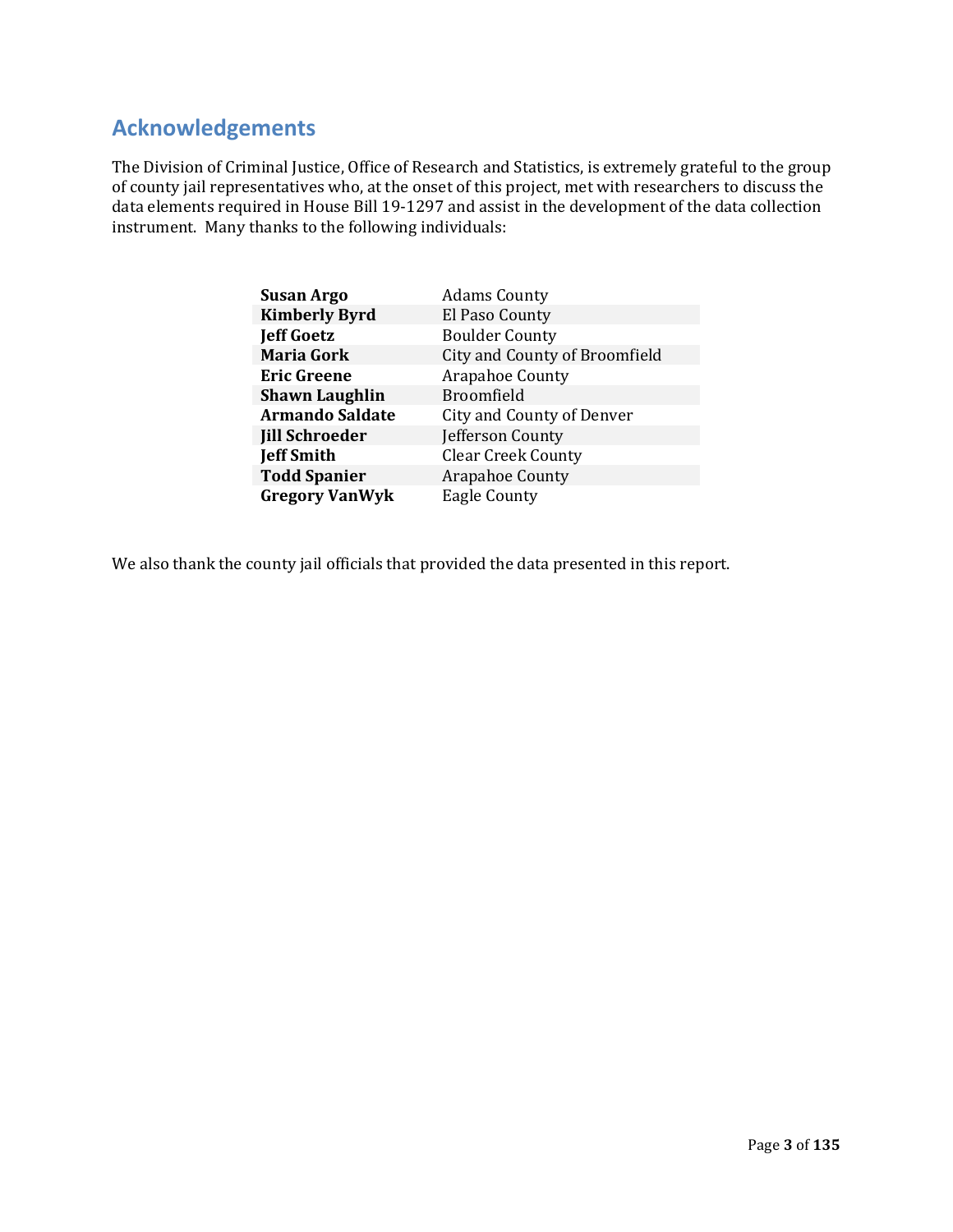# Contents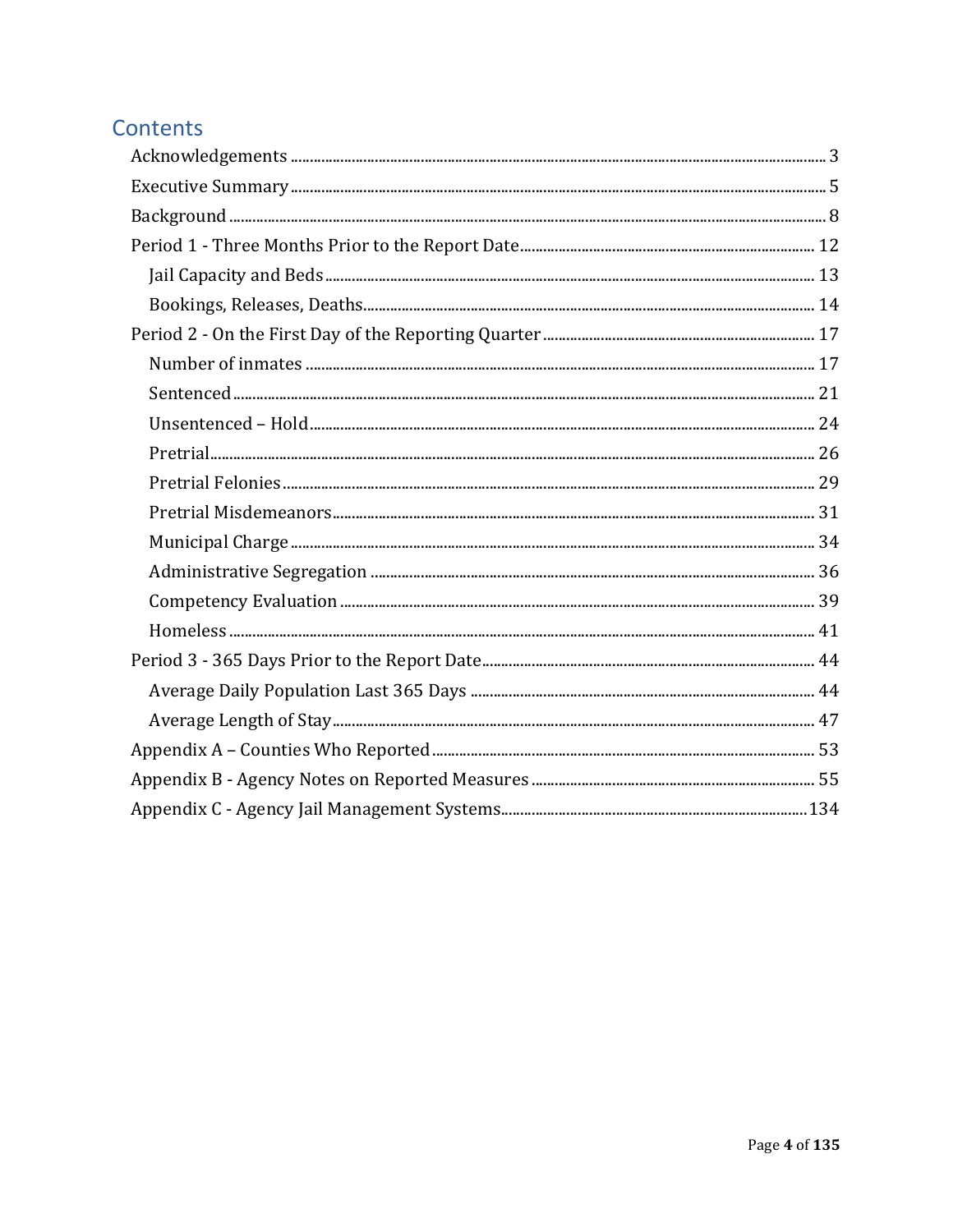### **Executive Summary**

#### **Background**

House Bill 19-1297 was enacted on May 31, 2019. It requires all county jails in Colorado to report specific data elements to the Division of Criminal Justice (DCJ) on a quarterly basis. Beginning in January 2020, reports are due to DCJ the third Friday of every quarter. DCJ is mandated to make the data available online one month from the report due date. 

County jails submit data to DCJ using a template that DCJ developed. Upon submission, DCJ reviews the data and communicates any problems back to the jails so that they may correct and re‐submit their data. If a jail has not submitted data 30 days after the due date, the Department of Public Safety is required to notify them that they are not in compliance with the statute.

The data required by H.B.19‐1297are not records of individual jail stays, but rather counts of specific inmate or jail statuses. 

The data items are collected for three time periods:

- 1. The three months prior to the first day of the reporting quarter,
- 2. On the first day of the reporting quarter (snapshot date), and
- 3. The 365 days prior to the first day of the reporting quarter; because reports are submitted quarterly, the 365‐day periods overlap each other.

For counting purposes counties are required to categorize individuals using a hierarchy that determines the most serious confinement status (sentenced, un-sentenced with a hold, or pretrial) and most serious case level (felony, misdemeanor) for each person. Some of the required measures are further categorized by gender, race, and ethnicity. 

This report contains the county jail data aggregated at the state level. Individual county-level data are available on the jail data dashboard on DCJ's website. This dashboard may be found at:

#### https://www.colorado.gov/pacific/dcj‐ors/ors‐jaildata

Not all counties submitted a report every quarter, and not all counties submitted all required data elements every quarter when they did submit a report. When counties are unable to provide a data element, H.B. 19‐1297 requires them to provide an explanation on reasonable efforts made to collect the data. These explanations appear as "Agency Notes" on the dashboard and are included in Appendix B of this report. When the data counties provided deviated from the statutory definition, agencies also noted this in their "Agency Notes". 

For fifteen of the required measures there is a "Total" number and then a break out of that number by gender, race, and ethnicity. Many agencies did not provide this break out. Consequently, the percentages for gender, race, and ethnicity in the figures that follow do not add up to the number in the total for that category. 

In addition, the **Sentenced**, **Unsentenced‐Hold**, and **Pretrial** categories should add up to the **Number of Inmates** category, but for some counties they do not. As a result, the percentage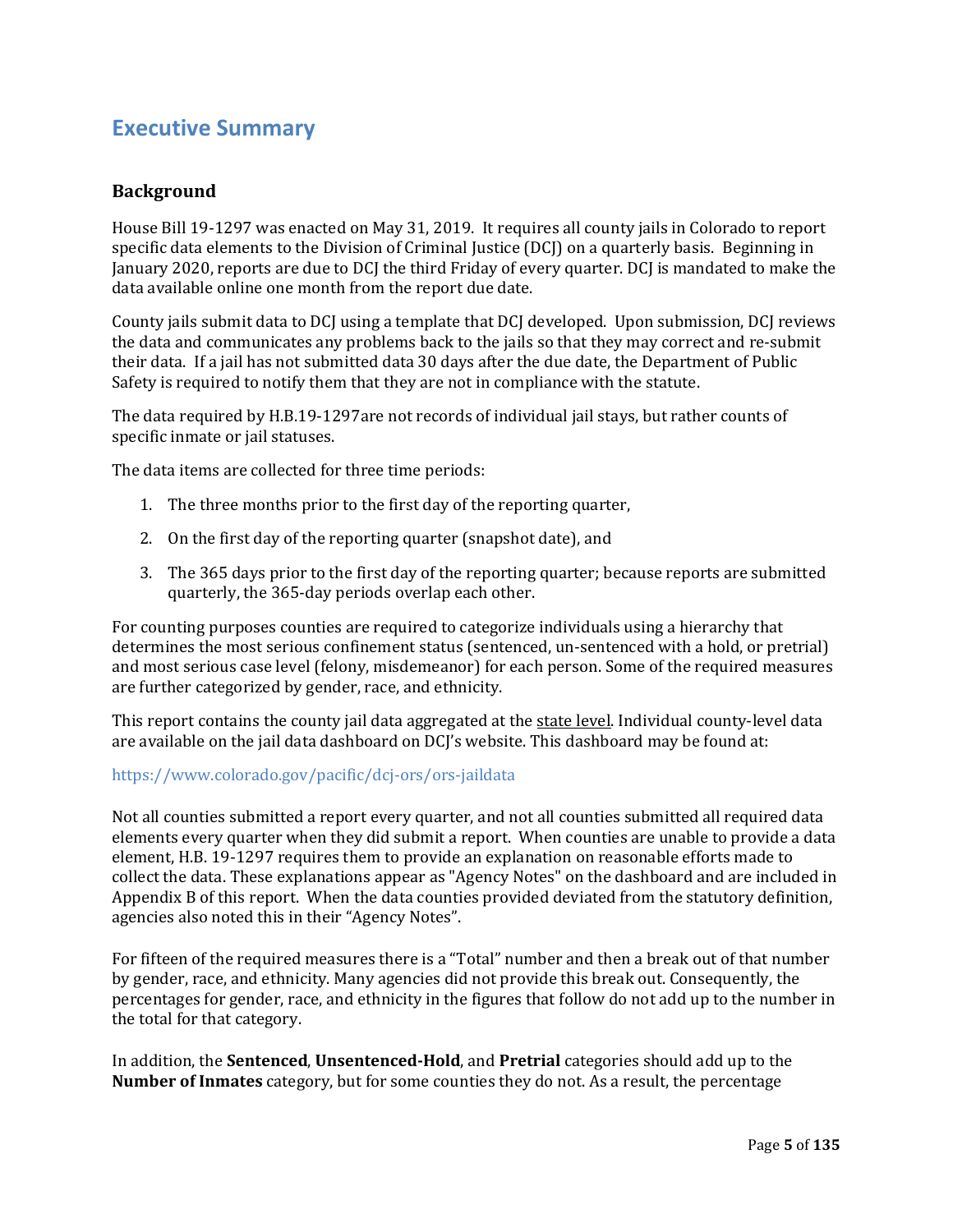reported below for these categories does not add up to 100% of the total number of inmates in each quarter.

While we expect reporting compliance will improve over time as counties become more familiar with the requirements, for the reasons outlined above the findings presented in this report should be viewed with caution.

#### **Statewide Results**

Beginning in early 2020 the world experienced an outbreak of a novel coronavirus. This outbreak required Colorado to institute measures to slow the spread of the virus to protect the public. The state began implementing most of its measures beginning in March 2020. 

According to the Colorado Department of Public Health and Environment, six county jails (Boulder, Denver, Douglas, El Paso, Washington, and Weld) experienced outbreaks of the virus in staff and  $imates<sup>1</sup>$  While the actions taken by jails to protect their populations are not detailed in this report, the impact of the virus is likely reflected in the analyses that follow.

The number of individuals in jails declined by 28% (11,698 to 8,455) from January 1 to April 1 and again by 15% (8,455 to 7,196) from April 1 to July 1. The total decline from January 1 to July 1 was 38%.

Of the three categories (Sentenced, Un‐sentenced Hold, Pretrial) of inmates, the Pretrial category was the largest proportion in all three reporting periods, and increased from 42% on January 1 to 48% on July 1. The proportion of felony pretrial inmates (versus misdemeanor inmates) increased from 72% to 82%.

The percent of individuals whose most serious charge was a municipal code violation was low overall and declined from 3% to 2% in the third reporting period. The number of individuals in administrative segregation declined from the first to the third period but the overall proportion of those in this category stayed the same at 4%.

The number of individuals having a competency evaluation increased from the first to the third period (165 to 263) and the proportion receiving an evaluation increased from 1% to 4% of all inmates.

The number of individuals who were homeless declined from January 1 to July 1, but their overall proportion increased slightly from 17% of inmates to 18%.

The proportion of females declined in all categories from January 1 to July 1, except for administrative segregation where it increased from 16% to 18%, and competency evaluation where it increased from 17% to 19%.

The overall proportion of Blacks in most categories increased from January 1 to July 1 with the exception of those with municipal charges and homeless individuals, where the proportion stayed the same, and administrative segregation where the proportion declined from 19% to 14%.

 

<sup>1</sup> Source: https://covid19.colorado.gov/covid19‐outbreak‐data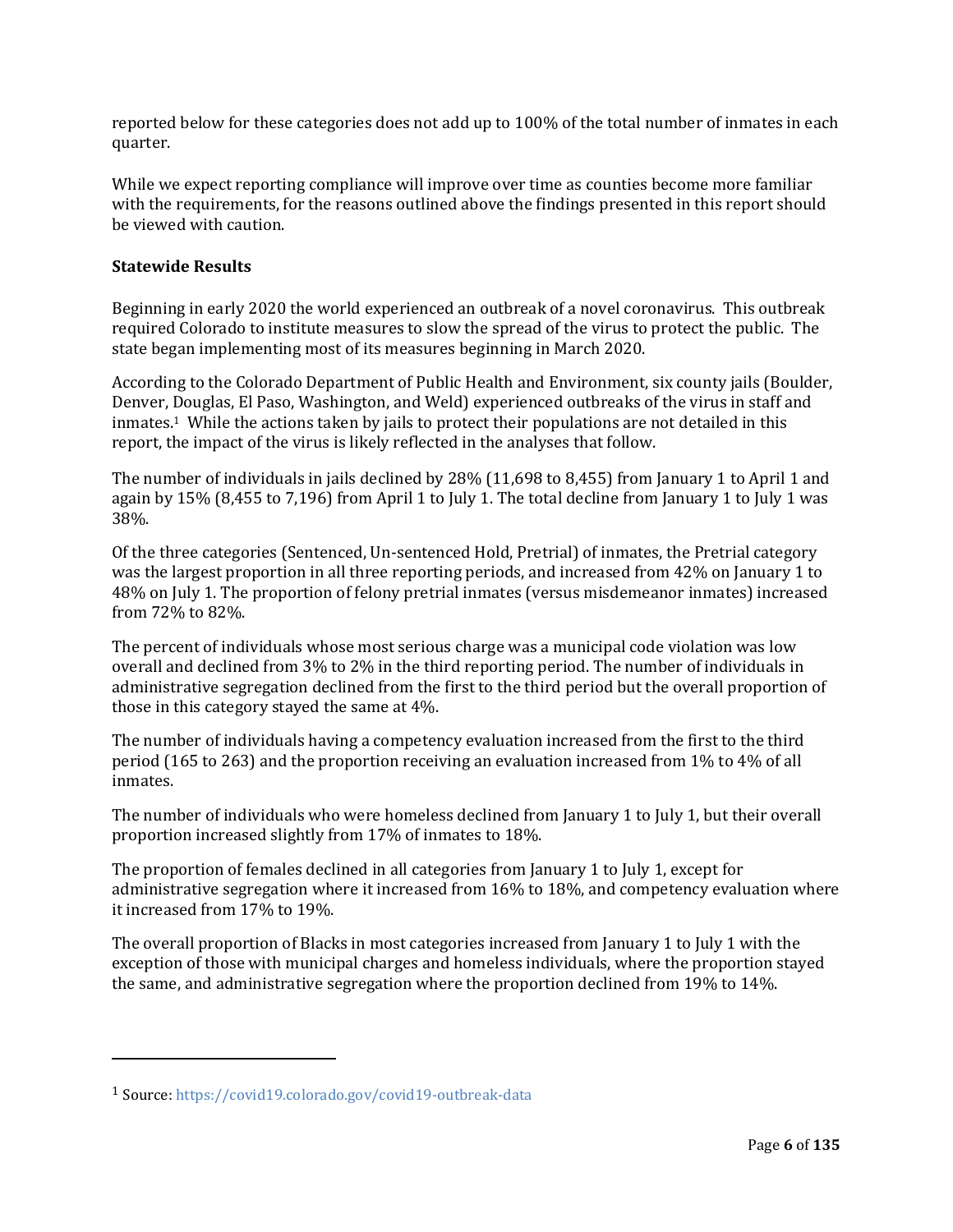The proportion of Hispanics in all measures increased from January 1 to July 1 except for municipal charge where it decreased from 20% to 11% of inmates.

The average daily population for the state decreased from January 1 to July 1 by 14%. The proportion of females in the population decreased slightly (16% to 15%) and the proportion of Blacks stayed the same at 12%. Hispanics increased from 17% to 19%.

The average length of stay (ALOS) for individuals with felony charges stayed about the same from January 1 to July 1 (47 days versus 46 days). Females with felony charges had a much lower ALOS than males (23 versus 44 days) on January 1. For females with felony charges, ALOS increased by July 1 to 29 days. For males with felony charges, ALOS increased to 47 days.

For Blacks, felony ALOS increased from 41 days to 52 days and was much higher than the ALOS for Whites (38 days on January 1 and 42 days on July 1). For Hispanics with a felony, the ALOS also increased, from 38 days to 43 days. 

The ALOS for inmates with a misdemeanor as their highest charge increased slightly from 20 to 21 days by July 1. For females with a misdemeanor charge, their ALOS decreased slightly from 16 to 14 days. Males with a misdemeanor had an increase in ALOS from 18 to 22 days.

For Blacks with misdemeanor charges, the ALOS increased slightly from 30 to 31 days but was much higher than the ALOS for Whites with misdemeanor charges (18 days). Hispanics with misdemeanor charges also experienced an increase in ALOS, from 15 days on January 1 to 21 days on July 1.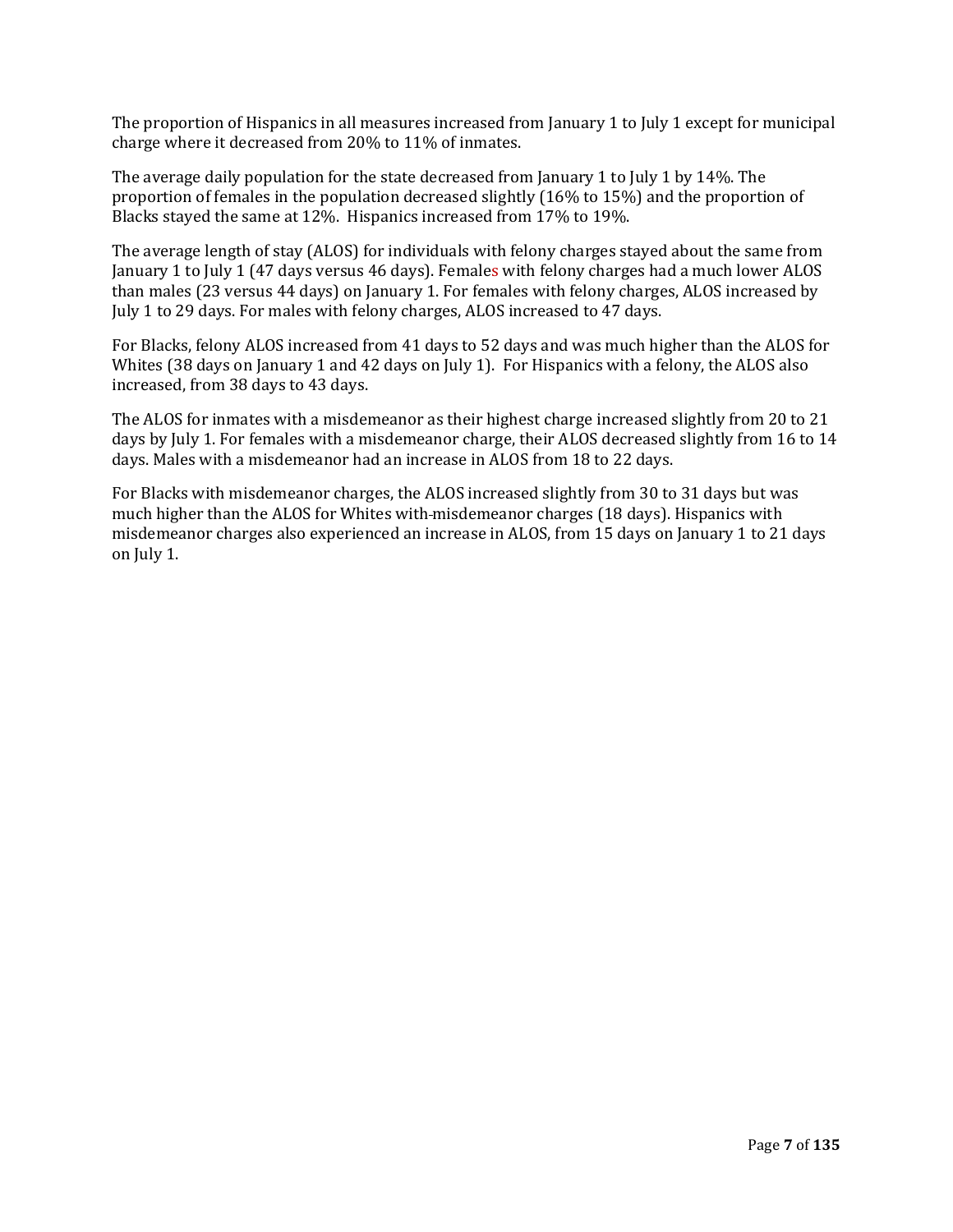## **Background**

House Bill 19-1297 was enacted on May 31, 2019. It requires all county jails in Colorado to report specific data elements to the Division of Criminal Justice (DCJ) on a quarterly basis. Beginning in January 2020, reports are due to DCJ the third Friday of every quarter. DCJ is mandated to make the data available online one month from the report due date. 

#### **Process**

DCJ researchers developed an Excel data collection template containing the elements mandated by H.B.19‐1297. County jails are required to use this template when submitting their data. Jails submit their data to DCJ, where it is reviewed and loaded into a database. Any problems with the data are communicated back to the county so that they can correct and resubmit the data.

H.B. 19‐1297 requires the Department of Public Safety to notify a county that they are not in compliance with the statute if they have not submitted their data 30 days after the due date. See Appendix A for a list of counties that submitted and did not submit reports for each quarter.

To facilitate reporting by jails, DCJ researchers created a website with information about the statute, reporting dates, reporting template, and data documentation. This website is available at:

#### https://www.colorado.gov/pacific/dcj‐ors/jail‐data‐collection

#### Reporting Periods and Data Elements

The data required by H.B.19‐1297are not records of individuals, but rather counts of specific inmate or jail statuses. 

The data items are collected for the following three time periods:

- 4. The three months prior to the first day of the reporting quarter,
- 5. On the first day of the reporting quarter (snapshot date),
- 6. The 365 days prior to the first day of the reporting quarter; because reports are submitted quarterly, the 365‐day periods overlap each other.

See Table 1 for the reporting due dates and timeframes.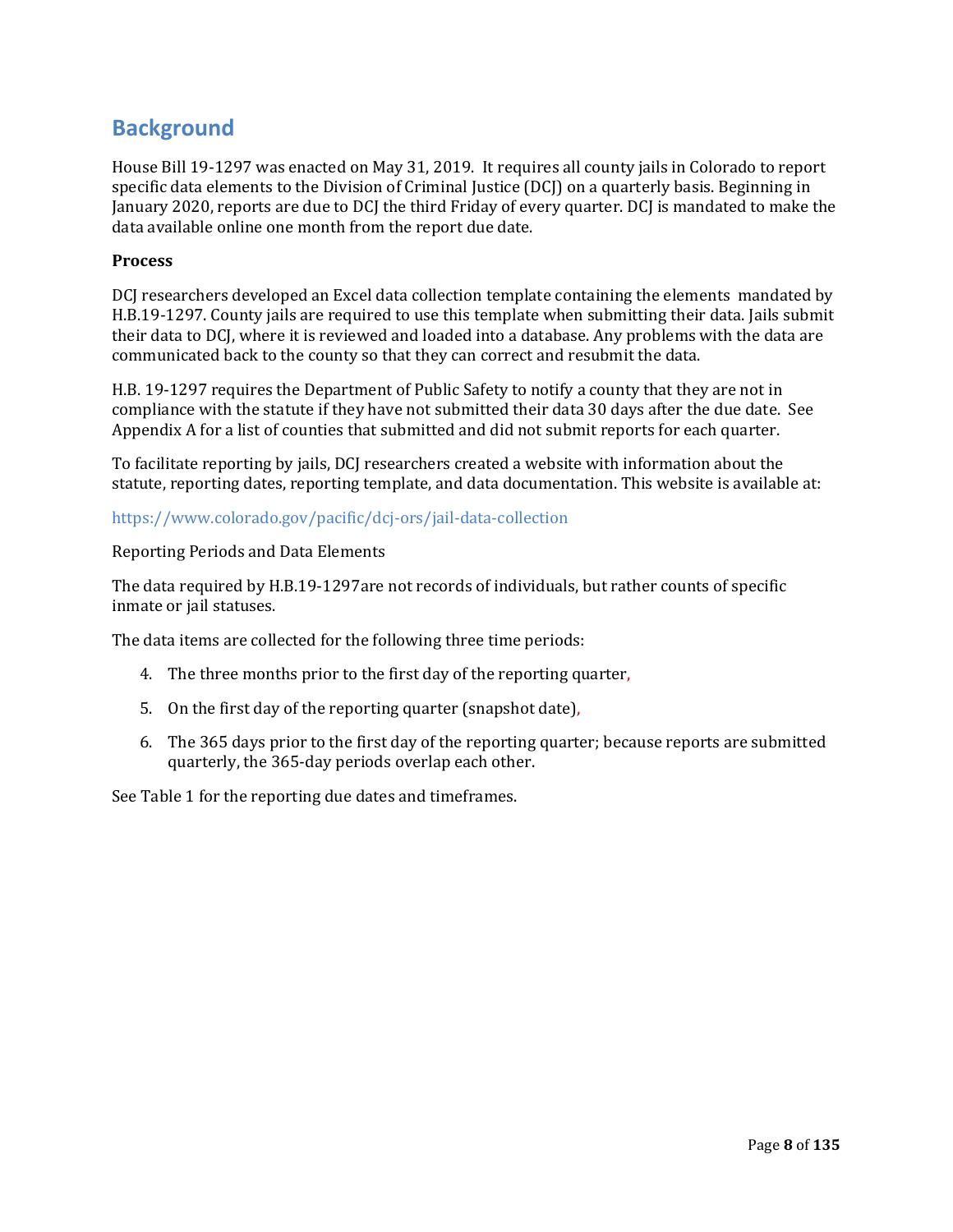| Reporting Due date<br>Quarter |                  | Period 1<br><b>Prior Quarter Dates</b> | Period 2 Snapshot<br>Date | Period 3<br>Prior 365 Days<br>Dates        |
|-------------------------------|------------------|----------------------------------------|---------------------------|--------------------------------------------|
| Q1                            | January 17, 2020 | October 1, 2019 -<br>December 31, 2019 | January 1, 2020           | January 1, 2019 -<br>December 31,<br>2019  |
| Q <sub>2</sub>                | April 17, 2020   | January 1, 2020 - March<br>31,2020     | April 1, 2020             | April 1, 2019 -<br>March 31, 2020          |
| Q <sub>3</sub>                | July 17, 2020    | April 1, 2020 - June 30,<br>2020       | July 1, 2020              | July 1, 2019 - June<br>30,2020             |
| Q4                            | October 16, 2020 | July 1, 2020 - September<br>30,2020    | October 1, 2020           | October 1, 2019 -<br>September 30,<br>2020 |

*Table 1. H.B. 19‐1297 Due dates and reporting timeframes.*

For counting purposes, counties are required to categorize inmates using a hierarchy that determines the most serious confinement status (sentenced, un-sentenced with a hold, or pretrial<sup>2</sup>) and most serious case level (felony, misdemeanor) for each person (Figure 1). Some of the required measures are further categorized by gender, race, and ethnicity. 

 

<sup>&</sup>lt;sup>2</sup> H.B.19-1297's Un-sentenced-Without Hold category was re-labeled "Pretrial" for this report and on the DCJ dashboard.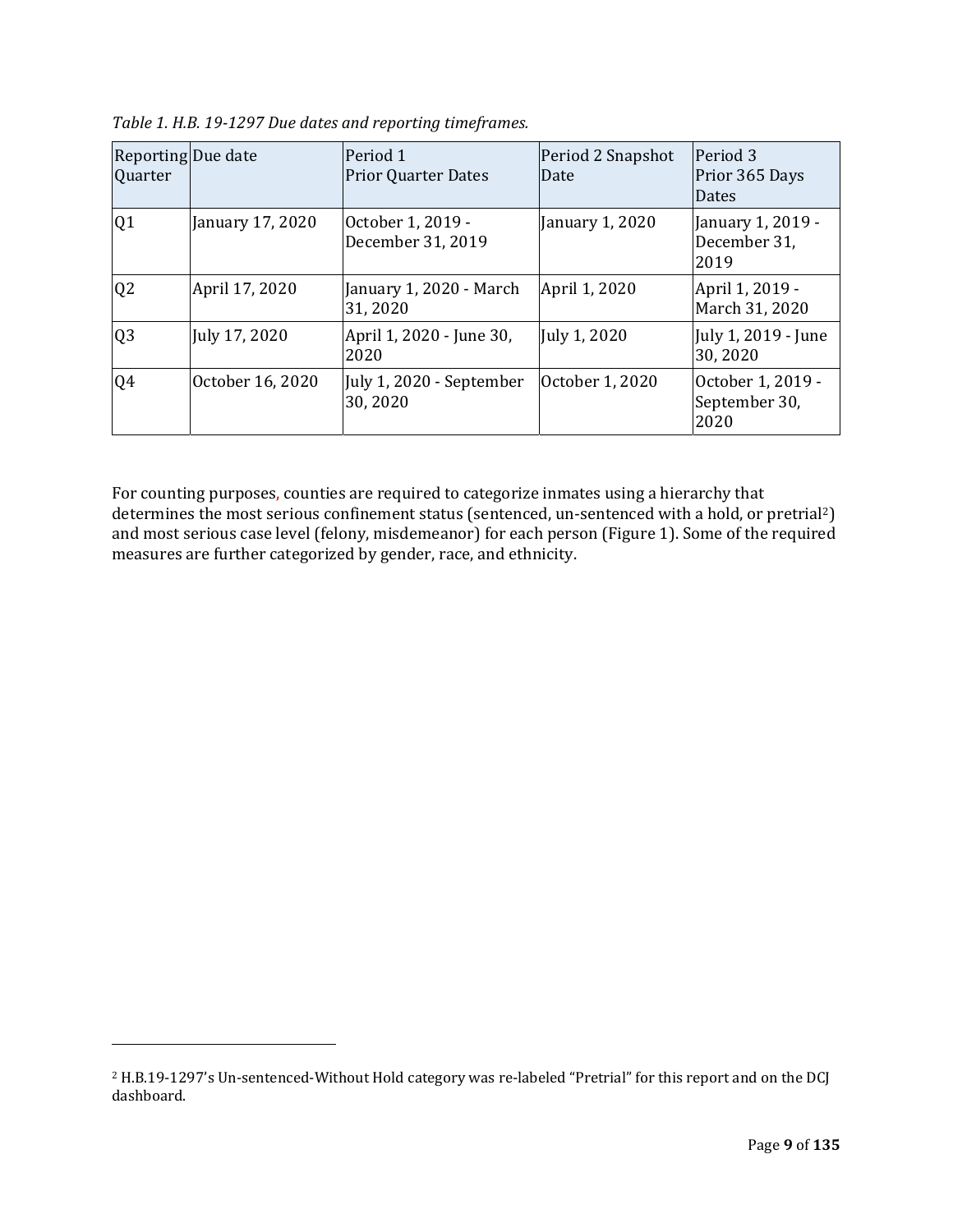



#### **This Report**

This report contains the county jail data aggregated at the state level. Individual county-level data are available on the jail data dashboard on DCJ's website. This dashboard may be found at:

#### https://www.colorado.gov/pacific/dcj‐ors/ors‐jaildata

The data included in this report are for the first three quarters of 2020. As this report goes to press, Q4 data have not been submitted.

#### **Issues with Reporting and Data Quality**

 

There are 64 counties in Colorado. Of those, 53 operate a county jail.3 Not all counties submitted a report every quarter (Figure 2), and not all counties submitted all required data elements every quarter when they did submit a report. See Appendix A for a complete list of reporting counties. 

<sup>3</sup> Counties not operating a jail: Archuleta, Cheyenne, Dolores, Hinsdale, Kiowa, Lake, Mineral, Ouray, Phillips, San Juan, Sedgwick.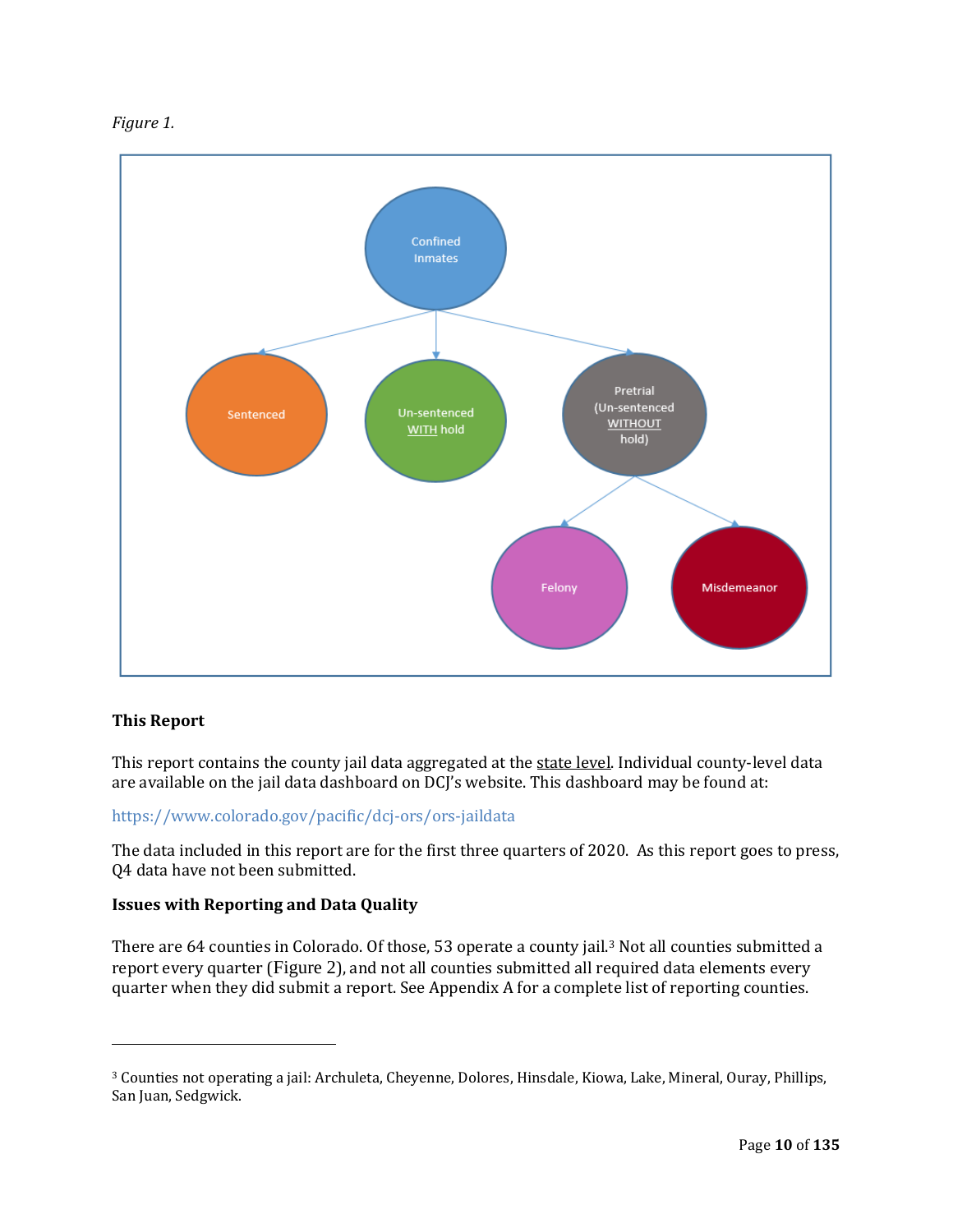When counties are unable to provide a data element, H.B. 19-1297 requires them to provide an explanation on reasonable efforts made to collect the data. These explanations appear as "Agency Notes" on the dashboard and are included in Appendix B of this report. When the data counties provided deviated from the statutory definition, agencies also noted this in their "Agency Notes." 



*Figure 2.*

For fifteen of the required measures there is a "Total" number and then a break out of that number by gender, race, and ethnicity. Many agencies did not provide this break out. Consequently, the percentages for gender, race, and ethnicity in the figures that follow do not add up to the number in the total for that category. 

In addition, the **Sentenced**, **Unsentenced‐Hold**, and **Pretrial** categories should add up to the **Number of Inmates** category, but for some counties they do not. As a result, the percentage reported below for these categories does not add up to 100% of the total number of inmates in each quarter.

Many reported that their jail data management systems did not allow them to report the required measures. See Appendix C for a list of jail management systems used by each county.

While we expect reporting compliance will improve over time as counties become more familiar with the requirements, for the reasons outlined above the findings presented in this report should be viewed with caution.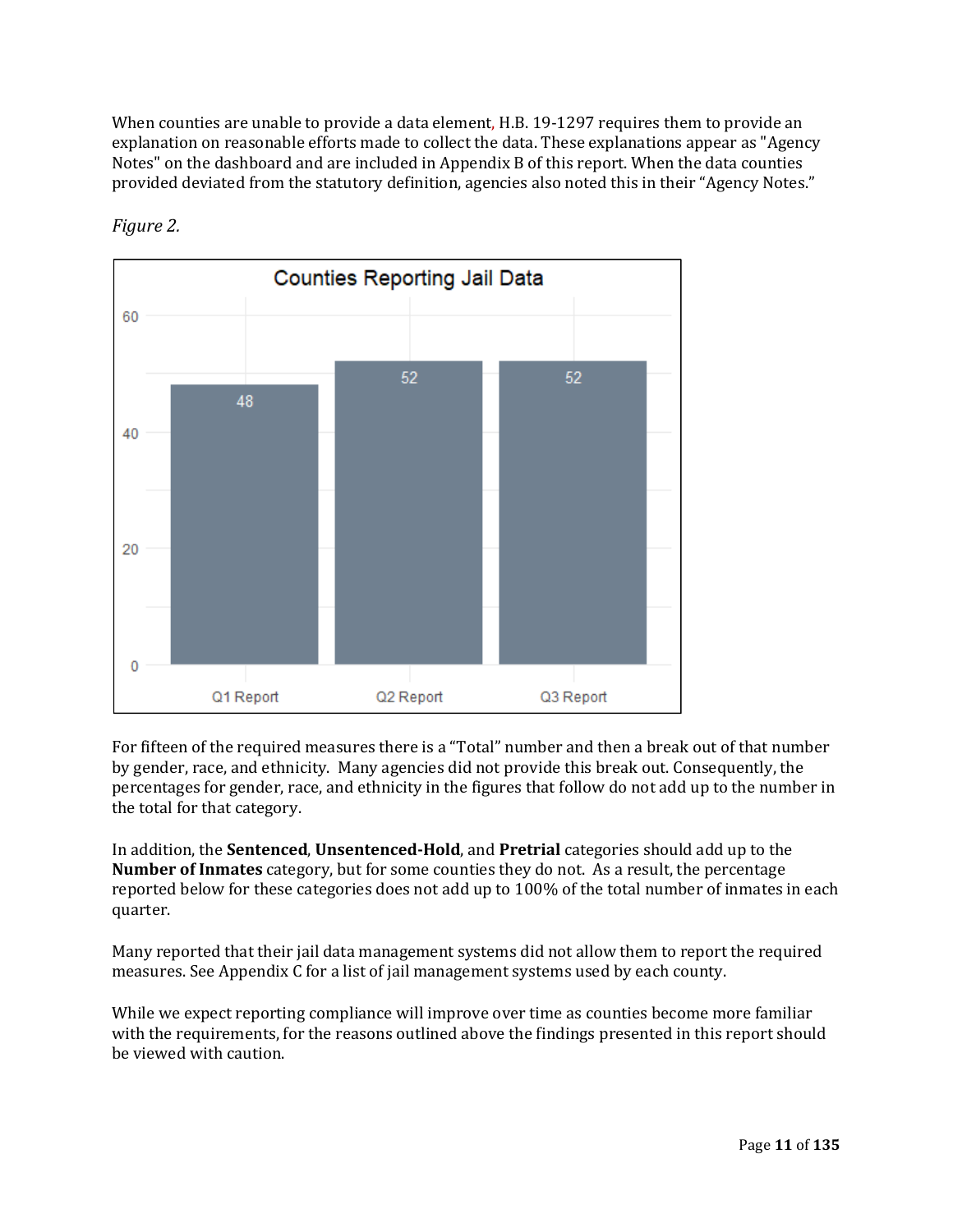### **Statewide Results**

Beginning in early 2020 the world experienced an outbreak of a novel coronavirus. This outbreak required Colorado to institute measures to slow the spread of the virus to protect the public. The state began most of its measures beginning in March 2020. 

According to the Colorado Department of Public Health and Environment, six county jails (Boulder, Denver, Douglas, El Paso, Washington, and Weld) experienced outbreaks of the virus in staff and inmates.4 While the actions taken by jails to protect their populations are not detailed in this report, the impact of the virus is likely reflected in the analyses that follow.

Most of the measures collected by the jails are broken out by race and ethnicity. For comparison purposes Table 2 below contains the forecasted race for Colorado for 2020, for persons 18 and over. Table 3 contains the forecasted ethnicity for the same age group. Blacks comprise 5% of the 18 and over population and Hispanics comprise 22%. 

| Race                   | N         | Percent |
|------------------------|-----------|---------|
| Asian/Pacific Islander | 237,706   | 4%      |
| <b>Black</b>           | 309,624   | 5%      |
| Native American        | 110,752   | 2%      |
| White                  | 5,153,211 | 89%     |
| Total                  | 5,811,293 | 100%    |

*Table 2. 2020 Race, Age 18 and Over*

Data source: 2020 population forecast. Office of the State Demographer.

*Table 3. 2020 Ethnicity, Age 18 and Over*

| Ethnicity              |           | Percent |
|------------------------|-----------|---------|
| Hispanic Origin        | 1,260,694 | 22%     |
| Not of Hispanic Origin | 4,550,599 | 78%     |
| Total                  | 5,811,293 | 100%    |

Data source: 2020 population forecast. Office of the State Demographer.

## **Period 1 ‐ Three Months Prior to the Report Date**

This timeframe refers to the three months prior to the first day of the reporting quarter. Following are five measures collected for this timeframe:

• Jail Capacity – the number of inmates who can be accommodated in a jail facility based on the number of permanent beds that the facility is designed to hold and the facility's staff, existing programs, and services

 

<sup>4</sup> Source: https://covid19.colorado.gov/covid19‐outbreak‐data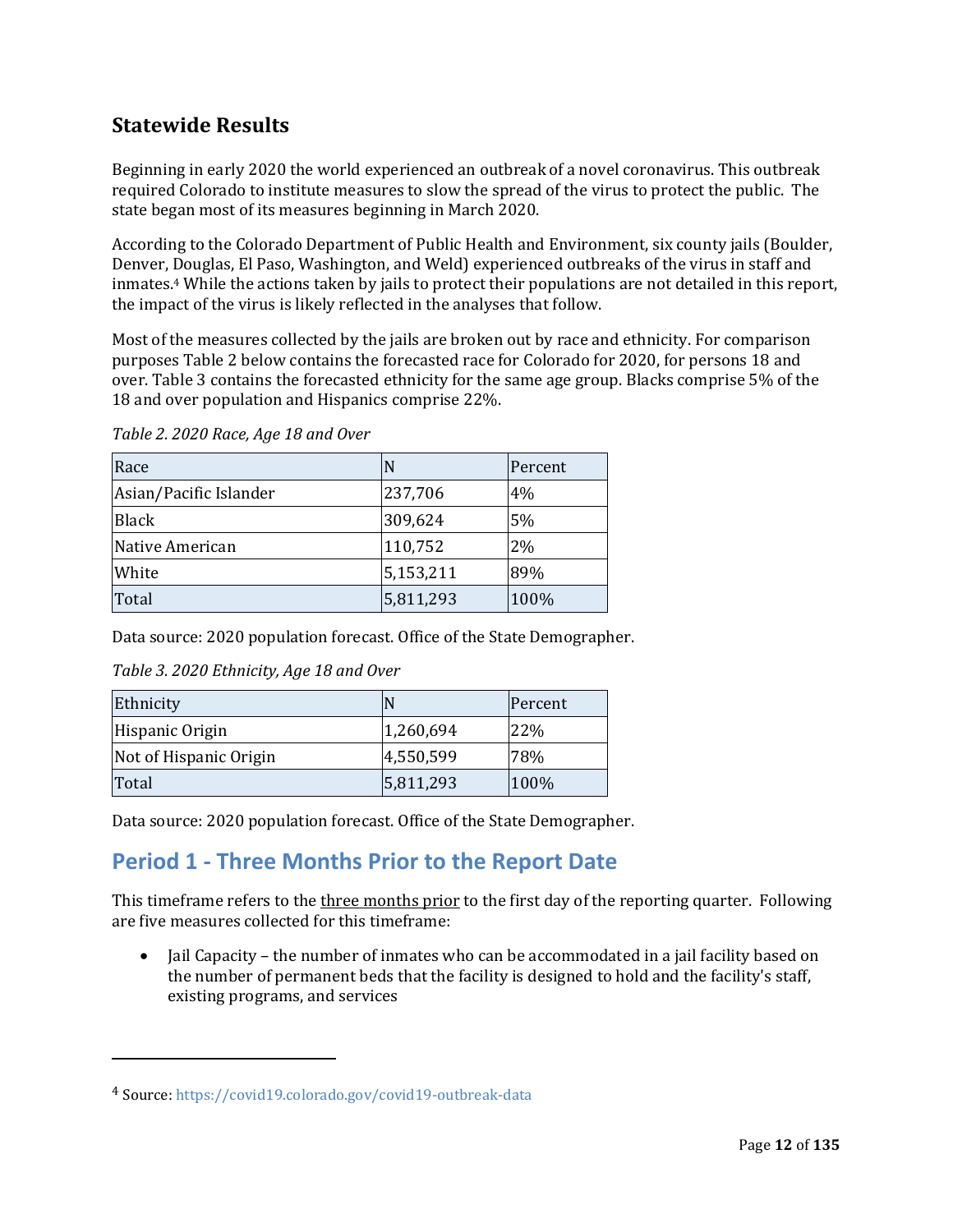- Beds the number of physical beds in the facility
- Bookings the number of individuals who were booked into the facility
- Releases the number of individuals who were released from the facility
- Deaths the number of individuals who died in custody during this timeframe

#### **Jail Capacity and Beds**

The statewide jail capacity increased from 15,459 to 15,656 between the first and third reporting periods (Figure 3). The number of reported available jail beds increases slightly from the first reporting period to the third period: 16,115 to 16,302 (Figure 4). 



*Figure 3.*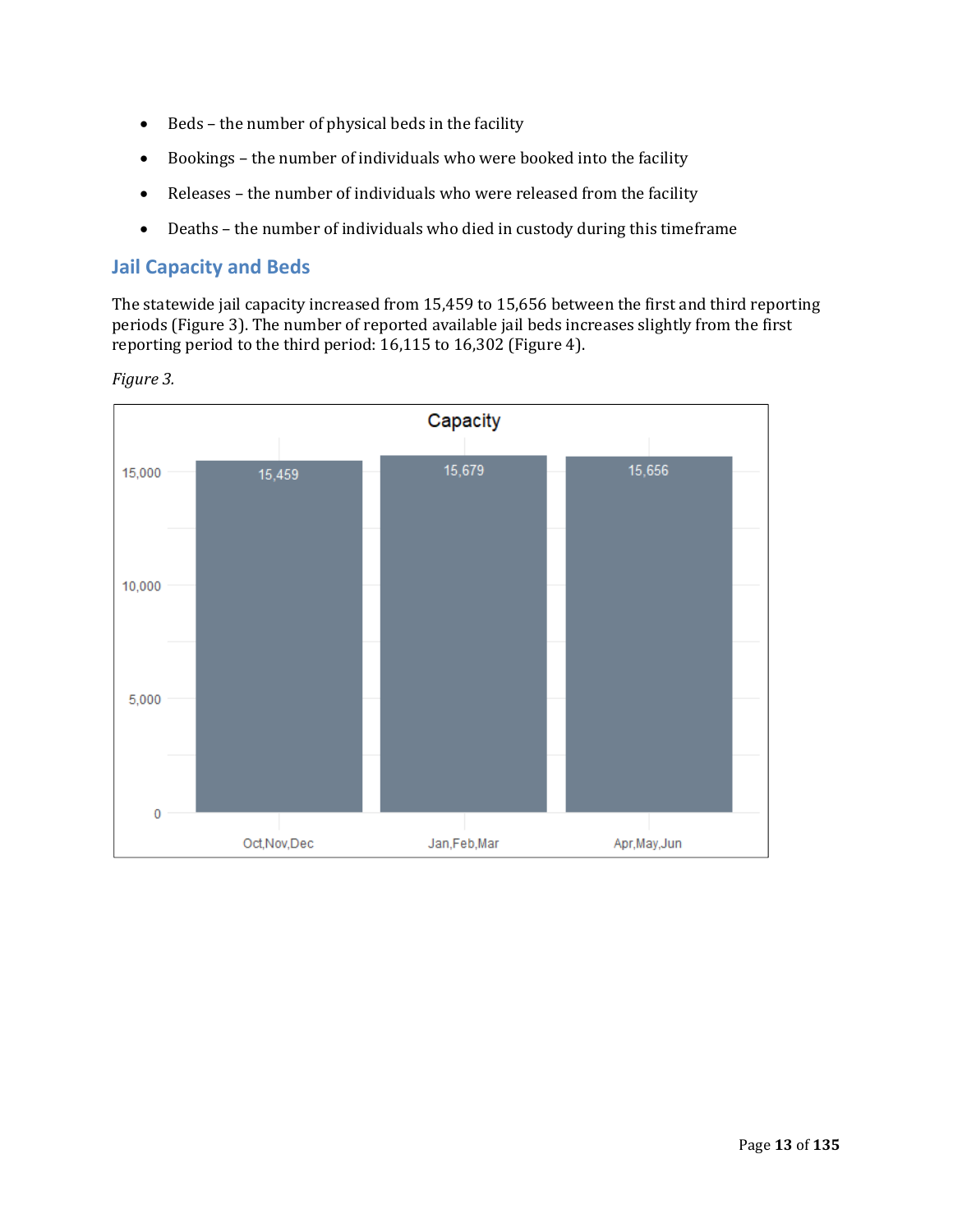



### **Bookings, Releases, Deaths**

**Bookings.** The number of bookings in the three months prior to the reporting date declined in Q2 from Q1 by 7% (53,369 to 49,513). A much more dramatic decline occurred between Q2 and Q3, at 51% (49,513 to 24,292) (Figure 5). This decline is most likely due to the pandemic as March 2020 marked the beginning of Colorado's response to the outbreak and the Q2 report for this measure includes January, February and March. The total drop in bookings from Q1 to Q2 was 55%.

**Releases.** Similarly, releases declined slightly from Q1 to Q2 (‐1%), followed by a 53% drop in releases from Q2 to Q3 (52,846 to 24,854)(Figure 6). 

**Deaths.** The number of deaths declined from Q1 to Q2 (9 to 4) and then rose again in Q3 to 10 deaths (Figure 7).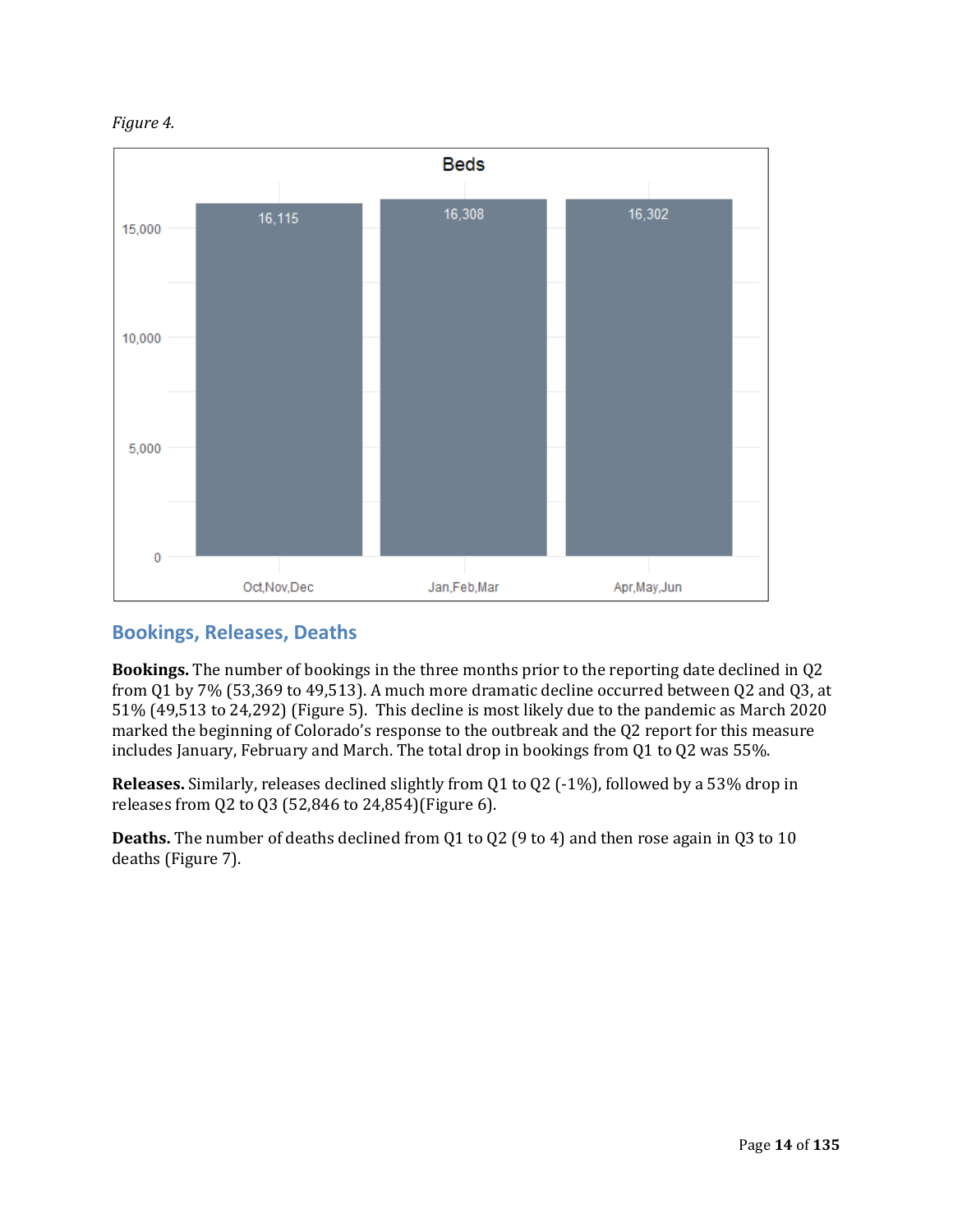

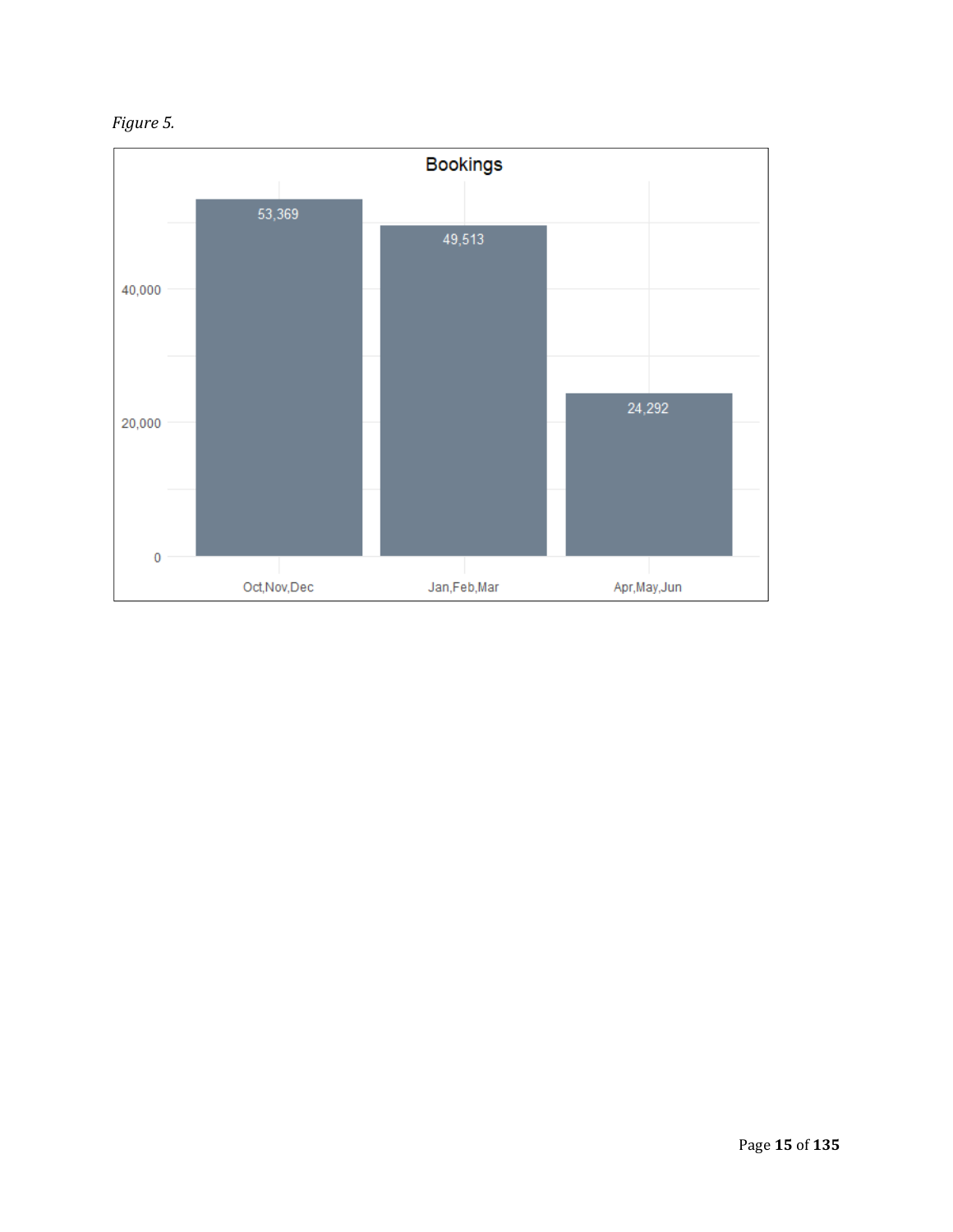





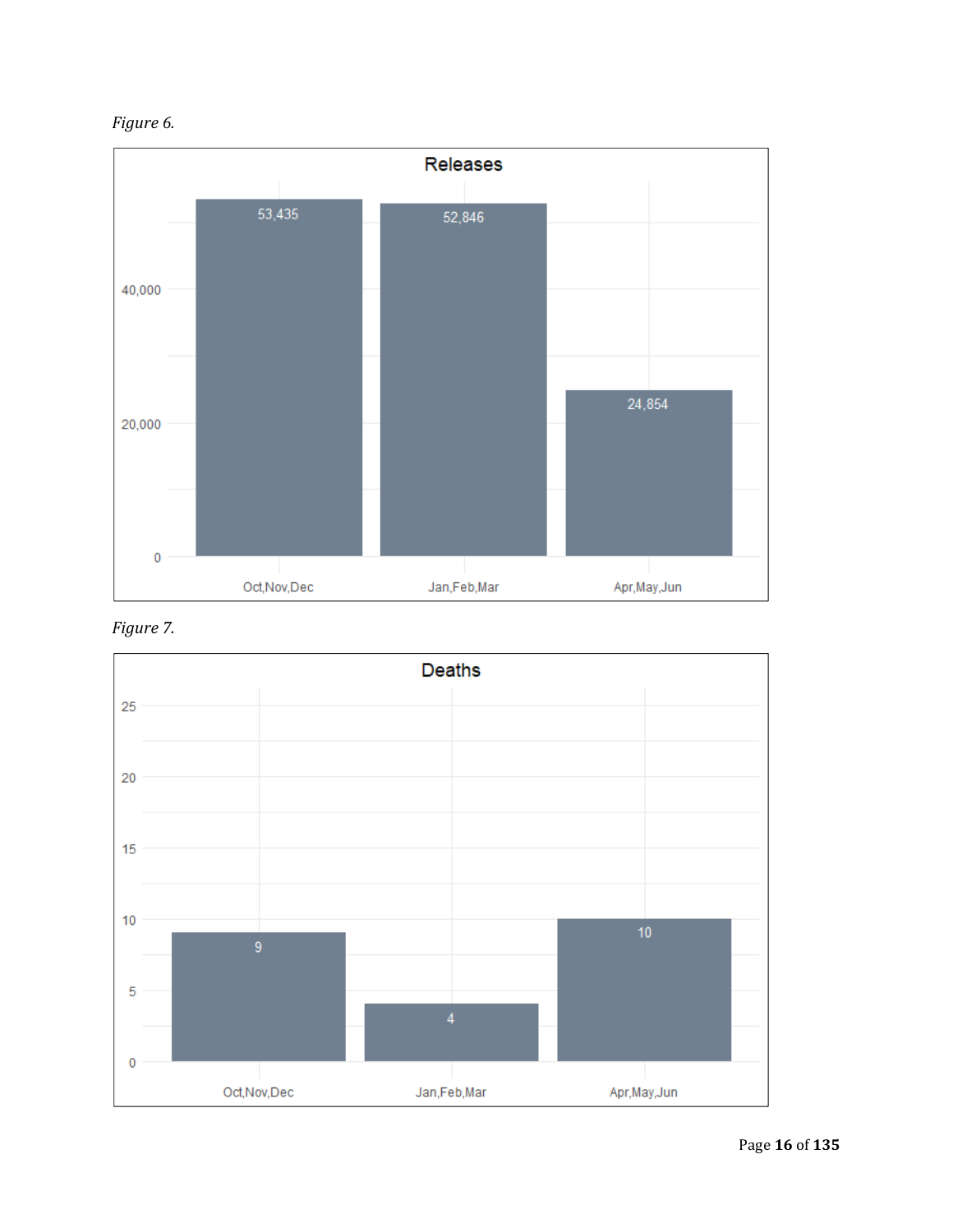# **Period 2 ‐ On the First Day of the Reporting Quarter**

The measures in this timeframe are snapshot counts of inmates on the first day of the reporting quarter (January 1, April 1, July 1). These are counts of inmates in various categories on that day. The measures captured in this timeframe are also broken out by race, ethnicity, and gender.

The first measure captured is **number of inmates**. This measure is further broken out into the following three mutually exclusive groups:

- **Sentenced**: an individual who is confined and actively serving a sentence
- **Unsentenced – Hold**: an individual who has not been sentenced but has a "Hold." This refers to a mechanism preventing an individual's release from custody on bail, including a hold on behalf of another jail or criminal justice agency such as a parole hold, or a probation hold.
- **Pretrial**: individuals who are not sentenced and do not have a hold, but are awaiting the outcome of their case.

In the figures below these measures are presented as a percent of the total **number of inmates.**

**Pretrial** inmates are further categorized as **felony pretrial** or **misdemeanor pretrial** depending on the level of their most serious case.

The remaining measures in this timeframe (Municipal Charge, Administrative Segregation, Competency Evaluation and Homeless) are presented as a percent of the total number of inmates.

#### **Number of inmates**

The **number of inmates** measure refers to the number of inmates that were in the facility on the first day of the reporting period. This number declined by 28% (11,698 to 8,455) from January 1 to April 1 and again by 15% (8,455 to 7,196) from April 1 to July 1 (Figure 8). The total decline from January 1 to July 1 was 38%.

Of the number of inmates in the facility, the percent of females declined from 17% to 13% of inmates from January 1 to July 1, and males increased from 83% to 87% (Figure 9).

The proportion of Blacks increased from 13% on January 1 to 15% on July 1 (Figure 10). The percent of Hispanics also increased from 22% on January 1 to 31% on July 1 (Figure 11).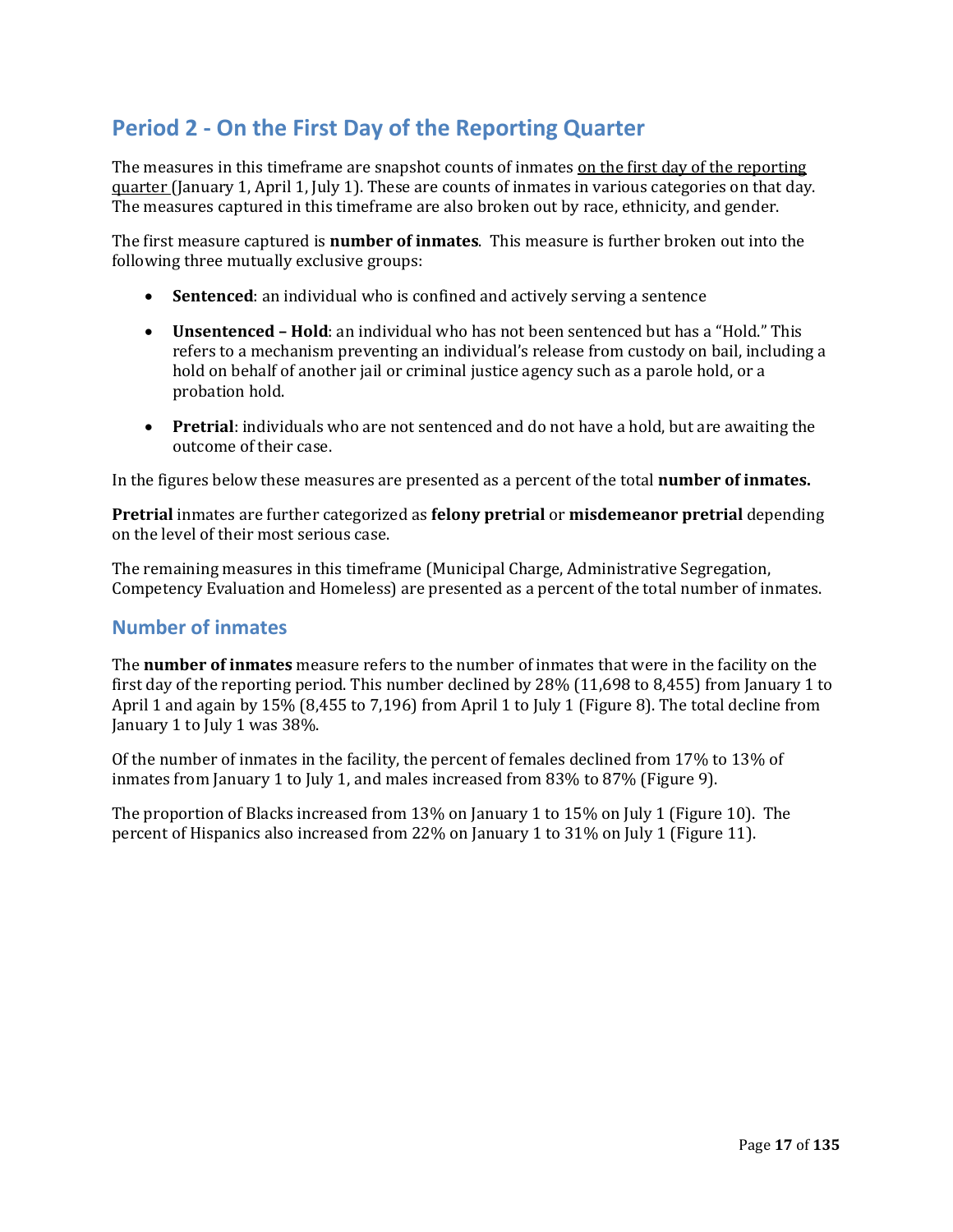



*Figure 9.*

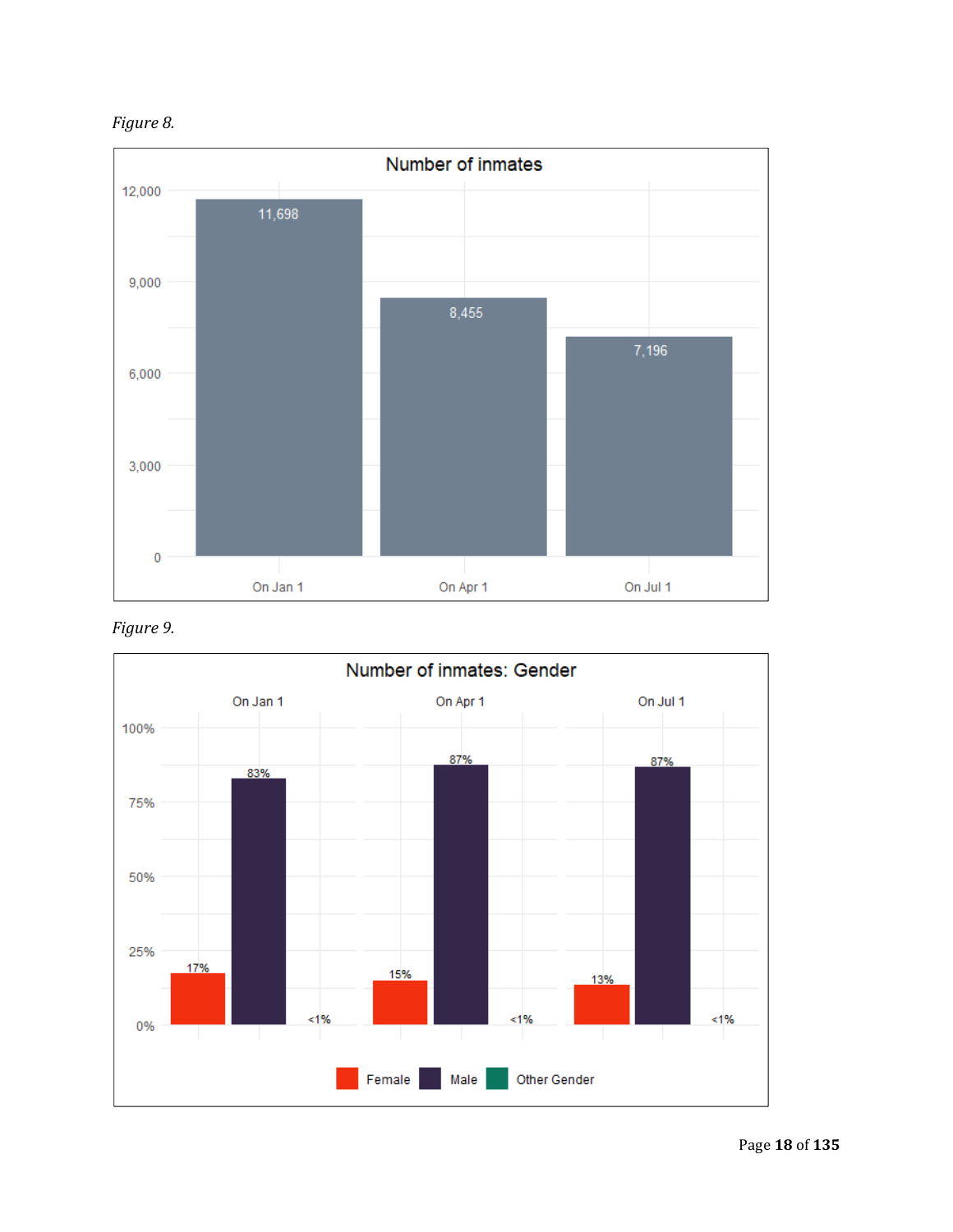



*Figure 11.*

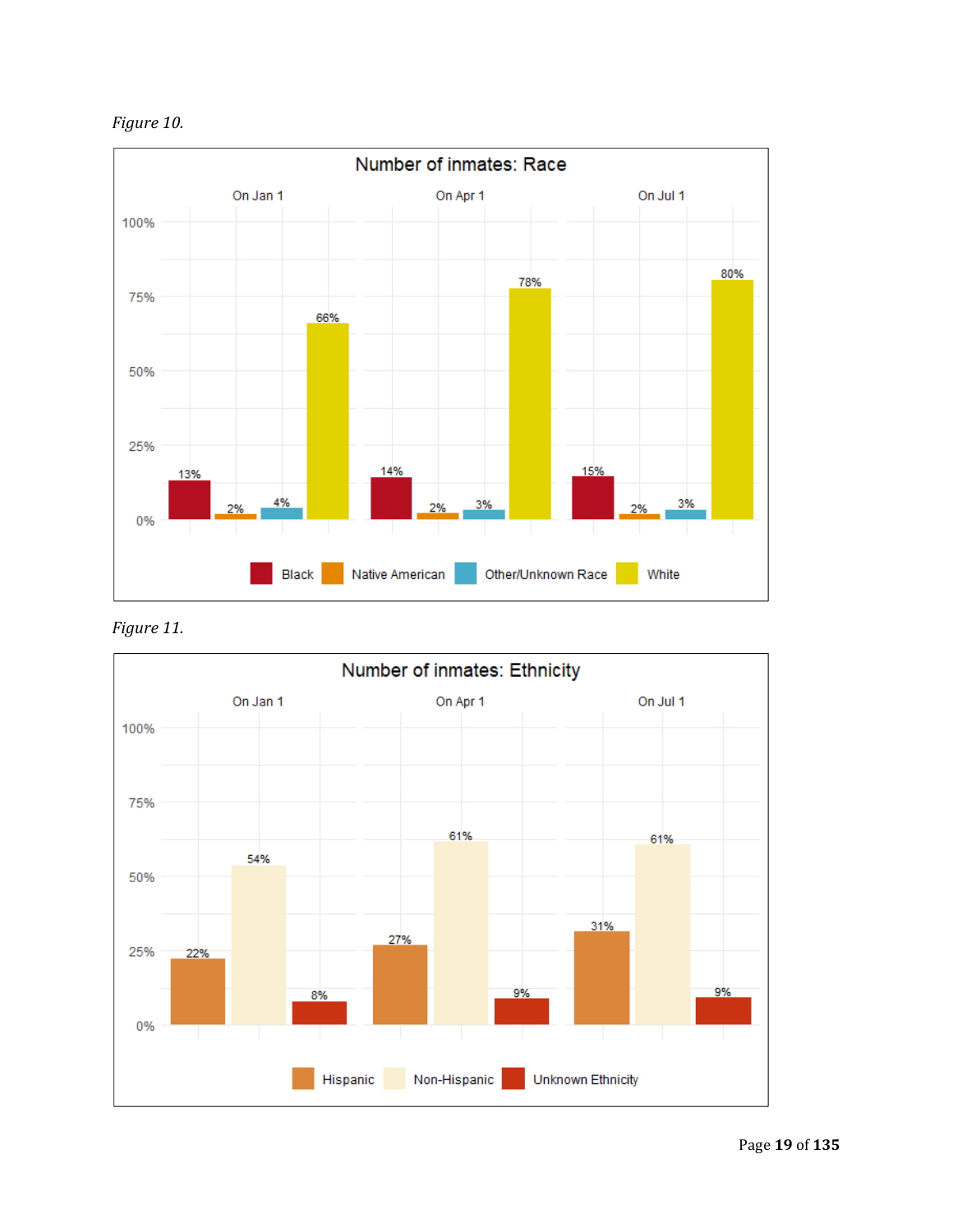In all Colorado counties with population greater than 100,000, the incarceration rate per 100,000 dropped from January 1 to July 1 (Figure 12).

The percent of occupied capacity, as measured by the number of individuals in the facility on the reporting date divided by the capacity, declined from 76% on January 1 to 46% of capacity on July 1 (Figure 13).



*Figure 12.*

\*2020 Colorado population forecast, age 18 and over. Population data source: Colorado Office of the Demographer.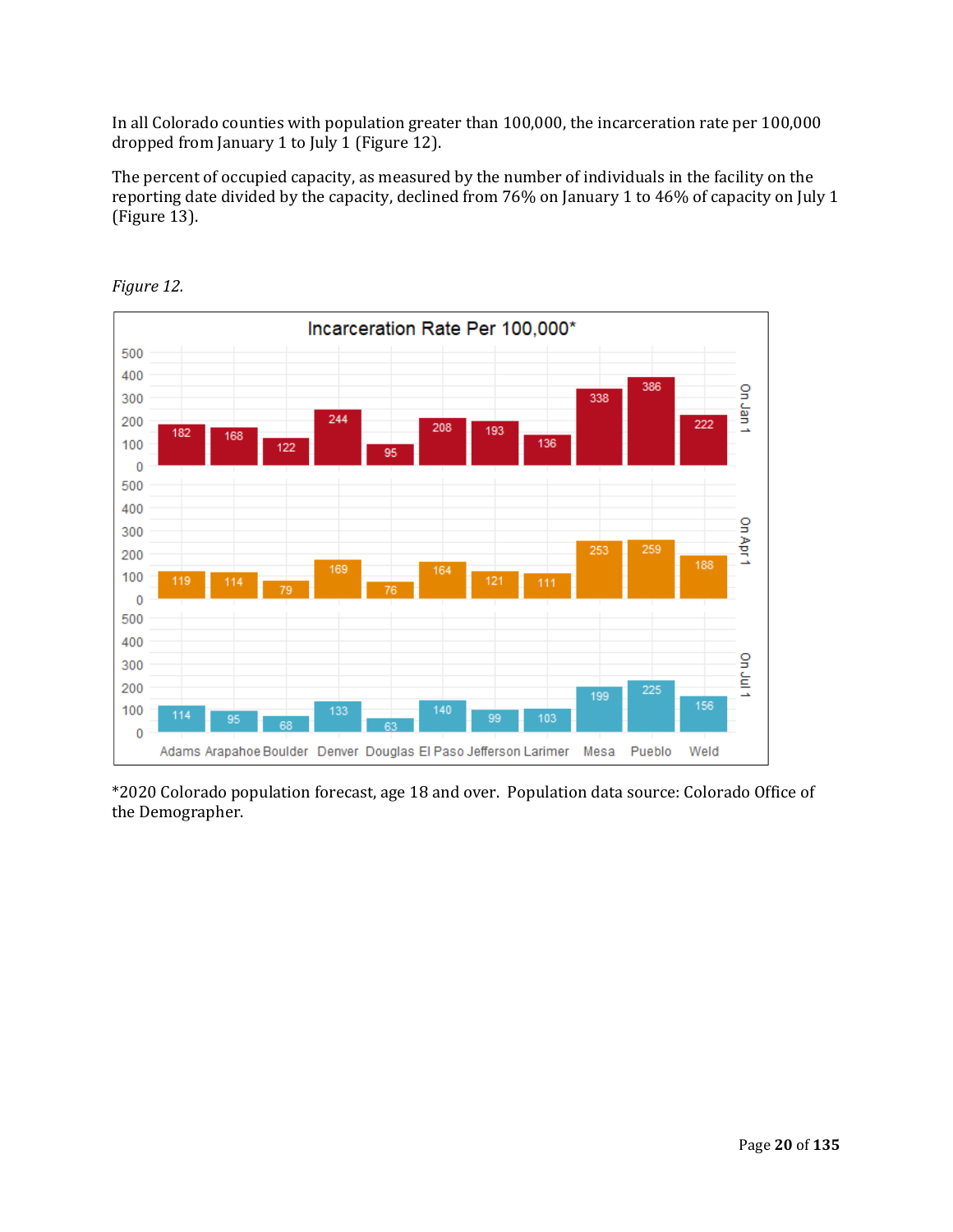



#### **Sentenced**

Individuals are categorized into three groups: Sentenced, Unsentenced – Hold, and Pretrial. The **sentenced** measure is a count of the number of inmates in the facility on the first day of the reporting quarter *who were sentenced to jail*. 

On January 1, 22% of individuals were sentenced to the facility compared to 24% on July 1 (Figure 14). On January 1, 17% of those sentenced were female. On July 1, the female population had dropped to 13% (Figure 15). Blacks were 9% of those in the sentenced category on January 1 and their proportion increased to 11% on July 1 (Figure 16). White individuals were 62% of the sentenced category on January 1 and 77% on July 1. The proportion of Hispanics in the sentenced category increased from 20% on January 1 to 30% on July 1(Figure 17).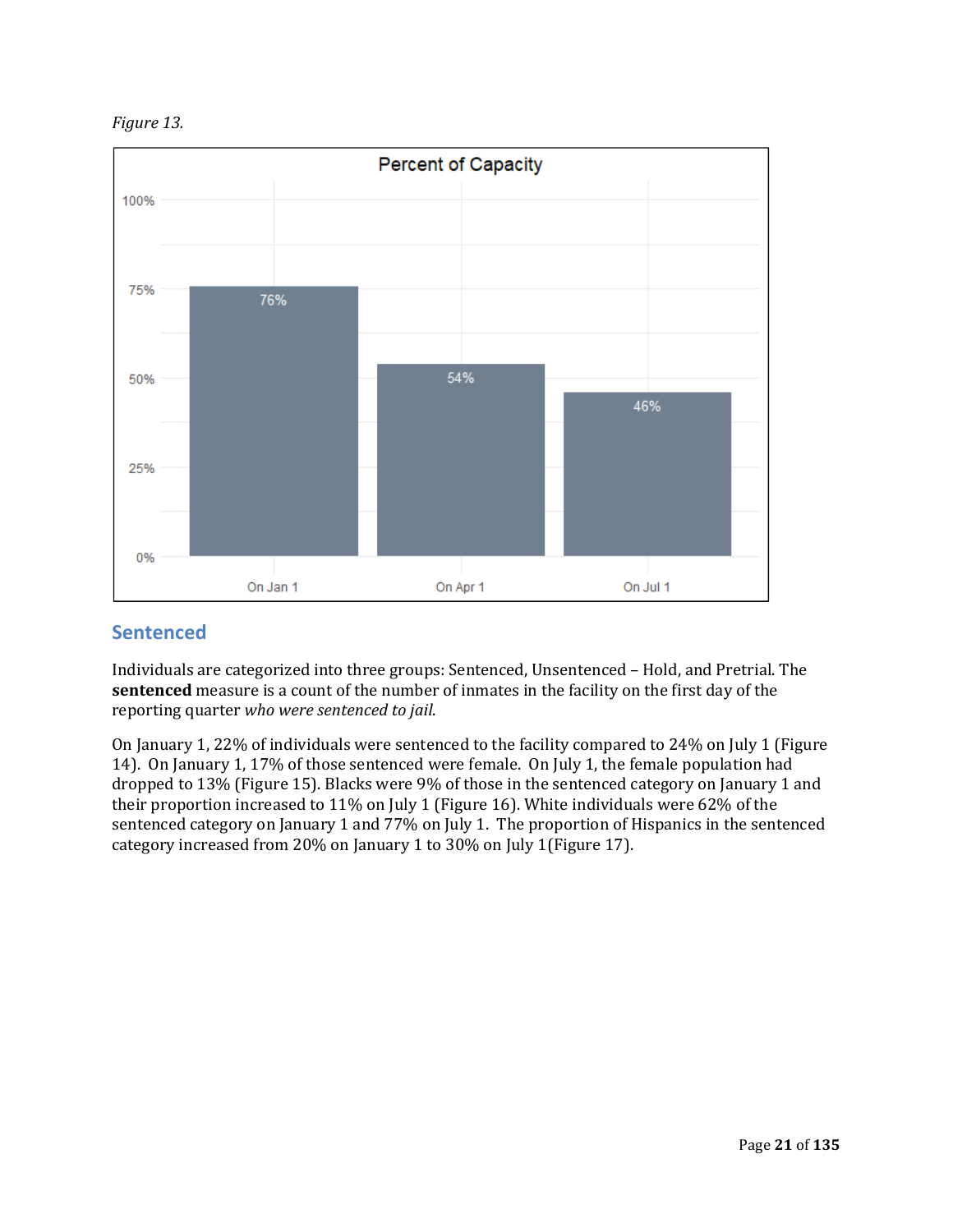



*Figure 15.*

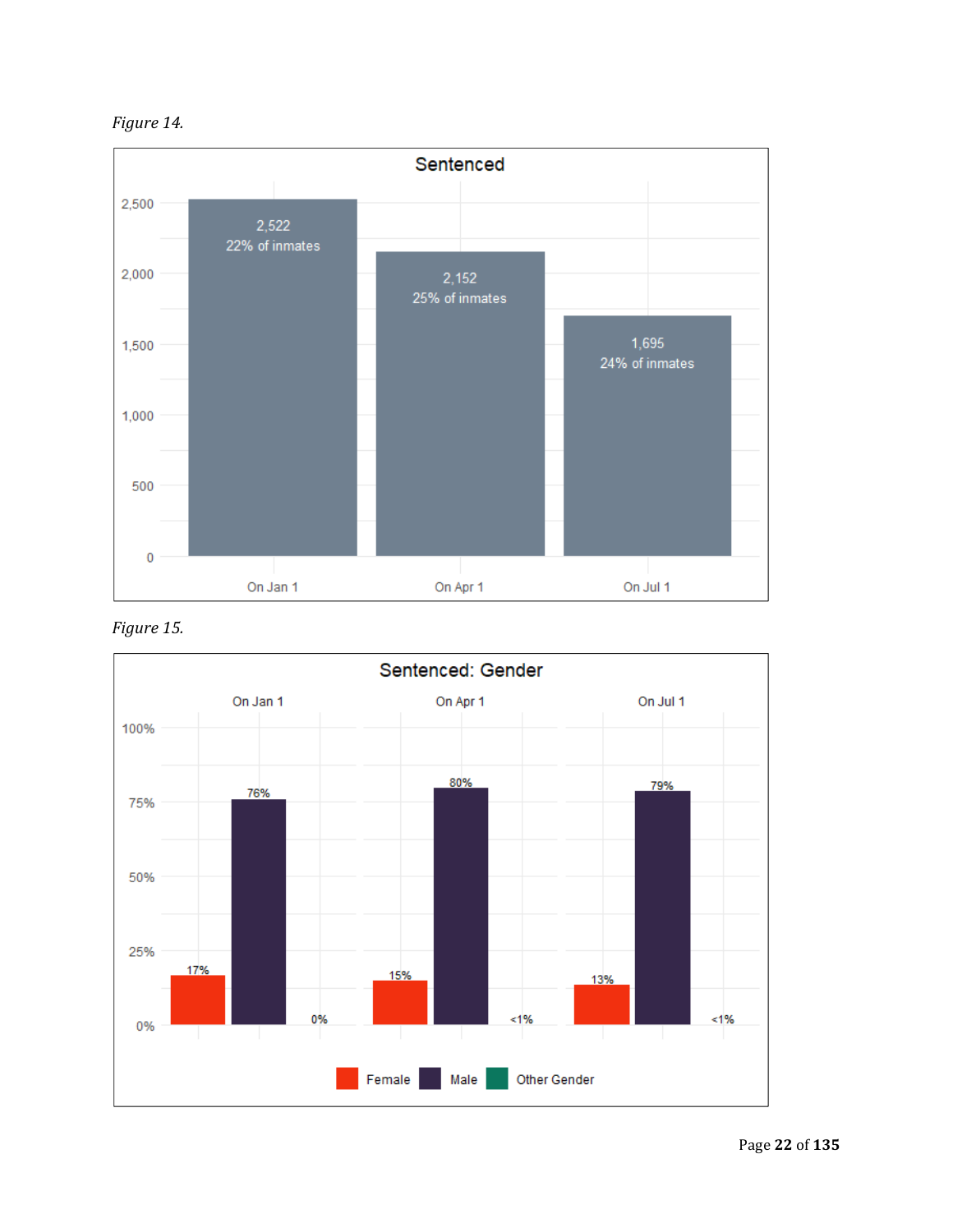



*Figure 17.*

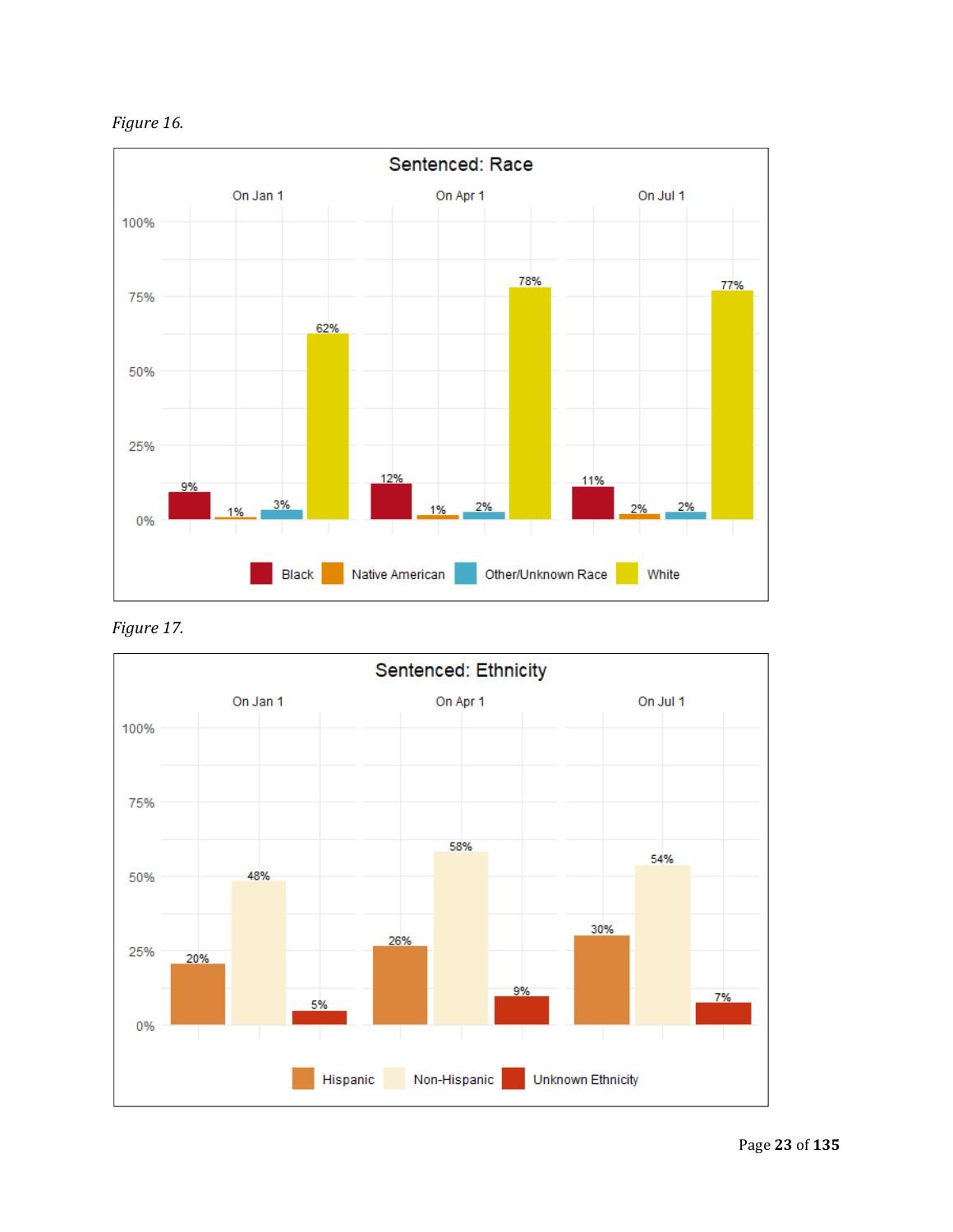### **Unsentenced – Hold**

The **unsentenced‐hold** measure counts individuals who were in the facility because of a "hold." For example, holds include requests from probation or parole to detain the individual. On January 1, 20% of inmates were in the facility because of a hold. By July 1, this category increased to 29% of inmates (Figure 18). Females comprised 15% of those in the unsentenced – hold category on January 1, and 12% on July 1 (Figure 19). The percent of Blacks in the unsentenced- hold category increased from 14% on January 1 to 18% on July 1(Figure 20). The proportion of Hispanics in this category also increased from 22% on January 1 to 27% on July 1 (Figure 21).



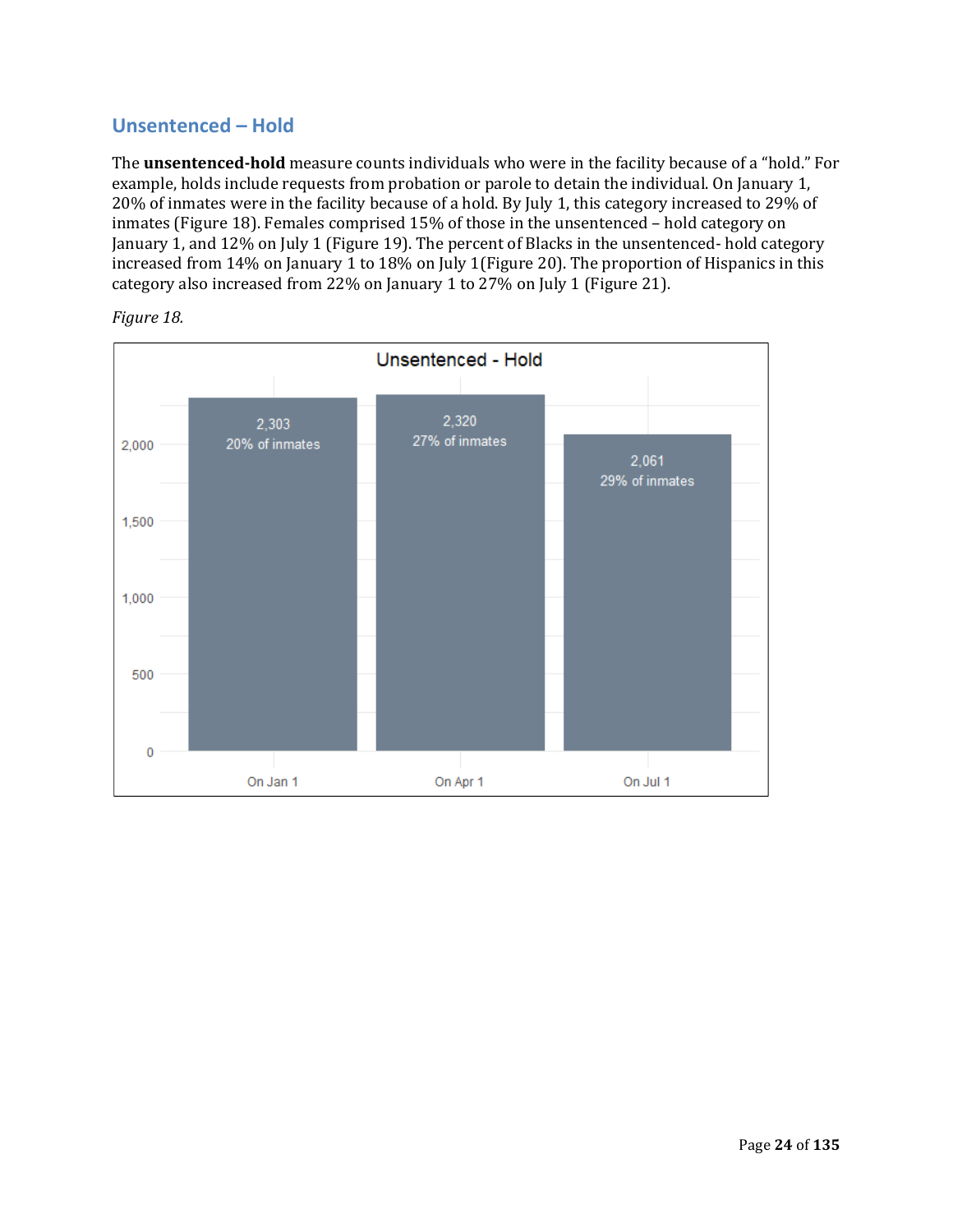



*Figure 20.*

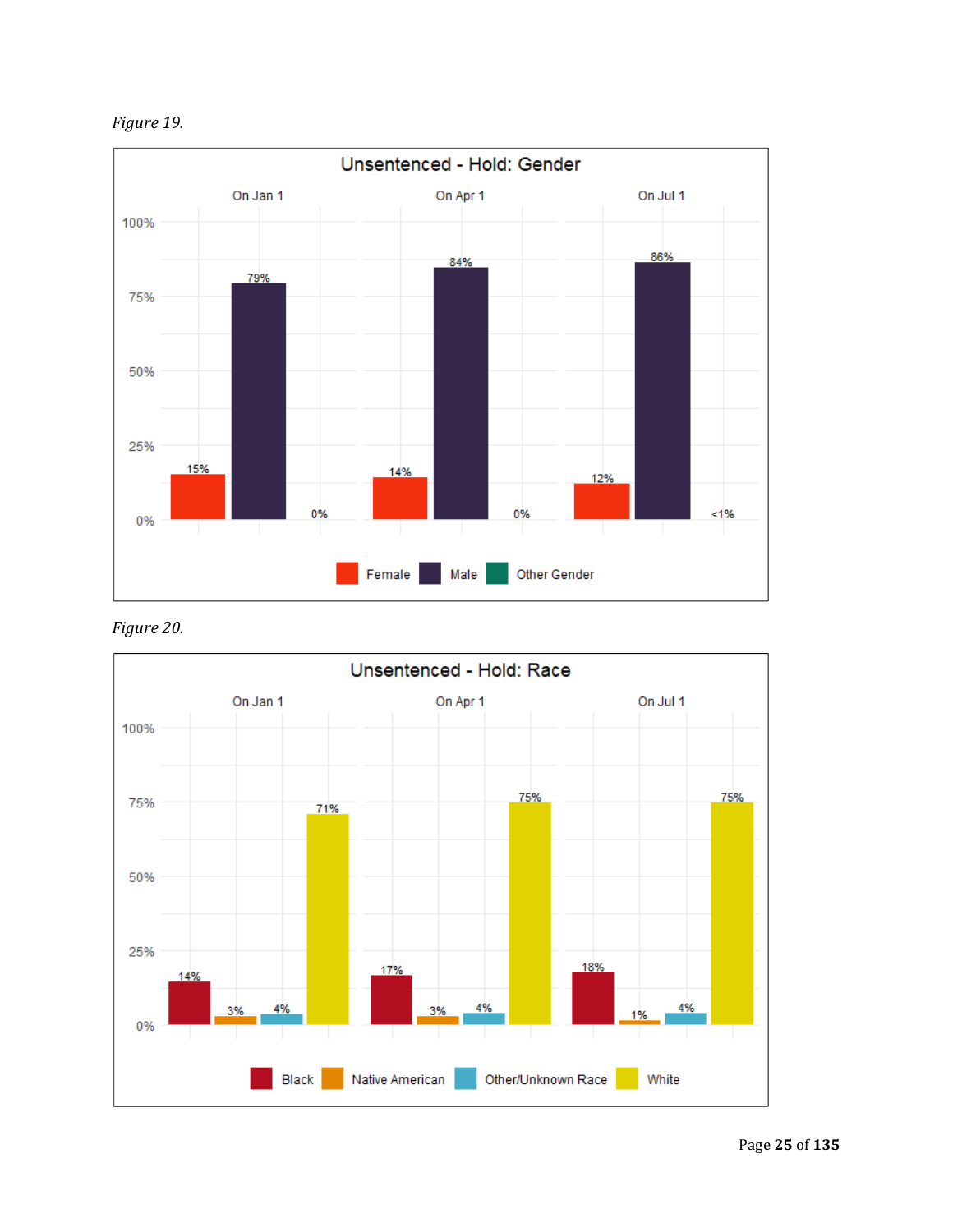*Figure 21.*



#### **Pretrial**

The **pretrial** measure is the third and final of the main inmate groupings. It counts those individuals in the facility who were not sentenced and did not have a hold, but are in the facility awaiting the outcome of their case. 

The percent of pretrial inmates increased from 42% on January 1 to 48% on July 1 (Figure 22). The percent of pretrial individuals who were female dropped from 16% on January 1 to 12% on July 1 (Figure 23). The proportion of Whites in the pretrial category increased from 62% to 75%. The percent of Blacks in the pretrial population increased from 10% on January 1 to 14% on July 1(Figure 24). Hispanics in this category also increased from 20% to 27% (Figure 25).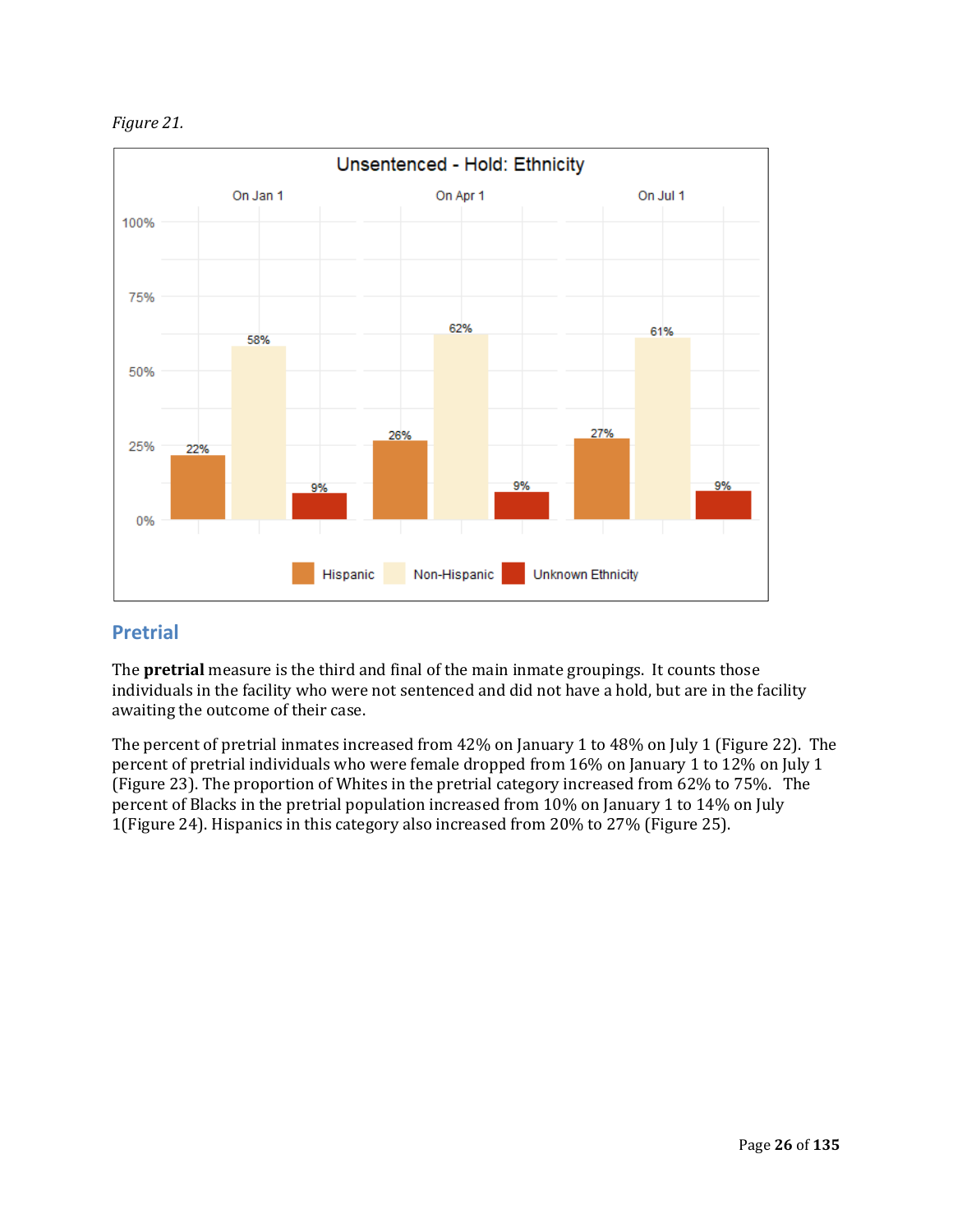



*Figure 23.*

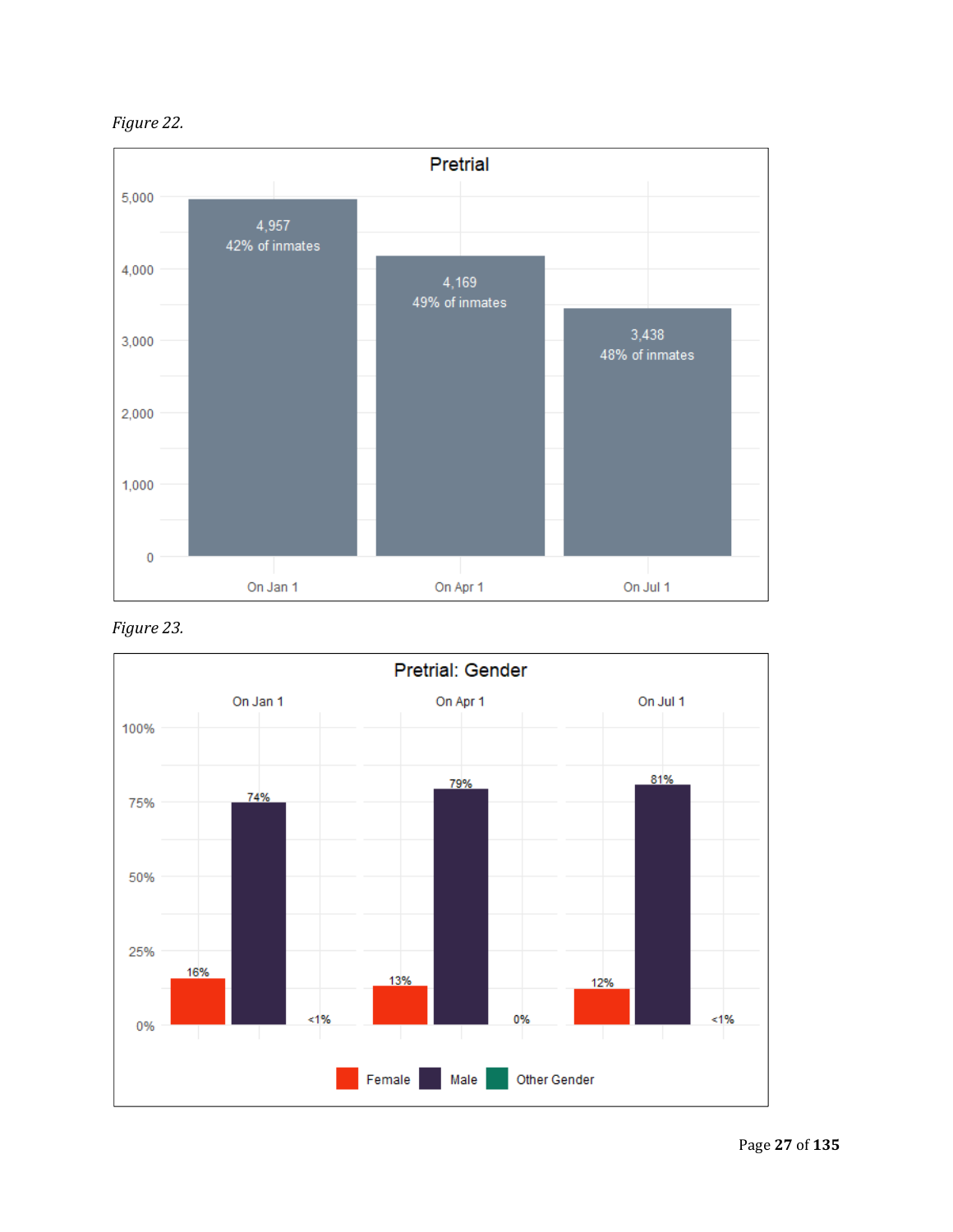



*Figure 25.*

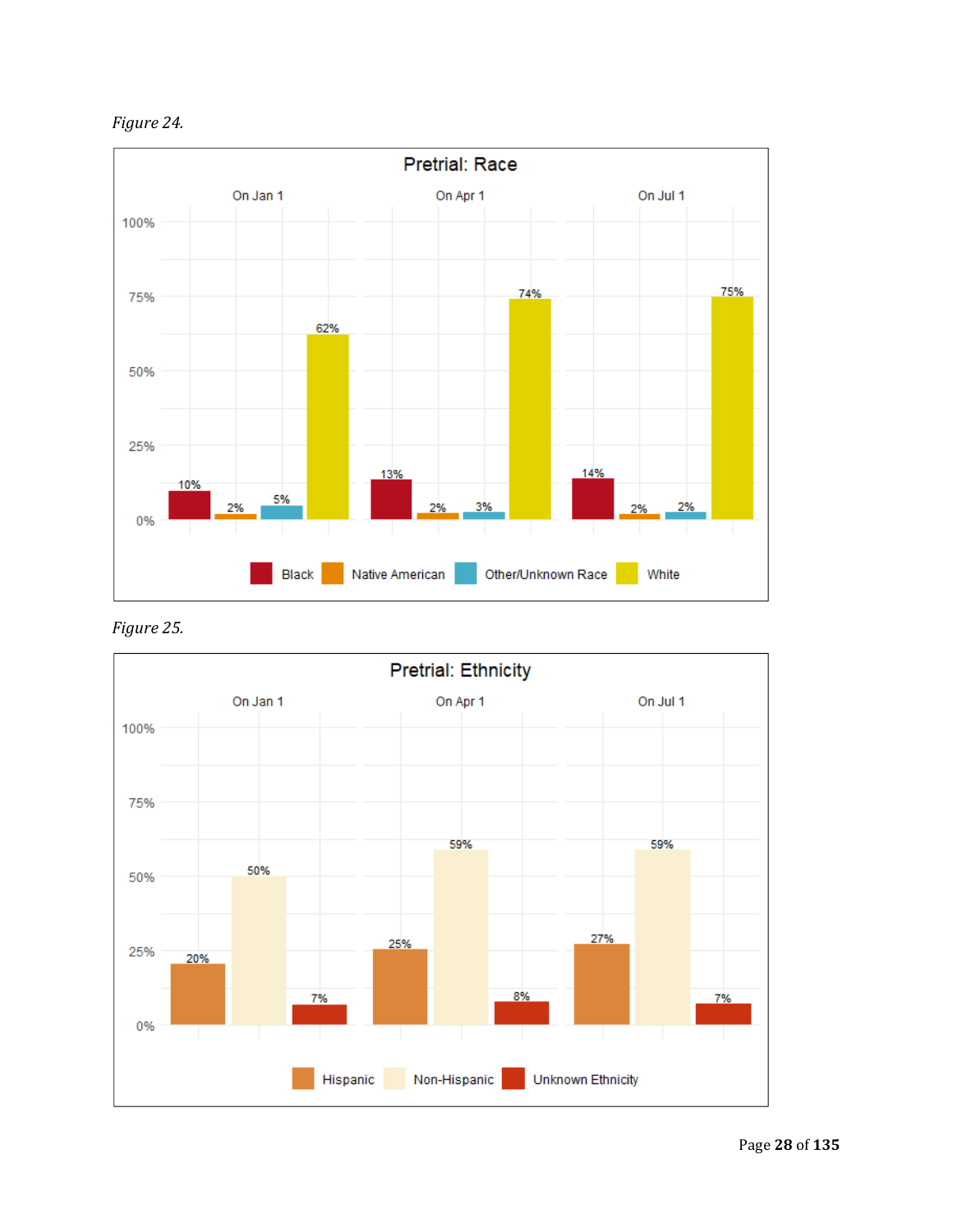### **Pretrial Felonies**

Pretrial inmates were further divided into felonies or misdemeanors, depending on their highestlevel offense. 

On January 1, 72% of pretrial inmates had felony charges but by July 1, 82% of pretrial inmates had felony charges (Figure 26). The proportion of females in pretrial confinement for a felony was 15% on January 1 and declined to 12% on July 1 (Figure 27). Blacks in the pretrial felony category increased from 11% on January 1 to 15% on July 1 (Figure 28) and the proportion of Hispanic inmates increased from 21% to 27% (Figure 29).



*Figure 26.*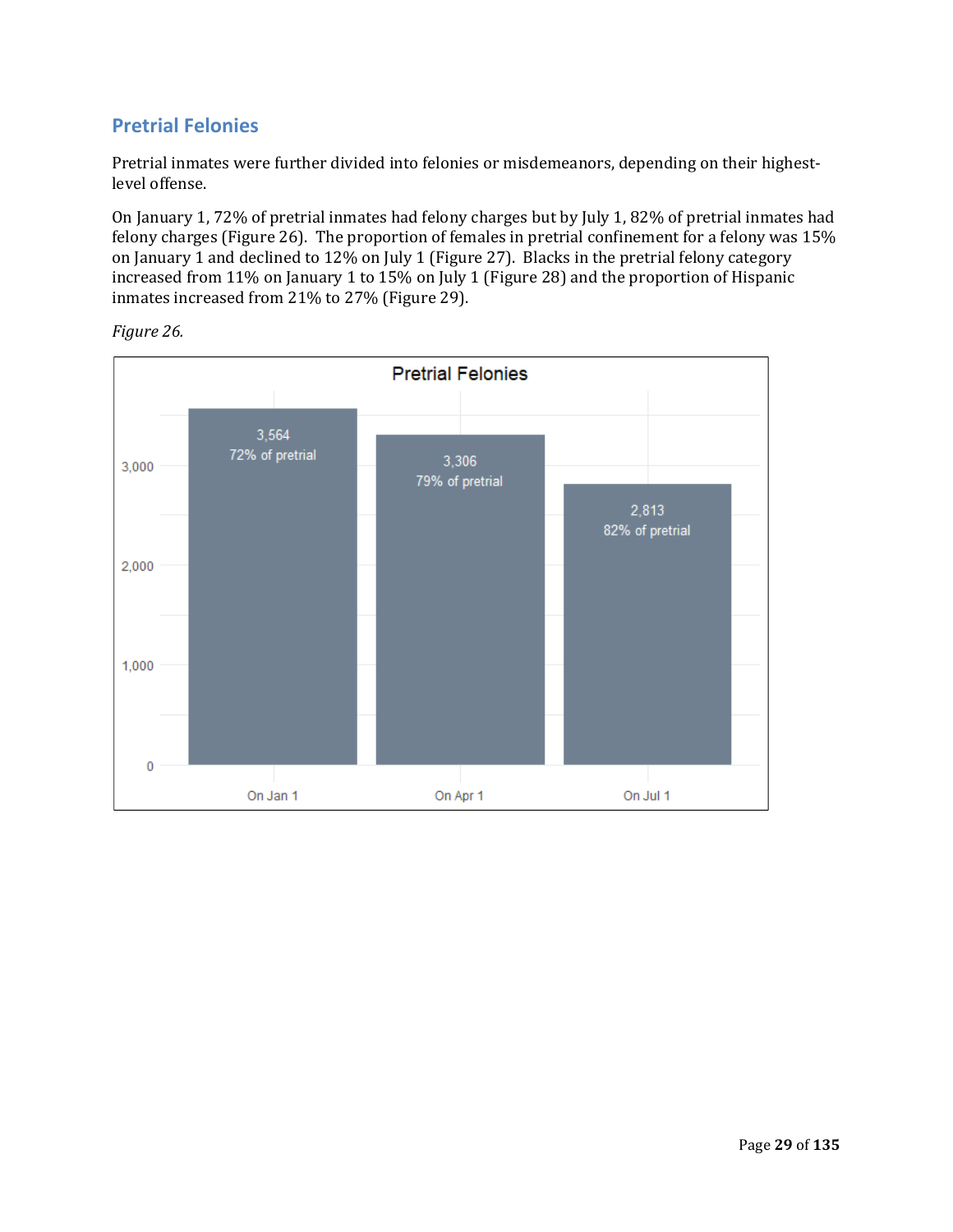*Figure 27.*



*Figure 28.*

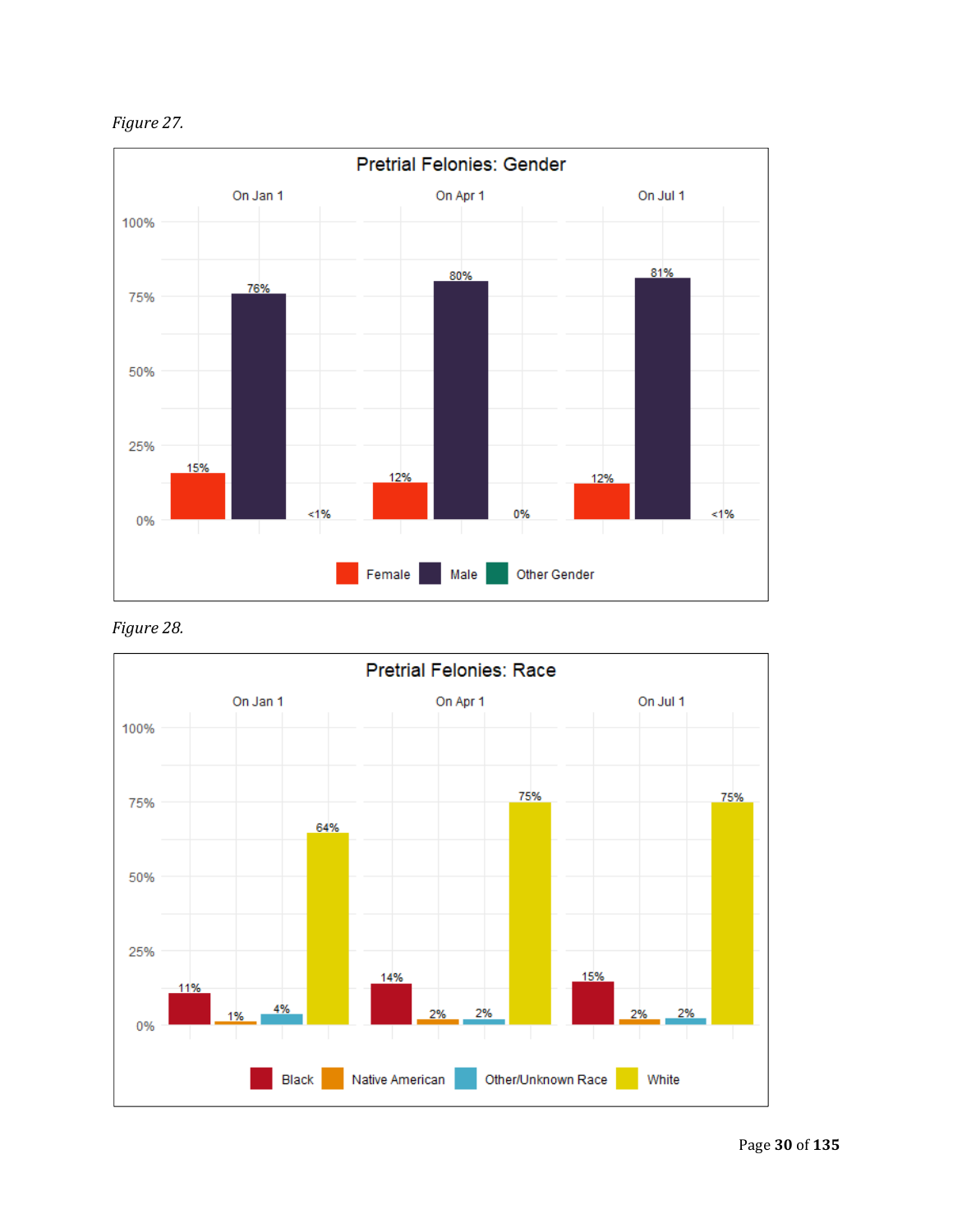



#### **Pretrial Misdemeanors**

The **pretrial misdemeanors** measure is a count of those who were in the pretrial category, but with a misdemeanor-level offense as their most serious charge.

On January 1, pretrial misdemeanors comprised 24% of the pretrial group but by July 1, this proportion dropped to 18% (Figure 30). Females in this category dropped from 16% to 13% on July 1(Figure 31). The proportion of Whites increased from 61% to 76% by July 1. The proportion of Blacks in this category increased from 9% to 11% (Figure 32) and the proportion of Hispanics also increased from 20% to 27% (Figure 33).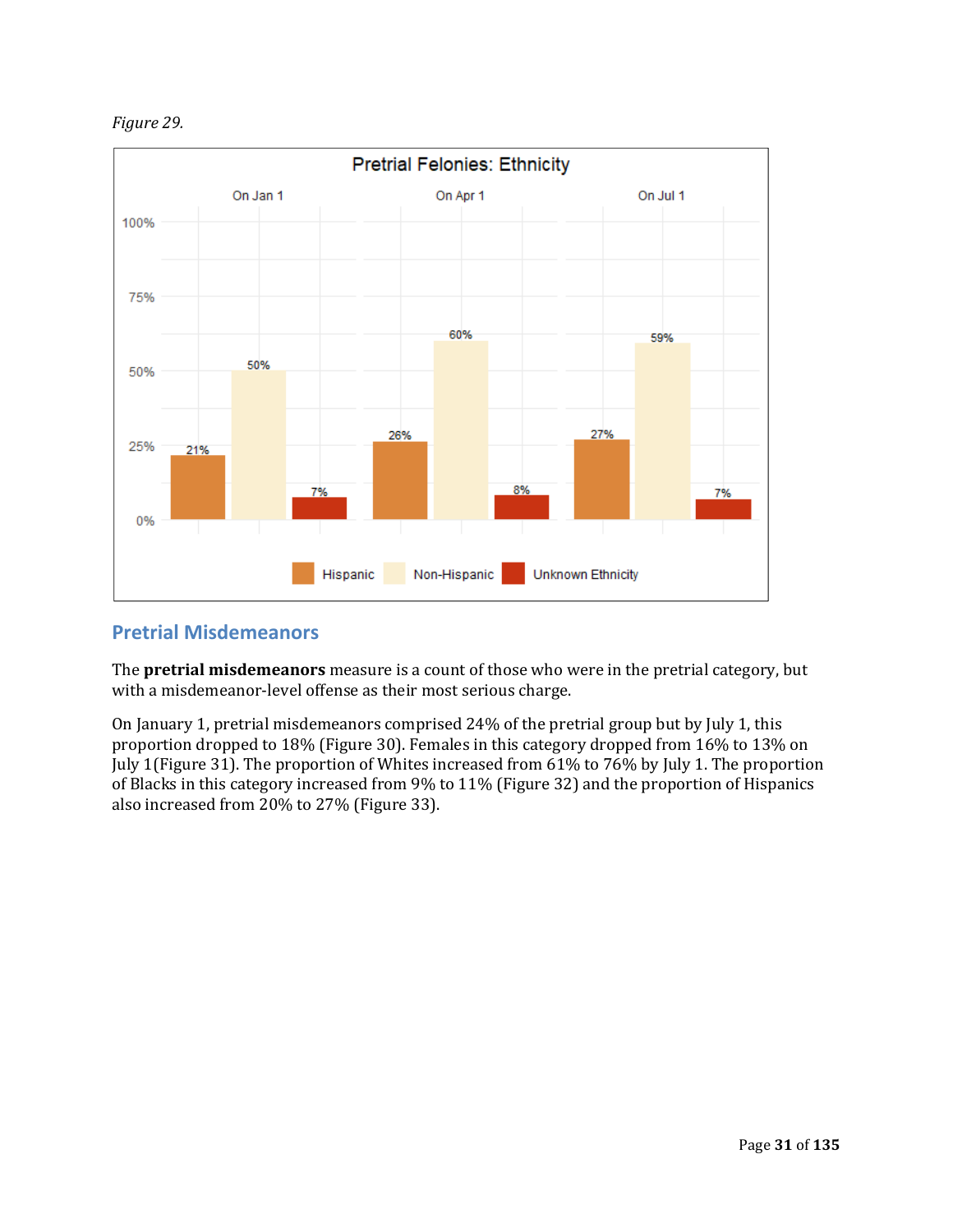



*Figure 31.*

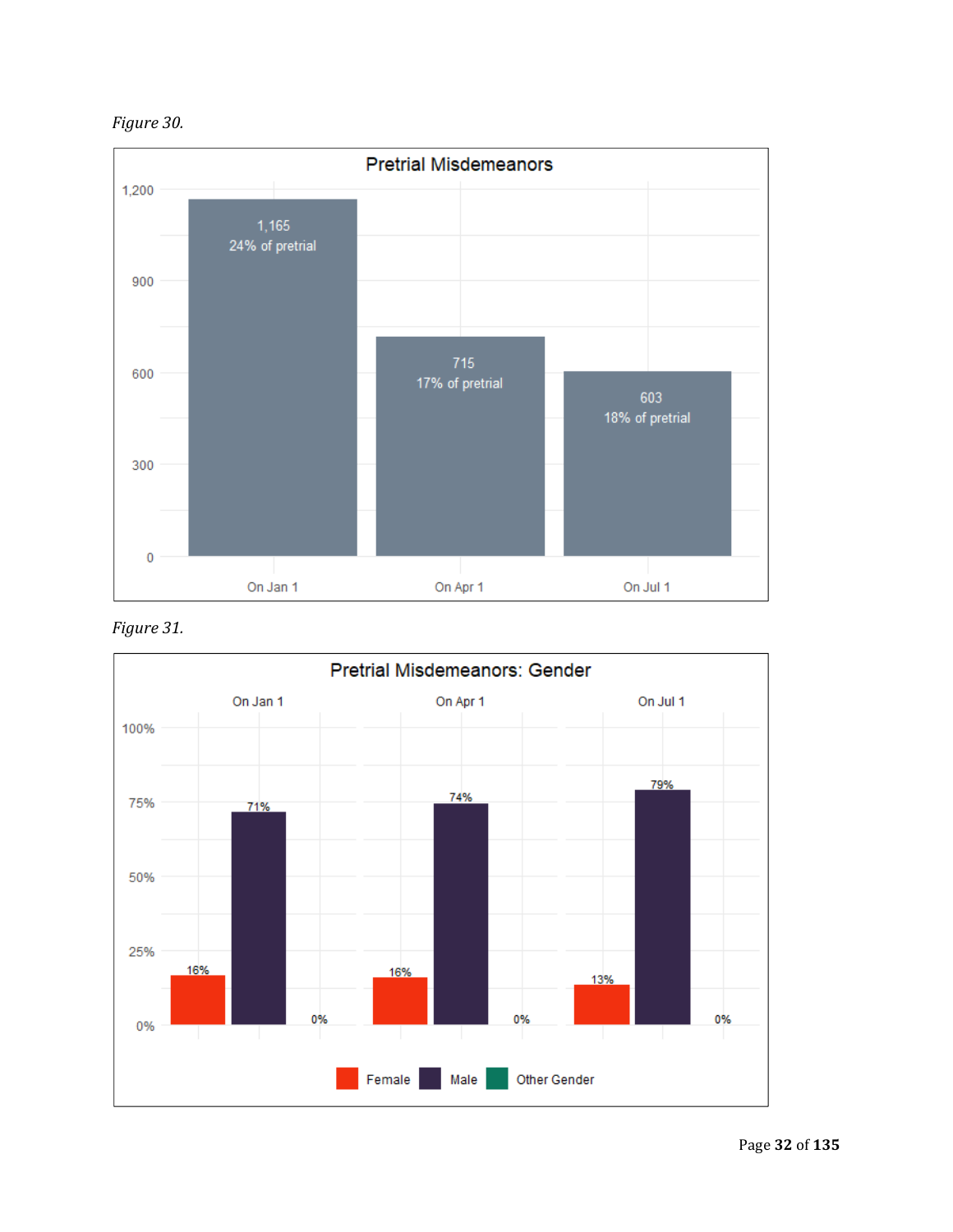



*Figure 33.*

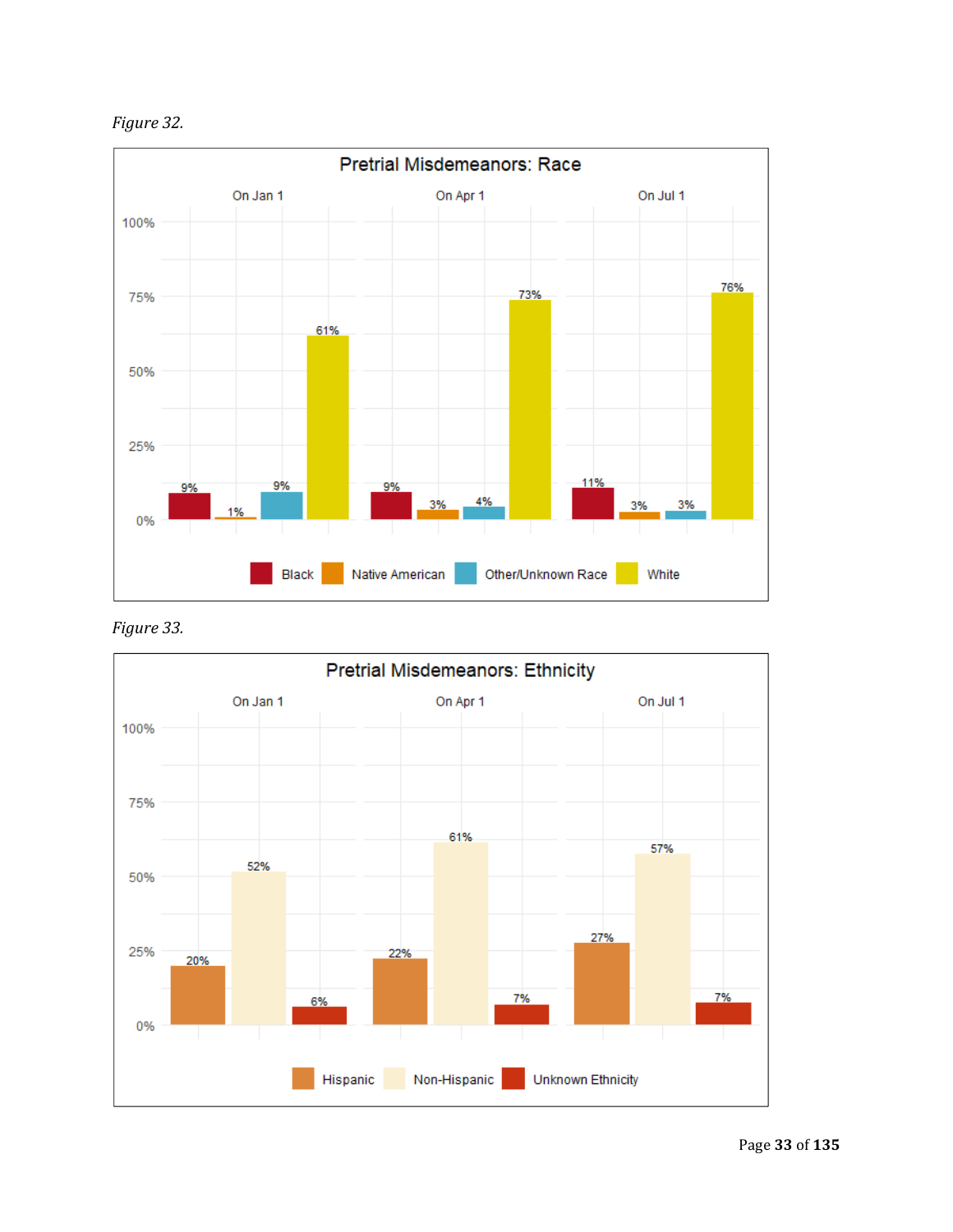### **Municipal Charge**

The **municipal charge** measure is a count of those whose most serious offense is a municipal charge rather than a state statute charge. The percent of individuals in this category dropped from 3% on January 1, to 2% on July 1 (Figure 34). Females comprised 23% of this category on January 1, but dropped to 13% on July 1 (Figure 35). The proportion of Blacks in this category stayed the same on January 1 and July 1 at 19%, dropping on April 1 to 17% (Figure 36). The proportion of Hispanics in this category dropped from 20% on January 1 to 11% on July 1 (Figure 37).



*Figure 34.*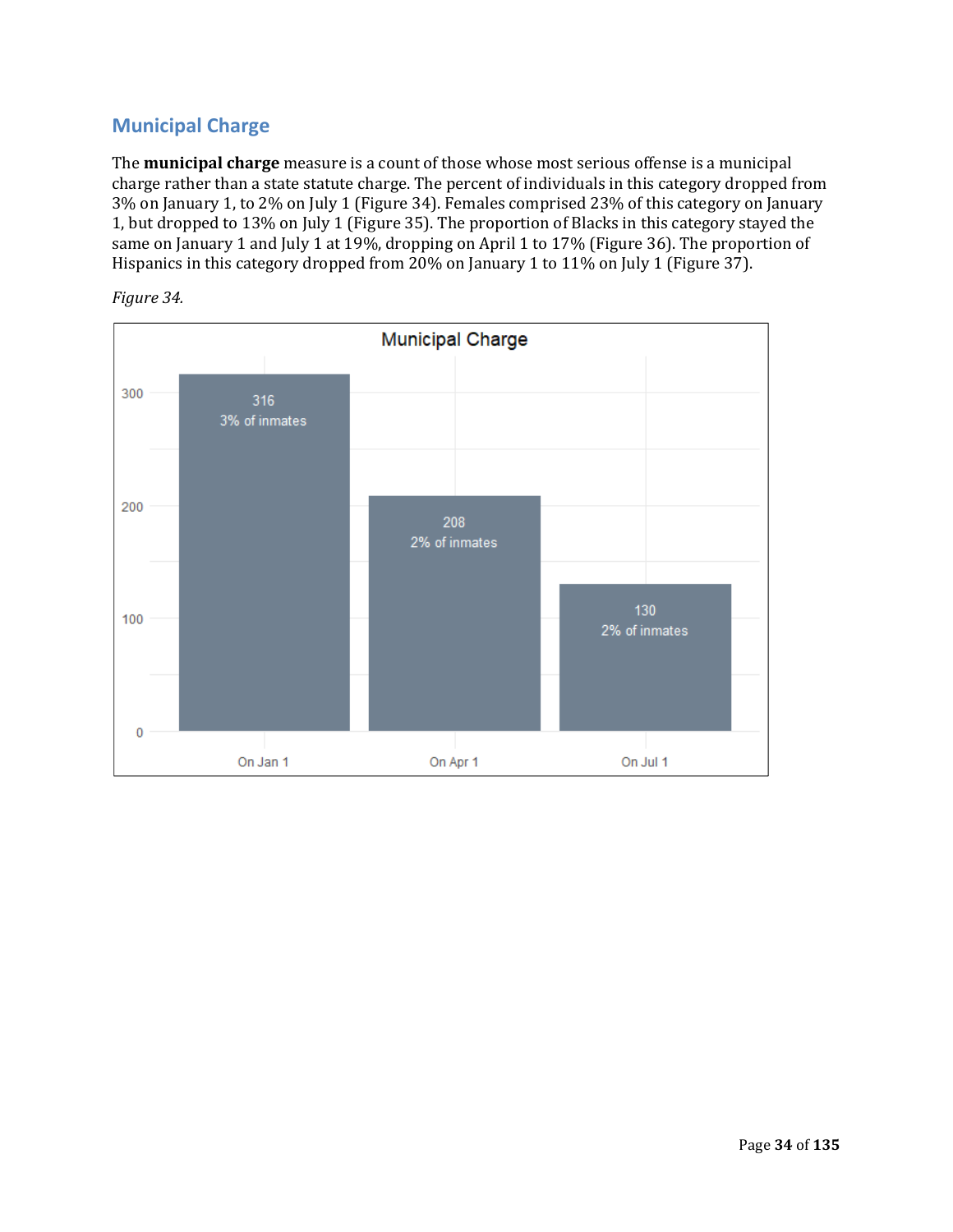



*Figure 36.*

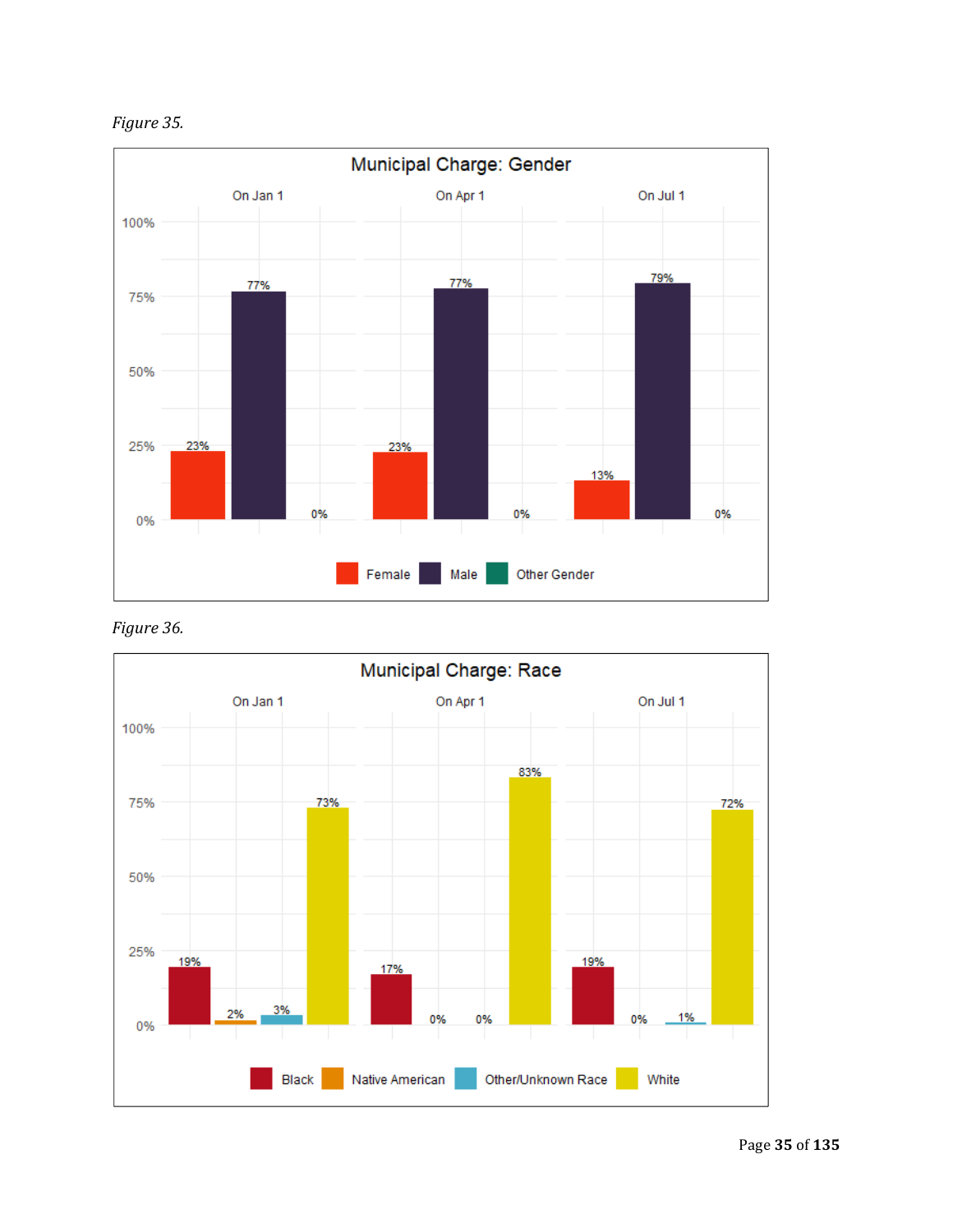*Figure 37.*



### **Administrative Segregation**

The **administrative segregation** measure counts those who are in a restricted confinement in which the individual is allowed outside of his or her cell for two or fewer hours per day. 

The total number of individuals in this category dropped from 512 on January 1 to 294 on July 1. However, the proportion of those in this category remained the same at 4% across all three reporting periods (Figure 38). The proportion of females in administrative segregation increased slightly from 16% on January 1 to 18% on July 1 (Figure 39). The proportion of Blacks in this category decreased from 19% on January 1 to 14% on July 1 (Figure 40). Hispanics in this category increased from 27% to 29% (Figure 41).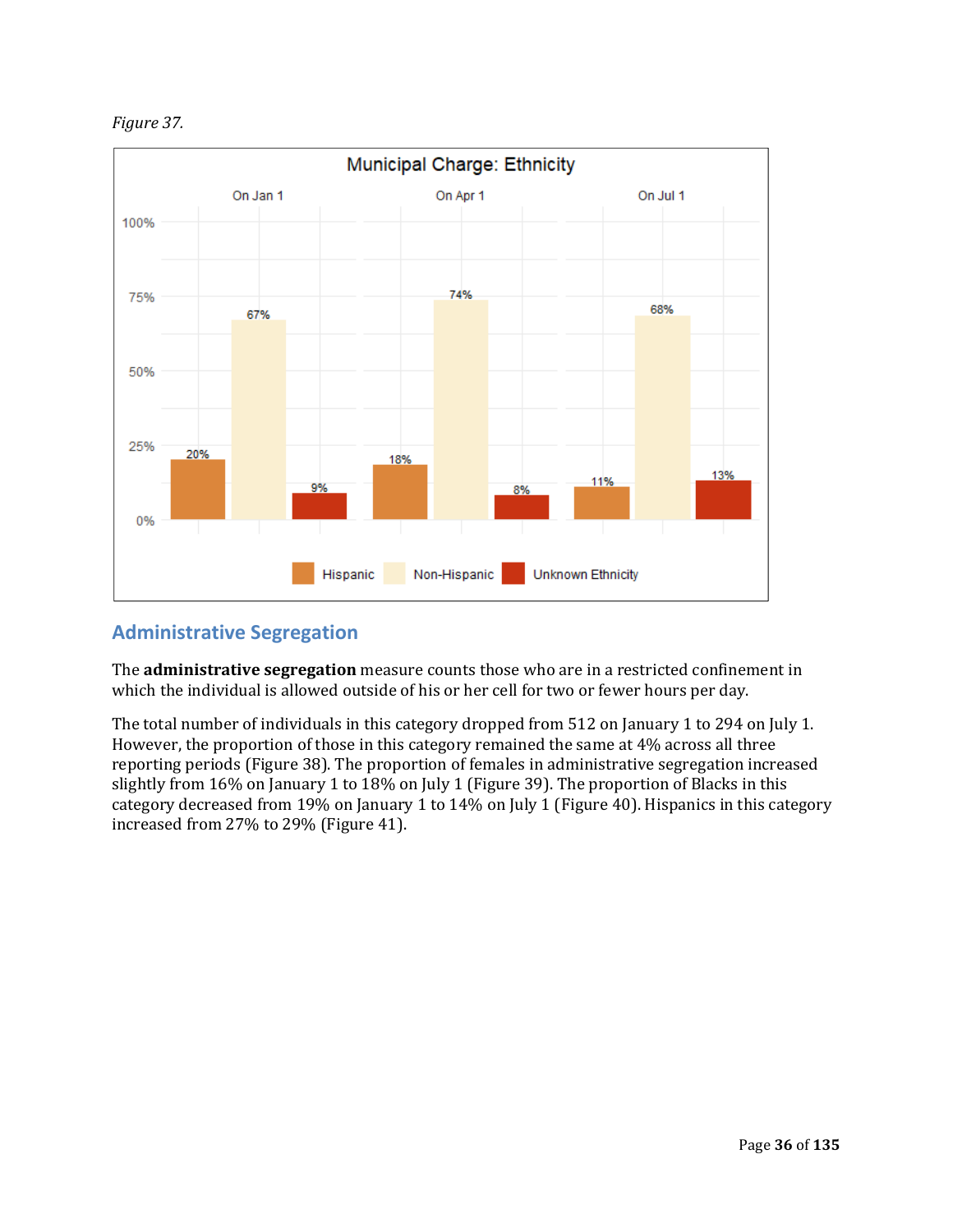



*Figure 39.*

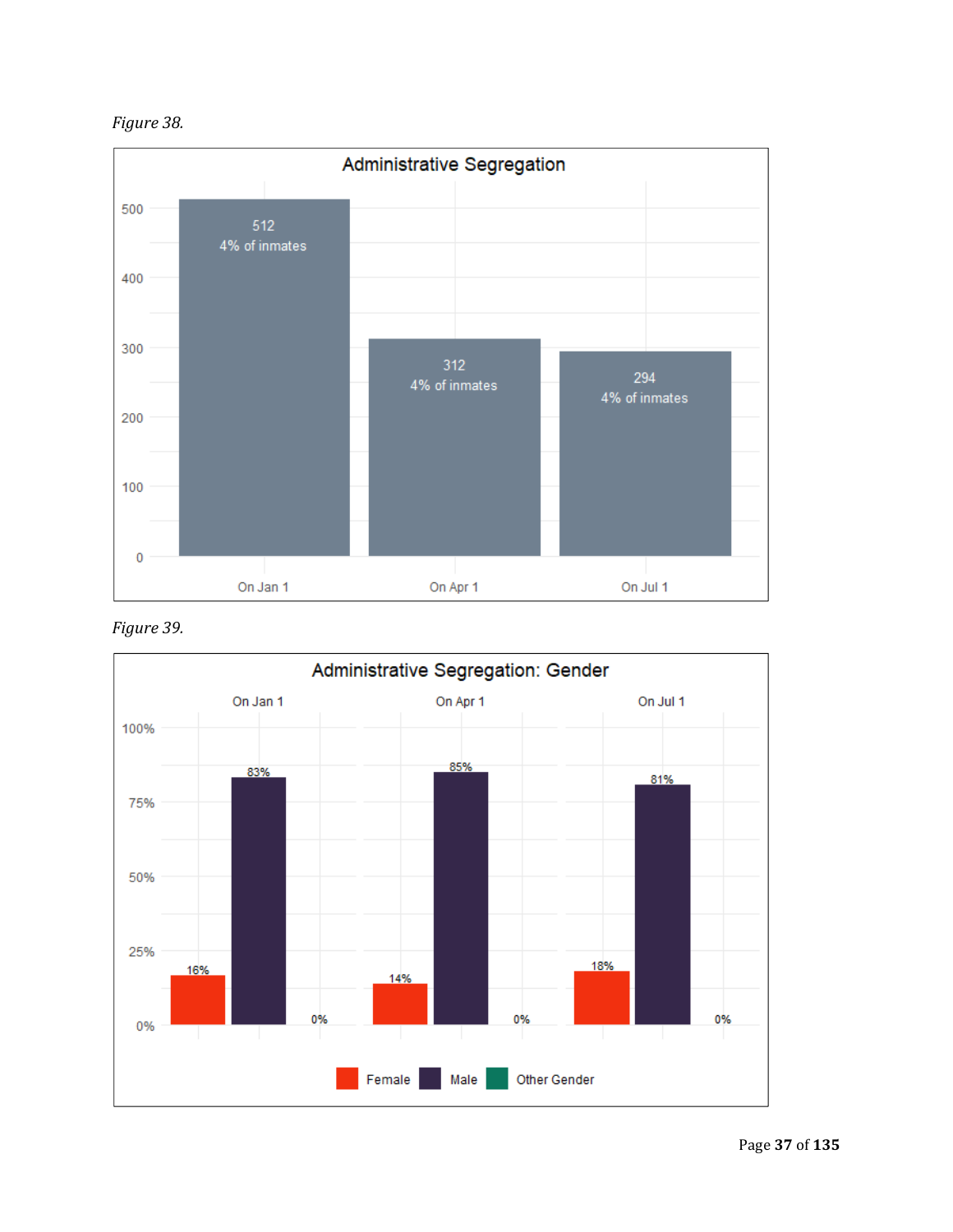



*Figure 41.*

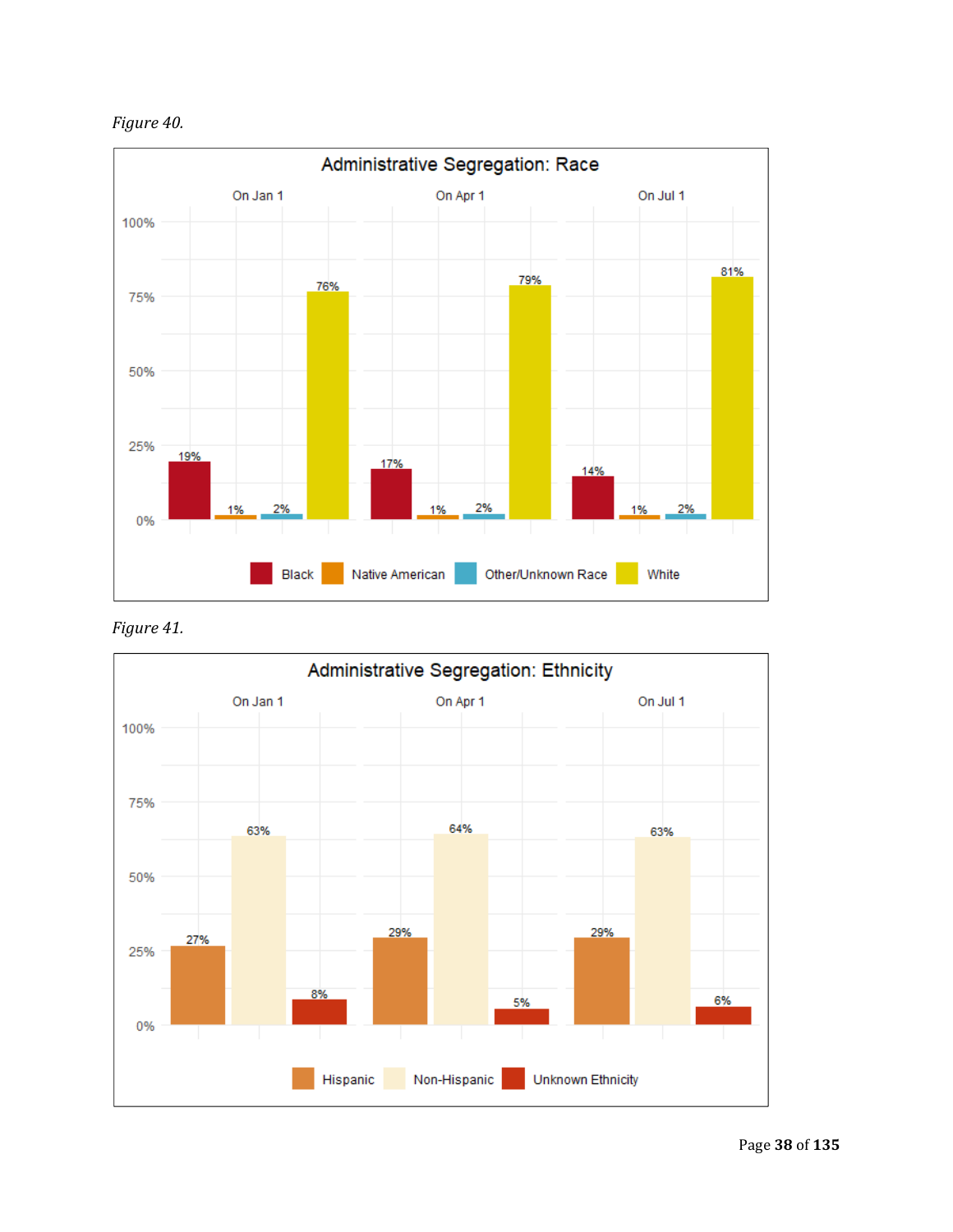### **Competency Evaluation**

The **competency evaluation** measure counts those individuals who are awaiting a competency evaluation, competency hearing, or restoration hearing. 

The total number of individuals in this category increased from 165 on January 1 to 263 on July 1. The proportion of individuals in this category increased from 1% of the total number of inmates on January 1 to 4% on July 1 (Figure 42). Of those, 17% were females on January 1, and 19% were females on July 1 (Figure 43). The proportion of Blacks increased from 4% to 17% of inmates over this period (Figure 44). Those in this category who were Hispanic also increased from 15% to 20% (Figure 45).



*Figure 42.*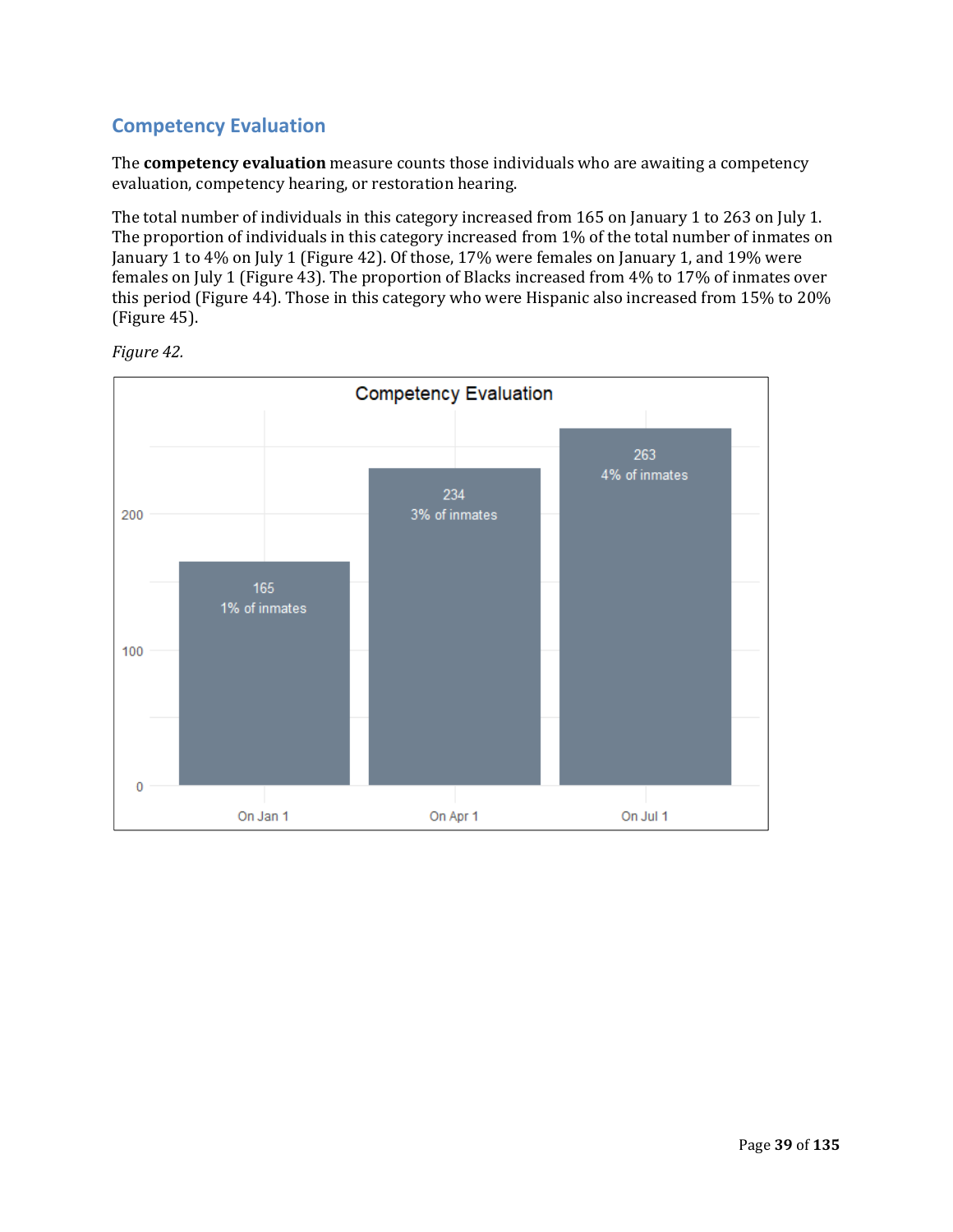*Figure 43.*



*Figure 44.*

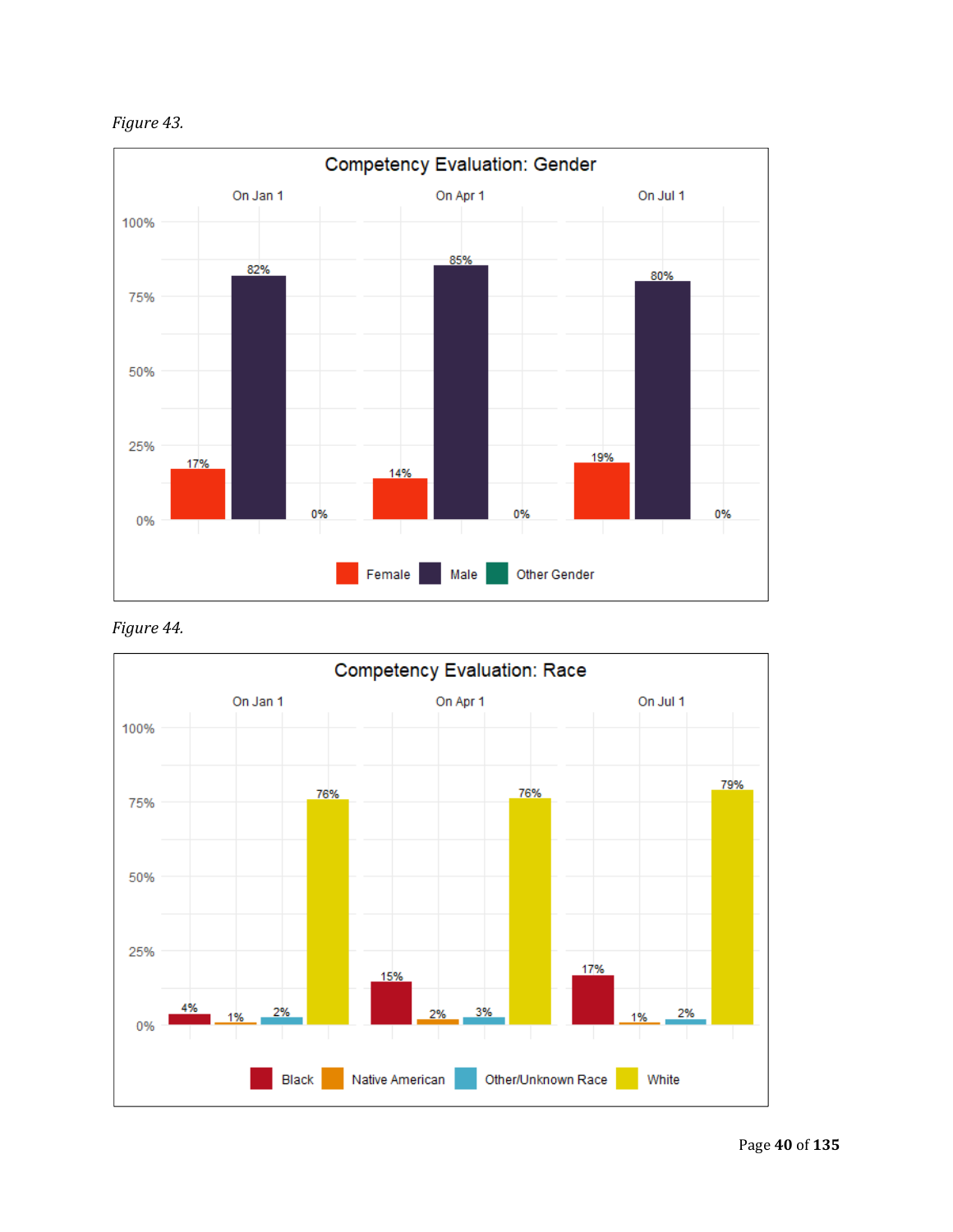*Figure 45.*



#### **Homeless**

The **homeless** measure counts individuals who lacked a fixed, regular, and adequate nighttime residence. In H.B.19‐1297, an individual is considered homeless if the individual's primary address is recorded as follows:

- o Transient;
- o A supervised publicly or privately operated shelter designed to provide temporary living accommodations, including welfare hotels, congregate shelters, and transitional housing for persons with behavioral or mental health disorders; or
- o A public or private place not designed for, nor ordinarily used as, a regular sleeping accommodation for human beings, including but not limited to an automobile, a park, an abandoned building, a bus or train station, or a similar setting.

While the total number of individuals recorded as homeless dropped from 2,010 on January 1 to 1,280 on July 1, the proportion of all individuals who were homeless increased slightly from 17% to 18% on July 1 (Figure 46). The percent of those homeless who were female dropped from 15% on January 1 to 13% on July 1 (Figure 47). The proportion of homeless individuals who were Black dropped from 18% to 17% on July 1 (Figure 48) and the proportion of those homeless who were Hispanic increased from 18% to 21% (Figure 49).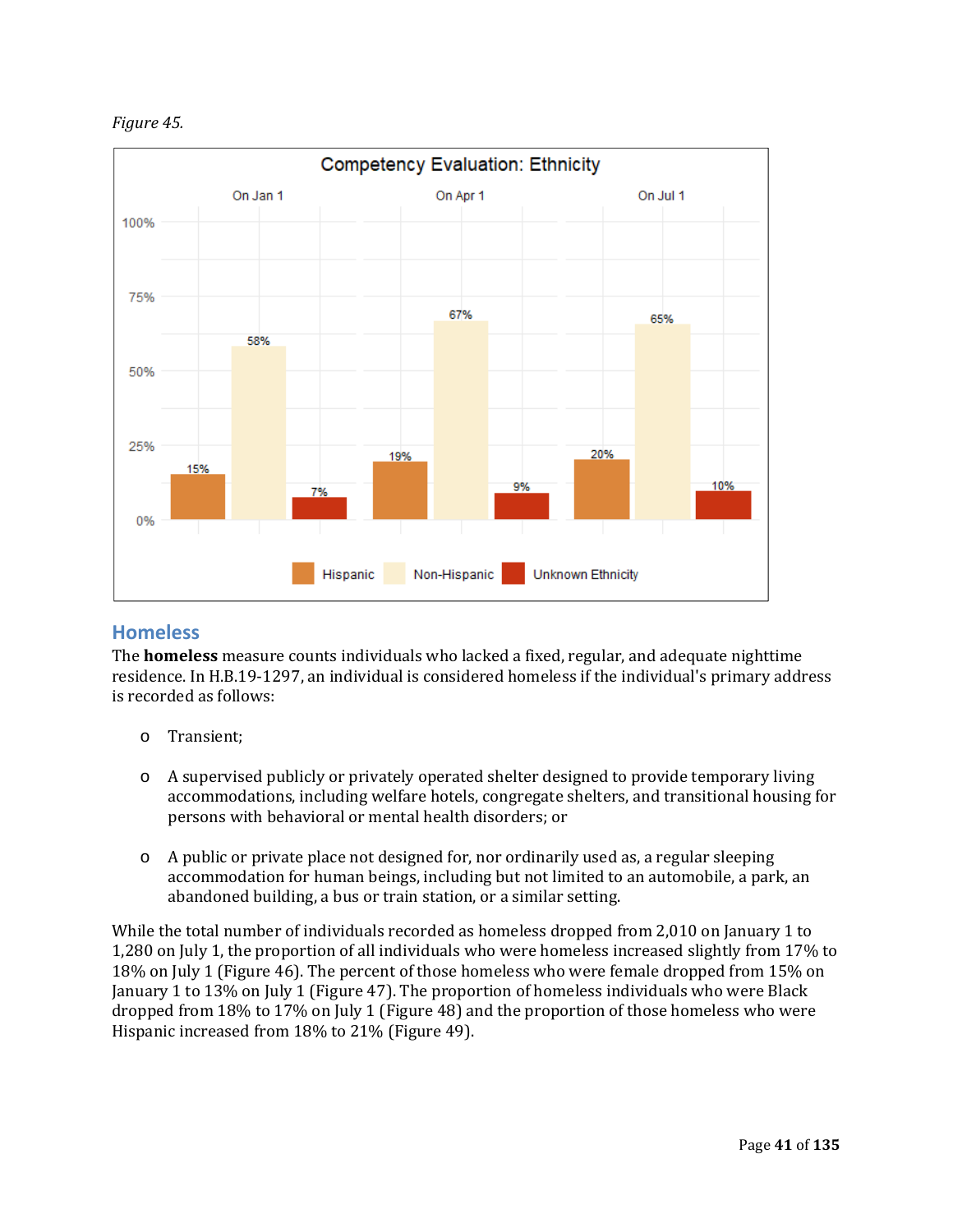



*Figure 47.*

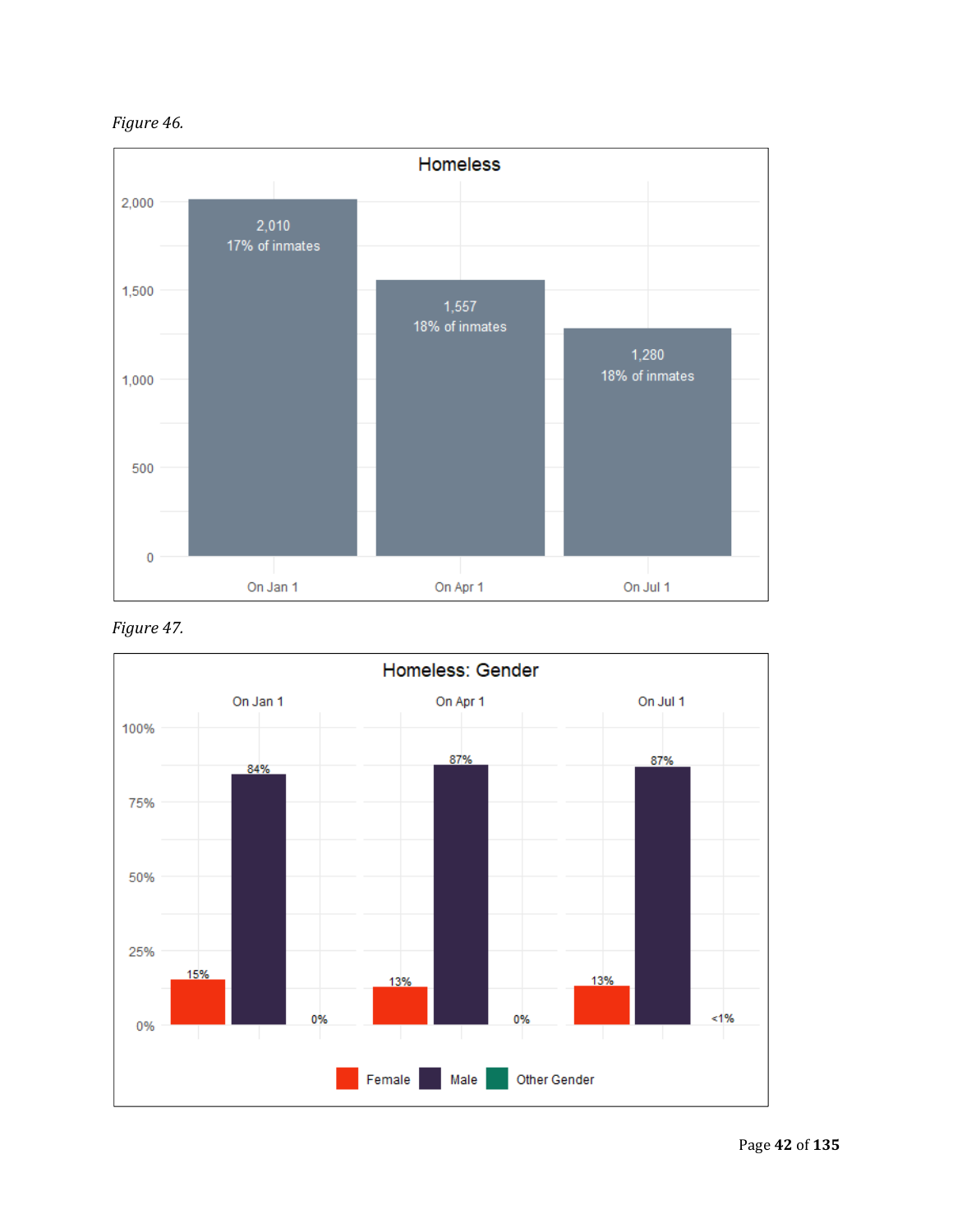



*Figure 49.*

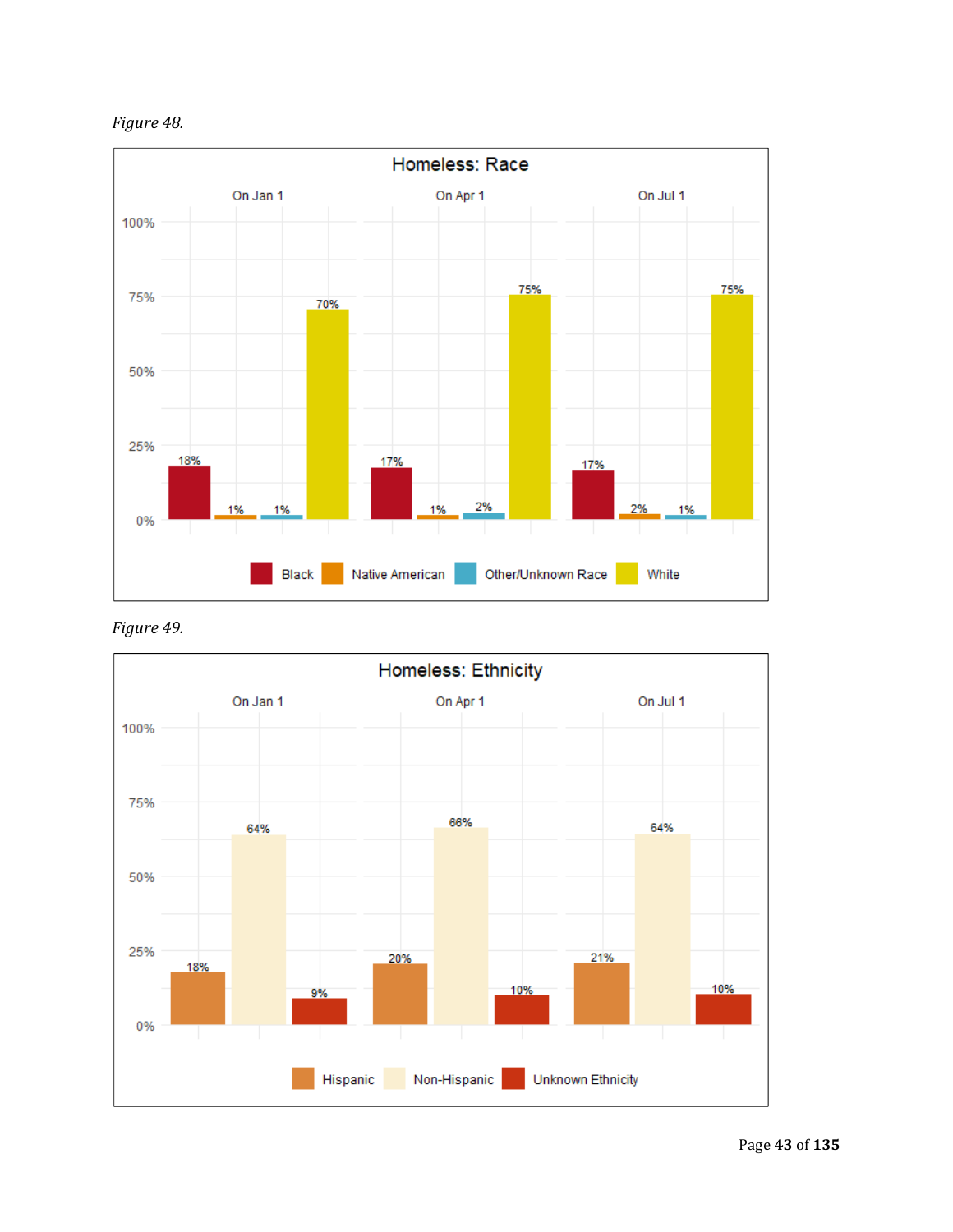## **Period 3 ‐ 365 Days Prior to the Report Date**

The measures in this timeframe refer to the 365 days prior to the first day of the reporting period (January 1, April 1, July 1).

## **Average Daily Population Last 365 Days**

The **average daily population** is the number of confined inmates each day for the prior 365 days, divided by 365. It measures the average number of inmates in the facility on a single day over the past 365 days.

The average daily population dropped by 4% on January 1 to April 1 (12,599 to 12,153), followed by an 11% drop (12,153 to 10,784) from April 1 to July 1 (Figure 50). The total drop from January 1 to July 1 was 14% (12,599 to 10,784).





Figure 51). Blacks made up 12% of the average daily population across the three time periods (Figure 52). The proportion of Hispanics increased slightly from 17% on January 1 to 19% on July 1 (Figure 53).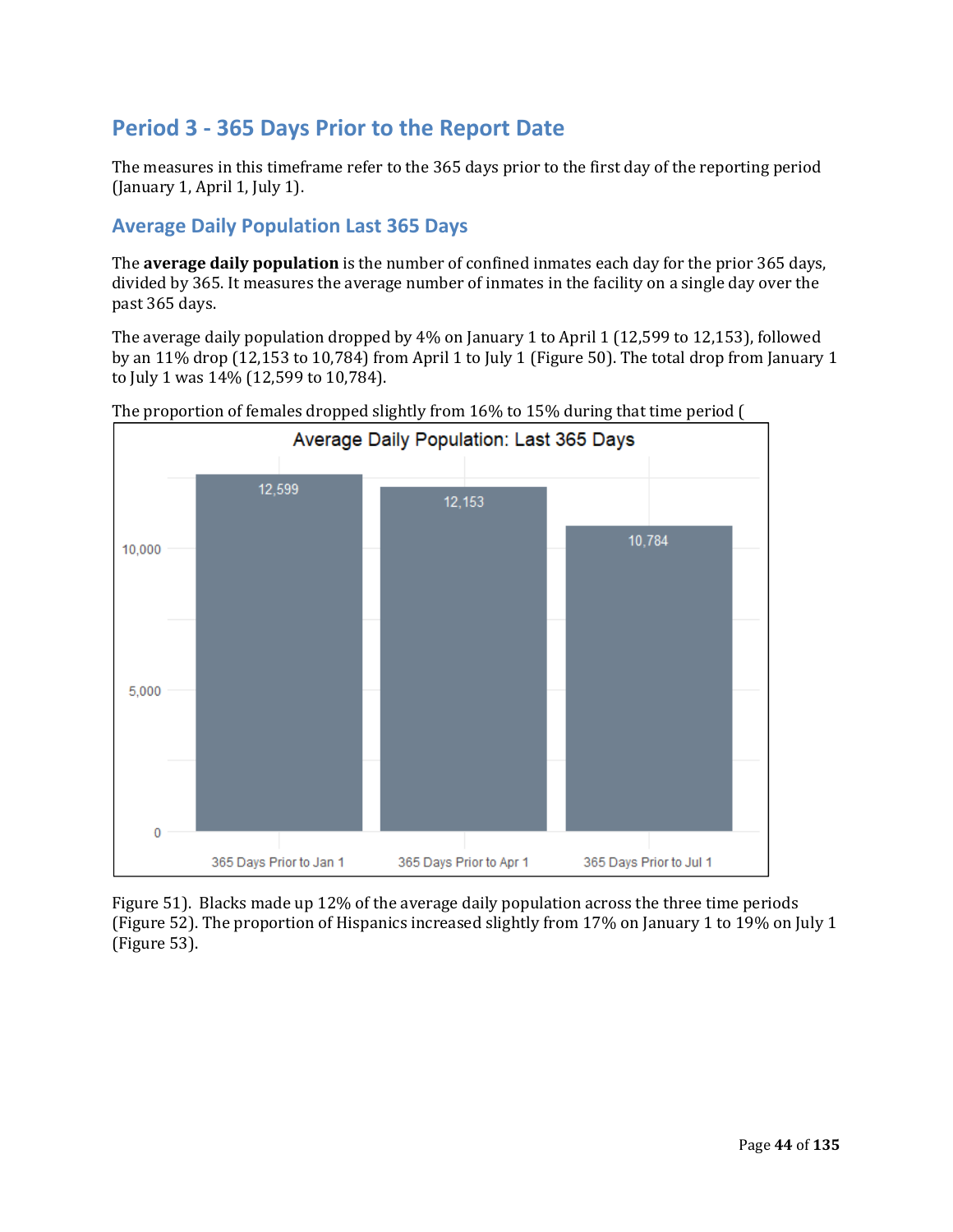*Figure 50.*



*Figure 51.*

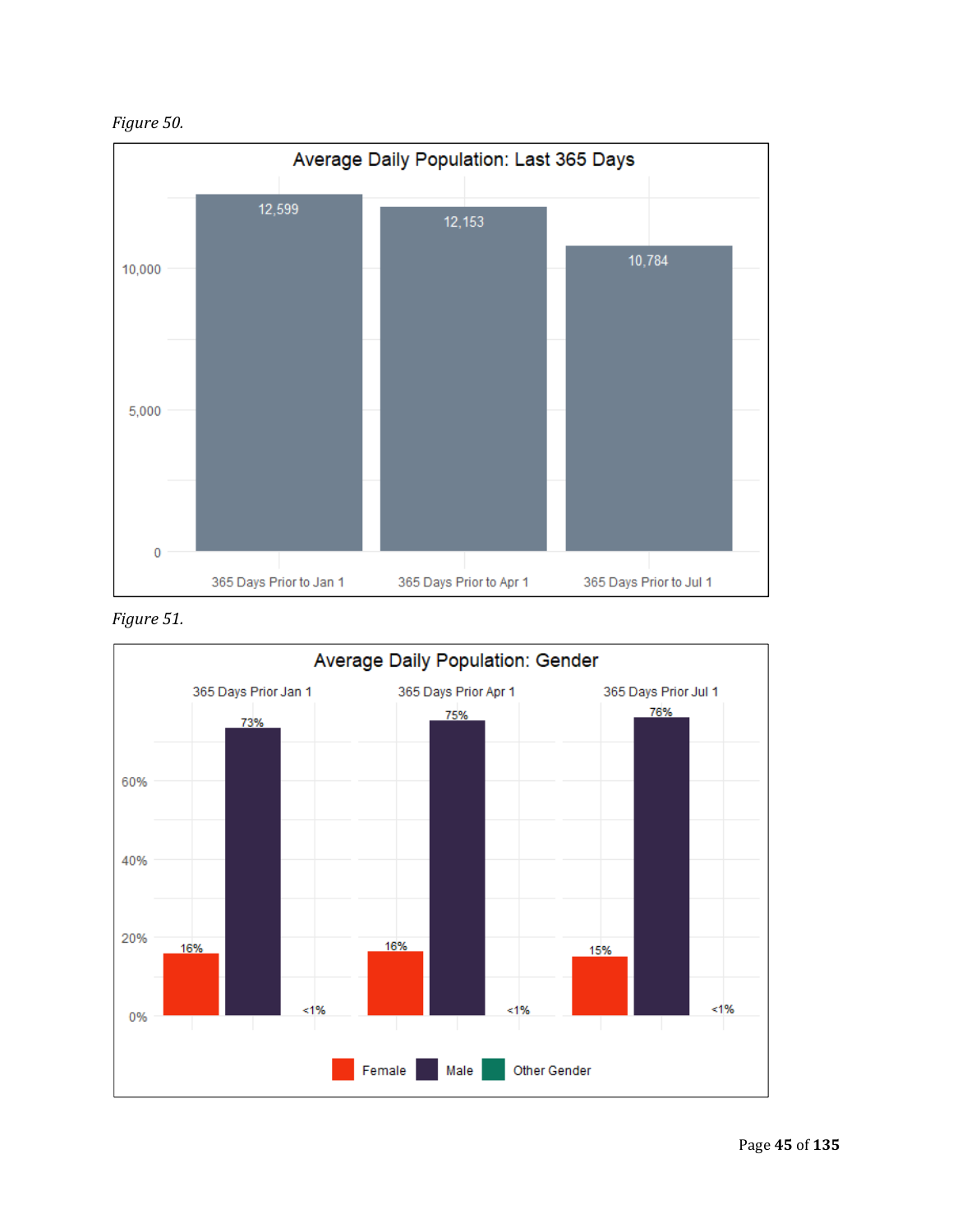*Figure 52.*



*Figure 53.*

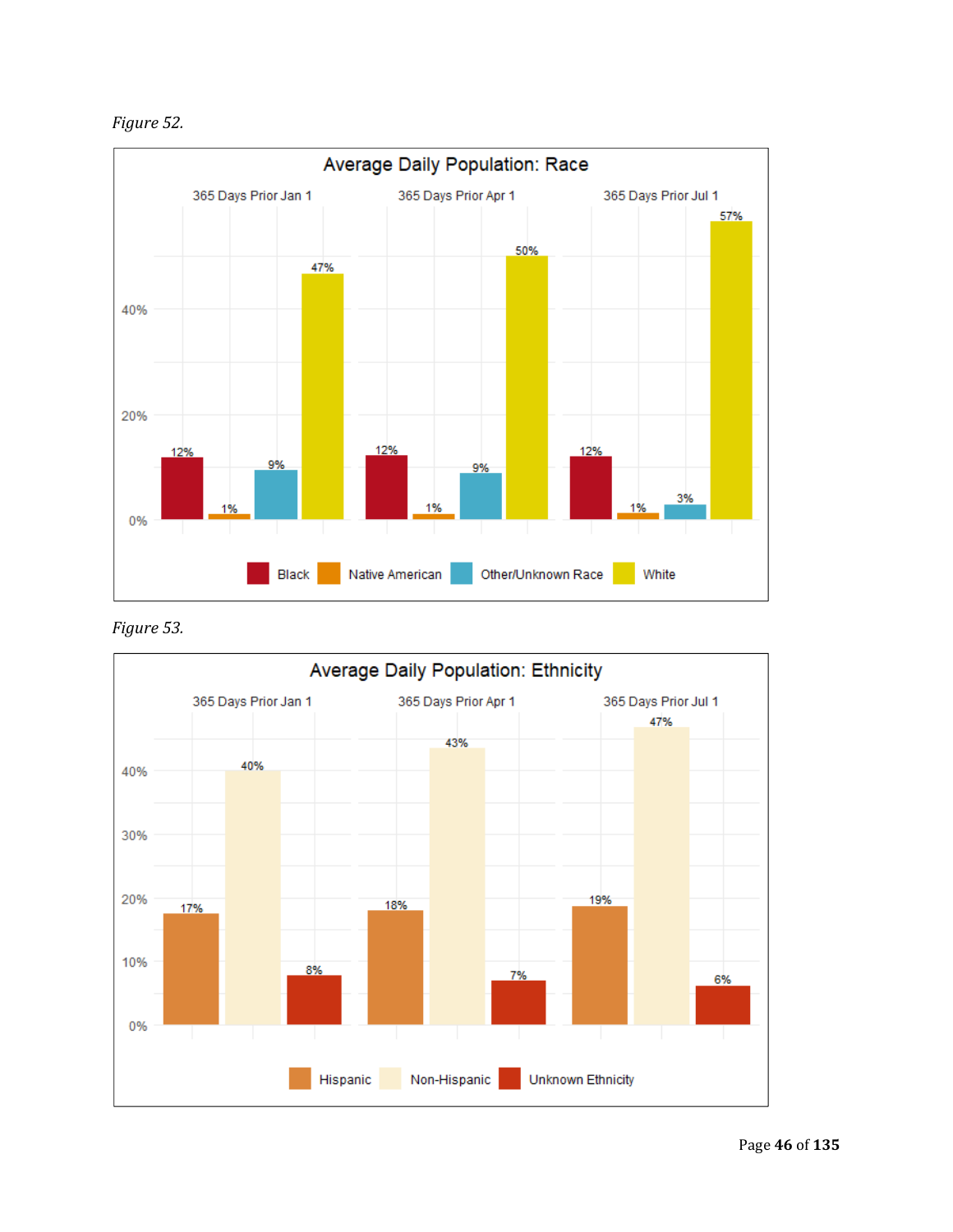#### **Average Length of Stay**

 

The **average length of stay (ALOS)** measure is a count of how many days an individual is in jail, on average.5

Figure 54 shows the ALOS for individuals whose most serious charge was a felony. The ALOS dropped slightly from the January 1 period to the July 1 period (47 days to 46 days). For females with a felony charge, the ALOS increased from 23 days to 29 days (Figure 55). For males with a felony charge, the ALOS increased from 44 days to 47 days. 

The ALOS for Blacks with a felony charge increased from 41 days to 52 days and increased for Whites from 38 days to 42 days (Figure 56). The ALOS also increased for Hispanics with a felony charge, from 38 days to an average of 43 days (Figure 57). 



#### *Figure 54.*

<sup>5</sup> Average length of stay is calculated as the sum of all the days spent in jail for all releases over the past 365 days, divided by the number of individuals released in that time period. The number of releases in each period appears in the figures below in parentheses.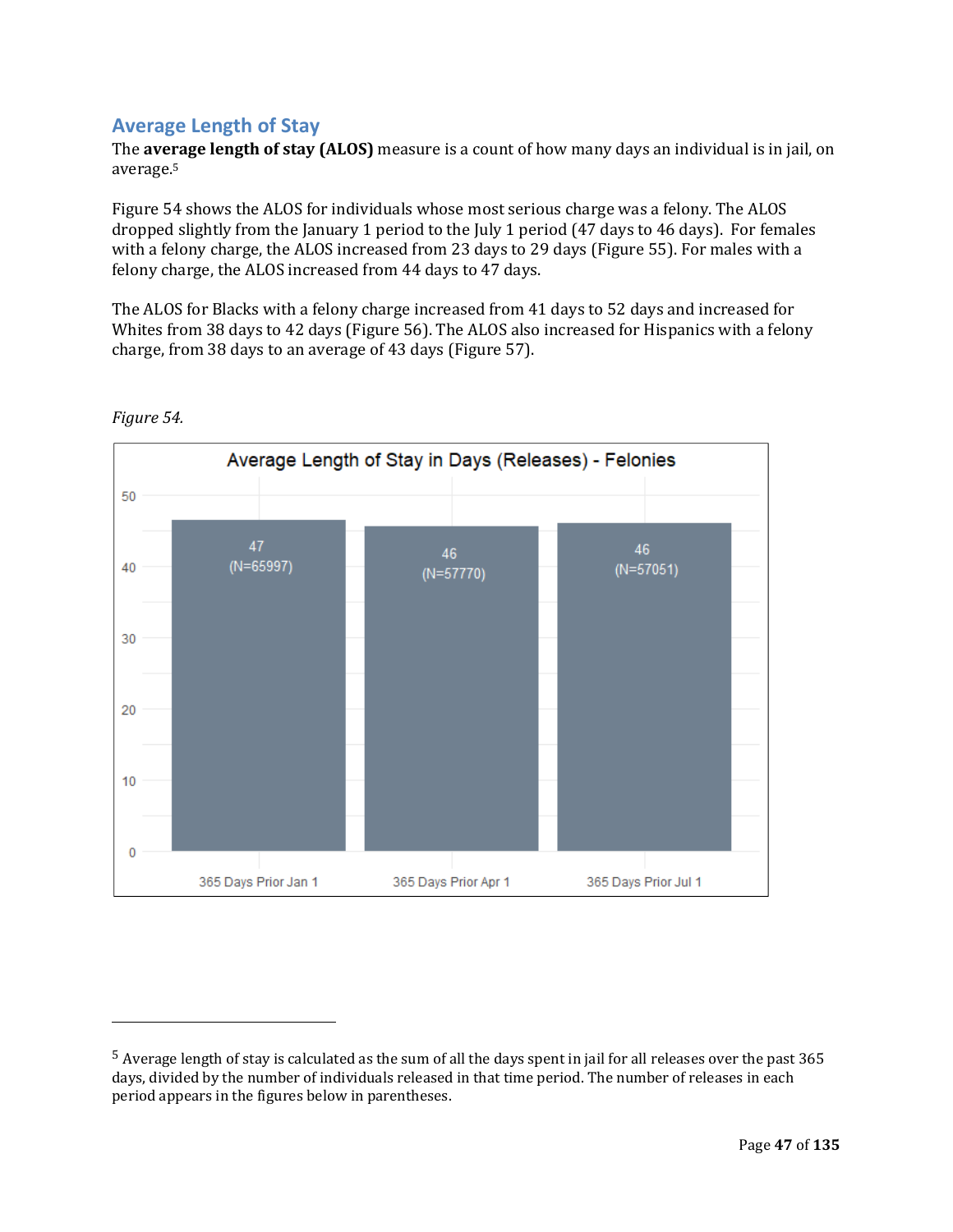*Figure 55.*



*Figure 56.*

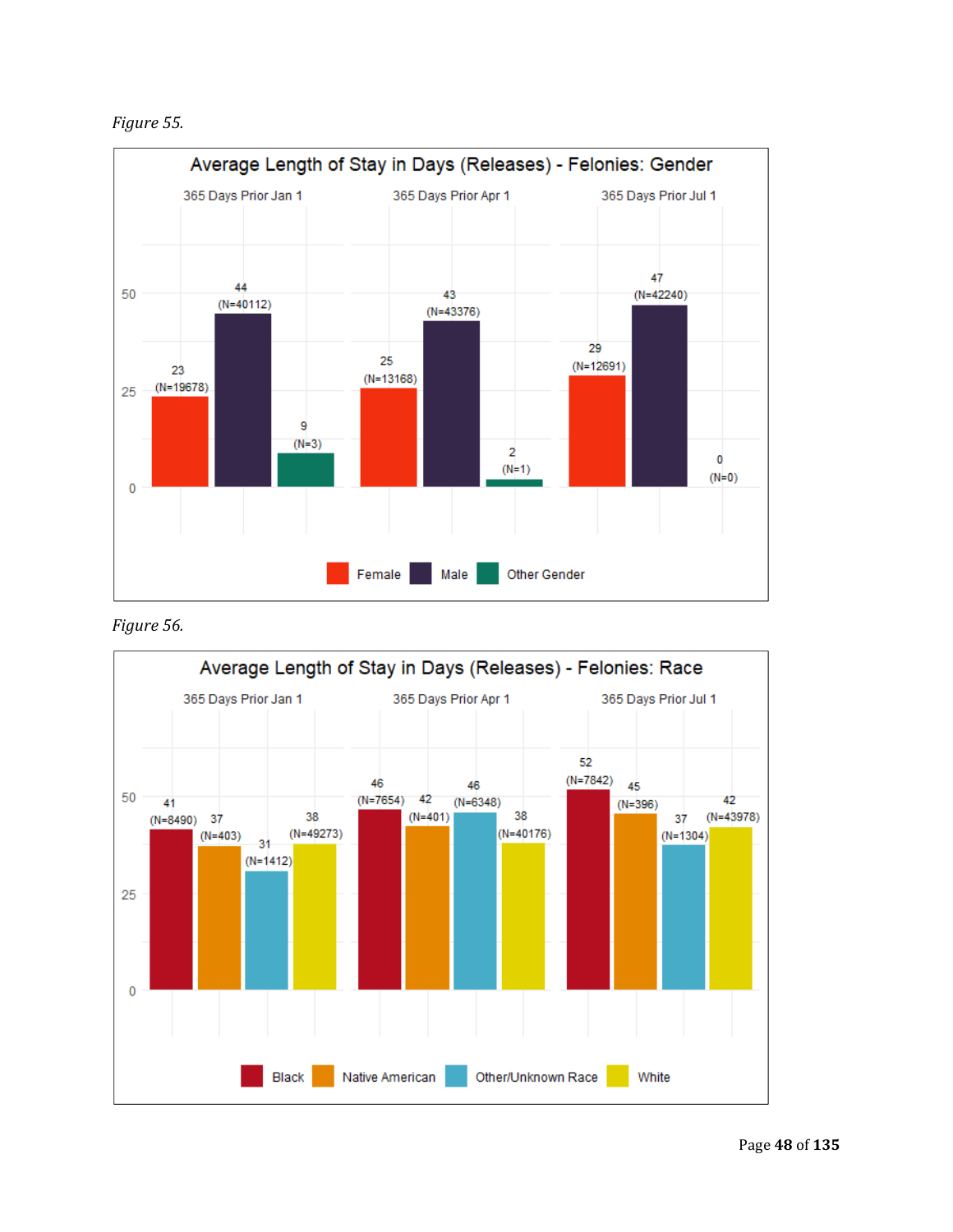*Figure 57.*



Figure 58 shows the ALOS for individuals whose most serious offense is a **misdemeanor**. The ALOS for these individuals increased from 20 to 21 days. The ALOS for females with misdemeanor charges decreased from 16 days to 14 days (Figure 59). For males with misdemeanor charges, the ALOS increased from 18 days to 22 days. 

The ALOS for Blacks with misdemeanor charges increased slightly from 30 to 31 days (Figure 60). Whites in this category had a much lower ALOS of 18 days, which increased to 21 days on April 1 but dropped to 18 days on July 1. The ALOS for Hispanics with misdemeanor charges increased from 15 days on January 1 to 21 days on July 1 (Figure 61).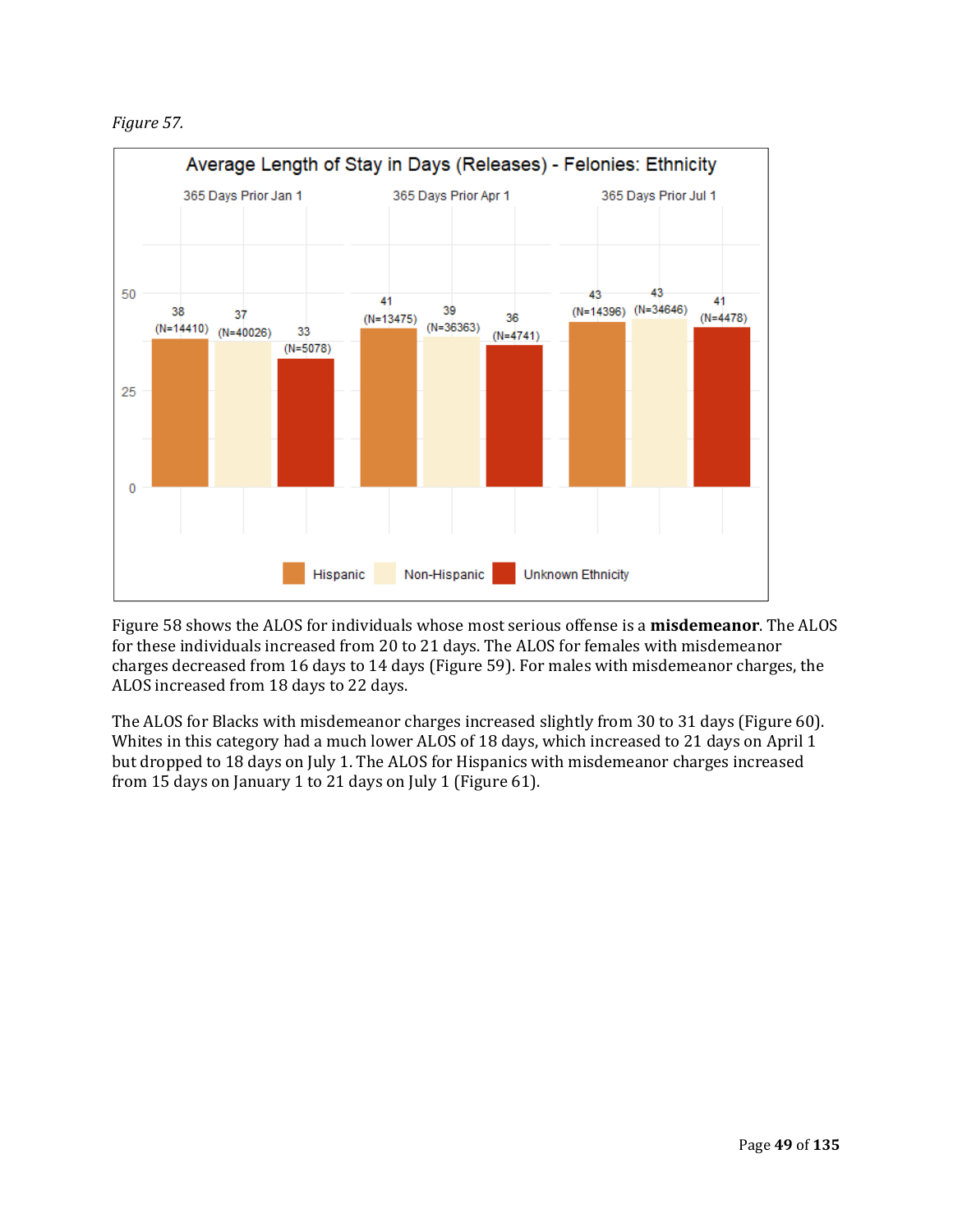*Figure 58.*



*Figure 59.*

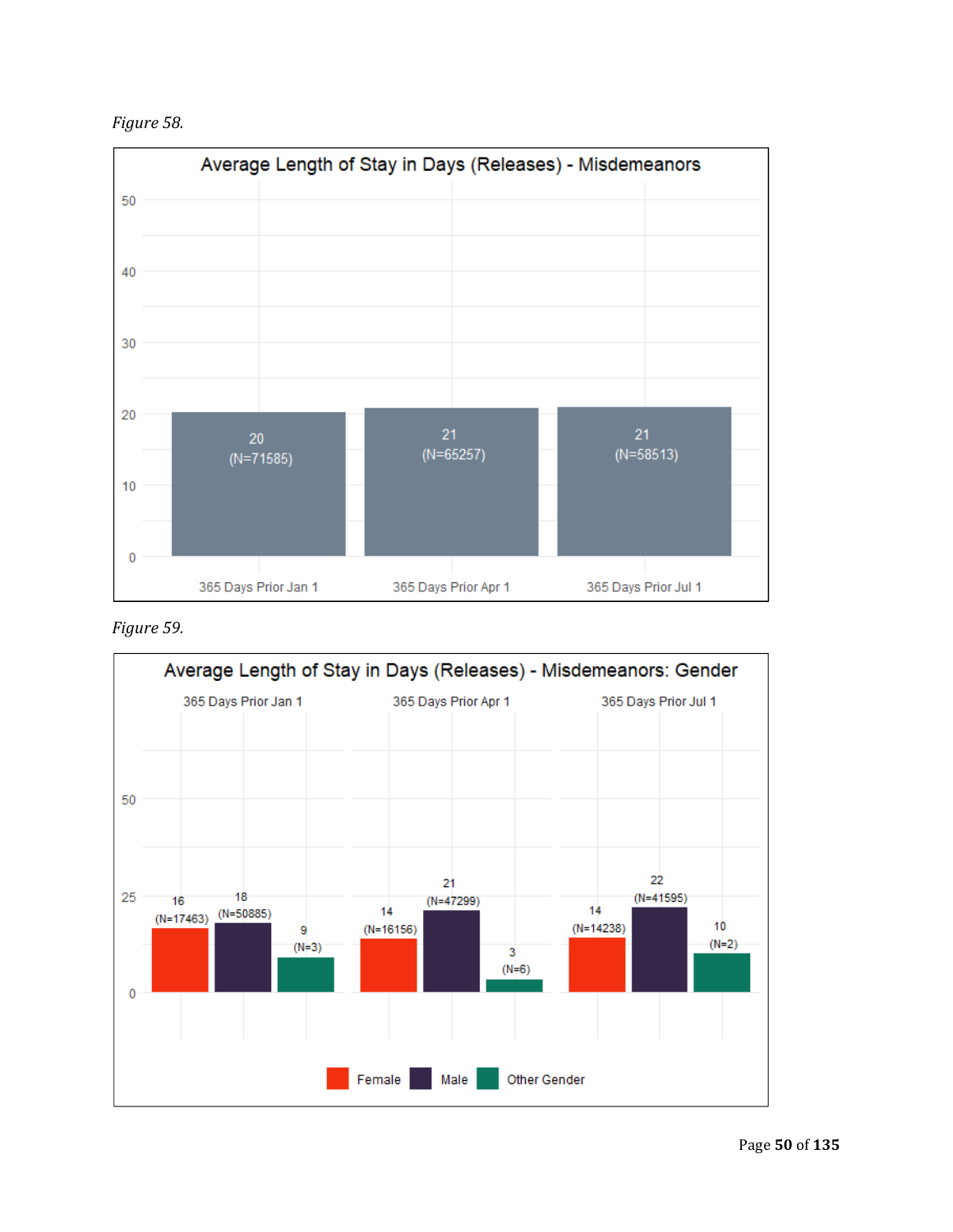*Figure 60.*





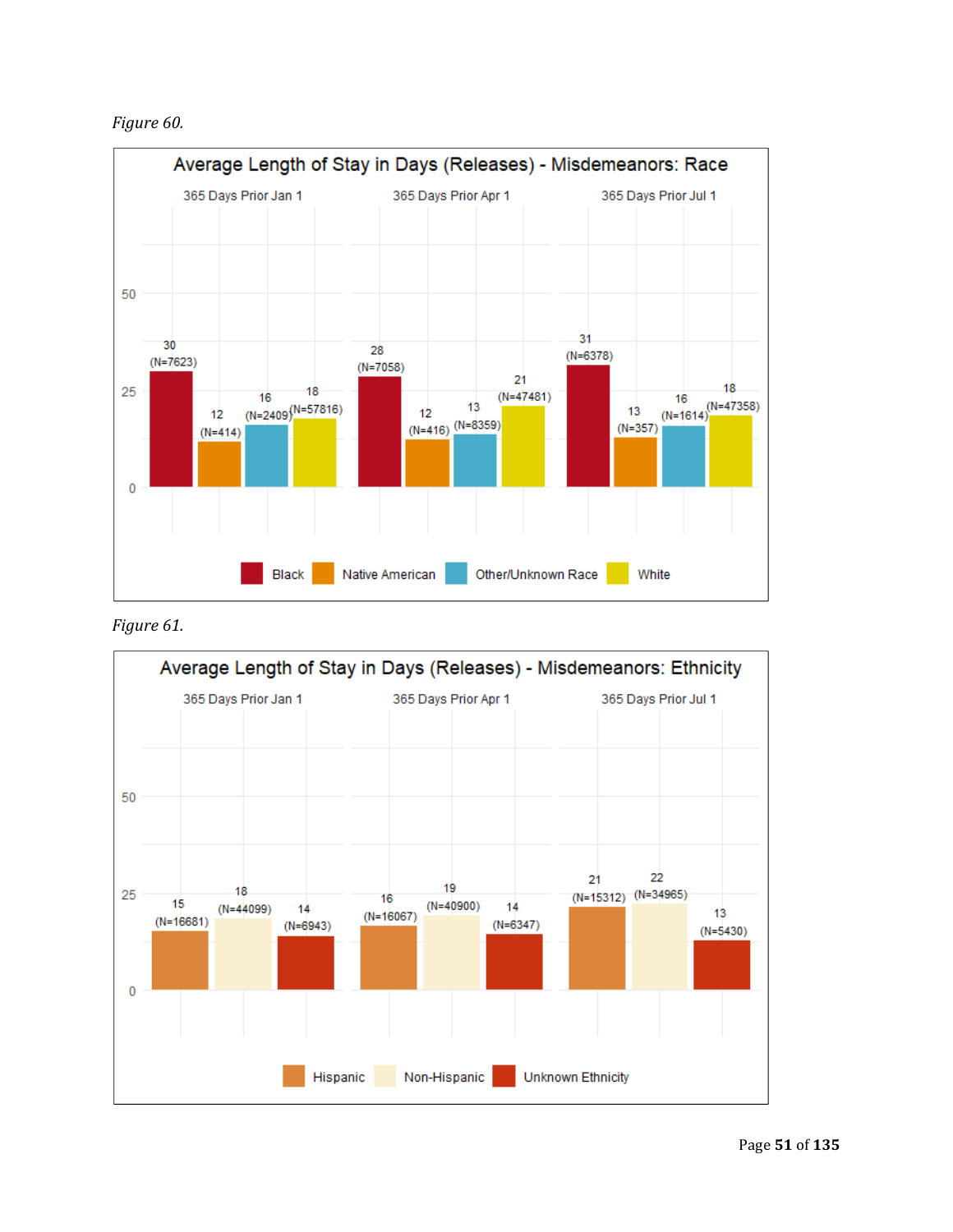**Summary.** The findings presented here reflect the data provided by county jails pursuant to H.B.19-1297 for the first three quarters of 2020. During this period, the novel coronavirus pandemic led to significant changes in criminal justice operations, including local arrest and detention practices. The reduction in the number of individuals in jail during the three reporting periods reflect these changes in practice.

However, data quality and completeness represent significant challenges. Some jail data management systems do not capture the data elements required in H.B.19-1297, and some jails provided inconsistent information that they did not correct or modify. For this reason, the findings should be interpreted with caution.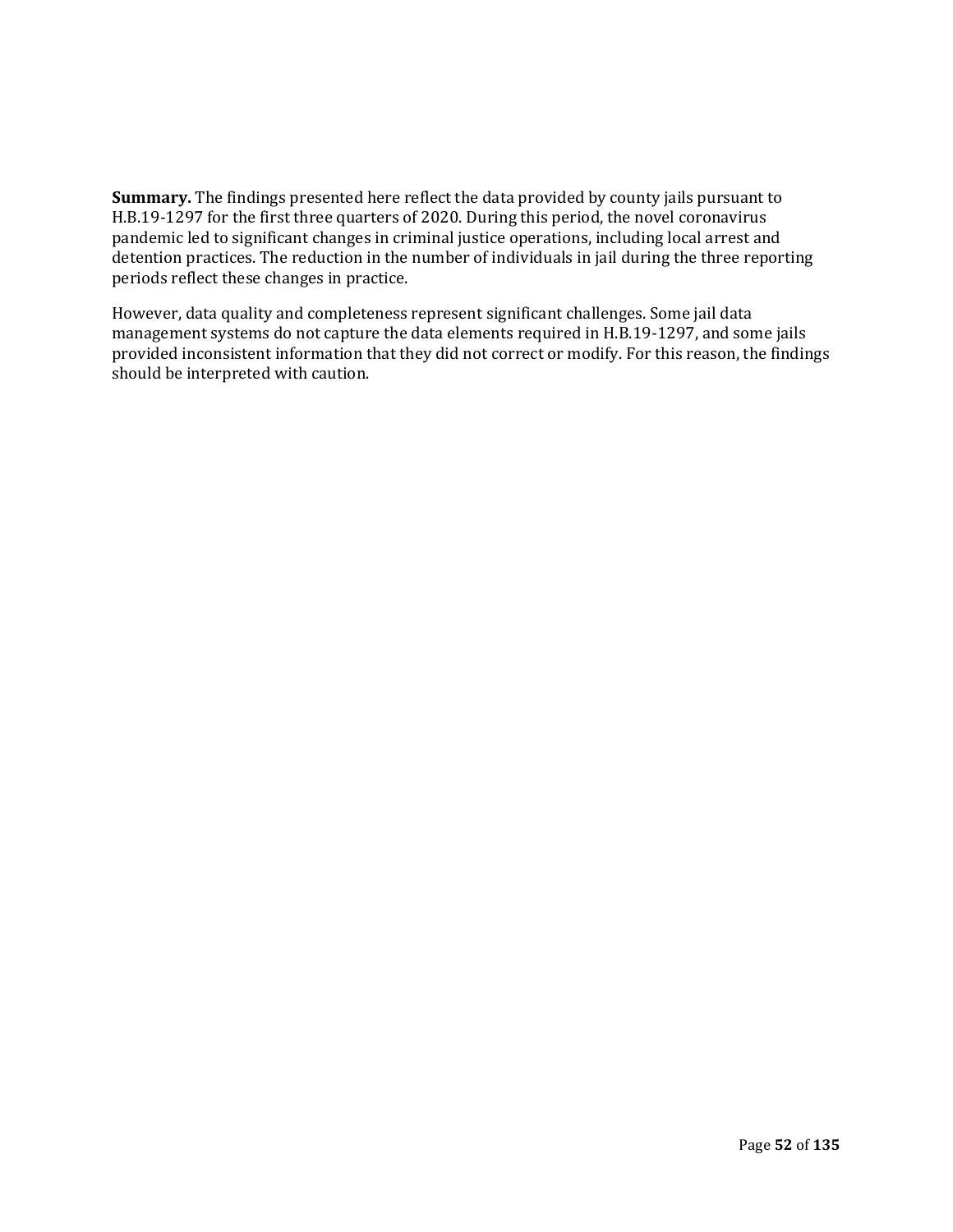# **Appendix A – Counties Who Reported**

Table 4 below shows which counties submitted a report for each reporting period. 

| County            | Q1             | Q <sub>2</sub>  | Q <sub>3</sub>  |
|-------------------|----------------|-----------------|-----------------|
| Adams             | Yes            | Yes             | Yes             |
| Alamosa           | Yes            | Yes             | Yes             |
| Arapahoe          | Yes            | Yes             | Yes             |
| <b>Baca</b>       | Yes            | Yes             | Yes             |
| Bent              | Yes            | Yes             | Yes             |
| Boulder           | Yes            | Yes             | Yes             |
| <b>Broomfield</b> | Yes            | Yes             | Yes             |
| Chaffee           | Yes            | Yes             | Yes             |
| Clear Creek       | Yes            | Yes             | Yes             |
| Conejos           | Yes            | Yes             | Yes             |
| Costilla          | No             | Yes             | No <sup>6</sup> |
| Crowley           | Yes            | Yes             | Yes             |
| Custer            | Yes            | Yes             | Yes             |
| Delta             | Yes            | Yes             | Yes             |
| Denver            | Yes            | Yes             | Yes             |
| Douglas           | Yes            | Yes             | Yes             |
| Eagle             | Yes            | Yes             | Yes             |
| El Paso           | Yes            | Yes             | Yes             |
| Elbert            | Yes            | Yes             | Yes             |
| Fremont           | Yes            | Yes             | Yes             |
| Garfield          | Yes            | Yes             | Yes             |
| Gilpin            | Yes            | Yes             | Yes             |
| Grand             | No             | Yes             | Yes             |
| Gunnison          | Yes            | Yes             | Yes             |
| Huerfano          | N <sub>o</sub> | No <sup>7</sup> | Yes             |
| Jackson           | Yes            | Yes             | Yes             |

 

*Table 4. Who reported by reporting quarter*

<sup>6</sup> At the time of this report Costilla County was working on a replacement submission to correct issues identified by DCJ.

<sup>7</sup> At the time of this report Huerfano County was working on a replacement submission to correct issues identified by DCJ.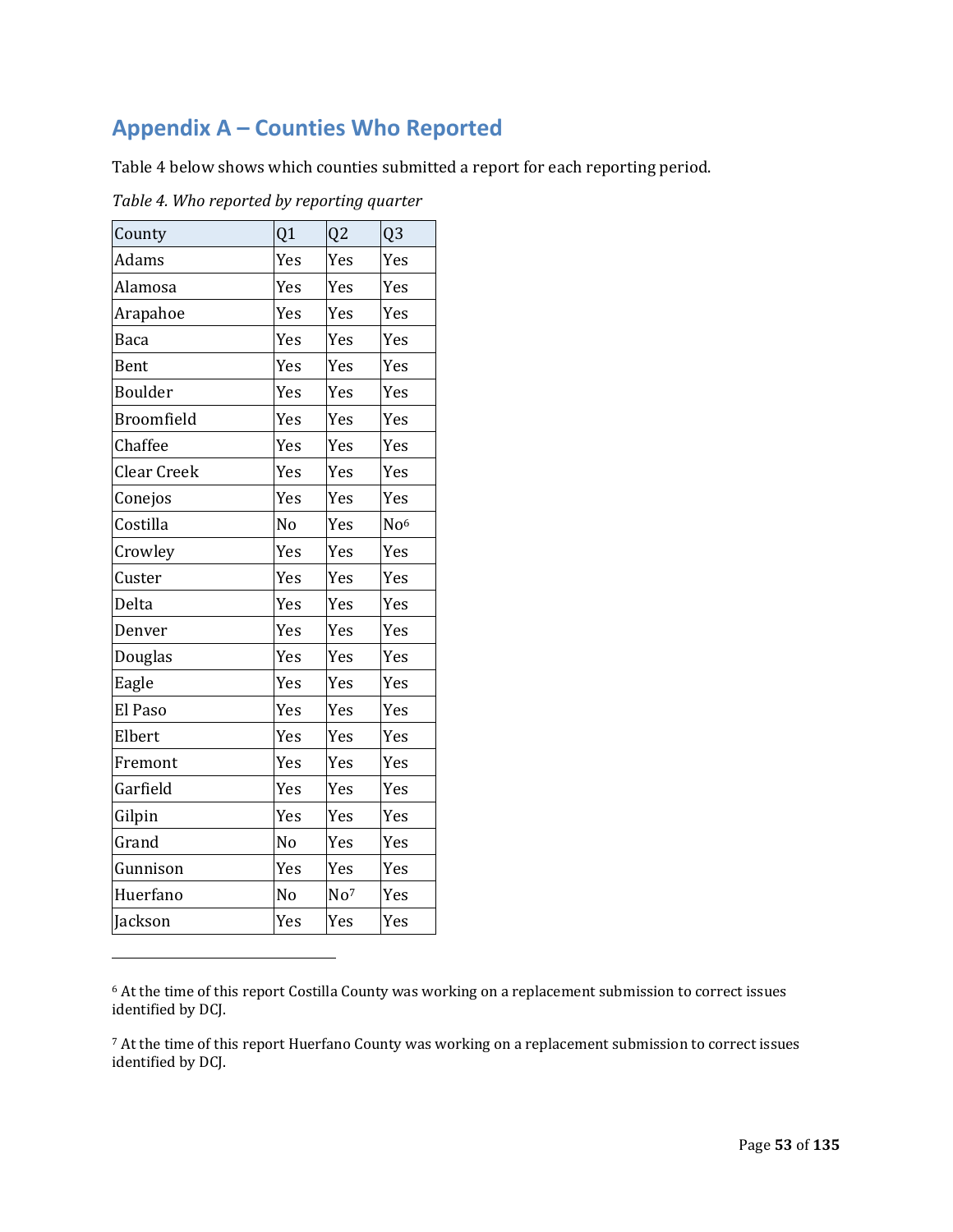| Jefferson         | Yes            | Yes | Yes |
|-------------------|----------------|-----|-----|
| <b>Kit Carson</b> | Yes            | Yes | Yes |
| La Plata          | Yes            | Yes | Yes |
| Larimer           | Yes            | Yes | Yes |
| Las Animas        | N <sub>o</sub> | Yes | Yes |
| Lincoln           | Yes            | Yes | Yes |
| Logan             | Yes            | Yes | Yes |
| Mesa              | Yes            | Yes | Yes |
| Moffat            | Yes            | Yes | Yes |
| Montezuma         | Yes            | Yes | Yes |
| Montrose          | Yes            | Yes | Yes |
| Morgan            | Yes            | Yes | Yes |
| Otero             | Yes            | Yes | Yes |
| Park              | Yes            | Yes | Yes |
| Pitkin            | Yes            | Yes | Yes |
| Prowers           | Yes            | Yes | Yes |
| Pueblo            | Yes            | Yes | Yes |
| Rio Blanco        | Yes            | Yes | Yes |
| Rio Grande        | Yes            | Yes | Yes |
| Routt             | Yes            | Yes | Yes |
| Saguache          | N <sub>o</sub> | Yes | Yes |
| San Miguel        | Yes            | Yes | Yes |
| Statewide         | Yes            | Yes | Yes |
| Summit            | Yes            | Yes | Yes |
| Teller            | Yes            | Yes | Yes |
| Washington        | Yes            | Yes | Yes |
| Weld              | Yes            | Yes | Yes |
| Yuma              | Yes            | Yes | Yes |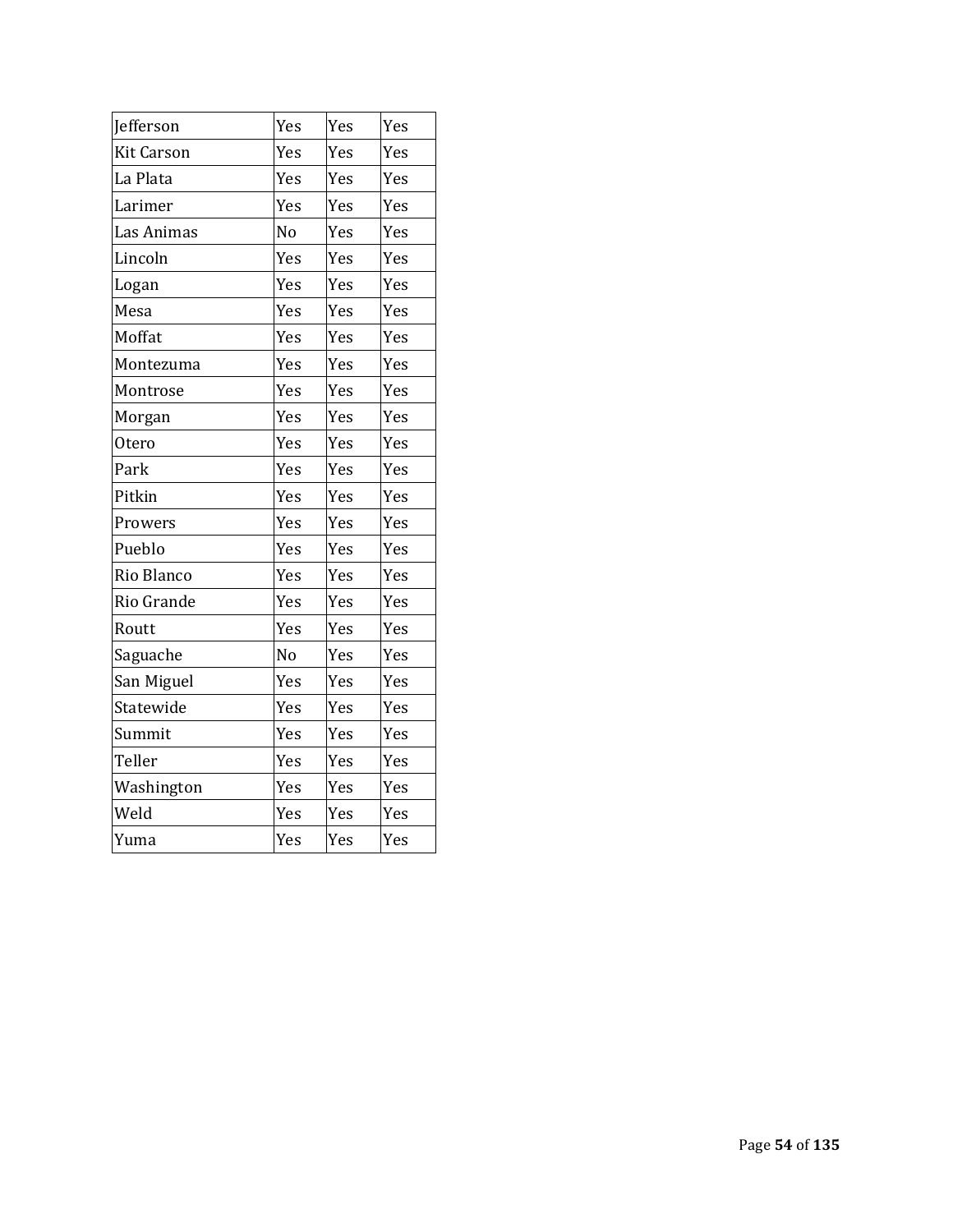# **Appendix B ‐ Agency Notes on Reported Measures**

| <b>Measure</b>                              | <b>Reporting</b><br><b>Quarter</b> | <b>County</b>   |           | <b>Dimension Agency Notes</b>                                                                                                                                                     |
|---------------------------------------------|------------------------------------|-----------------|-----------|-----------------------------------------------------------------------------------------------------------------------------------------------------------------------------------|
| <b>Administrative</b><br><b>Segregation</b> |                                    |                 |           |                                                                                                                                                                                   |
|                                             | 1                                  | Alamosa         | Ethnicity | Not able to capture information                                                                                                                                                   |
|                                             | $\mathbf 1$                        | Alamosa         | Gender    | Not able to capture information                                                                                                                                                   |
|                                             | 1                                  | Alamosa         | Race      | Not able to capture information                                                                                                                                                   |
|                                             | $\mathbf 1$                        | Broomfield      | Ethnicity | We classify medical, PC, reintegration and<br>disciplinary as Ad Seg. Disciplinary are the<br>only ones that meet the critera as defined<br>(out of cell 2 hours or less per day) |
|                                             | $\overline{1}$                     | Broomfield      | Gender    | We classify medical, PC, reintegration and<br>disciplinary as Ad Seg. Disciplinary are the<br>only ones that meet the critera as defined<br>(out of cell 2 hours or less per day) |
|                                             | 1                                  | Broomfield Race |           | We classify medical, PC, reintegration and<br>disciplinary as Ad Seg. Disciplinary are the<br>only ones that meet the critera as defined<br>(out of cell 2 hours or less per day) |
|                                             | 1                                  | Delta           | Ethnicity | My JMS doesn't break Administrative<br>Segregation inmates by Gender or<br>Race/Ethnicity.                                                                                        |
|                                             | 1                                  | Delta           | Gender    | My JMS doesn't break Administrative<br>Segregation inmates by Gender or<br>Race/Ethnicity.                                                                                        |
|                                             | 1                                  | Delta           | Race      | My JMS doesn't break Administrative<br>Segregation inmates by Gender or<br>Race/Ethnicity.                                                                                        |
|                                             | 1                                  | Gilpin          | Ethnicity | <b>NA</b>                                                                                                                                                                         |
|                                             | 1                                  | Gilpin          | Gender    | <b>NA</b>                                                                                                                                                                         |
|                                             | 1<br>T                             | Gilpin          | Race      | <b>NA</b>                                                                                                                                                                         |
|                                             | 1                                  | Jefferson       | Ethnicity | We track numbers for action to be taken @<br>24hrs 30/60/90 days. Not snapshot counts                                                                                             |
|                                             | 1                                  | Jefferson       | Gender    | We track numbers for action to be taken @<br>24hrs 30/60/90 days. Not snapshot counts                                                                                             |
|                                             | 1                                  | Jefferson       | Race      | We track numbers for action to be taken @<br>24hrs 30/60/90 days. Not snapshot counts                                                                                             |
|                                             | 1                                  | Morgan          | Ethnicity | We do not have an area for adminstrative<br>segregation that we can currently use                                                                                                 |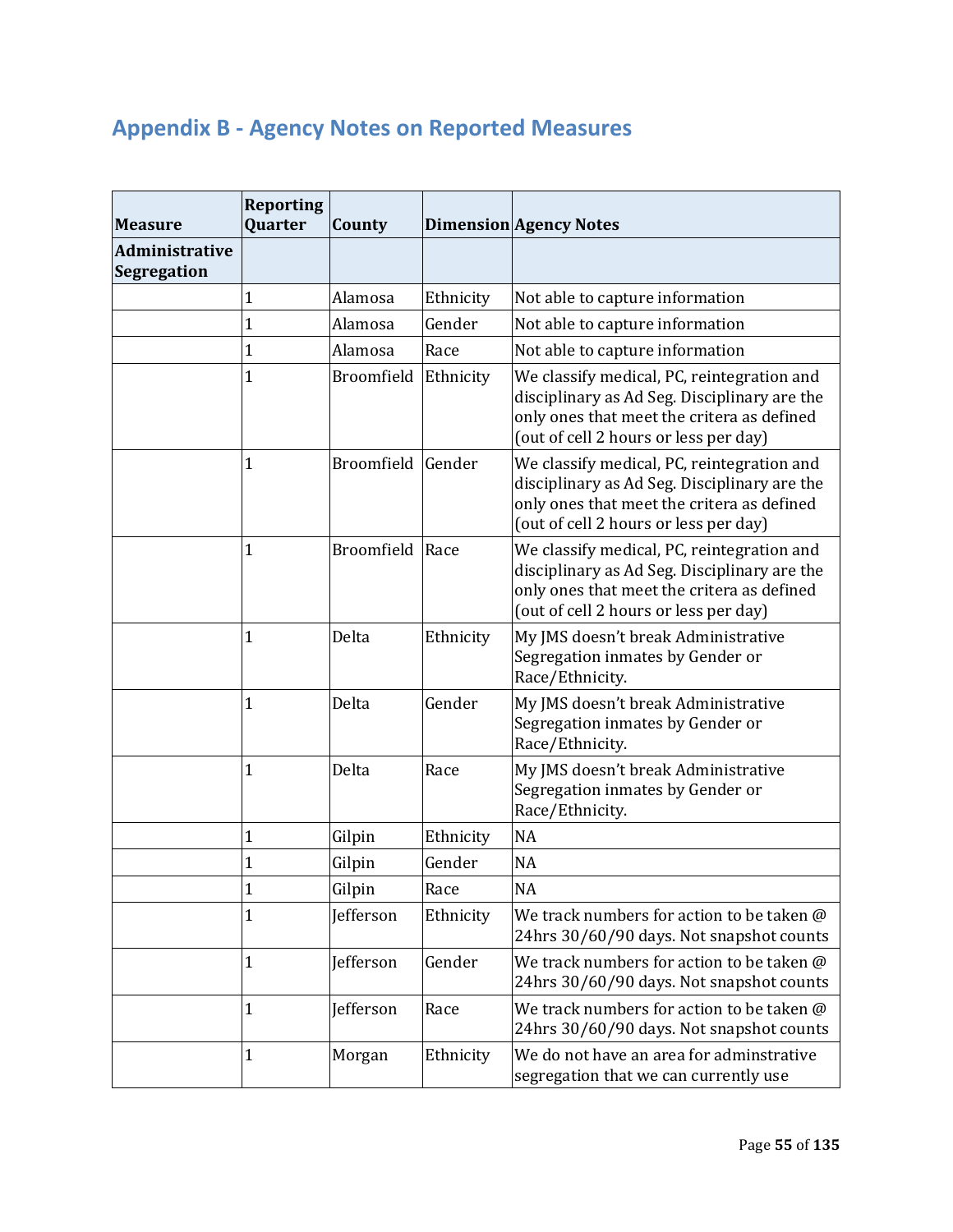| $\mathbf{1}$   | Morgan            | Gender    | We do not have an area for adminstrative<br>segregation that we can currently use                                                                                                 |
|----------------|-------------------|-----------|-----------------------------------------------------------------------------------------------------------------------------------------------------------------------------------|
| 1              | Morgan            | Race      | We do not have an area for adminstrative<br>segregation that we can currently use                                                                                                 |
| 1              | Teller            | Ethnicity | Not Recorded                                                                                                                                                                      |
| $\mathbf{1}$   | Teller            | Gender    | Not Recorded                                                                                                                                                                      |
| $\mathbf{1}$   | Teller            | Race      | Not Recorded                                                                                                                                                                      |
| $\overline{2}$ | Alamosa           | Ethnicity | Not able to capture information                                                                                                                                                   |
| $\overline{c}$ | Alamosa           | Gender    | Not able to capture information                                                                                                                                                   |
| $\overline{c}$ | Alamosa           | Race      | Not able to capture information                                                                                                                                                   |
| 2              | Broomfield        | Ethnicity | We classify medical, PC, reintegration and<br>disciplinary as Ad Seg. Disciplinary are the<br>only ones that meet the critera as defined<br>(out of cell 2 hours or less per day) |
| $\overline{2}$ | <b>Broomfield</b> | Gender    | We classify medical, PC, reintegration and<br>disciplinary as Ad Seg. Disciplinary are the<br>only ones that meet the critera as defined<br>(out of cell 2 hours or less per day) |
| $\overline{2}$ | <b>Broomfield</b> | Race      | We classify medical, PC, reintegration and<br>disciplinary as Ad Seg. Disciplinary are the<br>only ones that meet the critera as defined<br>(out of cell 2 hours or less per day) |
| 2              | Delta             | Ethnicity | My JMS doesn't break Administrative<br>Segregation inmates by Gender or<br>Race/Ethnicity.                                                                                        |
| 2              | Delta             | Gender    | My JMS doesn't break Administrative<br>Segregation inmates by Gender or<br>Race/Ethnicity.                                                                                        |
| 2              | Delta             | Race      | My JMS doesn't break Administrative<br>Segregation inmates by Gender or<br>Race/Ethnicity.                                                                                        |
| 2              | Jefferson         | Ethnicity | This is not tracked in our system                                                                                                                                                 |
| $\overline{c}$ | Jefferson         | Gender    | This is not tracked in our system                                                                                                                                                 |
| $\overline{c}$ | Jefferson         | Race      | This is not tracked in our system                                                                                                                                                 |
| $\overline{2}$ | Moffat            | Ethnicity | N/A We don't hold separate long term Ad<br>seg-under unsentenced no hold                                                                                                          |
| 2              | Moffat            | Gender    | N/A We don't hold separate long term Ad<br>seg-under unsentenced no hold                                                                                                          |
| $\overline{2}$ | Moffat            | Race      | N/A We don't hold separate long term Ad<br>seg-under unsentenced no hold                                                                                                          |
| $\overline{2}$ | Morgan            | Ethnicity | We do not have an area for adminstrative<br>segregation that we can currently use                                                                                                 |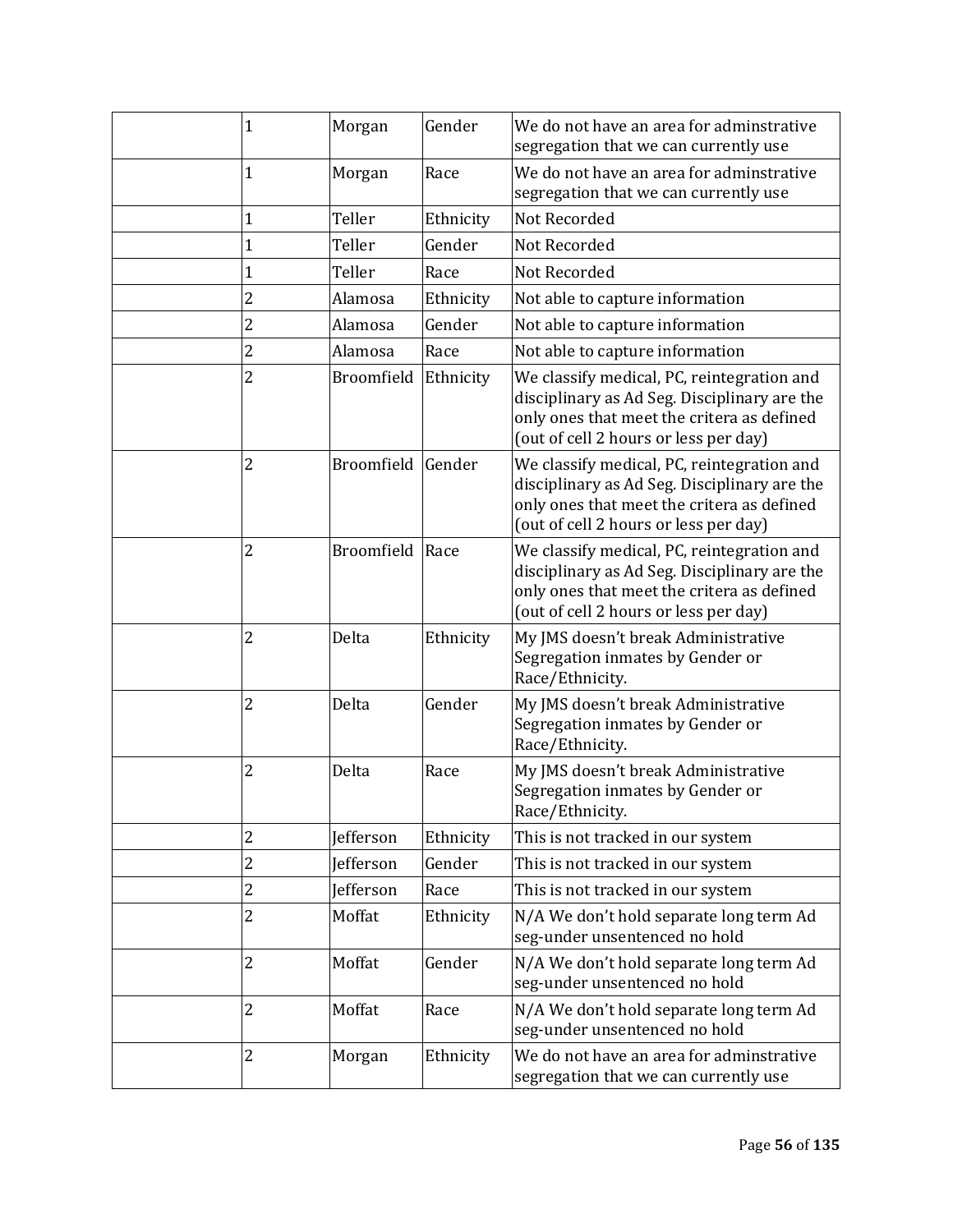| 2              | Morgan            | Gender    | We do not have an area for adminstrative<br>segregation that we can currently use                                                                                                 |
|----------------|-------------------|-----------|-----------------------------------------------------------------------------------------------------------------------------------------------------------------------------------|
| 2              | Morgan            | Race      | We do not have an area for adminstrative<br>segregation that we can currently use                                                                                                 |
| 2              | Teller            | Ethnicity | Not recorded                                                                                                                                                                      |
| $\overline{c}$ | Teller            | Gender    | Not recorded                                                                                                                                                                      |
| $\overline{2}$ | Teller            | Race      | Not recorded                                                                                                                                                                      |
| 3              | Alamosa           | Ethnicity | Not able to capture information                                                                                                                                                   |
| 3              | Alamosa           | Gender    | Not able to capture information                                                                                                                                                   |
| 3              | Alamosa           | Race      | Not able to capture information                                                                                                                                                   |
| 3              | Broomfield        | Ethnicity | We classify medical, PC, reintegration and<br>disciplinary as Ad Seg. Disciplinary are the<br>only ones that meet the critera as defined<br>(out of cell 2 hours or less per day) |
| 3              | <b>Broomfield</b> | Gender    | We classify medical, PC, reintegration and<br>disciplinary as Ad Seg. Disciplinary are the<br>only ones that meet the critera as defined<br>(out of cell 2 hours or less per day) |
| 3              | <b>Broomfield</b> | Race      | We classify medical, PC, reintegration and<br>disciplinary as Ad Seg. Disciplinary are the<br>only ones that meet the critera as defined<br>(out of cell 2 hours or less per day) |
| 3              | Delta             | Ethnicity | My JMS doesn't break Administrative<br>Segregation inmates by Gender or<br>Race/Ethnicity.                                                                                        |
| 3              | Delta             | Gender    | My JMS doesn't break Administrative<br>Segregation inmates by Gender or<br>Race/Ethnicity.                                                                                        |
| 3              | Delta             | Race      | My JMS doesn't break Administrative<br>Segregation inmates by Gender or<br>Race/Ethnicity.                                                                                        |
| 3              | Jefferson         | Ethnicity | This is not tracked in our system                                                                                                                                                 |
| 3              | Jefferson         | Gender    | This is not tracked in our system                                                                                                                                                 |
| 3              | <b>Jefferson</b>  | Race      | This is not tracked in our system                                                                                                                                                 |
| 3              | Morgan            | Ethnicity | We do not have an area for adminstrative<br>segregation that we can currently use                                                                                                 |
| 3              | Morgan            | Gender    | We do not have an area for adminstrative<br>segregation that we can currently use                                                                                                 |
| 3              | Morgan            | Race      | We do not have an area for adminstrative<br>segregation that we can currently use                                                                                                 |
| 3              | Saguache          | Ethnicity | <b>ESTIMATES</b>                                                                                                                                                                  |
| 3              | Saguache          | Gender    | <b>ESTIMATES</b>                                                                                                                                                                  |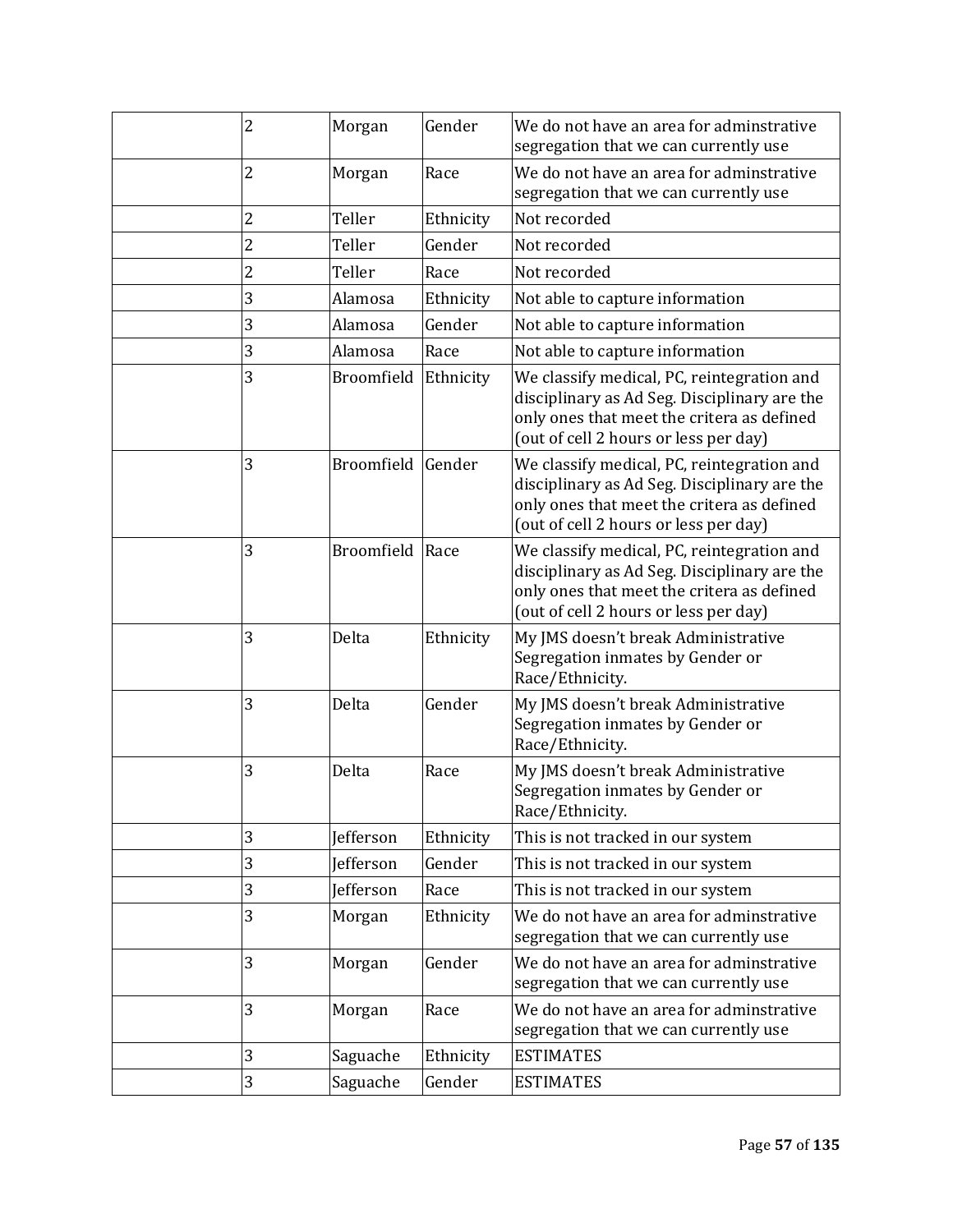|                                    | 3              | Saguache             | Race      | <b>ESTIMATES</b>                                                                                                                                                                                                                                                                                                                                                                                                                                                                                       |
|------------------------------------|----------------|----------------------|-----------|--------------------------------------------------------------------------------------------------------------------------------------------------------------------------------------------------------------------------------------------------------------------------------------------------------------------------------------------------------------------------------------------------------------------------------------------------------------------------------------------------------|
| <b>Average Daily</b><br>Population |                |                      |           |                                                                                                                                                                                                                                                                                                                                                                                                                                                                                                        |
|                                    | 1              | Adams                | Ethnicity | not broken out by gender, race or ethnicity.                                                                                                                                                                                                                                                                                                                                                                                                                                                           |
|                                    | $\mathbf 1$    | Adams                | Gender    | not broken out by gender, race or ethnicity.                                                                                                                                                                                                                                                                                                                                                                                                                                                           |
|                                    | 1              | Adams                | Race      | not broken out by gender, race or ethnicity.                                                                                                                                                                                                                                                                                                                                                                                                                                                           |
|                                    | 1              | Arapahoe             | Ethnicity | ADP is based on previous 4 months (9/19<br>to 12/31) - When we started tracking ADP<br>with all elements                                                                                                                                                                                                                                                                                                                                                                                               |
|                                    | 1              | Arapahoe             | Gender    | ADP is based on previous 4 months (9/19)<br>to 12/31) - When we started tracking ADP<br>with all elements                                                                                                                                                                                                                                                                                                                                                                                              |
|                                    | 1              | Arapahoe             | Race      | ADP is based on previous 4 months (9/19<br>to 12/31) - When we started tracking ADP<br>with all elements                                                                                                                                                                                                                                                                                                                                                                                               |
|                                    | 1              | Broomfield Ethnicity |           | Race and ethnicity stats were pulled for<br>$1/1/19 - 12/31/19$ and averaged per month,<br>not divided by 365                                                                                                                                                                                                                                                                                                                                                                                          |
|                                    | 1              | Broomfield Gender    |           | Race and ethnicity stats were pulled for<br>$1/1/19 - 12/31/19$ and averaged per month,<br>not divided by 365                                                                                                                                                                                                                                                                                                                                                                                          |
|                                    | 1              | Broomfield           | Race      | Race and ethnicity stats were pulled for<br>$1/1/19 - 12/31/19$ and averaged per month,<br>not divided by 365                                                                                                                                                                                                                                                                                                                                                                                          |
|                                    | $\mathbf 1$    | Chaffee              | Ethnicity | JMS does not calculate this                                                                                                                                                                                                                                                                                                                                                                                                                                                                            |
|                                    | 1              | Chaffee              | Gender    | JMS does not calculate this                                                                                                                                                                                                                                                                                                                                                                                                                                                                            |
|                                    | $\mathbf{1}$   | Chaffee              | Race      | IMS does not calculate this                                                                                                                                                                                                                                                                                                                                                                                                                                                                            |
|                                    | 1              | Delta                | Ethnicity | My JMS doesn't break sentenced inmates by<br>Gender or Race/Ethnicity.                                                                                                                                                                                                                                                                                                                                                                                                                                 |
|                                    | 1              | Delta                | Gender    | My JMS doesn't break sentenced inmates by<br>Gender or Race/Ethnicity.                                                                                                                                                                                                                                                                                                                                                                                                                                 |
|                                    | 1              | Delta                | Race      | My JMS doesn't break sentenced inmates by<br>Gender or Race/Ethnicity.                                                                                                                                                                                                                                                                                                                                                                                                                                 |
|                                    | $\overline{1}$ | Eagle                | Ethnicity | The Eagle County Sheriff's Office made<br>every effort to comply with this request for<br>information regarding jail data.<br>Unfortunately, the jail management system<br>currently used does not collect the data that<br>is being requested. In our good faith effort<br>to comply with this House Bill, we will<br>continue to explore the capabilities of our<br>systems. The Eagle County Jail will be<br>exploring its current reporting capabilities,<br>and limitations, as well as potential |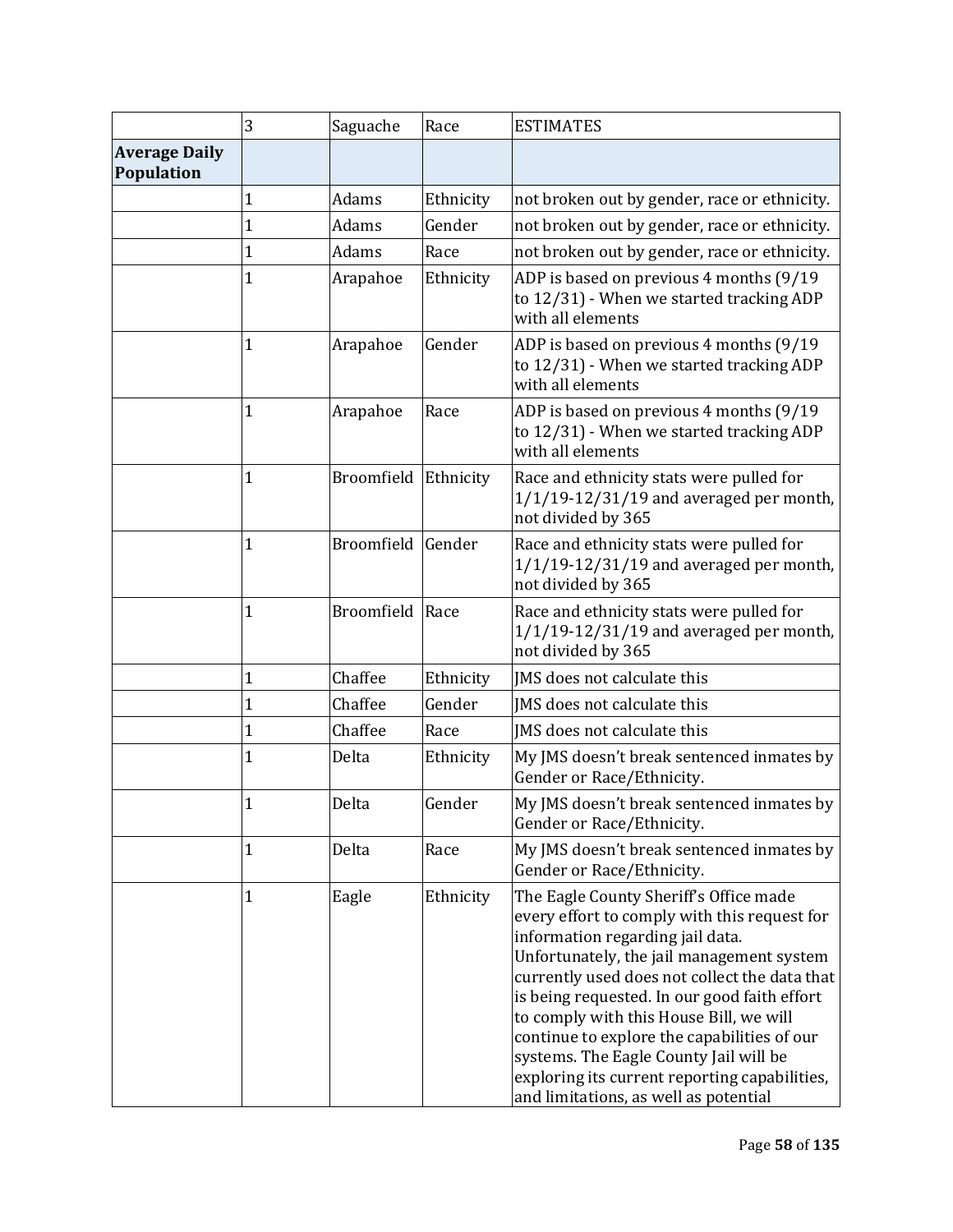|              |         |           | solutions to the issue to include the funding<br>for any potential solutions in the coming<br>months.                                                                                                                                                                                                                                                                                                                                                                                                                                                                                                           |
|--------------|---------|-----------|-----------------------------------------------------------------------------------------------------------------------------------------------------------------------------------------------------------------------------------------------------------------------------------------------------------------------------------------------------------------------------------------------------------------------------------------------------------------------------------------------------------------------------------------------------------------------------------------------------------------|
| $\mathbf{1}$ | Eagle   | Gender    | The Eagle County Sheriff's Office made<br>every effort to comply with this request for<br>information regarding jail data.<br>Unfortunately, the jail management system<br>currently used does not collect the data that<br>is being requested. In our good faith effort<br>to comply with this House Bill, we will<br>continue to explore the capabilities of our<br>systems. The Eagle County Jail will be<br>exploring its current reporting capabilities,<br>and limitations, as well as potential<br>solutions to the issue to include the funding<br>for any potential solutions in the coming<br>months. |
| 1            | Eagle   | Race      | The Eagle County Sheriff's Office made<br>every effort to comply with this request for<br>information regarding jail data.<br>Unfortunately, the jail management system<br>currently used does not collect the data that<br>is being requested. In our good faith effort<br>to comply with this House Bill, we will<br>continue to explore the capabilities of our<br>systems. The Eagle County Jail will be<br>exploring its current reporting capabilities,<br>and limitations, as well as potential<br>solutions to the issue to include the funding<br>for any potential solutions in the coming<br>months. |
| 1            | Fremont | Ethnicity | Jail management system not set up for this<br>data. we are in process due to this bill of<br>setting up to capture data.                                                                                                                                                                                                                                                                                                                                                                                                                                                                                        |
| 1            | Fremont | Gender    | Jail management system not set up for this<br>data. we are in process due to this bill of<br>setting up to capture data.                                                                                                                                                                                                                                                                                                                                                                                                                                                                                        |
| 1            | Fremont | Race      | Jail management system not set up for this<br>data. we are in process due to this bill of<br>setting up to capture data.                                                                                                                                                                                                                                                                                                                                                                                                                                                                                        |
| $\mathbf{1}$ | Gilpin  | Ethnicity | JMS does not pull/compute Gender, Race,<br>Ethnicity info for "average" counts                                                                                                                                                                                                                                                                                                                                                                                                                                                                                                                                  |
| $\mathbf{1}$ | Gilpin  | Gender    | JMS does not pull/compute Gender, Race,<br>Ethnicity info for "average" counts                                                                                                                                                                                                                                                                                                                                                                                                                                                                                                                                  |
| 1            | Gilpin  | Race      | JMS does not pull/compute Gender, Race,<br>Ethnicity info for "average" counts                                                                                                                                                                                                                                                                                                                                                                                                                                                                                                                                  |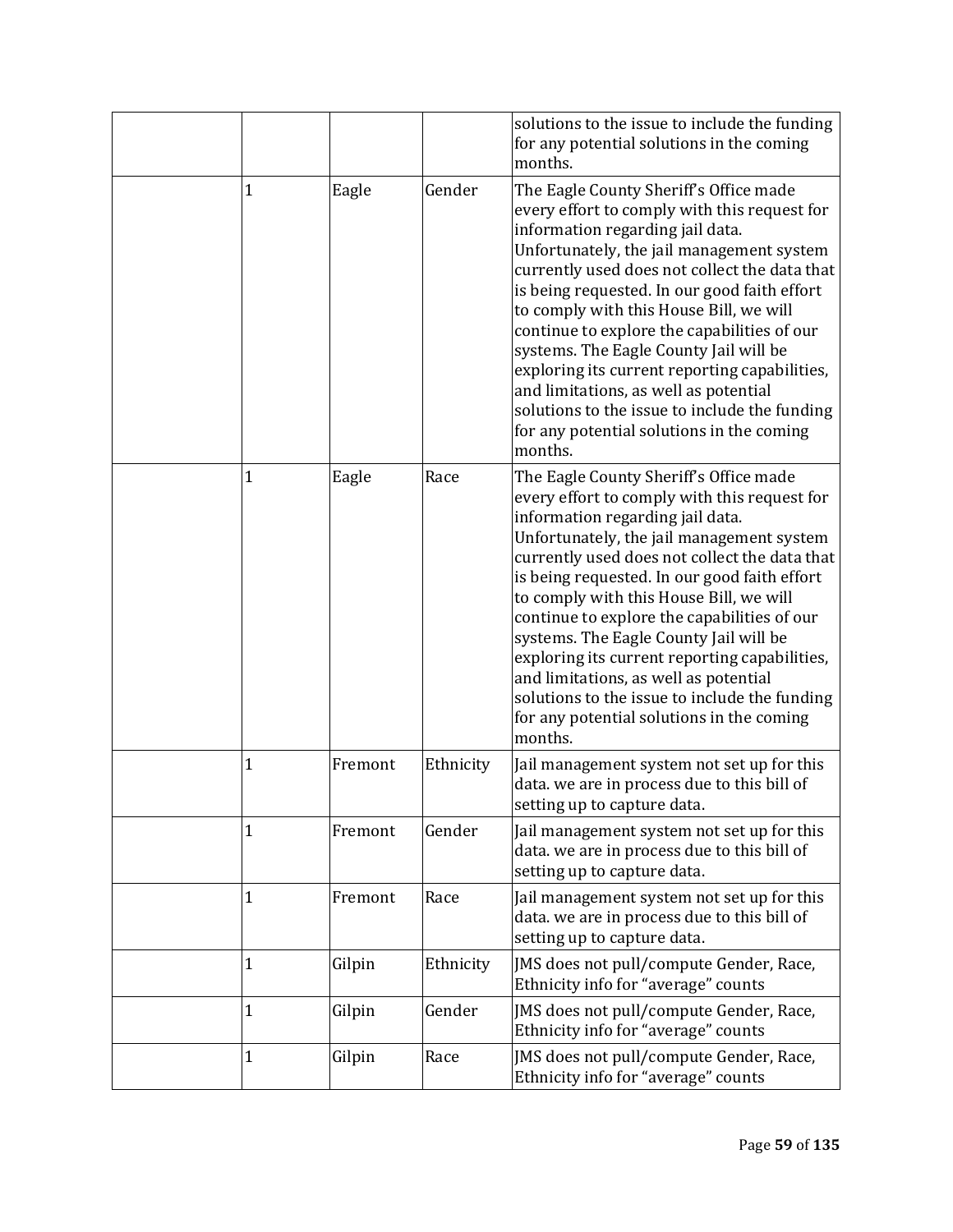| $\mathbf{1}$   | Montezuma Ethnicity    |           | The MCSO JMS provides daily pop. not<br>male/female race or ethnicity(Report in<br>development               |
|----------------|------------------------|-----------|--------------------------------------------------------------------------------------------------------------|
| $\mathbf{1}$   | Montezuma Gender       |           | The MCSO JMS provides daily pop. not<br>male/female race or ethnicity(Report in<br>development               |
| $\mathbf 1$    | Montezuma Race         |           | The MCSO JMS provides daily pop. not<br>male/female race or ethnicity(Report in<br>development               |
| 1              | Morgan                 | Ethnicity | We currently don't have the ability to break<br>this area down further                                       |
| $\mathbf{1}$   | Morgan                 | Gender    | We currently don't have the ability to break<br>this area down further                                       |
| 1              | Morgan                 | Race      | We currently don't have the ability to break<br>this area down further                                       |
| $\mathbf{1}$   | Pueblo                 | Ethnicity | JMS does not currently break down ADP by<br>race/ethnicity                                                   |
| 1              | Pueblo                 | Gender    | JMS does not currently break down ADP by<br>race/ethnicity                                                   |
| $\mathbf{1}$   | Pueblo                 | Race      | JMS does not currently break down ADP by<br>race/ethnicity                                                   |
| $\mathbf{1}$   | Washington Ethnicity   |           | JMS doesn't pull reports 365 days according<br>to Race and Ethnicity                                         |
| $\mathbf{1}$   | Washington Gender      |           | JMS doesn't pull reports 365 days according<br>to Race and Ethnicity                                         |
| $\mathbf 1$    | <b>Washington</b> Race |           | JMS doesn't pull reports 365 days according<br>to Race and Ethnicity                                         |
| $\overline{c}$ | Adams                  | Ethnicity | not broke out by gender, race, ethnicity                                                                     |
| $\overline{c}$ | Adams                  | Gender    | not broke out by gender, race, ethnicity                                                                     |
| $\overline{c}$ | Adams                  | Race      | not broke out by gender, race, ethnicity                                                                     |
| 2              | Arapahoe               | Ethnicity | ADP is based on previous 7 months (9/19<br>to 3/31) - When we started tracking ADP<br>with all elements      |
| 2              | Arapahoe               | Gender    | ADP is based on previous 7 months (9/19<br>to 3/31) - When we started tracking ADP<br>with all elements      |
| 2              | Arapahoe               | Race      | ADP is based on previous 7 months (9/19<br>to 3/31) - When we started tracking ADP<br>with all elements      |
| $\overline{c}$ | Broomfield Ethnicity   |           | Race and ethnicity stats were pulled for<br>$4/1/19 - 3/31/20$ and averaged per month,<br>not divided by 365 |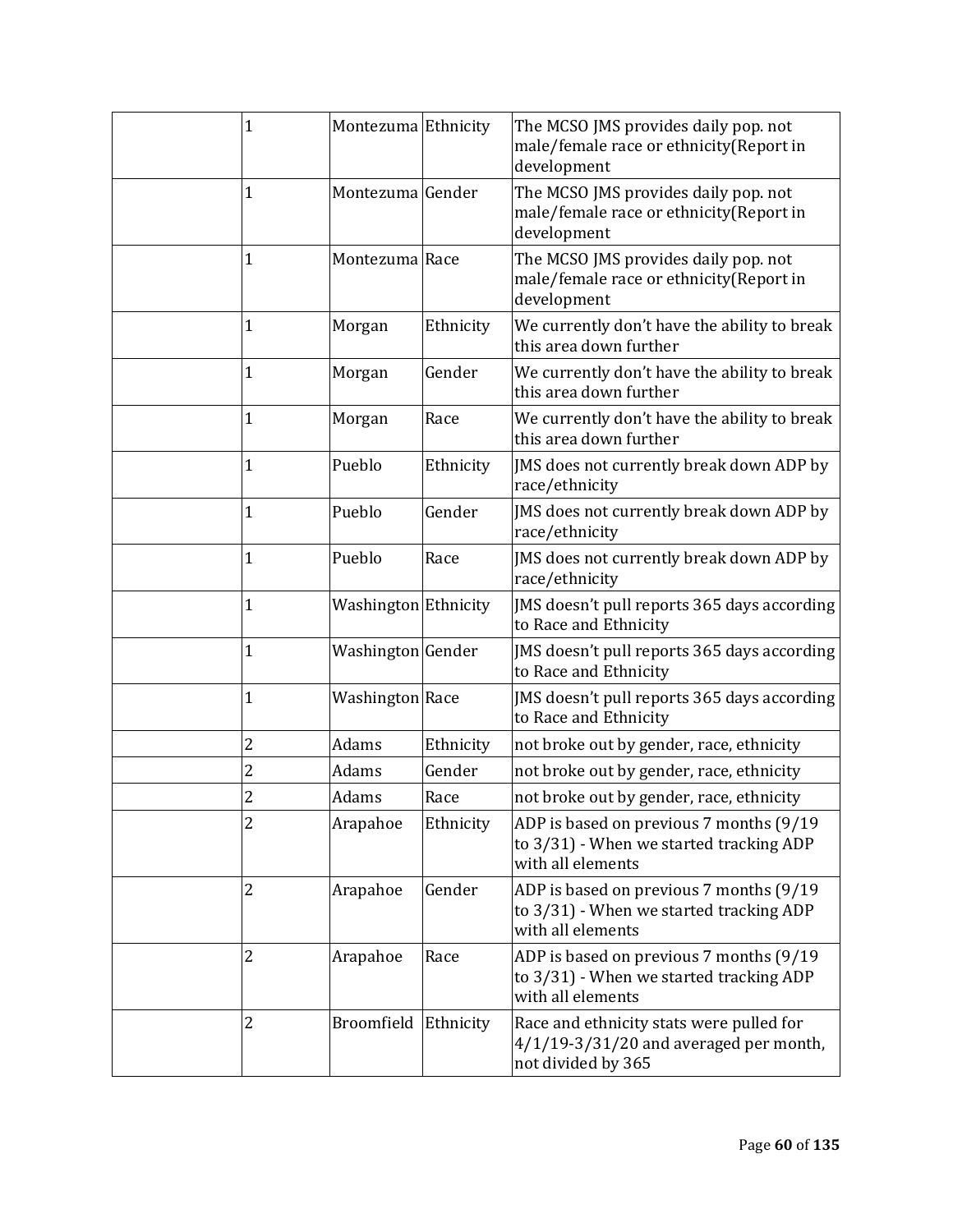| 2              | Broomfield Gender |           | Race and ethnicity stats were pulled for<br>$4/1/19 - 3/31/20$ and averaged per month,<br>not divided by 365                                                                                                                                                                                                                                                                                                                                                                                                                                                                                                    |
|----------------|-------------------|-----------|-----------------------------------------------------------------------------------------------------------------------------------------------------------------------------------------------------------------------------------------------------------------------------------------------------------------------------------------------------------------------------------------------------------------------------------------------------------------------------------------------------------------------------------------------------------------------------------------------------------------|
| 2              | <b>Broomfield</b> | Race      | Race and ethnicity stats were pulled for<br>$4/1/19 - 3/31/20$ and averaged per month,<br>not divided by 365                                                                                                                                                                                                                                                                                                                                                                                                                                                                                                    |
| 2              | Chaffee           | Ethnicity | JMS does not calculate this                                                                                                                                                                                                                                                                                                                                                                                                                                                                                                                                                                                     |
| $\overline{c}$ | Chaffee           | Gender    | JMS does not calculate this                                                                                                                                                                                                                                                                                                                                                                                                                                                                                                                                                                                     |
| $\overline{c}$ | Chaffee           | Race      | IMS does not calculate this                                                                                                                                                                                                                                                                                                                                                                                                                                                                                                                                                                                     |
| 2              | Conejos           | Ethnicity | Information (gender, race, ethnicity) was<br>lost in the computer. It is under repair for<br>the next quarter.                                                                                                                                                                                                                                                                                                                                                                                                                                                                                                  |
| 2              | Conejos           | Gender    | Information (gender, race, ethnicity) was<br>lost in the computer. It is under repair for<br>the next quarter.                                                                                                                                                                                                                                                                                                                                                                                                                                                                                                  |
| 2              | Conejos           | Race      | Information (gender, race, ethnicity) was<br>lost in the computer. It is under repair for<br>the next quarter.                                                                                                                                                                                                                                                                                                                                                                                                                                                                                                  |
| $\overline{2}$ | Costilla          | Ethnicity | Not available by gender, race, ethnicity                                                                                                                                                                                                                                                                                                                                                                                                                                                                                                                                                                        |
| 2              | Costilla          | Gender    | Not available by gender, race, ethnicity                                                                                                                                                                                                                                                                                                                                                                                                                                                                                                                                                                        |
| $\overline{c}$ | Costilla          | Race      | Not available by gender, race, ethnicity                                                                                                                                                                                                                                                                                                                                                                                                                                                                                                                                                                        |
| 2              | Delta             | Ethnicity | My JMS doesn't break sentenced inmates by<br>Gender or Race/Ethnicity.                                                                                                                                                                                                                                                                                                                                                                                                                                                                                                                                          |
| 2              | Delta             | Gender    | My JMS doesn't break sentenced inmates by<br>Gender or Race/Ethnicity.                                                                                                                                                                                                                                                                                                                                                                                                                                                                                                                                          |
| 2              | Delta             | Race      | My JMS doesn't break sentenced inmates by<br>Gender or Race/Ethnicity.                                                                                                                                                                                                                                                                                                                                                                                                                                                                                                                                          |
| $\overline{c}$ | Eagle             | Ethnicity | The Eagle County Sheriff's Office made<br>every effort to comply with this request for<br>information regarding jail data.<br>Unfortunately, the jail management system<br>currently used does not collect the data that<br>is being requested. In our good faith effort<br>to comply with this House Bill, we will<br>continue to explore the capabilities of our<br>systems. The Eagle County Jail will be<br>exploring its current reporting capabilities,<br>and limitations, as well as potential<br>solutions to the issue to include the funding<br>for any potential solutions in the coming<br>months. |
| 2              | Eagle             | Gender    | The Eagle County Sheriff's Office made<br>every effort to comply with this request for<br>information regarding jail data.<br>Unfortunately, the jail management system                                                                                                                                                                                                                                                                                                                                                                                                                                         |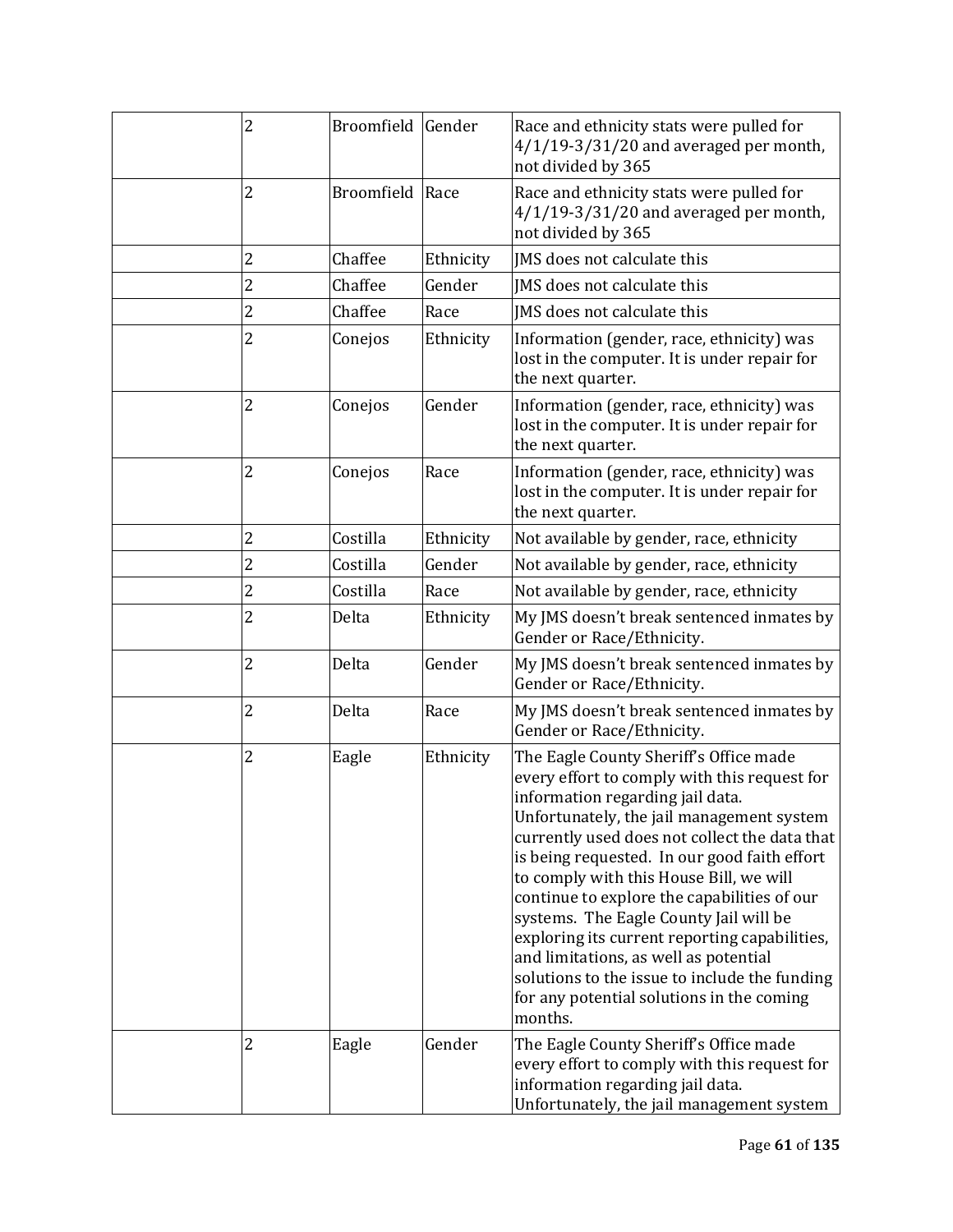|                |           |           | currently used does not collect the data that<br>is being requested. In our good faith effort<br>to comply with this House Bill, we will<br>continue to explore the capabilities of our<br>systems. The Eagle County Jail will be<br>exploring its current reporting capabilities,<br>and limitations, as well as potential<br>solutions to the issue to include the funding<br>for any potential solutions in the coming<br>months.                                                                                                                                                                            |
|----------------|-----------|-----------|-----------------------------------------------------------------------------------------------------------------------------------------------------------------------------------------------------------------------------------------------------------------------------------------------------------------------------------------------------------------------------------------------------------------------------------------------------------------------------------------------------------------------------------------------------------------------------------------------------------------|
| 2              | Eagle     | Race      | The Eagle County Sheriff's Office made<br>every effort to comply with this request for<br>information regarding jail<br>data. Unfortunately, the jail management<br>system currently used does not collect the<br>data that is being requested. In our good<br>faith effort to comply with this House Bill,<br>we will continue to explore the capabilities<br>of our systems. The Eagle County Jail will<br>be exploring its current reporting<br>capabilities, and limitations, as well as<br>potential solutions to the issue to include<br>the funding for any potential solutions in<br>the coming months. |
| 2              | Fremont   | Ethnicity | This is an average estimate based on ADP                                                                                                                                                                                                                                                                                                                                                                                                                                                                                                                                                                        |
| $\overline{c}$ | Fremont   | Gender    | This is an average estimate based on ADP                                                                                                                                                                                                                                                                                                                                                                                                                                                                                                                                                                        |
| $\overline{c}$ | Fremont   | Race      | This is an average estimate based on ADP                                                                                                                                                                                                                                                                                                                                                                                                                                                                                                                                                                        |
| 2              | Gilpin    | Ethnicity | JMS does not pull/compute Gender, Race,<br>Ethnicity info for average daily population                                                                                                                                                                                                                                                                                                                                                                                                                                                                                                                          |
| 2              | Gilpin    | Gender    | JMS does not pull/compute Gender, Race,<br>Ethnicity info for average daily population                                                                                                                                                                                                                                                                                                                                                                                                                                                                                                                          |
| 2              | Gilpin    | Race      | JMS does not pull/compute Gender, Race,<br>Ethnicity info for average daily population                                                                                                                                                                                                                                                                                                                                                                                                                                                                                                                          |
| 2              | Jefferson | Ethnicity | This is not tracked in our system                                                                                                                                                                                                                                                                                                                                                                                                                                                                                                                                                                               |
| 2              | Jefferson | Gender    | This is not tracked in our system                                                                                                                                                                                                                                                                                                                                                                                                                                                                                                                                                                               |
| 2              | Jefferson | Race      | This is not tracked in our system                                                                                                                                                                                                                                                                                                                                                                                                                                                                                                                                                                               |
| 2              | Morgan    | Ethnicity | We currently don't have the ability to break<br>this area down further                                                                                                                                                                                                                                                                                                                                                                                                                                                                                                                                          |
| $\overline{2}$ | Morgan    | Gender    | We currently don't have the ability to break<br>this area down further                                                                                                                                                                                                                                                                                                                                                                                                                                                                                                                                          |
| 2              | Morgan    | Race      | We currently don't have the ability to break<br>this area down further                                                                                                                                                                                                                                                                                                                                                                                                                                                                                                                                          |
| 2              | Pueblo    | Ethnicity | JMS does not currently break down ADP by<br>race/ethnicity                                                                                                                                                                                                                                                                                                                                                                                                                                                                                                                                                      |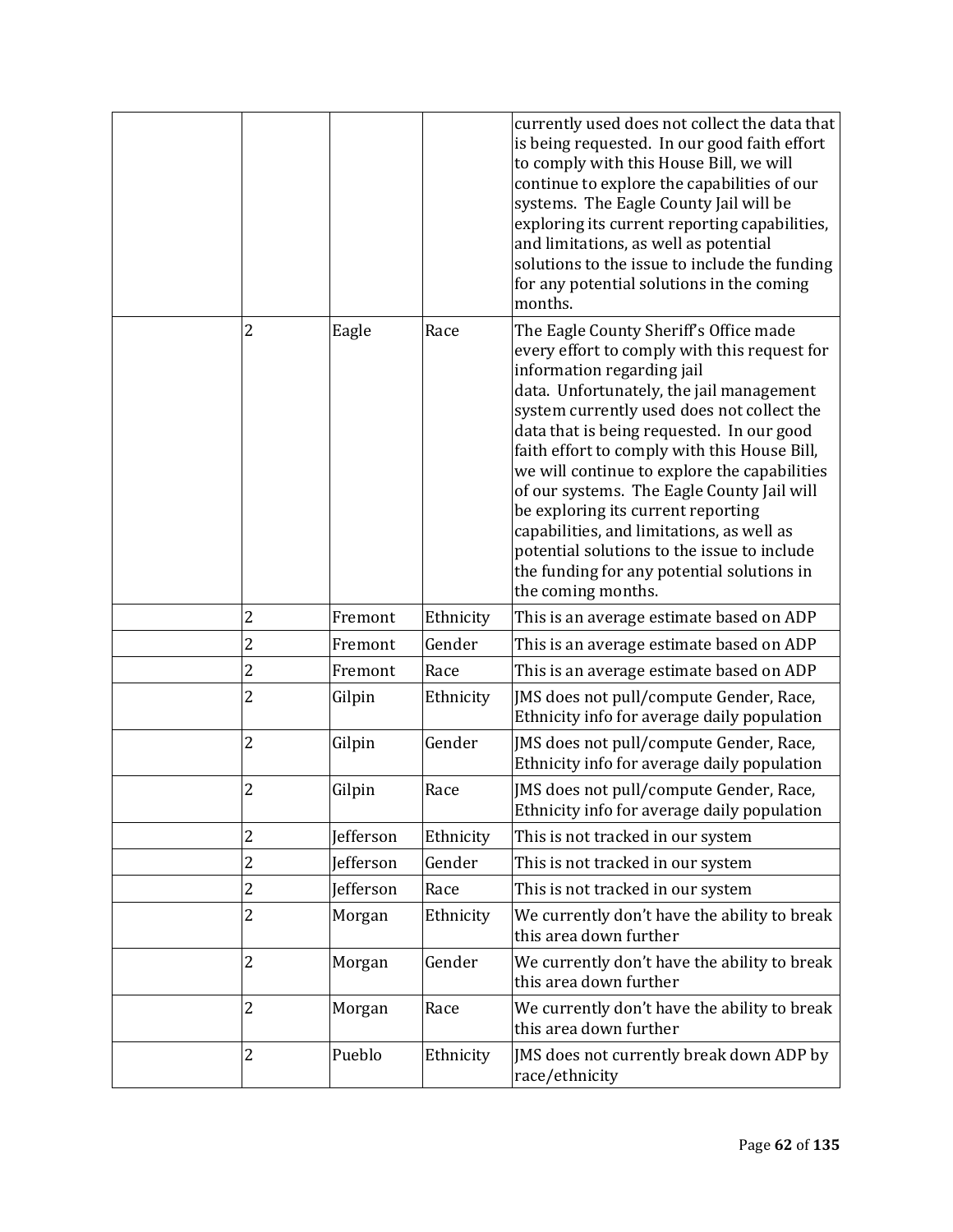| 2 | Pueblo                | Gender    | JMS does not currently break down ADP by<br>race/ethnicity                                                                                                                                 |
|---|-----------------------|-----------|--------------------------------------------------------------------------------------------------------------------------------------------------------------------------------------------|
| 2 | Pueblo                | Race      | JMS does not currently break down ADP by<br>race/ethnicity                                                                                                                                 |
| 2 | Washington Ethnicity  |           | E Force doesn't pull these averages.                                                                                                                                                       |
| 2 | Washington Gender     |           | E Force doesn't pull these averages.                                                                                                                                                       |
| 2 | Washington Race       |           | E Force doesn't pull these averages.                                                                                                                                                       |
| 3 | Adams                 | Ethnicity | not broke out by gender, race, ethnicity                                                                                                                                                   |
| 3 | Adams                 | Gender    | not broke out by gender, race, ethnicity                                                                                                                                                   |
| 3 | Adams                 | Race      | not broke out by gender, race, ethnicity                                                                                                                                                   |
| 3 | Arapahoe              | Ethnicity | ADP is based on previous 9 months (9/19<br>to 6/30) - When we started tracking ADP<br>with all elements. EthnicityUnknown was<br>not tracking properly and the issue has<br>been resolved. |
| 3 | Arapahoe              | Gender    | ADP is based on previous 9 months (9/19<br>to 6/30) - When we started tracking ADP<br>with all elements. EthnicityUnknown was<br>not tracking properly and the issue has<br>been resolved. |
| 3 | Arapahoe              | Race      | ADP is based on previous 9 months (9/19<br>to 6/30) - When we started tracking ADP<br>with all elements. EthnicityUnknown was<br>not tracking properly and the issue has<br>been resolved. |
| 3 | Broomfield Ethnicity  |           | Race and ethnicity stats were pulled for<br>7/1/19-6/30/20 and averaged per month,<br>not divided by 365                                                                                   |
| 3 | Broomfield Gender     |           | Race and ethnicity stats were pulled for<br>7/1/19-6/30/20 and averaged per month,<br>not divided by 365                                                                                   |
| 3 | Broomfield Race       |           | Race and ethnicity stats were pulled for<br>7/1/19-6/30/20 and averaged per month,<br>not divided by 365                                                                                   |
| 3 | Chaffee               | Ethnicity | JMS does not calculate this                                                                                                                                                                |
| 3 | Chaffee               | Gender    | JMS does not calculate this                                                                                                                                                                |
| 3 | Chaffee               | Race      | JMS does not calculate this                                                                                                                                                                |
| 3 | Clear Creek Ethnicity |           | Race & Ethnicity both add up to 85 - same<br>as the total ????                                                                                                                             |
| 3 | Clear Creek Gender    |           | Race & Ethnicity both add up to 85 - same<br>as the total ????                                                                                                                             |
| 3 | Clear Creek Race      |           | Race & Ethnicity both add up to 85 - same<br>as the total ????                                                                                                                             |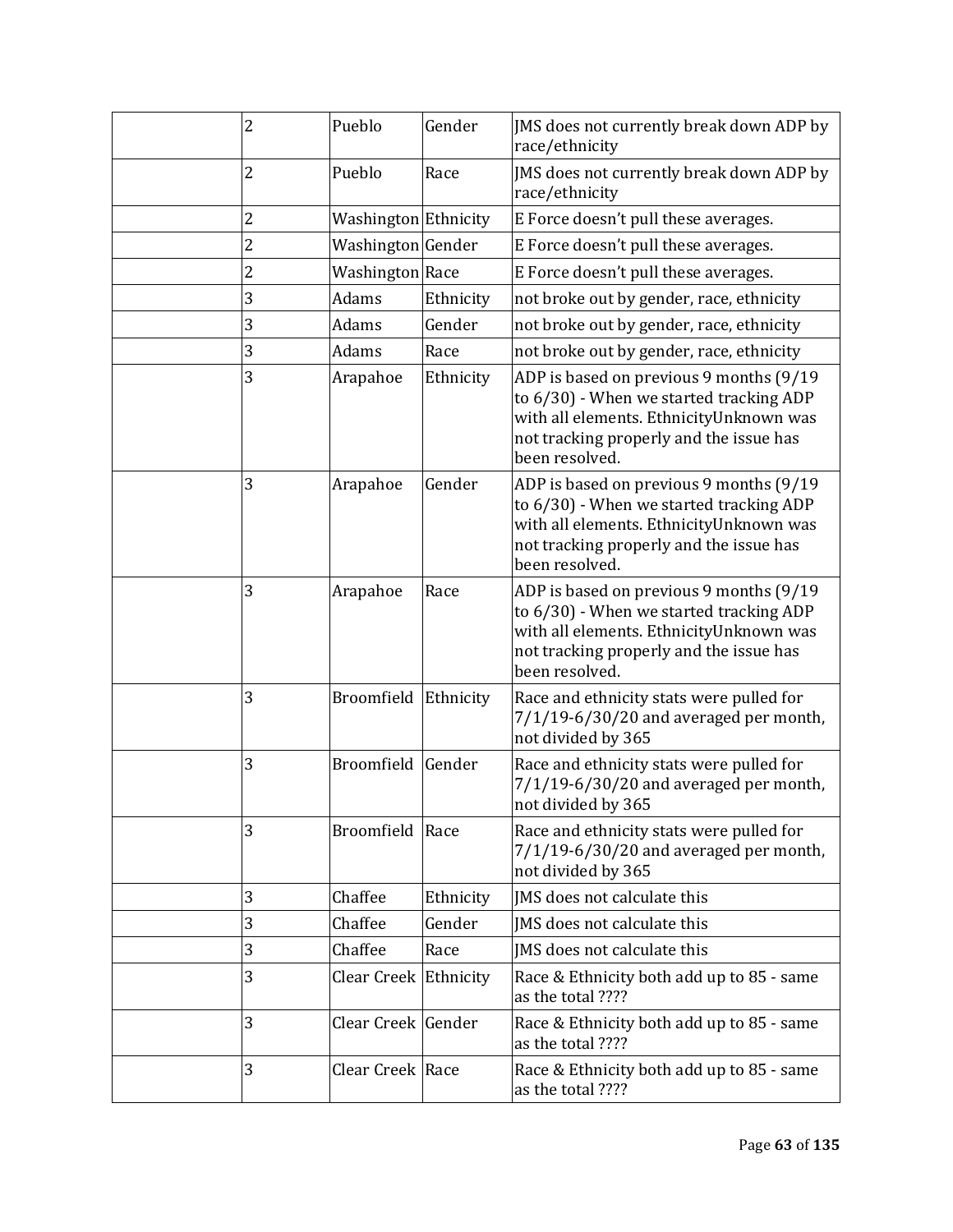| 3 | Eagle               | Ethnicity | The Eagle County Sheriff's Office does not<br>track this data                          |
|---|---------------------|-----------|----------------------------------------------------------------------------------------|
| 3 | Eagle               | Gender    | The Eagle County Sheriff's Office does not<br>track this data                          |
| 3 | Eagle               | Race      | The Eagle County Sheriff's Office does not<br>track this data                          |
| 3 | Elbert              | Ethnicity | E-Force doesn't break down by<br>race/ethnicity                                        |
| 3 | Elbert              | Gender    | E-Force doesn't break down by<br>race/ethnicity                                        |
| 3 | Elbert              | Race      | E-Force doesn't break down by<br>race/ethnicity                                        |
| 3 | Fremont             | Ethnicity | This is an average estimate based on ADP                                               |
| 3 | Fremont             | Gender    | This is an average estimate based on ADP                                               |
| 3 | Fremont             | Race      | This is an average estimate based on ADP                                               |
| 3 | Gilpin              | Ethnicity | JMS does not pull/compute Gender, Race,<br>Ethnicity info for average daily population |
| 3 | Gilpin              | Gender    | JMS does not pull/compute Gender, Race,<br>Ethnicity info for average daily population |
| 3 | Gilpin              | Race      | JMS does not pull/compute Gender, Race,<br>Ethnicity info for average daily population |
| 3 | Grand               | Ethnicity | Data not available                                                                     |
| 3 | Grand               | Gender    | Data not available                                                                     |
| 3 | Grand               | Race      | Data not available                                                                     |
| 3 | Jefferson           | Ethnicity | This is not tracked in our system                                                      |
| 3 | Jefferson           | Gender    | This is not tracked in our system                                                      |
| 3 | <b>Jefferson</b>    | Race      | This is not tracked in our system                                                      |
| 3 | <b>Kit Carson</b>   | Ethnicity | No access to old JMS system to retrieve<br>information                                 |
| 3 | <b>Kit Carson</b>   | Gender    | No access to old JMS system to retrieve<br>information                                 |
| 3 | <b>Kit Carson</b>   | Race      | No access to old JMS system to retrieve<br>information                                 |
| 3 | Montezuma Ethnicity |           | MCSO JMS is unable to provide the report<br>for Race/ Ethnicity(Report in development) |
| 3 | Montezuma Gender    |           | MCSO JMS is unable to provide the report<br>for Race/ Ethnicity(Report in development) |
| 3 | Montezuma Race      |           | MCSO JMS is unable to provide the report<br>for Race/ Ethnicity(Report in development) |
| 3 | Morgan              | Ethnicity | We currently don't have the ability to break<br>this area down further                 |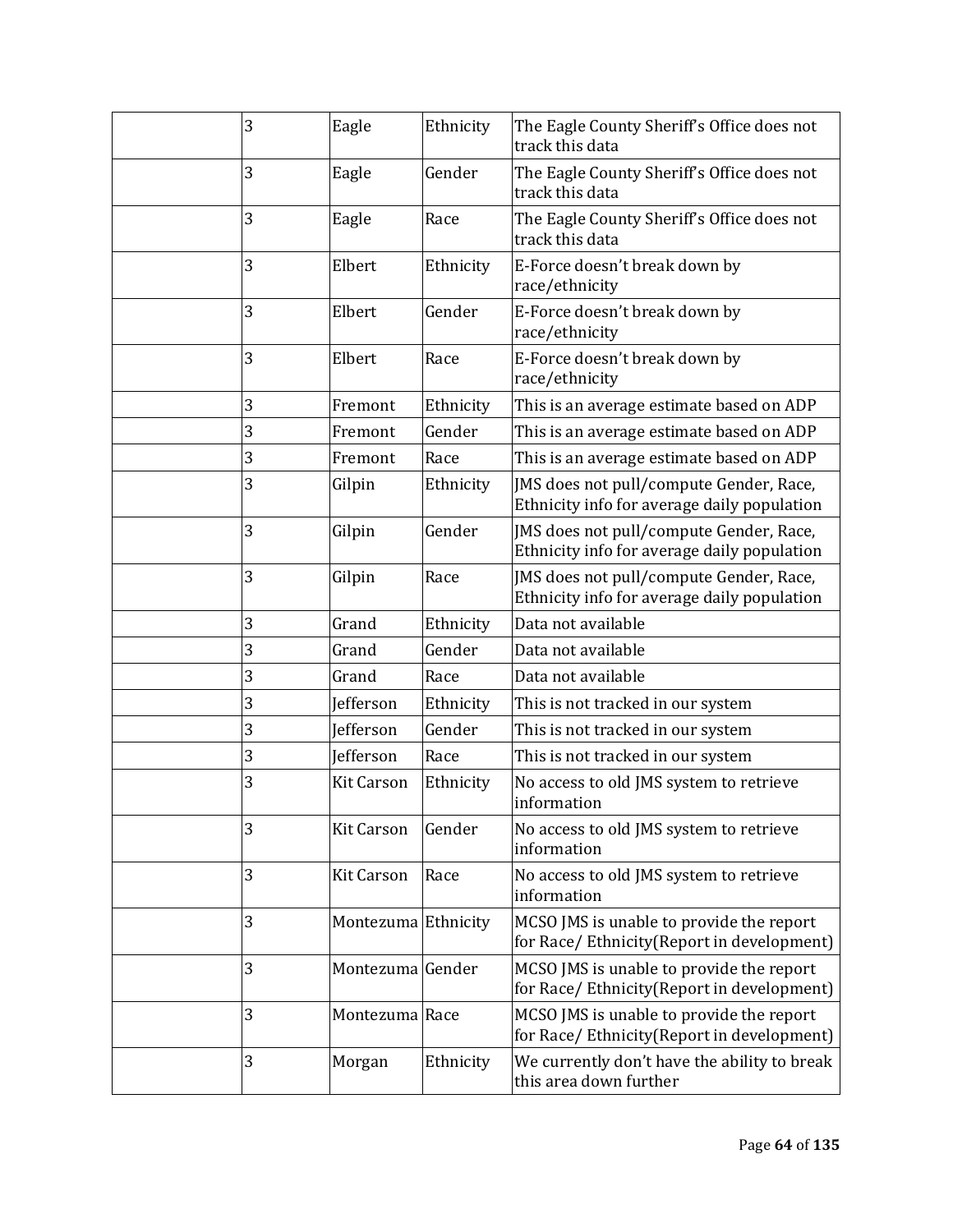|                                | 3            | Morgan               | Gender    | We currently don't have the ability to break<br>this area down further                                                                                                                                                                                                   |
|--------------------------------|--------------|----------------------|-----------|--------------------------------------------------------------------------------------------------------------------------------------------------------------------------------------------------------------------------------------------------------------------------|
|                                | 3            | Morgan               | Race      | We currently don't have the ability to break<br>this area down further                                                                                                                                                                                                   |
|                                | 3            | Pueblo               | Ethnicity | JMS does not currently break down ADP by<br>race/ethnicity                                                                                                                                                                                                               |
|                                | 3            | Pueblo               | Gender    | JMS does not currently break down ADP by<br>race/ethnicity                                                                                                                                                                                                               |
|                                | 3            | Pueblo               | Race      | JMS does not currently break down ADP by<br>race/ethnicity                                                                                                                                                                                                               |
|                                | 3            | Saguache             | Ethnicity | <b>ESTIMATES</b>                                                                                                                                                                                                                                                         |
|                                | 3            | Saguache             | Gender    | <b>ESTIMATES</b>                                                                                                                                                                                                                                                         |
|                                | 3            | Saguache             | Race      | <b>ESTIMATES</b>                                                                                                                                                                                                                                                         |
|                                | 3            | Washington Ethnicity |           | JMS is unable to pull these statistics.                                                                                                                                                                                                                                  |
|                                | 3            | Washington Gender    |           | JMS is unable to pull these statistics.                                                                                                                                                                                                                                  |
|                                | 3            | Washington Race      |           | JMS is unable to pull these statistics.                                                                                                                                                                                                                                  |
| <b>Average LOS</b><br>Felonies |              |                      |           |                                                                                                                                                                                                                                                                          |
|                                | $\mathbf 1$  | Alamosa              | Ethnicity | Not able to caputre information                                                                                                                                                                                                                                          |
|                                | 1            | Alamosa              | Gender    | Not able to caputre information                                                                                                                                                                                                                                          |
|                                | $\mathbf{1}$ | Alamosa              | Race      | Not able to caputre information                                                                                                                                                                                                                                          |
|                                | 1            | Arapahoe             | Ethnicity | In Days                                                                                                                                                                                                                                                                  |
|                                | $\mathbf{1}$ | Arapahoe             | Gender    | In Days                                                                                                                                                                                                                                                                  |
|                                | 1            | Arapahoe             | Race      | In Days                                                                                                                                                                                                                                                                  |
|                                | $\mathbf{1}$ | Chaffee              | Ethnicity | JMS does not calculate this                                                                                                                                                                                                                                              |
|                                | $\mathbf{1}$ | Chaffee              | Gender    | JMS does not calculate this                                                                                                                                                                                                                                              |
|                                | 1            | Chaffee              | Race      | IMS does not calculate this                                                                                                                                                                                                                                              |
|                                | $\mathbf{1}$ | Delta                | Ethnicity | My JMS doesn't break down Gender or<br>Race/ Ethnicity for Felonies or<br>Misdemeanors                                                                                                                                                                                   |
|                                | 1            | Delta                | Gender    | My JMS doesn't break down Gender or<br>Race/ Ethnicity for Felonies or<br>Misdemeanors                                                                                                                                                                                   |
|                                | $\mathbf{1}$ | Delta                | Race      | My JMS doesn't break down Gender or<br>Race/Ethnicity for Felonies or<br>Misdemeanors                                                                                                                                                                                    |
|                                | $\mathbf{1}$ | Eagle                | Ethnicity | The Eagle County Sheriff's Office made<br>every effort to comply with this request for<br>information regarding jail data.<br>Unfortunately, the jail management system<br>currently used does not collect the data that<br>is being requested. In our good faith effort |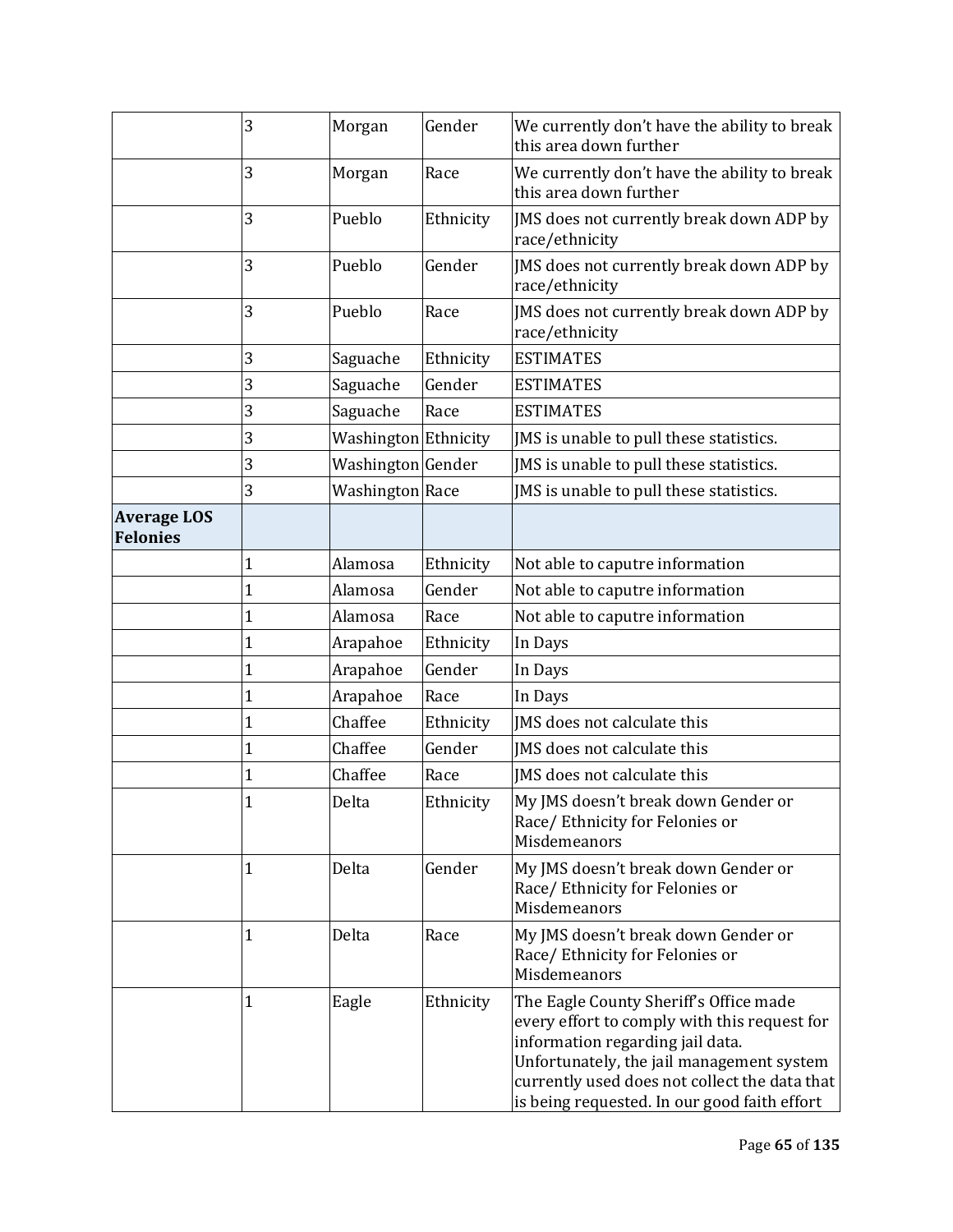|   |         |           | to comply with this House Bill, we will<br>continue to explore the capabilities of our<br>systems. The Eagle County Jail will be<br>exploring its current reporting capabilities,<br>and limitations, as well as potential<br>solutions to the issue to include the funding<br>for any potential solutions in the coming<br>months.                                                                                                                                                                                                                                                                             |
|---|---------|-----------|-----------------------------------------------------------------------------------------------------------------------------------------------------------------------------------------------------------------------------------------------------------------------------------------------------------------------------------------------------------------------------------------------------------------------------------------------------------------------------------------------------------------------------------------------------------------------------------------------------------------|
| 1 | Eagle   | Gender    | The Eagle County Sheriff's Office made<br>every effort to comply with this request for<br>information regarding jail data.<br>Unfortunately, the jail management system<br>currently used does not collect the data that<br>is being requested. In our good faith effort<br>to comply with this House Bill, we will<br>continue to explore the capabilities of our<br>systems. The Eagle County Jail will be<br>exploring its current reporting capabilities,<br>and limitations, as well as potential<br>solutions to the issue to include the funding<br>for any potential solutions in the coming<br>months. |
| 1 | Eagle   | Race      | The Eagle County Sheriff's Office made<br>every effort to comply with this request for<br>information regarding jail data.<br>Unfortunately, the jail management system<br>currently used does not collect the data that<br>is being requested. In our good faith effort<br>to comply with this House Bill, we will<br>continue to explore the capabilities of our<br>systems. The Eagle County Jail will be<br>exploring its current reporting capabilities,<br>and limitations, as well as potential<br>solutions to the issue to include the funding<br>for any potential solutions in the coming<br>months. |
| 1 | Fremont | Ethnicity | Jail management system not set up for this<br>data. we are in process due to this bill of<br>setting up to capture data.                                                                                                                                                                                                                                                                                                                                                                                                                                                                                        |
| 1 | Fremont | Gender    | Jail management system not set up for this<br>data. we are in process due to this bill of<br>setting up to capture data.                                                                                                                                                                                                                                                                                                                                                                                                                                                                                        |
| 1 | Fremont | Race      | Jail management system not set up for this<br>data. we are in process due to this bill of<br>setting up to capture data.                                                                                                                                                                                                                                                                                                                                                                                                                                                                                        |
| 1 | Gilpin  | Ethnicity | JMS does not pull/compute Gender, Race,<br>Ethnicity info for "average" counts                                                                                                                                                                                                                                                                                                                                                                                                                                                                                                                                  |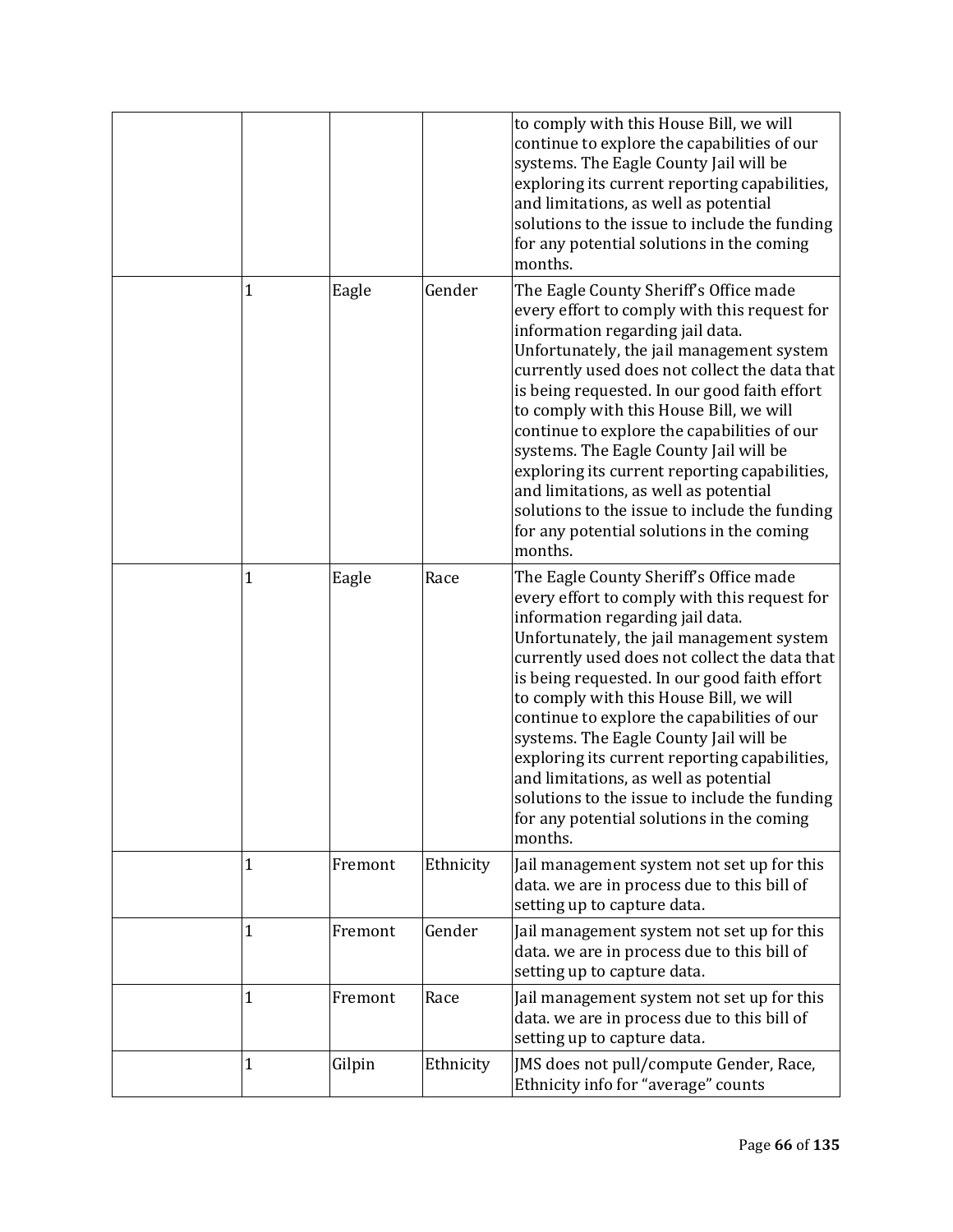| $\mathbf{1}$ | Gilpin           | Gender    | JMS does not pull/compute Gender, Race,<br>Ethnicity info for "average" counts                                                                                                                                                                                         |
|--------------|------------------|-----------|------------------------------------------------------------------------------------------------------------------------------------------------------------------------------------------------------------------------------------------------------------------------|
| $\mathbf{1}$ | Gilpin           | Race      | JMS does not pull/compute Gender, Race,<br>Ethnicity info for "average" counts                                                                                                                                                                                         |
| $\mathbf{1}$ | Gunnison         | Ethnicity | Estimated to be 6 months but this Omnigo<br>system does not allow for a report on this.                                                                                                                                                                                |
| $\mathbf{1}$ | Gunnison         | Gender    | Estimated to be 6 months but this Omnigo<br>system does not allow for a report on this.                                                                                                                                                                                |
| $\mathbf{1}$ | Gunnison         | Race      | Estimated to be 6 months but this Omnigo<br>system does not allow for a report on this.                                                                                                                                                                                |
| $\mathbf{1}$ | Jackson          | Ethnicity | JMS system not able to break out Gender,<br>Race and Ethnicity                                                                                                                                                                                                         |
| $\mathbf{1}$ | <b>Jackson</b>   | Gender    | JMS system not able to break out Gender,<br>Race and Ethnicity                                                                                                                                                                                                         |
| $\mathbf{1}$ | Jackson          | Race      | JMS system not able to break out Gender,<br>Race and Ethnicity                                                                                                                                                                                                         |
| $\mathbf{1}$ | <b>Jefferson</b> | Ethnicity | This is not tracked (Our ALOS is measured<br>for the total population) 21.31 Days for<br>2019                                                                                                                                                                          |
| $\mathbf{1}$ | Jefferson        | Gender    | This is not tracked (Our ALOS is measured<br>for the total population) 21.31 Days for<br>2019                                                                                                                                                                          |
| $\mathbf{1}$ | Jefferson        | Race      | This is not tracked (Our ALOS is measured<br>for the total population) 21.31 Days for<br>2019                                                                                                                                                                          |
| $\mathbf{1}$ | La Plata         | Ethnicity | Unable to separate LOS by Sex or ethnicity                                                                                                                                                                                                                             |
| $\mathbf{1}$ | La Plata         | Gender    | Unable to separate LOS by Sex or ethnicity                                                                                                                                                                                                                             |
| $\mathbf{1}$ | La Plata         | Race      | Unable to separate LOS by Sex or ethnicity                                                                                                                                                                                                                             |
| $\mathbf{1}$ | Larimer          | Ethnicity | * Displayed in days, most severe<br>charge=felony                                                                                                                                                                                                                      |
| $\mathbf{1}$ | Larimer          | Gender    | * Displayed in days, most severe<br>charge=felony                                                                                                                                                                                                                      |
| $\mathbf{1}$ | Larimer          | Race      | * Displayed in days, most severe<br>charge=felony                                                                                                                                                                                                                      |
| $\mathbf{1}$ | Moffat           | Ethnicity | Our JMS system can not calculate or<br>extrapolate race or ethnicity in these<br>required fields at this time. We are<br>currently in the process of updating our<br>system for a new JMS system sometime in<br>2020, which should help us gather this<br>information. |
| $\mathbf{1}$ | Moffat           | Gender    | Our JMS system can not calculate or<br>extrapolate race or ethnicity in these<br>required fields at this time. We are                                                                                                                                                  |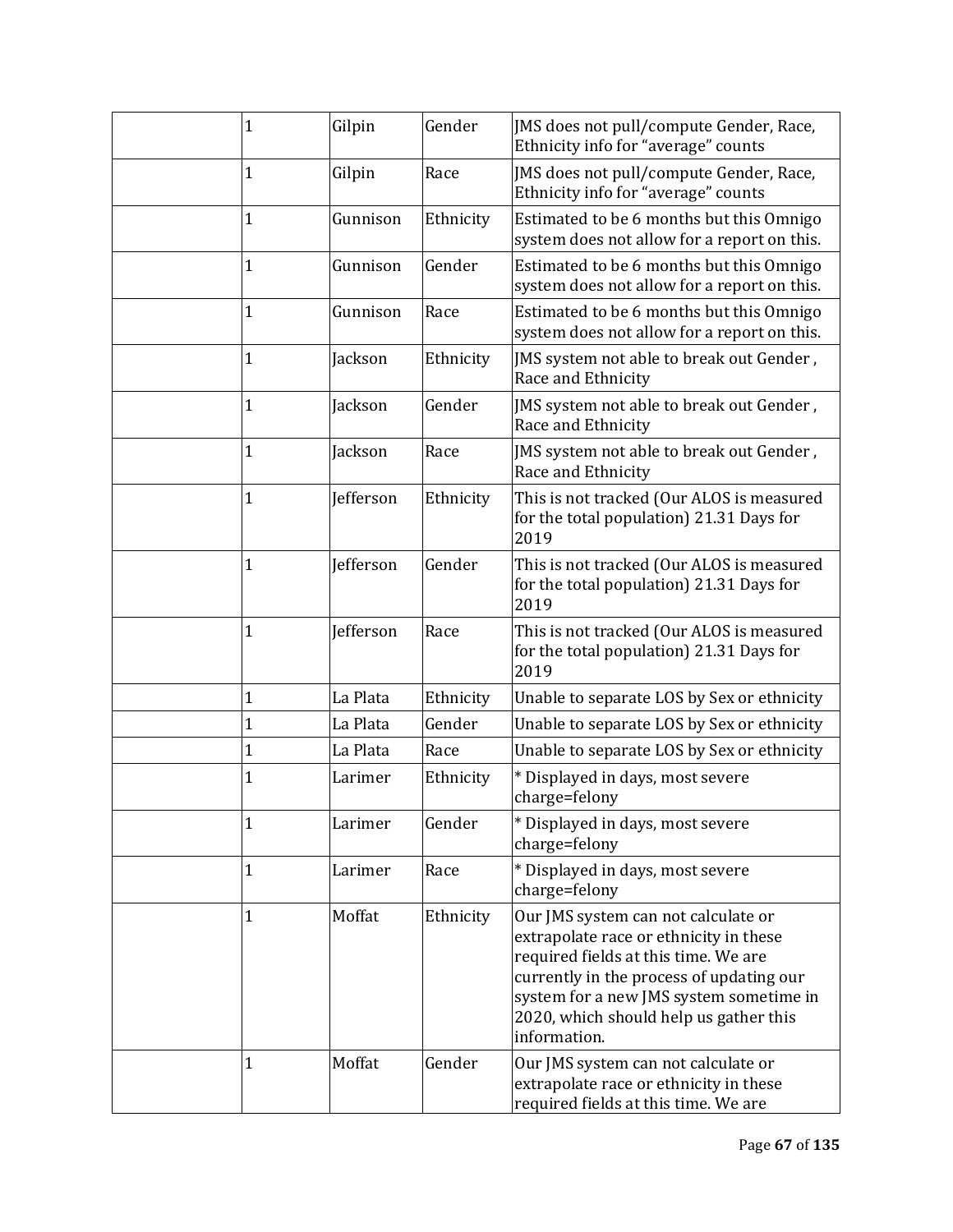|              |                     |           | currently in the process of updating our<br>system for a new JMS system sometime in<br>2020, which should help us gather this<br>information.                                                                                                                          |
|--------------|---------------------|-----------|------------------------------------------------------------------------------------------------------------------------------------------------------------------------------------------------------------------------------------------------------------------------|
| 1            | Moffat              | Race      | Our JMS system can not calculate or<br>extrapolate race or ethnicity in these<br>required fields at this time. We are<br>currently in the process of updating our<br>system for a new JMS system sometime in<br>2020, which should help us gather this<br>information. |
| 1            | Montezuma Ethnicity |           | The MCSO JMS is unable to provide the<br>reports for this information(Report in<br>development)                                                                                                                                                                        |
| 1            | Montezuma Gender    |           | The MCSO JMS is unable to provide the<br>reports for this information(Report in<br>development)                                                                                                                                                                        |
| 1            | Montezuma Race      |           | The MCSO JMS is unable to provide the<br>reports for this information(Report in<br>development)                                                                                                                                                                        |
| $\mathbf{1}$ | Morgan              | Ethnicity | We are working with our JMS company to<br>develop a program to pull this information                                                                                                                                                                                   |
| 1            | Morgan              | Gender    | We are working with our JMS company to<br>develop a program to pull this information                                                                                                                                                                                   |
| $\mathbf 1$  | Morgan              | Race      | We are working with our JMS company to<br>develop a program to pull this information                                                                                                                                                                                   |
| 1            | Park                | Ethnicity | The rest of these fields are not tracked<br>fields with our JMS.                                                                                                                                                                                                       |
| 1            | Park                | Gender    | The rest of these fields are not tracked<br>fields with our JMS.                                                                                                                                                                                                       |
| 1            | Park                | Race      | The rest of these fields are not tracked<br>fields with our JMS.                                                                                                                                                                                                       |
| 1            | Pitkin              | Ethnicity | Not available                                                                                                                                                                                                                                                          |
| $\mathbf 1$  | Pitkin              | Gender    | Not available                                                                                                                                                                                                                                                          |
| 1            | Pitkin              | Race      | Not available                                                                                                                                                                                                                                                          |
| 1            | Pueblo              | Ethnicity | JMS does not currently break down by<br>gender/race/ethnicity                                                                                                                                                                                                          |
| $\mathbf 1$  | Pueblo              | Gender    | JMS does not currently break down by<br>gender/race/ethnicity                                                                                                                                                                                                          |
| $\mathbf 1$  | Pueblo              | Race      | JMS does not currently break down by<br>gender/race/ethnicity                                                                                                                                                                                                          |
| $\mathbf 1$  | Rio Grande          | Ethnicity | Avg LOS 33 Days                                                                                                                                                                                                                                                        |
| $\mathbf 1$  | Rio Grande          | Gender    | Avg LOS 33 Days                                                                                                                                                                                                                                                        |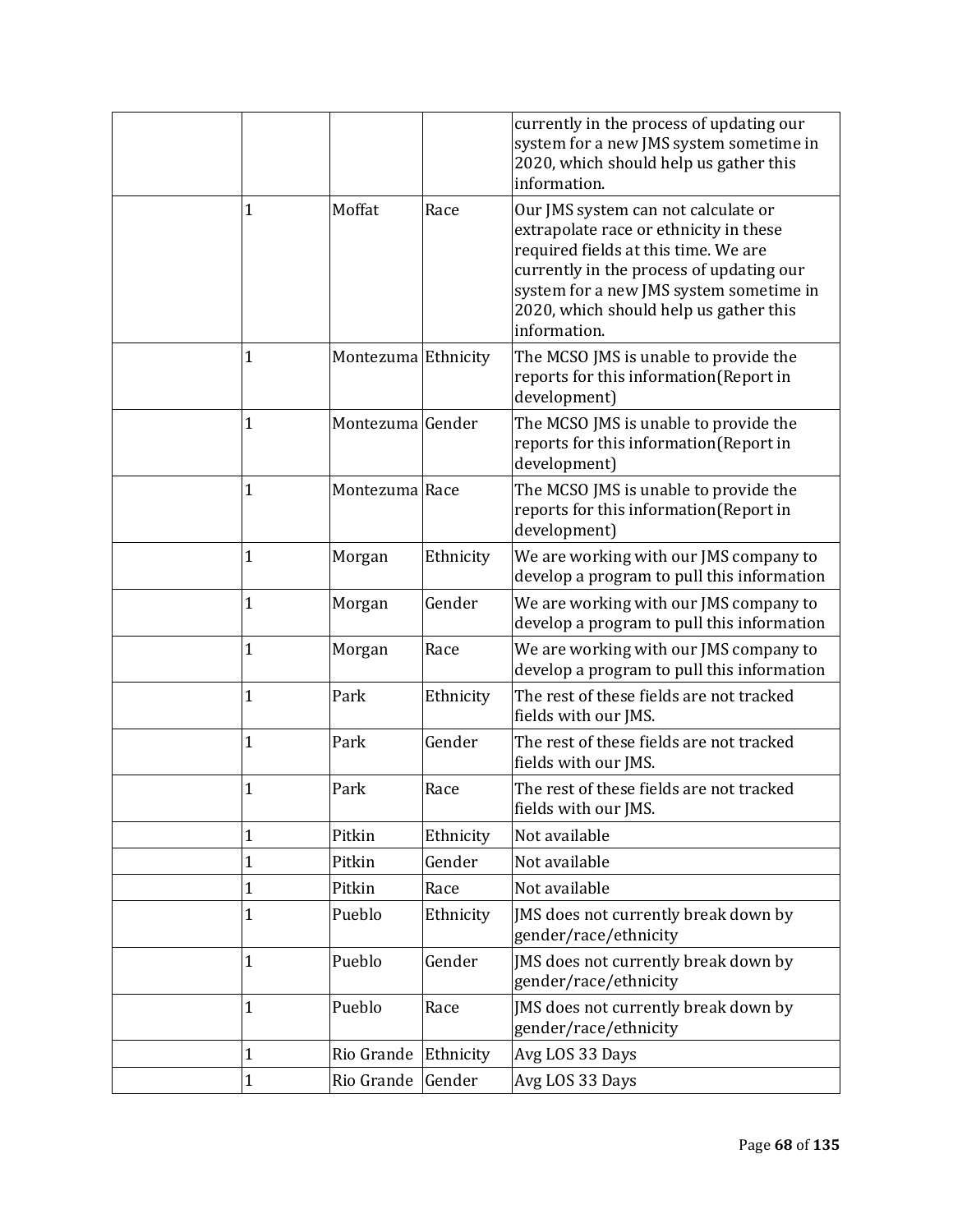| $\mathbf{1}$   | Rio Grande             | Race      | Avg LOS 33 Days                                                                                                      |
|----------------|------------------------|-----------|----------------------------------------------------------------------------------------------------------------------|
| 1              | Summit                 | Ethnicity | We do not have the program to pull these<br>stats from our JMS.                                                      |
| $\mathbf{1}$   | Summit                 | Gender    | We do not have the program to pull these<br>stats from our JMS.                                                      |
| $\mathbf{1}$   | Summit                 | Race      | We do not have the program to pull these<br>stats from our JMS.                                                      |
| $\mathbf{1}$   | Washington Ethnicity   |           | JMS doesn't pull reports 365 days according<br>to Race and Ethnicity                                                 |
| $\mathbf{1}$   | Washington Gender      |           | JMS doesn't pull reports 365 days according<br>to Race and Ethnicity                                                 |
| $\mathbf{1}$   | <b>Washington</b> Race |           | JMS doesn't pull reports 365 days according<br>to Race and Ethnicity                                                 |
| 2              | Alamosa                | Ethnicity | Not able to caputre information                                                                                      |
| $\overline{c}$ | Alamosa                | Gender    | Not able to caputre information                                                                                      |
| $\overline{c}$ | Alamosa                | Race      | Not able to caputre information                                                                                      |
| $\overline{c}$ | Chaffee                | Ethnicity | JMS does not calculate this                                                                                          |
| 2              | Chaffee                | Gender    | IMS does not calculate this                                                                                          |
| $\overline{c}$ | Chaffee                | Race      | IMS does not calculate this                                                                                          |
| 2              | Conejos                | Ethnicity | Information (gender, race, ethnicity) was<br>lost in the computer. It is under repair for<br>the next quarter.       |
| 2              | Conejos                | Gender    | Information (gender, race, ethnicity) was<br>lost in the computer. It is under repair for<br>the next quarter.       |
| $\overline{c}$ | Conejos                | Race      | Information (gender, race, ethnicity) was<br>lost in the computer. It is under repair for<br>the next quarter.       |
| 2              | Costilla               | Ethnicity | Not available by gender, race, ethnicity                                                                             |
| 2              | Costilla               | Gender    | Not available by gender, race, ethnicity                                                                             |
| 2              | Costilla               | Race      | Not available by gender, race, ethnicity                                                                             |
| $\overline{c}$ | Delta                  | Ethnicity | My JMS doesn't break down Gender or<br>Race/Ethnicity for Felonies or<br>Misdemeanors                                |
| 2              | Delta                  | Gender    | My JMS doesn't break down Gender or<br>Race/ Ethnicity for Felonies or<br>Misdemeanors                               |
| 2              | Delta                  | Race      | My JMS doesn't break down Gender or<br>Race/ Ethnicity for Felonies or<br>Misdemeanors                               |
| 2              | Eagle                  | Ethnicity | The Eagle County Sheriff's Office made<br>every effort to comply with this request for<br>information regarding jail |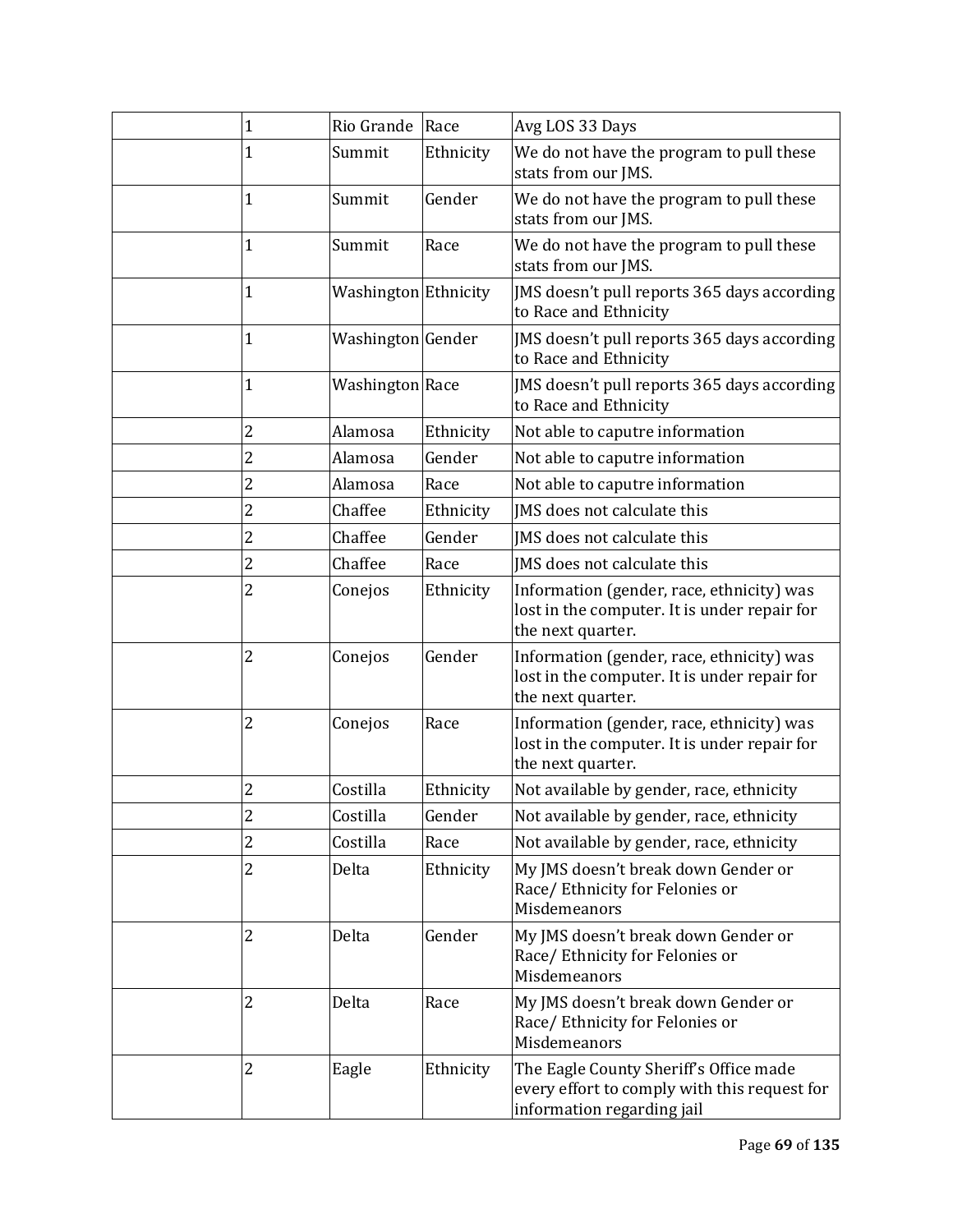|                |         |           | data. Unfortunately, the jail management<br>system currently used does not collect the<br>data that is being requested. In our good<br>faith effort to comply with this House Bill,<br>we will continue to explore the capabilities<br>of our systems. The Eagle County Jail will<br>be exploring its current reporting<br>capabilities, and limitations, as well as<br>potential solutions to the issue to include<br>the funding for any potential solutions in<br>the coming months.                                                                                                                         |
|----------------|---------|-----------|-----------------------------------------------------------------------------------------------------------------------------------------------------------------------------------------------------------------------------------------------------------------------------------------------------------------------------------------------------------------------------------------------------------------------------------------------------------------------------------------------------------------------------------------------------------------------------------------------------------------|
| 2              | Eagle   | Gender    | The Eagle County Sheriff's Office made<br>every effort to comply with this request for<br>information regarding jail<br>data. Unfortunately, the jail management<br>system currently used does not collect the<br>data that is being requested. In our good<br>faith effort to comply with this House Bill,<br>we will continue to explore the capabilities<br>of our systems. The Eagle County Jail will<br>be exploring its current reporting<br>capabilities, and limitations, as well as<br>potential solutions to the issue to include<br>the funding for any potential solutions in<br>the coming months. |
| 2              | Eagle   | Race      | The Eagle County Sheriff's Office made<br>every effort to comply with this request for<br>information regarding jail<br>data. Unfortunately, the jail management<br>system currently used does not collect the<br>data that is being requested. In our good<br>faith effort to comply with this House Bill,<br>we will continue to explore the capabilities<br>of our systems. The Eagle County Jail will<br>be exploring its current reporting<br>capabilities, and limitations, as well as<br>potential solutions to the issue to include<br>the funding for any potential solutions in<br>the coming months. |
| $\overline{c}$ | Fremont | Ethnicity | This is a separate hand search that we do<br>not at this time keep track electronically                                                                                                                                                                                                                                                                                                                                                                                                                                                                                                                         |
| $\overline{c}$ | Fremont | Gender    | This is a separate hand search that we do<br>not at this time keep track electronically                                                                                                                                                                                                                                                                                                                                                                                                                                                                                                                         |
| $\overline{c}$ | Fremont | Race      | This is a separate hand search that we do<br>not at this time keep track electronically                                                                                                                                                                                                                                                                                                                                                                                                                                                                                                                         |
| $\overline{c}$ | Grand   | Ethnicity | Data not available                                                                                                                                                                                                                                                                                                                                                                                                                                                                                                                                                                                              |
| $\overline{c}$ | Grand   | Gender    | Data not available                                                                                                                                                                                                                                                                                                                                                                                                                                                                                                                                                                                              |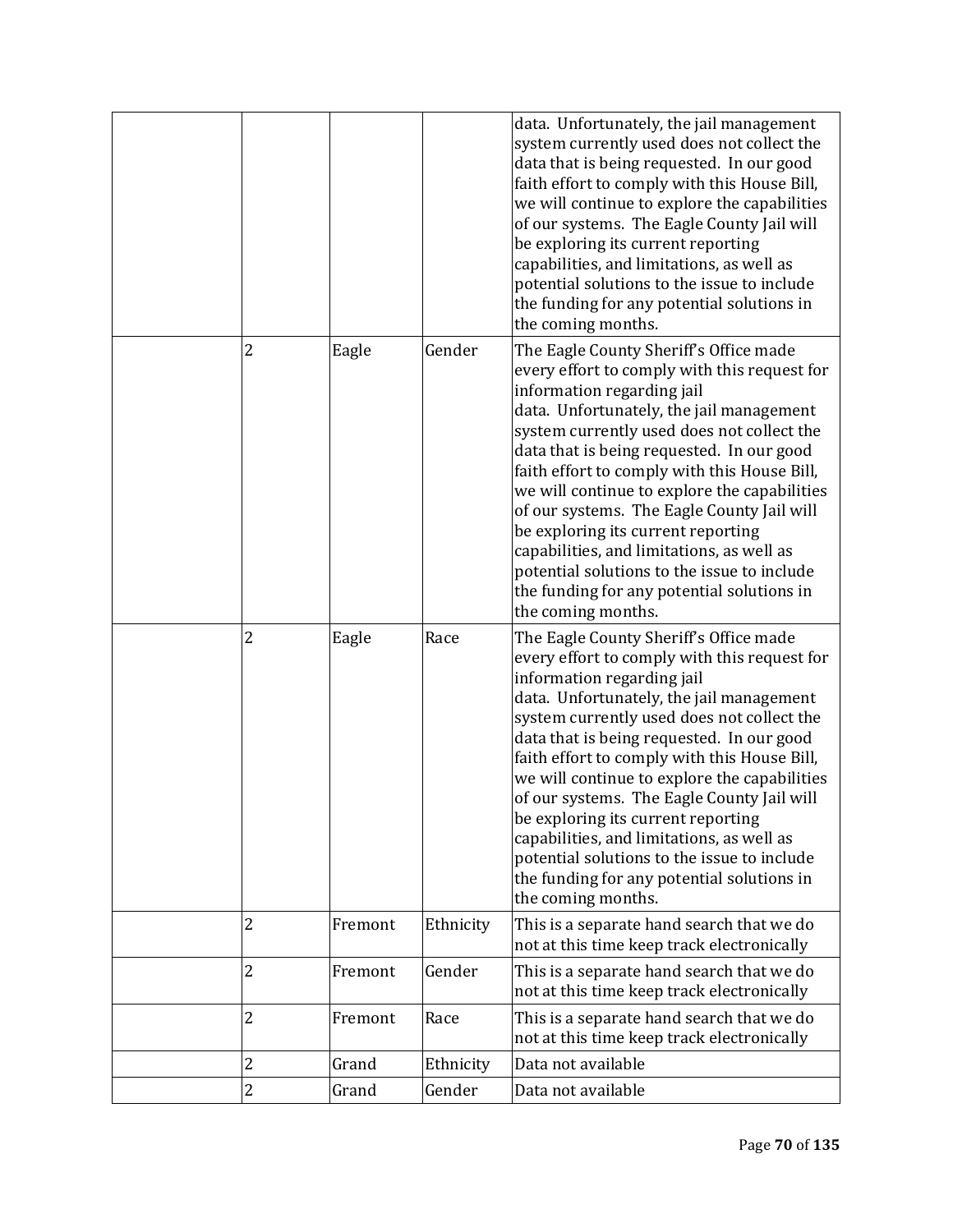| $\overline{2}$ | Grand            | Race      | Data not available                                                                      |
|----------------|------------------|-----------|-----------------------------------------------------------------------------------------|
| 2              | Gunnison         | Ethnicity | Estimated to be 3 months but this Omnigo<br>system does not allow for a report on this. |
| 2              | Gunnison         | Gender    | Estimated to be 3 months but this Omnigo<br>system does not allow for a report on this. |
| 2              | Gunnison         | Race      | Estimated to be 3 months but this Omnigo<br>system does not allow for a report on this. |
| 2              | Jackson          | Ethnicity | CAD Does Not break down these numbers                                                   |
| $\overline{2}$ | <b>Jackson</b>   | Gender    | CAD Does Not break down these numbers                                                   |
| $\overline{2}$ | Jackson          | Race      | CAD Does Not break down these numbers                                                   |
| $\overline{2}$ | <b>Jefferson</b> | Ethnicity | This is not tracked in our system                                                       |
| $\overline{2}$ | Jefferson        | Gender    | This is not tracked in our system                                                       |
| 2              | <b>Jefferson</b> | Race      | This is not tracked in our system                                                       |
| $\overline{c}$ | La Plata         | Ethnicity | Unable to separate LOS by Sex, race or<br>ethnicity                                     |
| 2              | La Plata         | Gender    | Unable to separate LOS by Sex, race or<br>ethnicity                                     |
| $\overline{2}$ | La Plata         | Race      | Unable to separate LOS by Sex, race or<br>ethnicity                                     |
| $\overline{c}$ | Park             | Ethnicity | The rest of these fields are not tracked<br>fields with our JMS.                        |
| $\overline{c}$ | Park             | Gender    | The rest of these fields are not tracked<br>fields with our JMS.                        |
| $\overline{c}$ | Park             | Race      | The rest of these fields are not tracked<br>fields with our JMS.                        |
| 2              | Pitkin           | Ethnicity | N/A COVID PREVENTING STATISTICAL<br><b>GATHERING</b>                                    |
| 2              | Pitkin           | Gender    | N/A COVID PREVENTING STATISTICAL<br><b>GATHERING</b>                                    |
| 2              | Pitkin           | Race      | N/A COVID PREVENTING STATISTICAL<br><b>GATHERING</b>                                    |
| 2              | Prowers          | Ethnicity | Eforce does not seprate this data                                                       |
| $\overline{c}$ | Prowers          | Gender    | Eforce does not seprate this data                                                       |
| $\overline{c}$ | Prowers          | Race      | Eforce does not seprate this data                                                       |
| 2              | Pueblo           | Ethnicity | JMS does not currently break down by<br>gender/race/ethnicity                           |
| $\overline{2}$ | Pueblo           | Gender    | JMS does not currently break down by<br>gender/race/ethnicity                           |
| $\overline{c}$ | Pueblo           | Race      | JMS does not currently break down by<br>gender/race/ethnicity                           |
| $\overline{c}$ | Rio Grande       | Ethnicity | Avg LOS 21 Days                                                                         |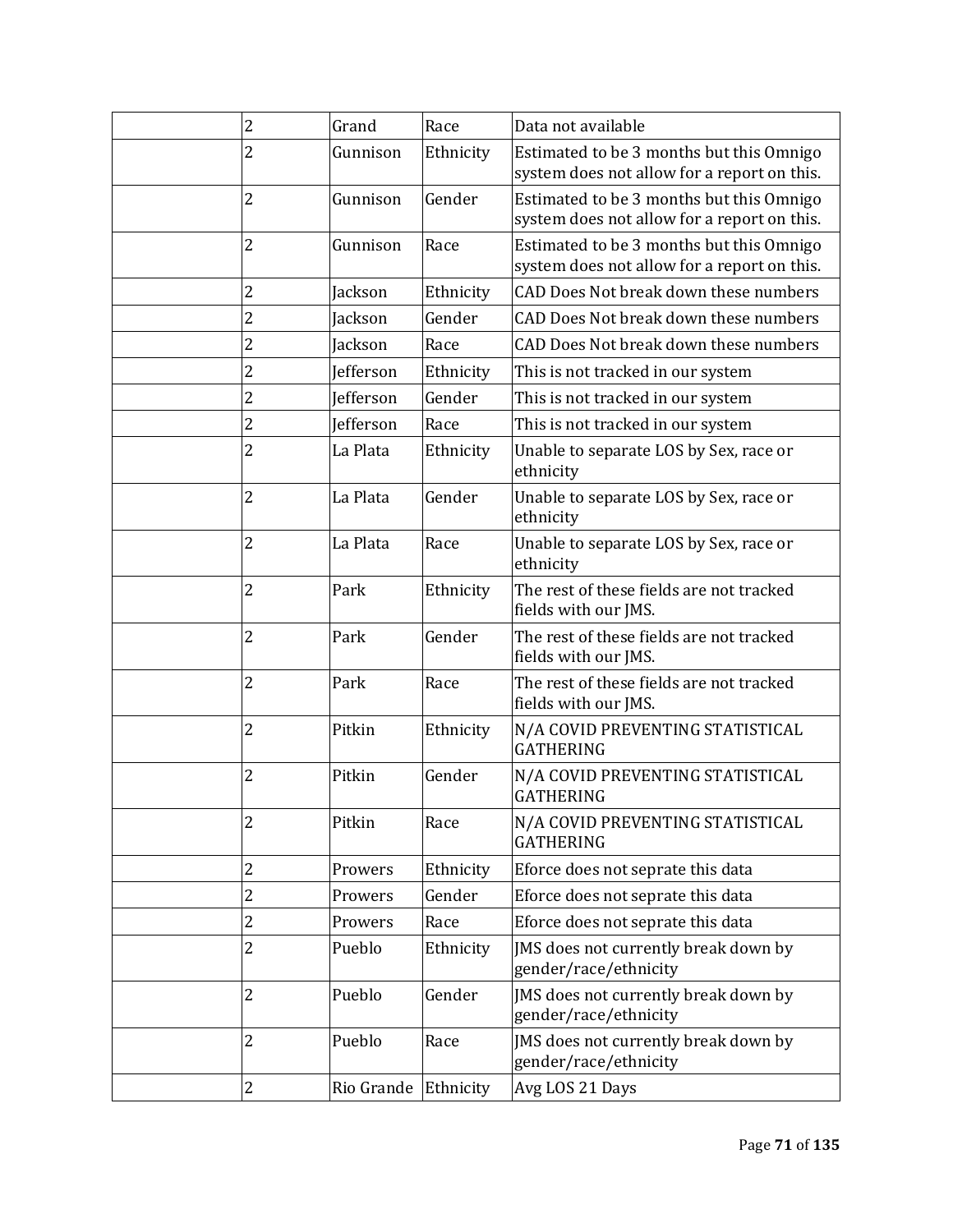| 2              | Rio Grande Gender      |           | Avg LOS 21 Days                                                                           |
|----------------|------------------------|-----------|-------------------------------------------------------------------------------------------|
| 2              | Rio Grande             | Race      | Avg LOS 21 Days                                                                           |
| $\overline{c}$ | Routt                  | Ethnicity | System does not break down by gender,<br>race/ethnicity                                   |
| $\overline{2}$ | Routt                  | Gender    | System does not break down by gender,<br>race/ethnicity                                   |
| $\overline{c}$ | Routt                  | Race      | System does not break down by gender,<br>race/ethnicity                                   |
| 2              | Saguache               | Ethnicity | Crimestar unable to track these Numbers                                                   |
| $\overline{2}$ | Saguache               | Gender    | Crimestar unable to track these Numbers                                                   |
| $\overline{c}$ | Saguache               | Race      | Crimestar unable to track these Numbers                                                   |
| 2              | Summit                 | Ethnicity | We do not have the program to pull these<br>stats from out JMS.                           |
| 2              | Summit                 | Gender    | We do not have the program to pull these<br>stats from out JMS.                           |
| 2              | Summit                 | Race      | We do not have the program to pull these<br>stats from out JMS.                           |
| 2              | Washington Ethnicity   |           | E Force doesn't pull these averages.                                                      |
| $\overline{2}$ | Washington Gender      |           | E Force doesn't pull these averages.                                                      |
| 2              | <b>Washington</b> Race |           | E Force doesn't pull these averages.                                                      |
| 3              | Alamosa                | Ethnicity | Not able to capture information                                                           |
| 3              | Alamosa                | Gender    | Not able to capture information                                                           |
| 3              | Alamosa                | Race      | Not able to capture information                                                           |
| 3              | Chaffee                | Ethnicity | JMS does not calculate this                                                               |
| 3              | Chaffee                | Gender    | IMS does not calculate this                                                               |
| 3              | Chaffee                | Race      | JMS does not calculate this                                                               |
| 3              | Delta                  | Ethnicity | We had 17 total LOS days but my JMS<br>doesn't break down for Felonies or<br>Misdemeanors |
| 3              | Delta                  | Gender    | We had 17 total LOS days but my JMS<br>doesn't break down for Felonies or<br>Misdemeanors |
| 3              | Delta                  | Race      | We had 17 total LOS days but my JMS<br>doesn't break down for Felonies or<br>Misdemeanors |
| 3              | Eagle                  | Ethnicity | The Eagle County Sheriff's Office does not<br>track this data                             |
| 3              | Eagle                  | Gender    | The Eagle County Sheriff's Office does not<br>track this data                             |
| 3              | Eagle                  | Race      | The Eagle County Sheriff's Office does not<br>track this data                             |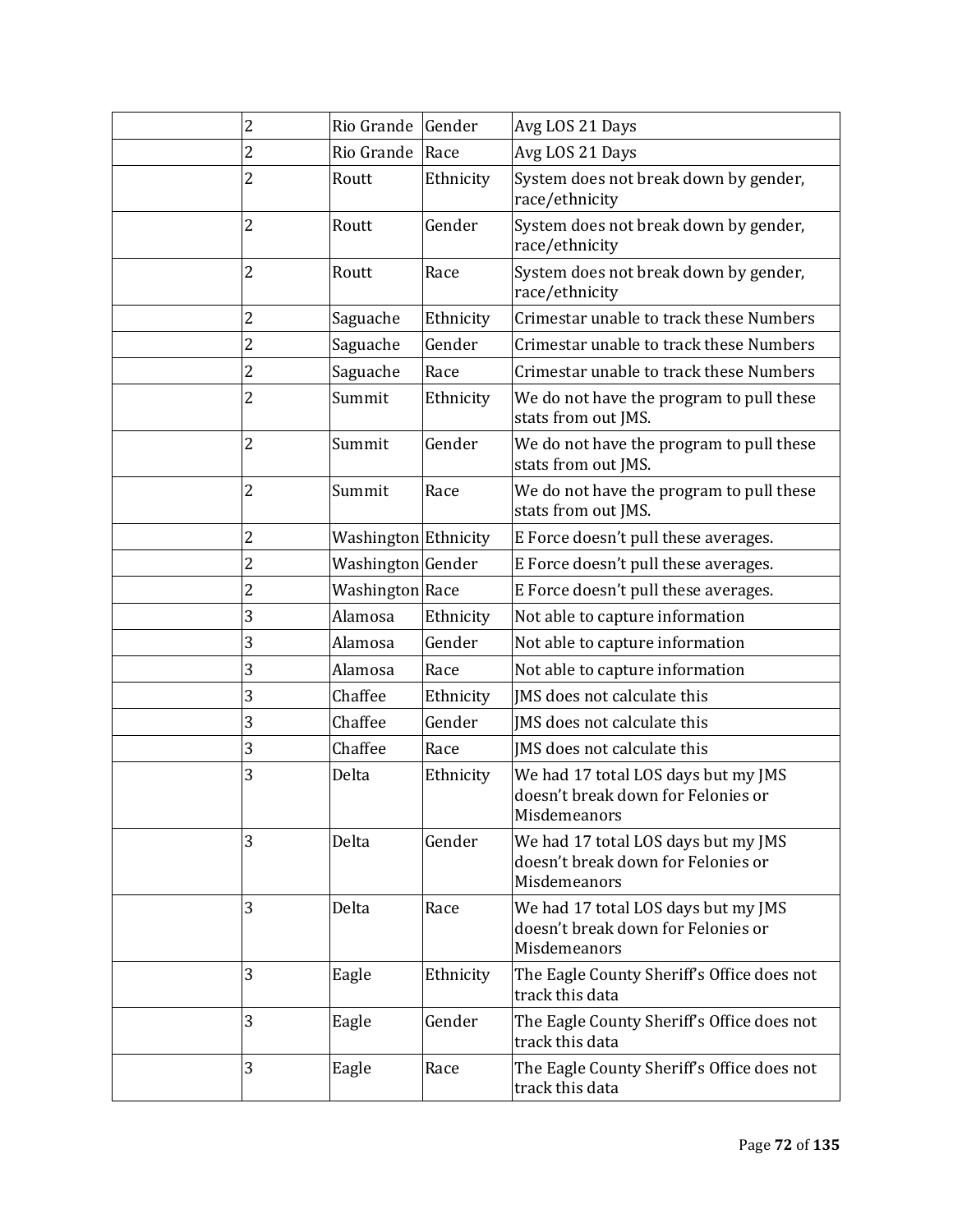| 3 | Fremont           | Ethnicity | This is a separate hand search that we do<br>not at this time keep track electronically |
|---|-------------------|-----------|-----------------------------------------------------------------------------------------|
| 3 | Fremont           | Gender    | This is a separate hand search that we do<br>not at this time keep track electronically |
| 3 | Fremont           | Race      | This is a separate hand search that we do<br>not at this time keep track electronically |
| 3 | Grand             | Ethnicity | Data not available                                                                      |
| 3 | Grand             | Gender    | Data not available                                                                      |
| 3 | Grand             | Race      | Data not available                                                                      |
| 3 | Gunnison          | Ethnicity | Estimated to be 3 months but this Omnigo<br>system does not allow for a report on this. |
| 3 | Gunnison          | Gender    | Estimated to be 3 months but this Omnigo<br>system does not allow for a report on this. |
| 3 | Gunnison          | Race      | Estimated to be 3 months but this Omnigo<br>system does not allow for a report on this. |
| 3 | <b>Jefferson</b>  | Ethnicity | This is not tracked in our system                                                       |
| 3 | <b>Jefferson</b>  | Gender    | This is not tracked in our system                                                       |
| 3 | <b>Jefferson</b>  | Race      | This is not tracked in our system                                                       |
| 3 | <b>Kit Carson</b> | Ethnicity | No access to old JMS system to retrieve<br>information                                  |
| 3 | <b>Kit Carson</b> | Gender    | No access to old JMS system to retrieve<br>information                                  |
| 3 | <b>Kit Carson</b> | Race      | No access to old JMS system to retrieve<br>information                                  |
| 3 | La Plata          | Ethnicity | Unable to separate by Sex, Race, or<br>Ethnicity                                        |
| 3 | La Plata          | Gender    | Unable to separate by Sex, Race, or<br>Ethnicity                                        |
| 3 | La Plata          | Race      | Unable to separate by Sex, Race, or<br>Ethnicity                                        |
| 3 | Moffat            | Ethnicity | Our system will not breakdown race in this<br>category                                  |
| 3 | Moffat            | Gender    | Our system will not breakdown race in this<br>category                                  |
| 3 | Moffat            | Race      | Our system will not breakdown race in this<br>category                                  |
| 3 | Park              | Ethnicity | Our JMS does not keep the rest of these<br>stats                                        |
| 3 | Park              | Gender    | Our JMS does not keep the rest of these<br>stats                                        |
| 3 | Park              | Race      | Our JMS does not keep the rest of these<br>stats                                        |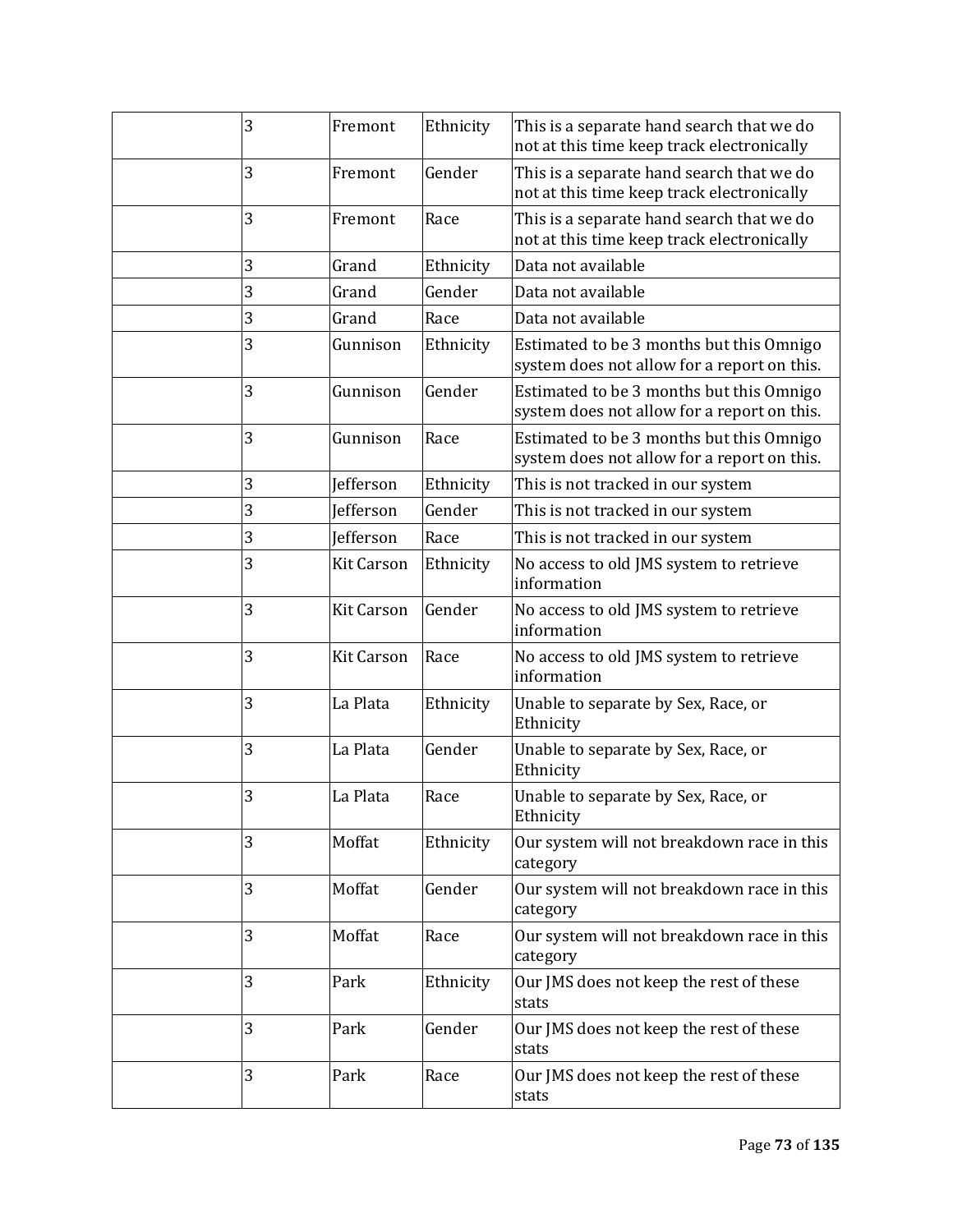|                                           | 3            | Pitkin               | Ethnicity | due to covid, unable to get this report                         |
|-------------------------------------------|--------------|----------------------|-----------|-----------------------------------------------------------------|
|                                           | 3            | Pitkin               | Gender    |                                                                 |
|                                           |              |                      |           | due to covid, unable to get this report                         |
|                                           | 3            | Pitkin               | Race      | due to covid, unable to get this report                         |
|                                           | 3            | Prowers              | Ethnicity | Eforce does not seprate this data                               |
|                                           | 3            | Prowers              | Gender    | Eforce does not seprate this data                               |
|                                           | 3            | Prowers              | Race      | Eforce does not seprate this data                               |
|                                           | 3            | Pueblo               | Ethnicity | JSM does not currently break down by<br>gender/race/ethnicity   |
|                                           | 3            | Pueblo               | Gender    | JSM does not currently break down by<br>gender/race/ethnicity   |
|                                           | 3            | Pueblo               | Race      | JSM does not currently break down by<br>gender/race/ethnicity   |
|                                           | 3            | Rio Grande           | Ethnicity | AVG LOS 20 Days                                                 |
|                                           | 3            | Rio Grande           | Gender    | AVG LOS 20 Days                                                 |
|                                           | 3            | Rio Grande           | Race      | AVG LOS 20 Days                                                 |
|                                           | 3            | Routt                | Ethnicity | System does not break down by gender,<br>race/ethnicity         |
|                                           | 3            | Routt                | Gender    | System does not break down by gender,<br>race/ethnicity         |
|                                           | 3            | Routt                | Race      | System does not break down by gender,<br>race/ethnicity         |
|                                           | 3            | Saguache             | Ethnicity | 15 DAYS                                                         |
|                                           | 3            | Saguache             | Gender    | 15 DAYS                                                         |
|                                           | 3            | Saguache             | Race      | 15 DAYS                                                         |
|                                           | 3            | Summit               | Ethnicity | We do not have the program to pull these<br>stats from our JMS. |
|                                           | 3            | Summit               | Gender    | We do not have the program to pull these<br>stats from our JMS. |
|                                           | 3            | Summit               | Race      | We do not have the program to pull these<br>stats from our JMS. |
|                                           | 3            | Washington Ethnicity |           | JMS is unable to pull these statistics.                         |
|                                           | 3            | Washington Gender    |           | JMS is unable to pull these statistics.                         |
|                                           | 3            | Washington Race      |           | JMS is unable to pull these statistics.                         |
| <b>Average LOS</b><br><b>Misdemeanors</b> |              |                      |           |                                                                 |
|                                           | $\mathbf{1}$ | Alamosa              | Ethnicity | Not able to caputre information                                 |
|                                           | $\mathbf{1}$ | Alamosa              | Gender    | Not able to caputre information                                 |
|                                           | $\mathbf 1$  | Alamosa              | Race      | Not able to caputre information                                 |
|                                           | $\mathbf{1}$ | Arapahoe             | Ethnicity | In Days                                                         |
|                                           | $\mathbf{1}$ | Arapahoe             | Gender    | In Days                                                         |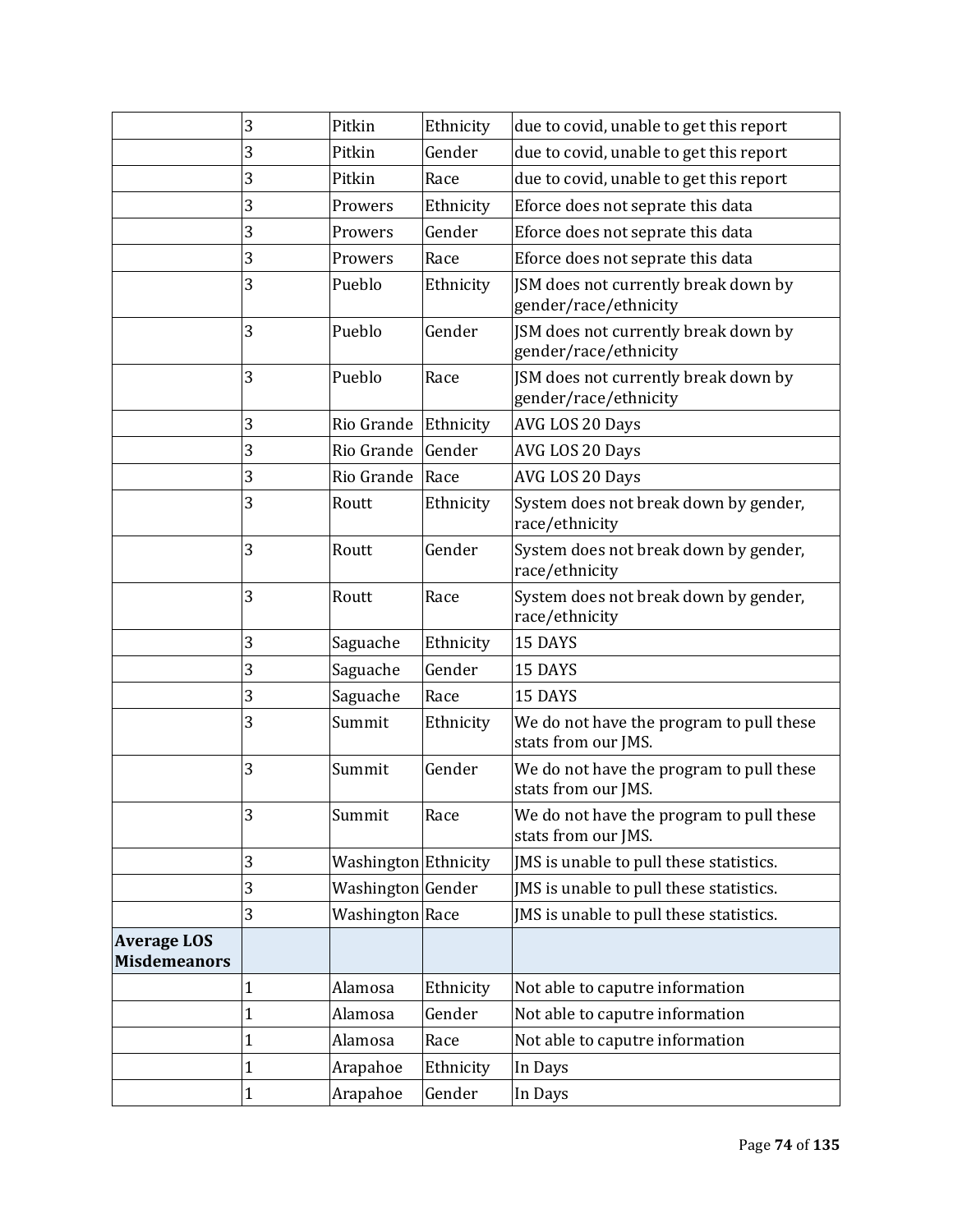| 1           | Arapahoe | Race      | In Days                                                                                                                                                                                                                                                                                                                                                                                                                                                                                                                                                                                                         |
|-------------|----------|-----------|-----------------------------------------------------------------------------------------------------------------------------------------------------------------------------------------------------------------------------------------------------------------------------------------------------------------------------------------------------------------------------------------------------------------------------------------------------------------------------------------------------------------------------------------------------------------------------------------------------------------|
| $\mathbf 1$ | Chaffee  | Ethnicity | JMS does not calculate this                                                                                                                                                                                                                                                                                                                                                                                                                                                                                                                                                                                     |
| 1           | Chaffee  | Gender    | JMS does not calculate this                                                                                                                                                                                                                                                                                                                                                                                                                                                                                                                                                                                     |
| $\mathbf 1$ | Chaffee  | Race      | IMS does not calculate this                                                                                                                                                                                                                                                                                                                                                                                                                                                                                                                                                                                     |
| $\mathbf 1$ | Delta    | Ethnicity | My JMS doesn't break down Gender or<br>Race/ Ethnicity for Felonies or<br>Misdemeanors                                                                                                                                                                                                                                                                                                                                                                                                                                                                                                                          |
| $\mathbf 1$ | Delta    | Gender    | My JMS doesn't break down Gender or<br>Race/ Ethnicity for Felonies or<br>Misdemeanors                                                                                                                                                                                                                                                                                                                                                                                                                                                                                                                          |
| 1           | Delta    | Race      | My JMS doesn't break down Gender or<br>Race/ Ethnicity for Felonies or<br>Misdemeanors                                                                                                                                                                                                                                                                                                                                                                                                                                                                                                                          |
| 1           | Eagle    | Ethnicity | The Eagle County Sheriff's Office made<br>every effort to comply with this request for<br>information regarding jail data.<br>Unfortunately, the jail management system<br>currently used does not collect the data that<br>is being requested. In our good faith effort<br>to comply with this House Bill, we will<br>continue to explore the capabilities of our<br>systems. The Eagle County Jail will be<br>exploring its current reporting capabilities,<br>and limitations, as well as potential<br>solutions to the issue to include the funding<br>for any potential solutions in the coming<br>months. |
| 1           | Eagle    | Gender    | The Eagle County Sheriff's Office made<br>every effort to comply with this request for<br>information regarding jail data.<br>Unfortunately, the jail management system<br>currently used does not collect the data that<br>is being requested. In our good faith effort<br>to comply with this House Bill, we will<br>continue to explore the capabilities of our<br>systems. The Eagle County Jail will be<br>exploring its current reporting capabilities,<br>and limitations, as well as potential<br>solutions to the issue to include the funding<br>for any potential solutions in the coming<br>months. |
| 1           | Eagle    | Race      | The Eagle County Sheriff's Office made<br>every effort to comply with this request for<br>information regarding jail data.<br>Unfortunately, the jail management system<br>currently used does not collect the data that<br>is being requested. In our good faith effort                                                                                                                                                                                                                                                                                                                                        |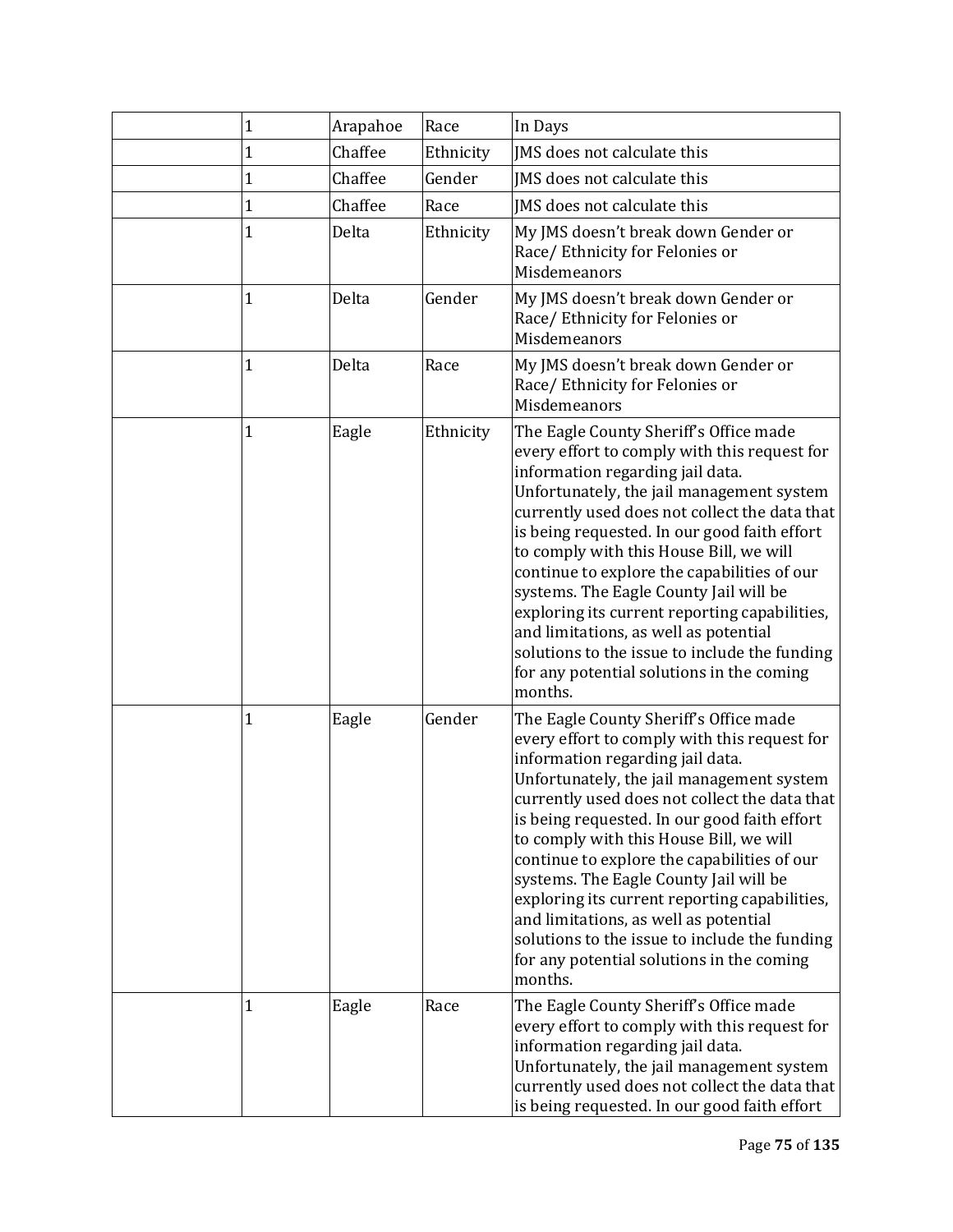|              |           |           | to comply with this House Bill, we will       |
|--------------|-----------|-----------|-----------------------------------------------|
|              |           |           | continue to explore the capabilities of our   |
|              |           |           | systems. The Eagle County Jail will be        |
|              |           |           | exploring its current reporting capabilities, |
|              |           |           | and limitations, as well as potential         |
|              |           |           | solutions to the issue to include the funding |
|              |           |           | for any potential solutions in the coming     |
|              |           |           | months.                                       |
| $\mathbf{1}$ | Fremont   | Ethnicity | Jail management system not set up for this    |
|              |           |           | data. we are in process due to this bill of   |
|              |           |           | setting up to capture data.                   |
| $\mathbf{1}$ | Fremont   | Gender    | Jail management system not set up for this    |
|              |           |           | data. we are in process due to this bill of   |
|              |           |           | setting up to capture data.                   |
| $\mathbf 1$  | Fremont   | Race      | Jail management system not set up for this    |
|              |           |           | data. we are in process due to this bill of   |
|              |           |           | setting up to capture data.                   |
| $\mathbf{1}$ | Gilpin    | Ethnicity | JMS does not pull/compute Gender, Race,       |
|              |           |           | Ethnicity info for "average" counts           |
| $\mathbf{1}$ | Gilpin    | Gender    | JMS does not pull/compute Gender, Race,       |
|              |           |           | Ethnicity info for "average" counts           |
| $\mathbf{1}$ | Gilpin    | Race      | JMS does not pull/compute Gender, Race,       |
|              |           |           | Ethnicity info for "average" counts           |
| $\mathbf{1}$ | Gunnison  | Ethnicity | estimated to be 15 days but this Omnigo       |
|              |           |           | system does not allow for a report on this.   |
| $\mathbf{1}$ | Gunnison  | Gender    | estimated to be 15 days but this Omnigo       |
|              |           |           | system does not allow for a report on this.   |
| $\mathbf{1}$ | Gunnison  | Race      | estimated to be 15 days but this Omnigo       |
|              |           |           | system does not allow for a report on this.   |
|              |           |           |                                               |
| $\mathbf{1}$ | Jackson   | Ethnicity | JMS system not able to break out Gender,      |
|              |           |           | Race and Ethnicity                            |
| 1            | Jackson   | Gender    | JMS system not able to break out Gender,      |
|              |           |           | Race and Ethnicity                            |
| $\mathbf{1}$ | Jackson   | Race      | JMS system not able to break out Gender,      |
|              |           |           | Race and Ethnicity                            |
| $\mathbf 1$  | Jefferson | Ethnicity | This is not tracked (Our ALOS is measured     |
|              |           |           | for the total population) 21.31 Days for      |
|              |           |           | 2019                                          |
| $\mathbf{1}$ | Jefferson | Gender    | This is not tracked (Our ALOS is measured     |
|              |           |           | for the total population) 21.31 Days for      |
|              |           |           | 2019                                          |
| $\mathbf{1}$ | Jefferson | Race      | This is not tracked (Our ALOS is measured     |
|              |           |           | for the total population) 21.31 Days for      |
|              |           |           | 2019                                          |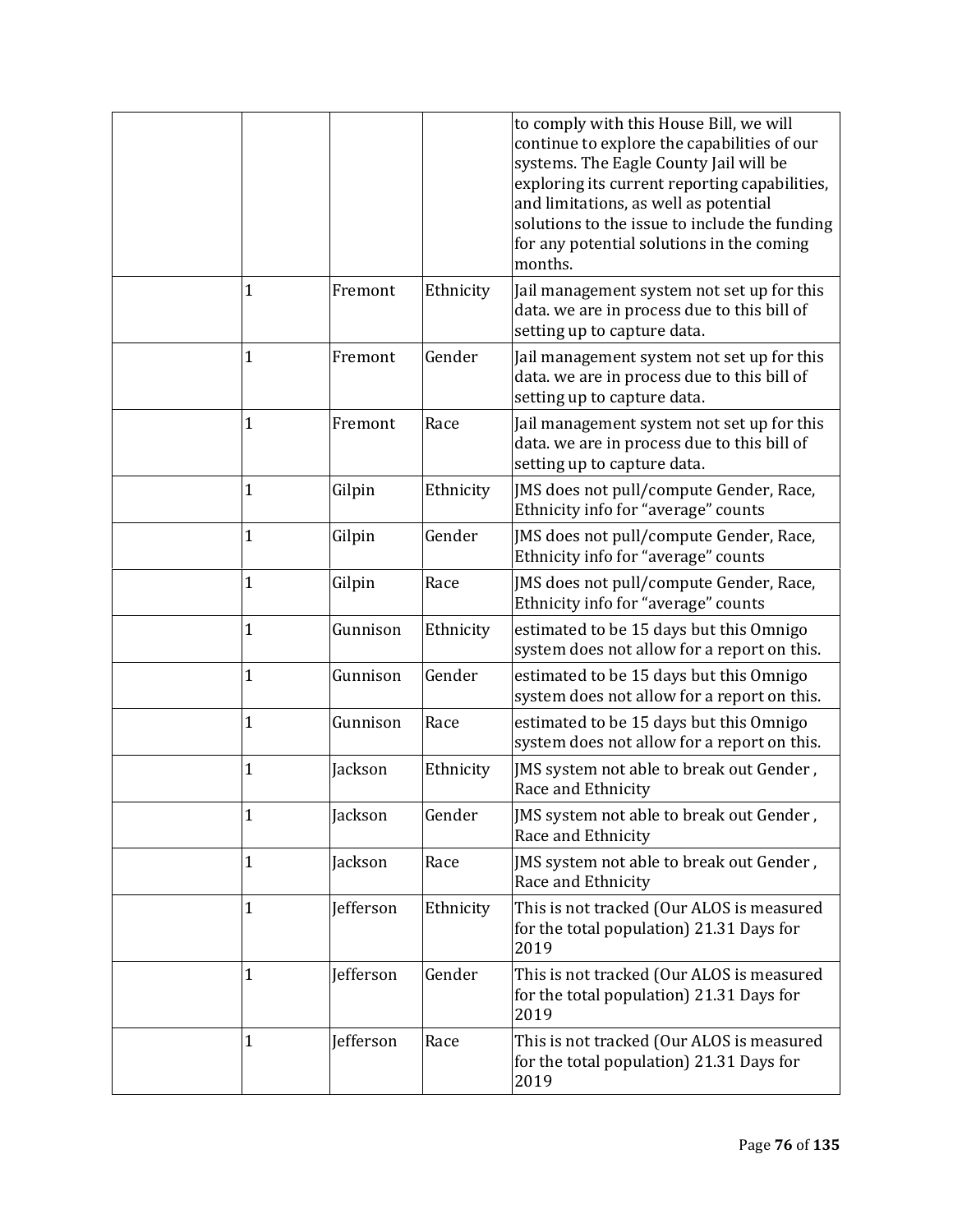| 1            | La Plata            | Ethnicity | Unable to separate LOS by Sex or ethnicity                                                                                                                                                                                                                             |
|--------------|---------------------|-----------|------------------------------------------------------------------------------------------------------------------------------------------------------------------------------------------------------------------------------------------------------------------------|
| $\mathbf{1}$ | La Plata            | Gender    | Unable to separate LOS by Sex or ethnicity                                                                                                                                                                                                                             |
| $\mathbf{1}$ | La Plata            | Race      | Unable to separate LOS by Sex or ethnicity                                                                                                                                                                                                                             |
| 1            | Larimer             | Ethnicity | * Displayed in days, most severe charge not<br>felony                                                                                                                                                                                                                  |
| $\mathbf{1}$ | Larimer             | Gender    | * Displayed in days, most severe charge not<br>felony                                                                                                                                                                                                                  |
| $\mathbf{1}$ | Larimer             | Race      | * Displayed in days, most severe charge not<br>felony                                                                                                                                                                                                                  |
| $\mathbf{1}$ | Moffat              | Ethnicity | Our JMS system can not calculate or<br>extrapolate race or ethnicity in these<br>required fields at this time. We are<br>currently in the process of updating our<br>system for a new JMS system sometime in<br>2020, which should help us gather this<br>information. |
| $\mathbf{1}$ | Moffat              | Gender    | Our JMS system can not calculate or<br>extrapolate race or ethnicity in these<br>required fields at this time. We are<br>currently in the process of updating our<br>system for a new JMS system sometime in<br>2020, which should help us gather this<br>information. |
| 1            | Moffat              | Race      | Our JMS system can not calculate or<br>extrapolate race or ethnicity in these<br>required fields at this time. We are<br>currently in the process of updating our<br>system for a new JMS system sometime in<br>2020, which should help us gather this<br>information. |
| 1            | Montezuma Ethnicity |           | The MCSO JMS is unable to provide the<br>reports for this information(Report in<br>development)                                                                                                                                                                        |
| $\mathbf{1}$ | Montezuma Gender    |           | The MCSO JMS is unable to provide the<br>reports for this information(Report in<br>development)                                                                                                                                                                        |
| 1            | Montezuma Race      |           | The MCSO JMS is unable to provide the<br>reports for this information(Report in<br>development)                                                                                                                                                                        |
| $\mathbf{1}$ | Morgan              | Ethnicity | We are working with our JMS company to<br>develop a program to pull this information                                                                                                                                                                                   |
| 1            | Morgan              | Gender    | We are working with our JMS company to<br>develop a program to pull this information                                                                                                                                                                                   |
| $\mathbf{1}$ | Morgan              | Race      | We are working with our JMS company to<br>develop a program to pull this information                                                                                                                                                                                   |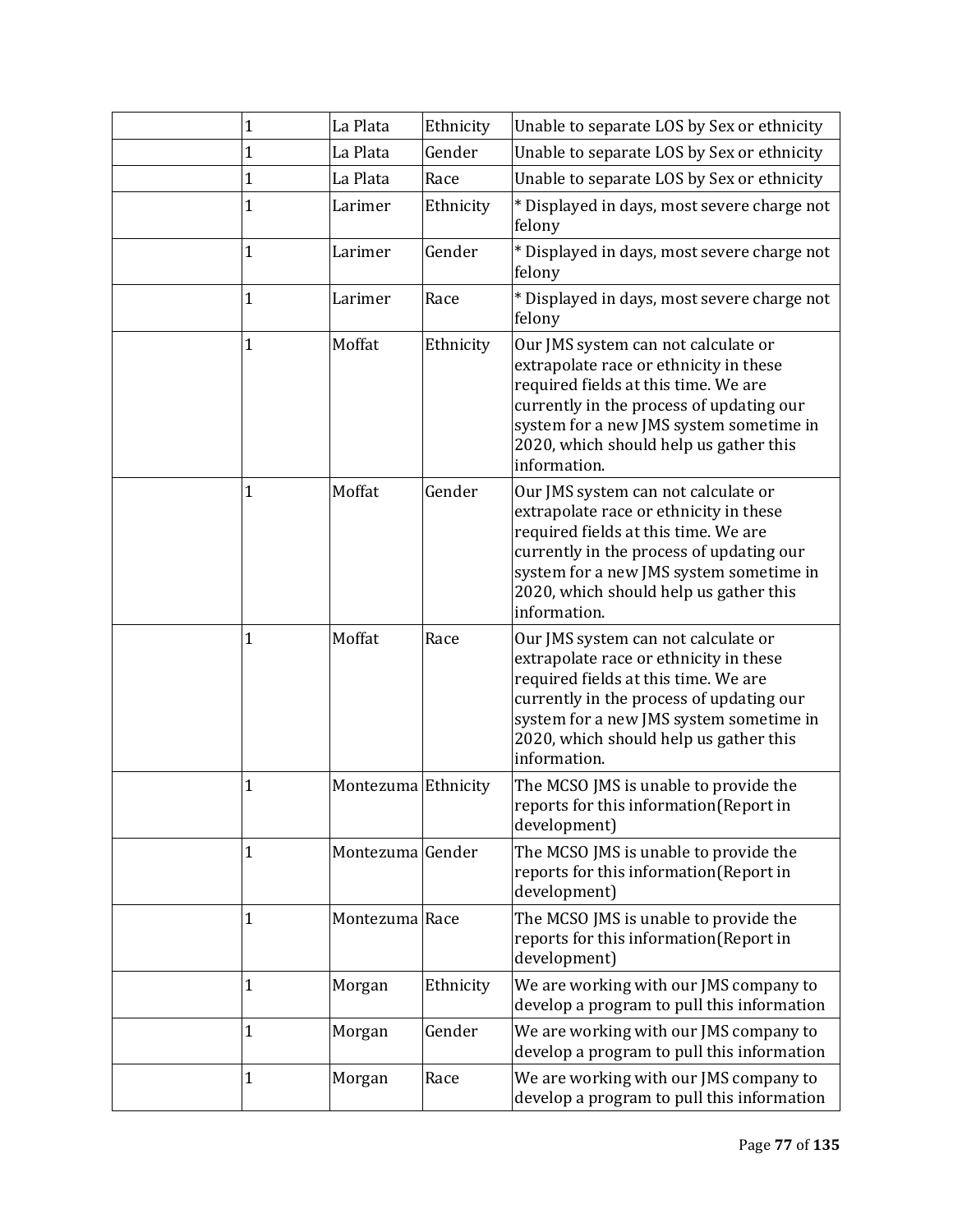| 1              | Park                   | Ethnicity | The rest of these fields are not tracked<br>fields with our JMS.                                               |
|----------------|------------------------|-----------|----------------------------------------------------------------------------------------------------------------|
| 1              | Park                   | Gender    | The rest of these fields are not tracked<br>fields with our JMS.                                               |
| 1              | Park                   | Race      | The rest of these fields are not tracked<br>fields with our JMS.                                               |
| 1              | Pitkin                 | Ethnicity | Not available                                                                                                  |
| 1              | Pitkin                 | Gender    | Not available                                                                                                  |
| 1              | Pitkin                 | Race      | Not available                                                                                                  |
| 1              | Prowers                | Ethnicity | Eforce does not separate this data.                                                                            |
| 1              | Prowers                | Gender    | Eforce does not separate this data.                                                                            |
| 1              | Prowers                | Race      | Eforce does not separate this data.                                                                            |
| 1              | Rio Grande             | Ethnicity | Avg LOS 21 Days                                                                                                |
| 1              | Rio Grande             | Gender    | Avg LOS 21 Days                                                                                                |
| 1              | Rio Grande             | Race      | Avg LOS 21 Days                                                                                                |
| 1              | Summit                 | Ethnicity | We do not have the program to pull these<br>stats from our JMS.                                                |
| 1              | Summit                 | Gender    | We do not have the program to pull these<br>stats from our JMS.                                                |
| 1              | Summit                 | Race      | We do not have the program to pull these<br>stats from our JMS.                                                |
| $\mathbf 1$    | Washington Ethnicity   |           | JMS doesn't pull reports 365 days according<br>to Race and Ethnicity                                           |
| 1              | Washington Gender      |           | JMS doesn't pull reports 365 days according<br>to Race and Ethnicity                                           |
| 1              | <b>Washington</b> Race |           | JMS doesn't pull reports 365 days according<br>to Race and Ethnicity                                           |
| 2              | Alamosa                | Ethnicity | Not able to caputre information                                                                                |
| $\overline{c}$ | Alamosa                | Gender    | Not able to caputre information                                                                                |
| 2              | Alamosa                | Race      | Not able to caputre information                                                                                |
| 2              | Chaffee                | Ethnicity | JMS does not calculate this                                                                                    |
| 2              | Chaffee                | Gender    | JMS does not calculate this                                                                                    |
| $\overline{c}$ | Chaffee                | Race      | JMS does not calculate this                                                                                    |
| 2              | Conejos                | Ethnicity | Information (gender, race, ethnicity) was<br>lost in the computer. It is under repair for<br>the next quarter. |
| 2              | Conejos                | Gender    | Information (gender, race, ethnicity) was<br>lost in the computer. It is under repair for<br>the next quarter. |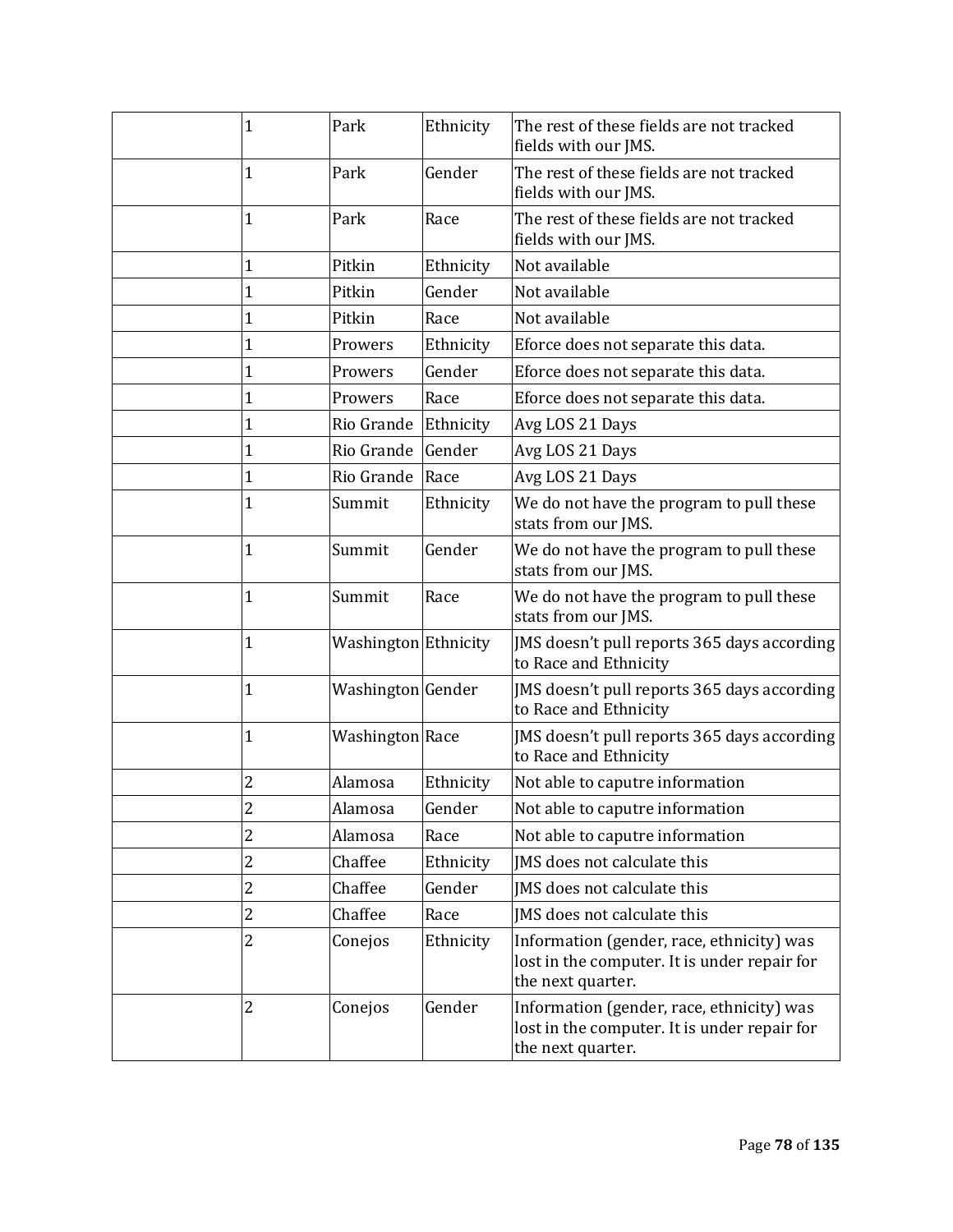| $\overline{c}$ | Conejos  | Race      | Information (gender, race, ethnicity) was<br>lost in the computer. It is under repair for<br>the next quarter.                                                                                                                                                                                                                                                                                                                                                                                                                                                                                                  |
|----------------|----------|-----------|-----------------------------------------------------------------------------------------------------------------------------------------------------------------------------------------------------------------------------------------------------------------------------------------------------------------------------------------------------------------------------------------------------------------------------------------------------------------------------------------------------------------------------------------------------------------------------------------------------------------|
| 2              | Costilla | Ethnicity | Not available by gender, race, ethnicity                                                                                                                                                                                                                                                                                                                                                                                                                                                                                                                                                                        |
| $\overline{c}$ | Costilla | Gender    | Not available by gender, race, ethnicity                                                                                                                                                                                                                                                                                                                                                                                                                                                                                                                                                                        |
| $\overline{c}$ | Costilla | Race      | Not available by gender, race, ethnicity                                                                                                                                                                                                                                                                                                                                                                                                                                                                                                                                                                        |
| $\overline{c}$ | Delta    | Ethnicity | My JMS doesn't break down Gender or<br>Race/ Ethnicity for Felonies or<br>Misdemeanors                                                                                                                                                                                                                                                                                                                                                                                                                                                                                                                          |
| 2              | Delta    | Gender    | My JMS doesn't break down Gender or<br>Race/Ethnicity for Felonies or<br>Misdemeanors                                                                                                                                                                                                                                                                                                                                                                                                                                                                                                                           |
| $\overline{2}$ | Delta    | Race      | My JMS doesn't break down Gender or<br>Race/ Ethnicity for Felonies or<br>Misdemeanors                                                                                                                                                                                                                                                                                                                                                                                                                                                                                                                          |
| 2              | Eagle    | Ethnicity | The Eagle County Sheriff's Office made<br>every effort to comply with this request for<br>information regarding jail<br>data. Unfortunately, the jail management<br>system currently used does not collect the<br>data that is being requested. In our good<br>faith effort to comply with this House Bill,<br>we will continue to explore the capabilities<br>of our systems. The Eagle County Jail will<br>be exploring its current reporting<br>capabilities, and limitations, as well as<br>potential solutions to the issue to include<br>the funding for any potential solutions in<br>the coming months. |
| $\overline{c}$ | Eagle    | Gender    | The Eagle County Sheriff's Office made<br>every effort to comply with this request for<br>information regarding jail<br>data. Unfortunately, the jail management<br>system currently used does not collect the<br>data that is being requested. In our good<br>faith effort to comply with this House Bill,<br>we will continue to explore the capabilities<br>of our systems. The Eagle County Jail will<br>be exploring its current reporting<br>capabilities, and limitations, as well as<br>potential solutions to the issue to include<br>the funding for any potential solutions in<br>the coming months. |
| $\overline{c}$ | Eagle    | Race      | The Eagle County Sheriff's Office made<br>every effort to comply with this request for<br>information regarding jail<br>data. Unfortunately, the jail management                                                                                                                                                                                                                                                                                                                                                                                                                                                |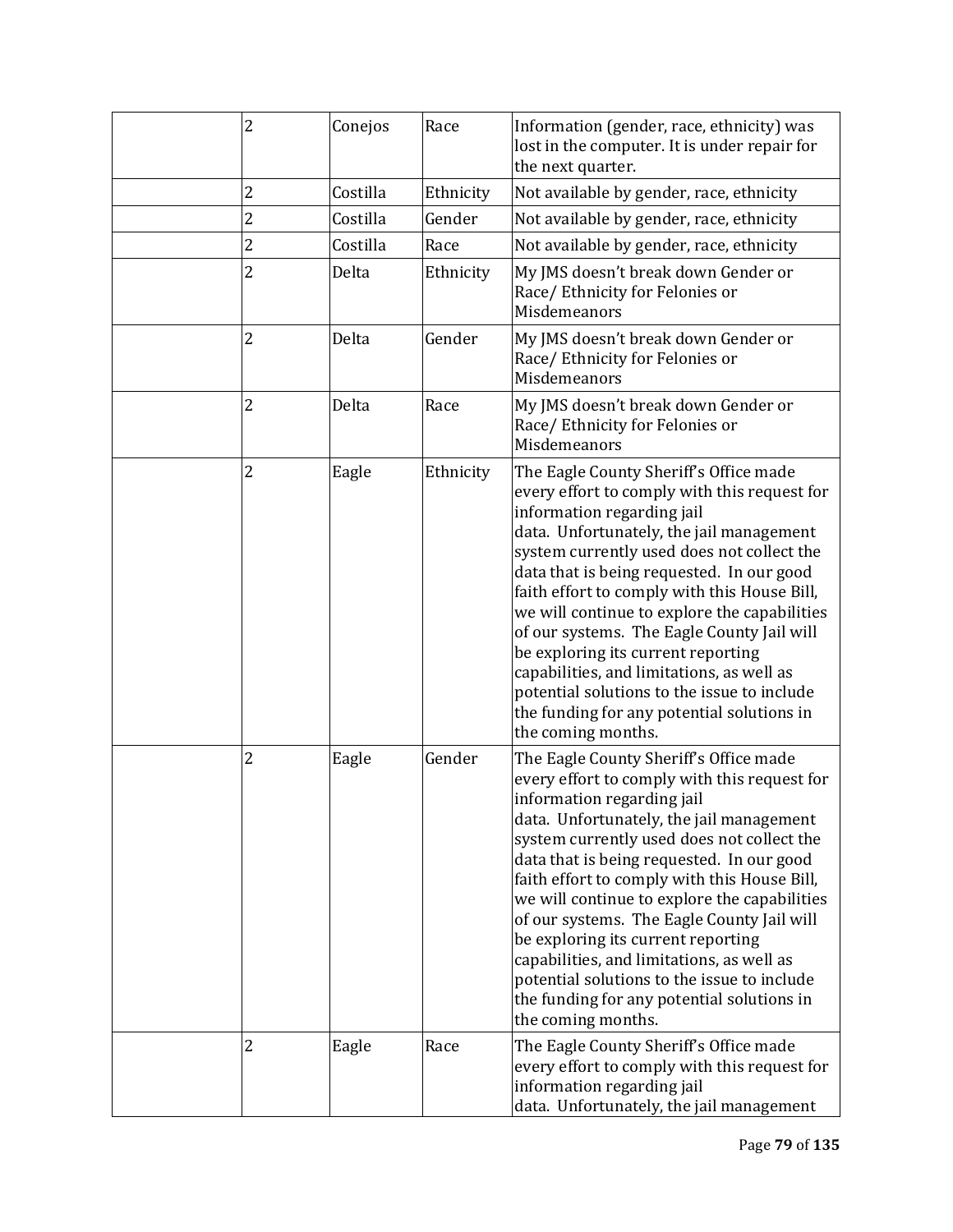|                |                  |           | system currently used does not collect the<br>data that is being requested In our good<br>faith effort to comply with this House Bill,<br>we will continue to explore the capabilities<br>of our systems. The Eagle County Jail will<br>be exploring its current reporting<br>capabilities, and limitations, as well as<br>potential solutions to the issue to include<br>the funding for any potential solutions in<br>the coming months. |
|----------------|------------------|-----------|--------------------------------------------------------------------------------------------------------------------------------------------------------------------------------------------------------------------------------------------------------------------------------------------------------------------------------------------------------------------------------------------------------------------------------------------|
| 2              | Fremont          | Ethnicity | This is a separate hand search that we do<br>not at this time keep track electronically                                                                                                                                                                                                                                                                                                                                                    |
| 2              | Fremont          | Gender    | This is a separate hand search that we do<br>not at this time keep track electronically                                                                                                                                                                                                                                                                                                                                                    |
| 2              | Fremont          | Race      | This is a separate hand search that we do<br>not at this time keep track electronically                                                                                                                                                                                                                                                                                                                                                    |
| 2              | Grand            | Ethnicity | Data not available                                                                                                                                                                                                                                                                                                                                                                                                                         |
| 2              | Grand            | Gender    | Data not available                                                                                                                                                                                                                                                                                                                                                                                                                         |
| 2              | Grand            | Race      | Data not available                                                                                                                                                                                                                                                                                                                                                                                                                         |
| $\overline{2}$ | Gunnison         | Ethnicity | estimated to be 15 days but this Omnigo<br>system does not allow for a report on this.                                                                                                                                                                                                                                                                                                                                                     |
| $\overline{2}$ | Gunnison         | Gender    | estimated to be 15 days but this Omnigo<br>system does not allow for a report on this.                                                                                                                                                                                                                                                                                                                                                     |
| 2              | Gunnison         | Race      | estimated to be 15 days but this Omnigo<br>system does not allow for a report on this.                                                                                                                                                                                                                                                                                                                                                     |
| 2              | Jackson          | Ethnicity | CAD Does Not break down these numbers                                                                                                                                                                                                                                                                                                                                                                                                      |
| 2              | Jackson          | Gender    | CAD Does Not break down these numbers                                                                                                                                                                                                                                                                                                                                                                                                      |
| 2              | Jackson          | Race      | CAD Does Not break down these numbers                                                                                                                                                                                                                                                                                                                                                                                                      |
| 2              | <b>Jefferson</b> | Ethnicity | This is not tracked in our system                                                                                                                                                                                                                                                                                                                                                                                                          |
| 2              | <b>Jefferson</b> | Gender    | This is not tracked in our system                                                                                                                                                                                                                                                                                                                                                                                                          |
| $\overline{c}$ | Jefferson        | Race      | This is not tracked in our system                                                                                                                                                                                                                                                                                                                                                                                                          |
| 2              | La Plata         | Ethnicity | Unable to separate LOS by Sex, race or<br>ethnicity                                                                                                                                                                                                                                                                                                                                                                                        |
| 2              | La Plata         | Gender    | Unable to separate LOS by Sex, race or<br>ethnicity                                                                                                                                                                                                                                                                                                                                                                                        |
| 2              | La Plata         | Race      | Unable to separate LOS by Sex, race or<br>ethnicity                                                                                                                                                                                                                                                                                                                                                                                        |
| 2              | Park             | Ethnicity | The rest of these fields are not tracked<br>fields with our JMS.                                                                                                                                                                                                                                                                                                                                                                           |
| 2              | Park             | Gender    | The rest of these fields are not tracked<br>fields with our JMS.                                                                                                                                                                                                                                                                                                                                                                           |
| 2              | Park             | Race      | The rest of these fields are not tracked<br>fields with our JMS.                                                                                                                                                                                                                                                                                                                                                                           |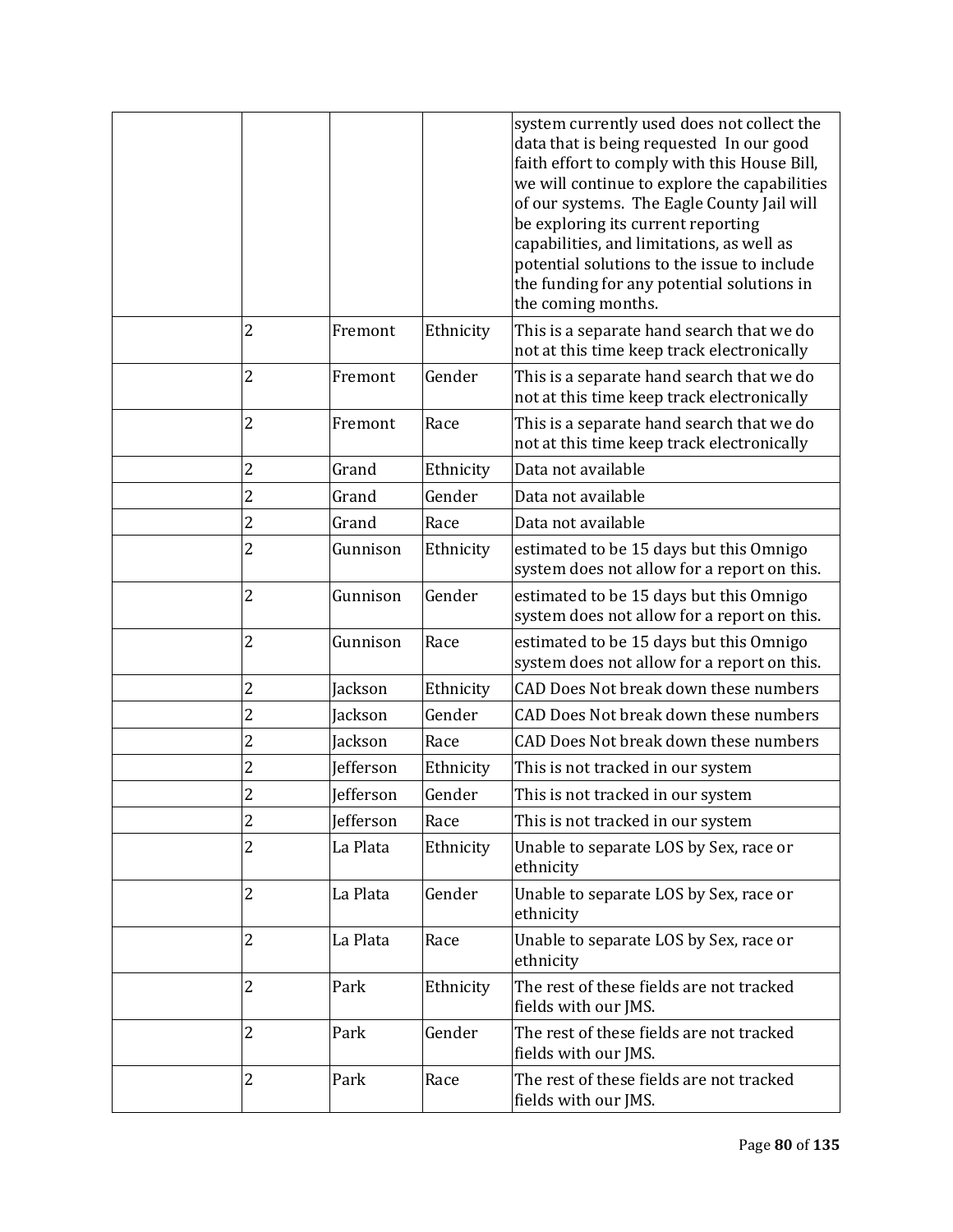| $\overline{c}$          | Pitkin               | Ethnicity | N/A                                                             |
|-------------------------|----------------------|-----------|-----------------------------------------------------------------|
| 2                       | Pitkin               | Gender    | N/A                                                             |
| 2                       | Pitkin               | Race      | N/A                                                             |
| 2                       | Prowers              | Ethnicity | Eforce does not seprate this data                               |
| 2                       | Prowers              | Gender    | Eforce does not seprate this data                               |
| 2                       | Prowers              | Race      | Eforce does not seprate this data                               |
| $\overline{c}$          | Pueblo               | Ethnicity | JMS does not currently break down by<br>gender/race/ethnicity   |
| 2                       | Pueblo               | Gender    | JMS does not currently break down by<br>gender/race/ethnicity   |
| 2                       | Pueblo               | Race      | JMS does not currently break down by<br>gender/race/ethnicity   |
| 2                       | Rio Grande           | Ethnicity | Avg LOS 13 Days                                                 |
| 2                       | Rio Grande           | Gender    | Avg LOS 13 Days                                                 |
| 2                       | Rio Grande           | Race      | Avg LOS 13 Days                                                 |
| $\overline{2}$          | Routt                | Ethnicity | System does not break down by gender,<br>race/ethnicity         |
| 2                       | Routt                | Gender    | System does not break down by gender,<br>race/ethnicity         |
| 2                       | Routt                | Race      | System does not break down by gender,<br>race/ethnicity         |
| 2                       | Saguache             | Ethnicity | Crimestar unable to track these Numbers                         |
| $\overline{c}$          | Saguache             | Gender    | Crimestar unable to track these Numbers                         |
| 2                       | Saguache             | Race      | Crimestar unable to track these Numbers                         |
| 2                       | Summit               | Ethnicity | We do not have the program to pull these<br>stats from out JMS. |
| 2                       | Summit               | Gender    | We do not have the program to pull these<br>stats from out JMS. |
| 2                       | Summit               | Race      | We do not have the program to pull these<br>stats from out JMS. |
| 2                       | Washington Ethnicity |           | E Force doesn't pull these averages.                            |
| $\overline{\mathbf{c}}$ | Washington Gender    |           | E Force doesn't pull these averages.                            |
| $\overline{c}$          | Washington Race      |           | E Force doesn't pull these averages.                            |
| 3                       | Alamosa              | Ethnicity | Not able to capture information                                 |
| 3                       | Alamosa              | Gender    | Not able to capture information                                 |
| 3                       | Alamosa              | Race      | Not able to capture information                                 |
| 3                       | Chaffee              | Ethnicity | JMS does not calculate this                                     |
| 3                       | Chaffee              | Gender    | JMS does not calculate this                                     |
| 3                       | Chaffee              | Race      | JMS does not calculate this                                     |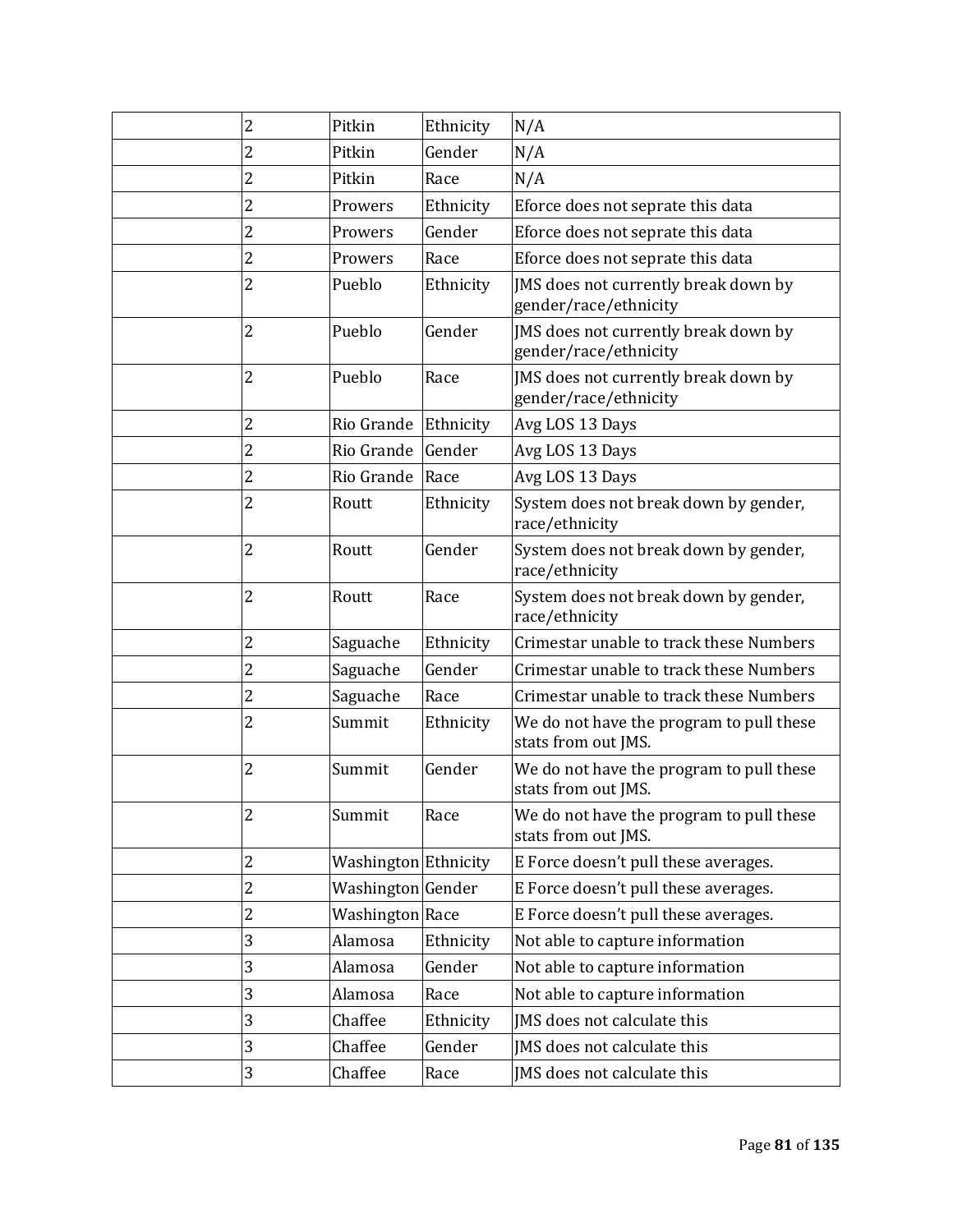| 3 | Delta             | Ethnicity | We had 17 total LOS days but my JMS<br>doesn't break down for Felonies or<br>Misdemeanors |
|---|-------------------|-----------|-------------------------------------------------------------------------------------------|
| 3 | Delta             | Gender    | We had 17 total LOS days but my JMS<br>doesn't break down for Felonies or<br>Misdemeanors |
| 3 | Delta             | Race      | We had 17 total LOS days but my JMS<br>doesn't break down for Felonies or<br>Misdemeanors |
| 3 | Eagle             | Ethnicity | The Eagle County Sheriff's Office does not<br>track this data                             |
| 3 | Eagle             | Gender    | The Eagle County Sheriff's Office does not<br>track this data                             |
| 3 | Eagle             | Race      | The Eagle County Sheriff's Office does not<br>track this data                             |
| 3 | Fremont           | Ethnicity | This is a separate hand search that we do<br>not at this time keep track electronically   |
| 3 | Fremont           | Gender    | This is a separate hand search that we do<br>not at this time keep track electronically   |
| 3 | Fremont           | Race      | This is a separate hand search that we do<br>not at this time keep track electronically   |
| 3 | Grand             | Ethnicity | Data not available                                                                        |
| 3 | Grand             | Gender    | Data not available                                                                        |
| 3 | Grand             | Race      | Data not available                                                                        |
| 3 | Gunnison          | Ethnicity | estimated to be 15 days but this Omnigo<br>system does not allow for a report on this.    |
| 3 | Gunnison          | Gender    | estimated to be 15 days but this Omnigo<br>system does not allow for a report on this.    |
| 3 | Gunnison          | Race      | estimated to be 15 days but this Omnigo<br>system does not allow for a report on this.    |
| 3 | Jefferson         | Ethnicity | This is not tracked in our system                                                         |
| 3 | Jefferson         | Gender    | This is not tracked in our system                                                         |
| 3 | Jefferson         | Race      | This is not tracked in our system                                                         |
| 3 | <b>Kit Carson</b> | Ethnicity | No access to old JMS system to retrieve<br>information                                    |
| 3 | <b>Kit Carson</b> | Gender    | No access to old JMS system to retrieve<br>information                                    |
| 3 | <b>Kit Carson</b> | Race      | No access to old JMS system to retrieve<br>information                                    |
| 3 | La Plata          | Ethnicity | Unable to separate by Sex, Race, or<br>Ethnicity                                          |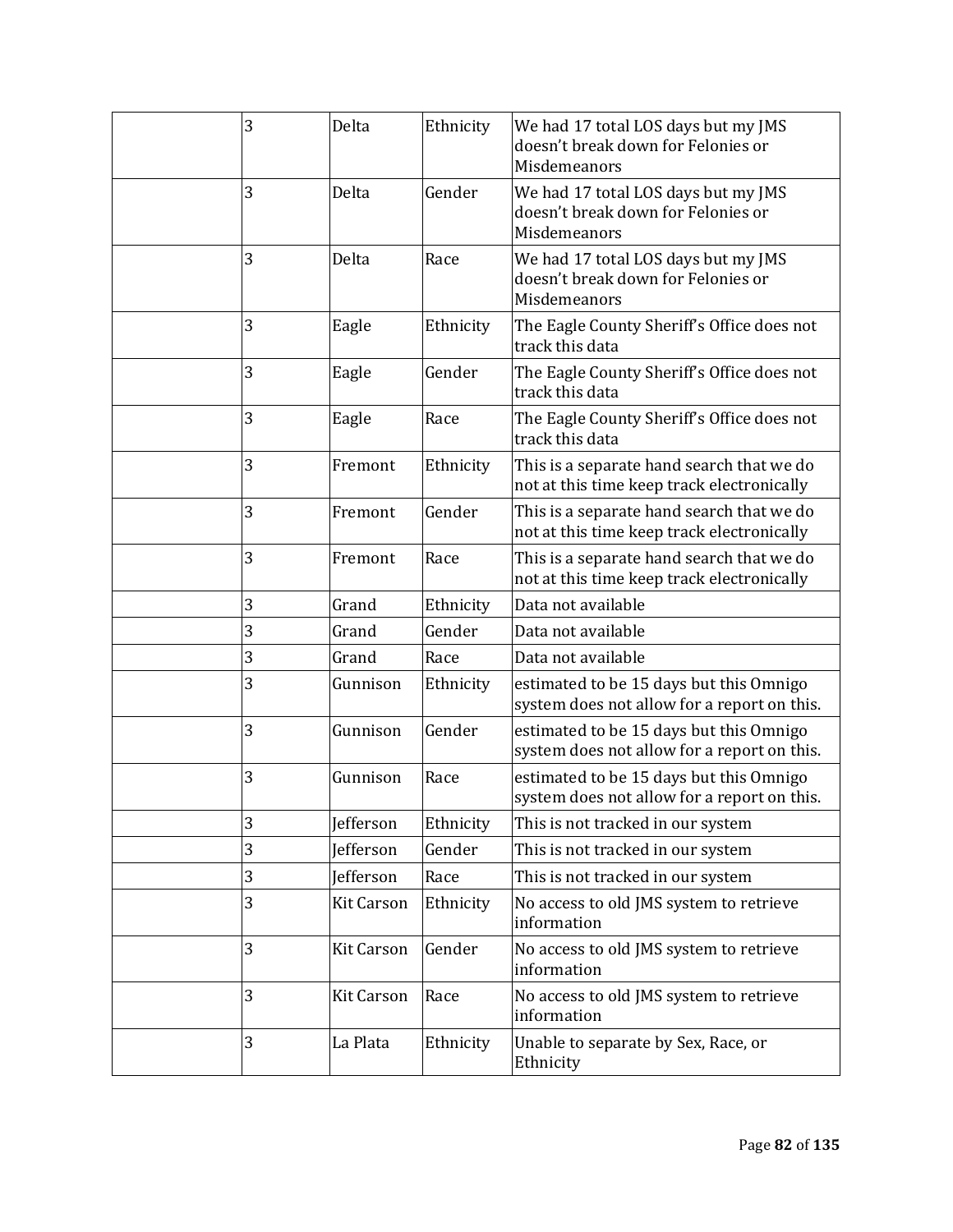| 3 | La Plata             | Gender    | Unable to separate by Sex, Race, or<br>Ethnicity                |
|---|----------------------|-----------|-----------------------------------------------------------------|
| 3 | La Plata             | Race      | Unable to separate by Sex, Race, or<br>Ethnicity                |
| 3 | Park                 | Ethnicity | Our JMS does not keep the rest of these<br>stats                |
| 3 | Park                 | Gender    | Our JMS does not keep the rest of these<br>stats                |
| 3 | Park                 | Race      | Our JMS does not keep the rest of these<br>stats                |
| 3 | Pitkin               | Ethnicity | due to covid, unable to get this report                         |
| 3 | Pitkin               | Gender    | due to covid, unable to get this report                         |
| 3 | Pitkin               | Race      | due to covid, unable to get this report                         |
| 3 | Prowers              | Ethnicity | Eforce does not seprate this data                               |
| 3 | Prowers              | Gender    | Eforce does not seprate this data                               |
| 3 | Prowers              | Race      | Eforce does not seprate this data                               |
| 3 | Pueblo               | Ethnicity | JSM does not currently break down by<br>gender/race/ethnicity   |
| 3 | Pueblo               | Gender    | JSM does not currently break down by<br>gender/race/ethnicity   |
| 3 | Pueblo               | Race      | JSM does not currently break down by<br>gender/race/ethnicity   |
| 3 | Rio Grande Ethnicity |           | AVG LOS 10 Days                                                 |
| 3 | Rio Grande           | Gender    | AVG LOS 10 Days                                                 |
| 3 | Rio Grande           | Race      | AVG LOS 10 Days                                                 |
| 3 | Routt                | Ethnicity | System does not break down by gender,<br>race/ethnicity         |
| 3 | Routt                | Gender    | System does not break down by gender,<br>race/ethnicity         |
| 3 | Routt                | Race      | System does not break down by gender,<br>race/ethnicity         |
| 3 | Saguache             | Ethnicity | 10 DAYS                                                         |
| 3 | Saguache             | Gender    | 10 DAYS                                                         |
| 3 | Saguache             | Race      | 10 DAYS                                                         |
| 3 | Summit               | Ethnicity | We do not have the program to pull these<br>stats from our JMS. |
| 3 | Summit               | Gender    | We do not have the program to pull these<br>stats from our JMS. |
| 3 | Summit               | Race      | We do not have the program to pull these<br>stats from our JMS. |
| 3 | Washington Ethnicity |           | JMS is unable to pull these statistics.                         |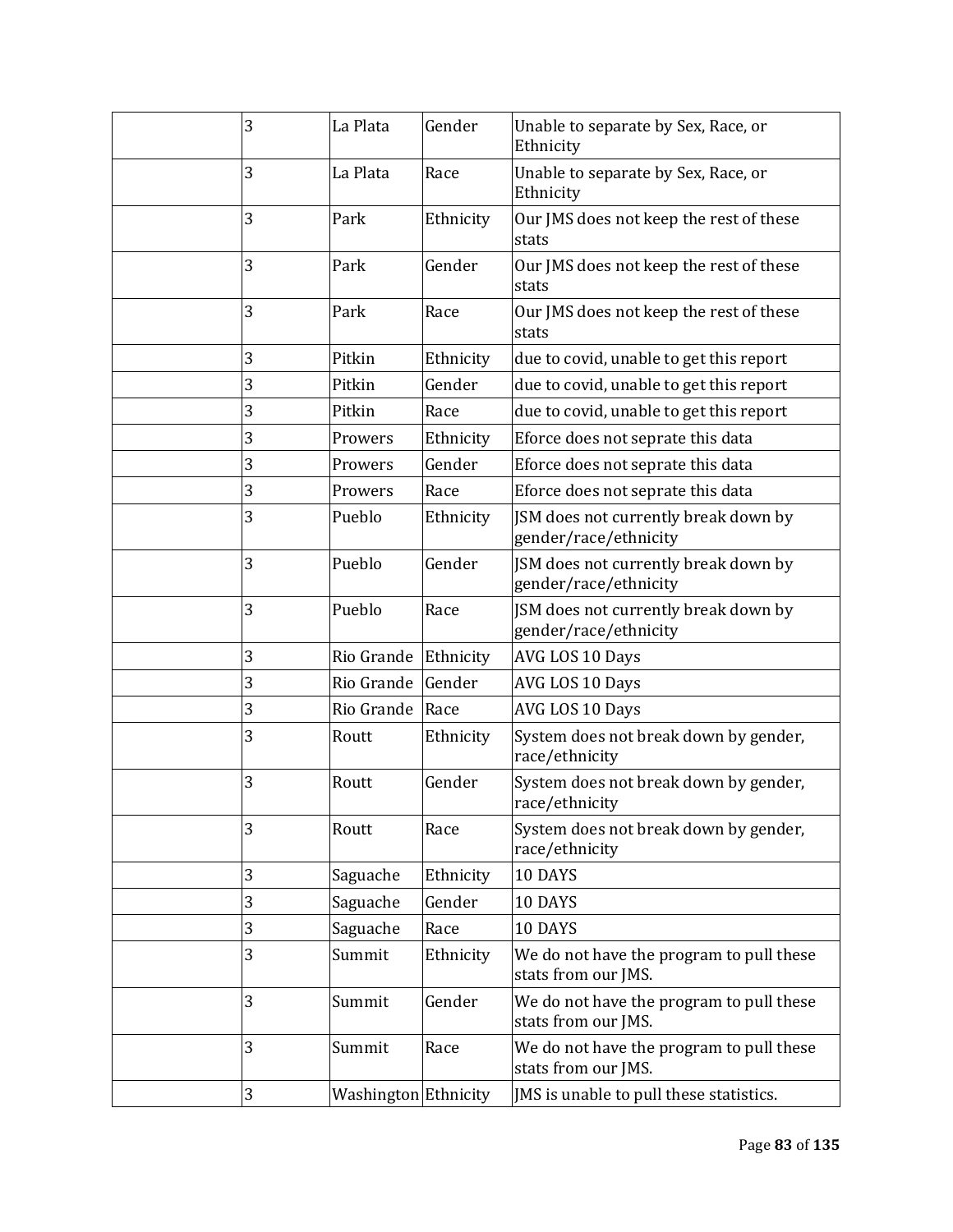|                                 | 3           | Washington Gender      |           | JMS is unable to pull these statistics.                                                                                             |
|---------------------------------|-------------|------------------------|-----------|-------------------------------------------------------------------------------------------------------------------------------------|
|                                 | 3           | <b>Washington</b> Race |           | JMS is unable to pull these statistics.                                                                                             |
| Competency<br><b>Evaluation</b> |             |                        |           |                                                                                                                                     |
|                                 | 1           | Alamosa                | Ethnicity | Not able to capture information                                                                                                     |
|                                 | 1           | Alamosa                | Gender    | Not able to capture information                                                                                                     |
|                                 | $\mathbf 1$ | Alamosa                | Race      | Not able to capture information                                                                                                     |
|                                 | 1           | Broomfield             | Ethnicity | We counted only those who are still in our<br>facility and awaiting competency, not ones<br>who have gone to Pueblo State Hospital. |
|                                 | 1           | <b>Broomfield</b>      | Gender    | We counted only those who are still in our<br>facility and awaiting competency, not ones<br>who have gone to Pueblo State Hospital. |
|                                 | 1           | Broomfield             | Race      | We counted only those who are still in our<br>facility and awaiting competency, not ones<br>who have gone to Pueblo State Hospital. |
|                                 | 1           | Delta                  | Ethnicity | My JMS doesn't break Competency<br>Evaluation inmates by Gender or<br>Race/Ethnicity.                                               |
|                                 | 1           | Delta                  | Gender    | My JMS doesn't break Competency<br>Evaluation inmates by Gender or<br>Race/Ethnicity.                                               |
|                                 | 1           | Delta                  | Race      | My JMS doesn't break Competency<br>Evaluation inmates by Gender or<br>Race/Ethnicity.                                               |
|                                 | 1           | El Paso                | Ethnicity | Numbers N/A for Q1. We are setup to have<br>them for Q2.                                                                            |
|                                 | 1           | El Paso                | Gender    | Numbers N/A for Q1. We are setup to have<br>them for Q2.                                                                            |
|                                 | 1           | El Paso                | Race      | Numbers N/A for Q1. We are setup to have<br>them for Q2.                                                                            |
|                                 | 1           | Gilpin                 | Ethnicity | <b>NA</b>                                                                                                                           |
|                                 | $\mathbf 1$ | Gilpin                 | Gender    | <b>NA</b>                                                                                                                           |
|                                 | $\mathbf 1$ | Gilpin                 | Race      | <b>NA</b>                                                                                                                           |
|                                 | 1           | Larimer                | Ethnicity | includes those awaiting restoration                                                                                                 |
|                                 | $\mathbf 1$ | Larimer                | Gender    | includes those awaiting restoration                                                                                                 |
|                                 | 1           | Larimer                | Race      | includes those awaiting restoration                                                                                                 |
|                                 | 1           | Morgan                 | Ethnicity | We are working on a process to track these.<br>We have very few.                                                                    |
|                                 | 1           | Morgan                 | Gender    | We are working on a process to track these.<br>We have very few.                                                                    |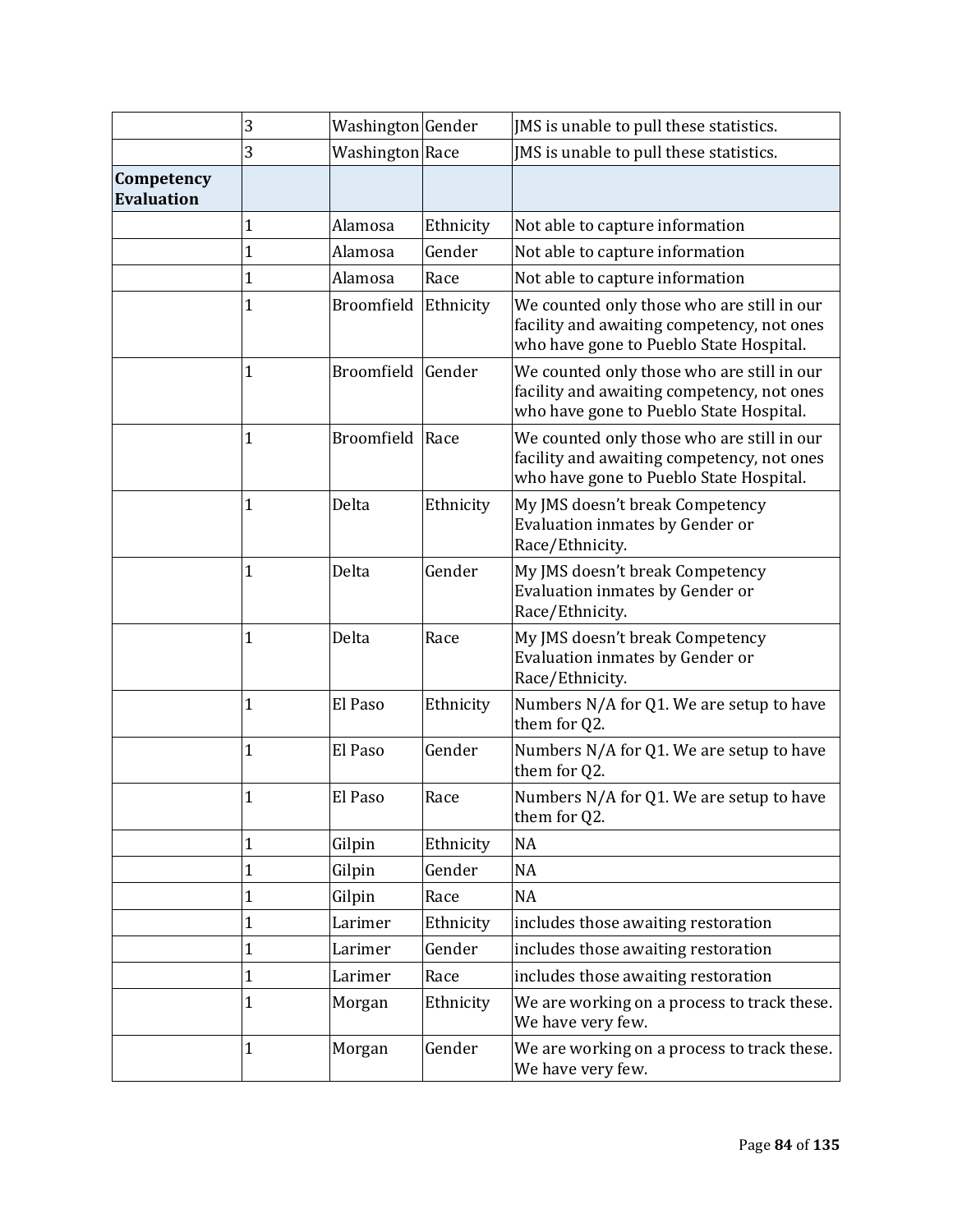| $\mathbf{1}$   | Morgan            | Race      | We are working on a process to track these.<br>We have very few.                                                                    |
|----------------|-------------------|-----------|-------------------------------------------------------------------------------------------------------------------------------------|
| 1              | Teller            | Ethnicity | <b>Not Recorded</b>                                                                                                                 |
| $\mathbf{1}$   | Teller            | Gender    | Not Recorded                                                                                                                        |
| $\mathbf{1}$   | Teller            | Race      | Not Recorded                                                                                                                        |
| $\overline{c}$ | Alamosa           | Ethnicity | Not able to capture information                                                                                                     |
| 2              | Alamosa           | Gender    | Not able to capture information                                                                                                     |
| 2              | Alamosa           | Race      | Not able to capture information                                                                                                     |
| 2              | Broomfield        | Ethnicity | We counted only those who are still in our<br>facility and awaiting competency, not ones<br>who have gone to Pueblo State Hospital. |
| 2              | Broomfield        | Gender    | We counted only those who are still in our<br>facility and awaiting competency, not ones<br>who have gone to Pueblo State Hospital. |
| $\overline{c}$ | <b>Broomfield</b> | Race      | We counted only those who are still in our<br>facility and awaiting competency, not ones<br>who have gone to Pueblo State Hospital. |
| 2              | Delta             | Ethnicity | My JMS doesn't break Competency<br>Evaluation inmates by Gender or<br>Race/Ethnicity.                                               |
| $\overline{c}$ | Delta             | Gender    | My JMS doesn't break Competency<br>Evaluation inmates by Gender or<br>Race/Ethnicity.                                               |
| 2              | Delta             | Race      | My JMS doesn't break Competency<br>Evaluation inmates by Gender or<br>Race/Ethnicity.                                               |
| 2              | Denver            | Ethnicity | Note: Data provided by the Colorado Office<br>of Behavioral Health                                                                  |
| 2              | Denver            | Gender    | Note: Data provided by the Colorado Office<br>of Behavioral Health                                                                  |
| 2              | Denver            | Race      | Note: Data provided by the Colorado Office<br>of Behavioral Health                                                                  |
| 2              | Fremont           | Ethnicity | Due to COVID-19 all of these are pending<br>evaluations by CMHIP                                                                    |
| 2              | Fremont           | Gender    | Due to COVID-19 all of these are pending<br>evaluations by CMHIP                                                                    |
| 2              | Fremont           | Race      | Due to COVID-19 all of these are pending<br>evaluations by CMHIP                                                                    |
| $\overline{c}$ | Jefferson         | Ethnicity | This is not tracked in our system                                                                                                   |
| $\overline{c}$ | <b>Jefferson</b>  | Gender    | This is not tracked in our system                                                                                                   |
| $\overline{c}$ | Jefferson         | Race      | This is not tracked in our system                                                                                                   |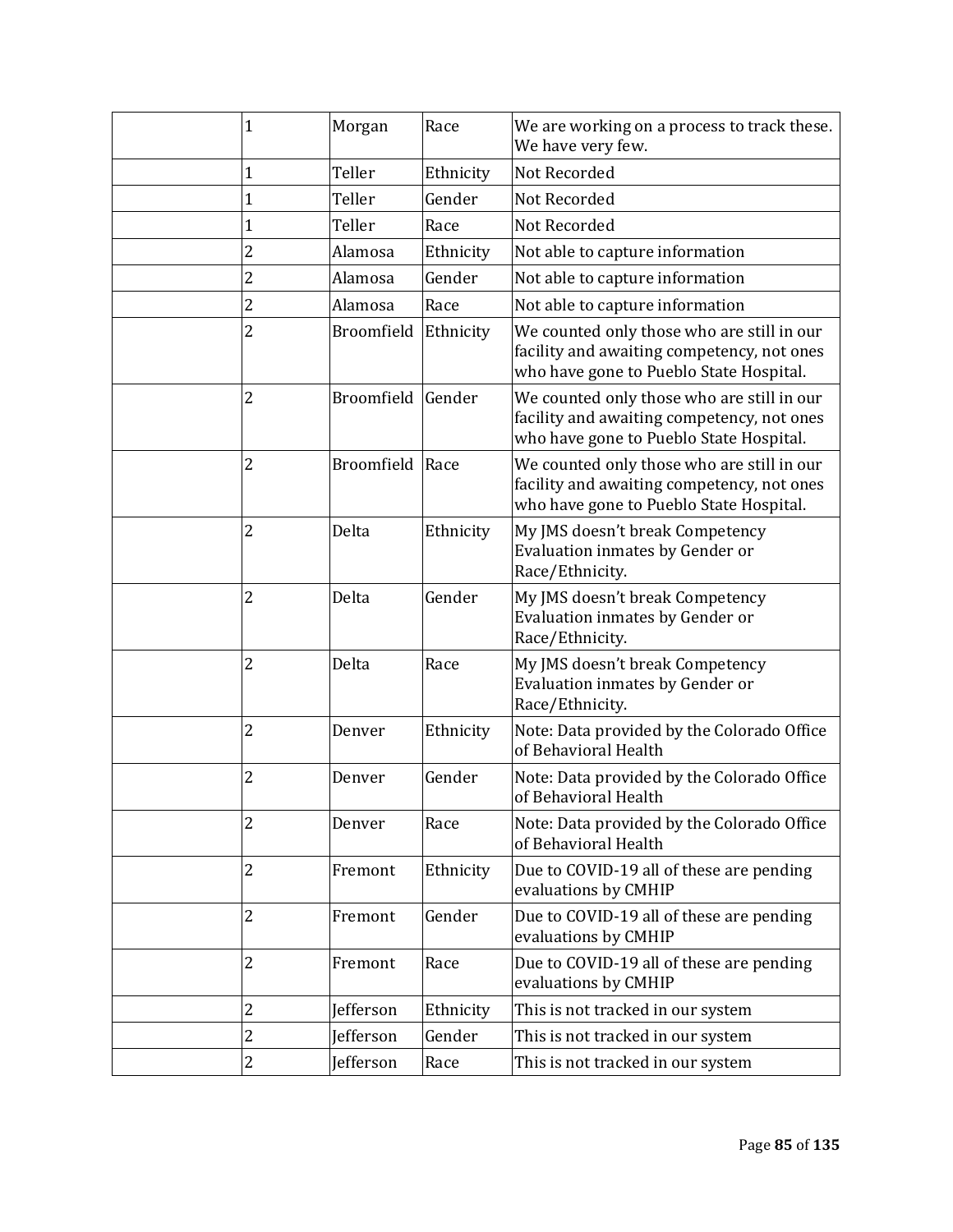|                                  | 2              | Moffat            | Ethnicity | N/A We don't track or hold based on just<br>this standard-under unsentenced no hold                                                 |
|----------------------------------|----------------|-------------------|-----------|-------------------------------------------------------------------------------------------------------------------------------------|
|                                  | 2              | Moffat            | Gender    | N/A We don't track or hold based on just<br>this standard-under unsentenced no hold                                                 |
|                                  | 2              | Moffat            | Race      | N/A We don't track or hold based on just<br>this standard-under unsentenced no hold                                                 |
|                                  | 2              | Teller            | Ethnicity | Not recorded                                                                                                                        |
|                                  | $\overline{c}$ | Teller            | Gender    | Not recorded                                                                                                                        |
|                                  | 2              | Teller            | Race      | Not recorded                                                                                                                        |
|                                  | 3              | Alamosa           | Ethnicity | Not able to capture information                                                                                                     |
|                                  | 3              | Alamosa           | Gender    | Not able to capture information                                                                                                     |
|                                  | 3              | Alamosa           | Race      | Not able to capture information                                                                                                     |
|                                  | 3              | Broomfield        | Ethnicity | We counted only those who are still in our<br>facility and awaiting competency, not ones<br>who have gone to Pueblo State Hospital. |
|                                  | 3              | Broomfield Gender |           | We counted only those who are still in our<br>facility and awaiting competency, not ones<br>who have gone to Pueblo State Hospital. |
|                                  | 3              | Broomfield Race   |           | We counted only those who are still in our<br>facility and awaiting competency, not ones<br>who have gone to Pueblo State Hospital. |
|                                  | 3              | Delta             | Ethnicity | My JMS doesn't break Competency<br>Evaluation inmates by Gender or<br>Race/Ethnicity.                                               |
|                                  | 3              | Delta             | Gender    | My JMS doesn't break Competency<br>Evaluation inmates by Gender or<br>Race/Ethnicity.                                               |
|                                  | 3              | Delta             | Race      | My JMS doesn't break Competency<br>Evaluation inmates by Gender or<br>Race/Ethnicity.                                               |
|                                  | 3              | Saguache          | Ethnicity | <b>ESTIMATES</b>                                                                                                                    |
|                                  | 3              | Saguache          | Gender    | <b>ESTIMATES</b>                                                                                                                    |
|                                  | 3              | Saguache          | Race      | <b>ESTIMATES</b>                                                                                                                    |
| <b>Felony</b><br><b>Releases</b> |                |                   |           |                                                                                                                                     |
|                                  | 1              | Alamosa           | Ethnicity | Not able to caputre information                                                                                                     |
|                                  | $\mathbf 1$    | Alamosa           | Gender    | Not able to caputre information                                                                                                     |
|                                  | $\mathbf 1$    | Alamosa           | Race      | Not able to caputre information                                                                                                     |
|                                  | 1              | Bent              | Ethnicity | Bent county only, we hold for other<br>counties but do not know if they are felony<br>charges                                       |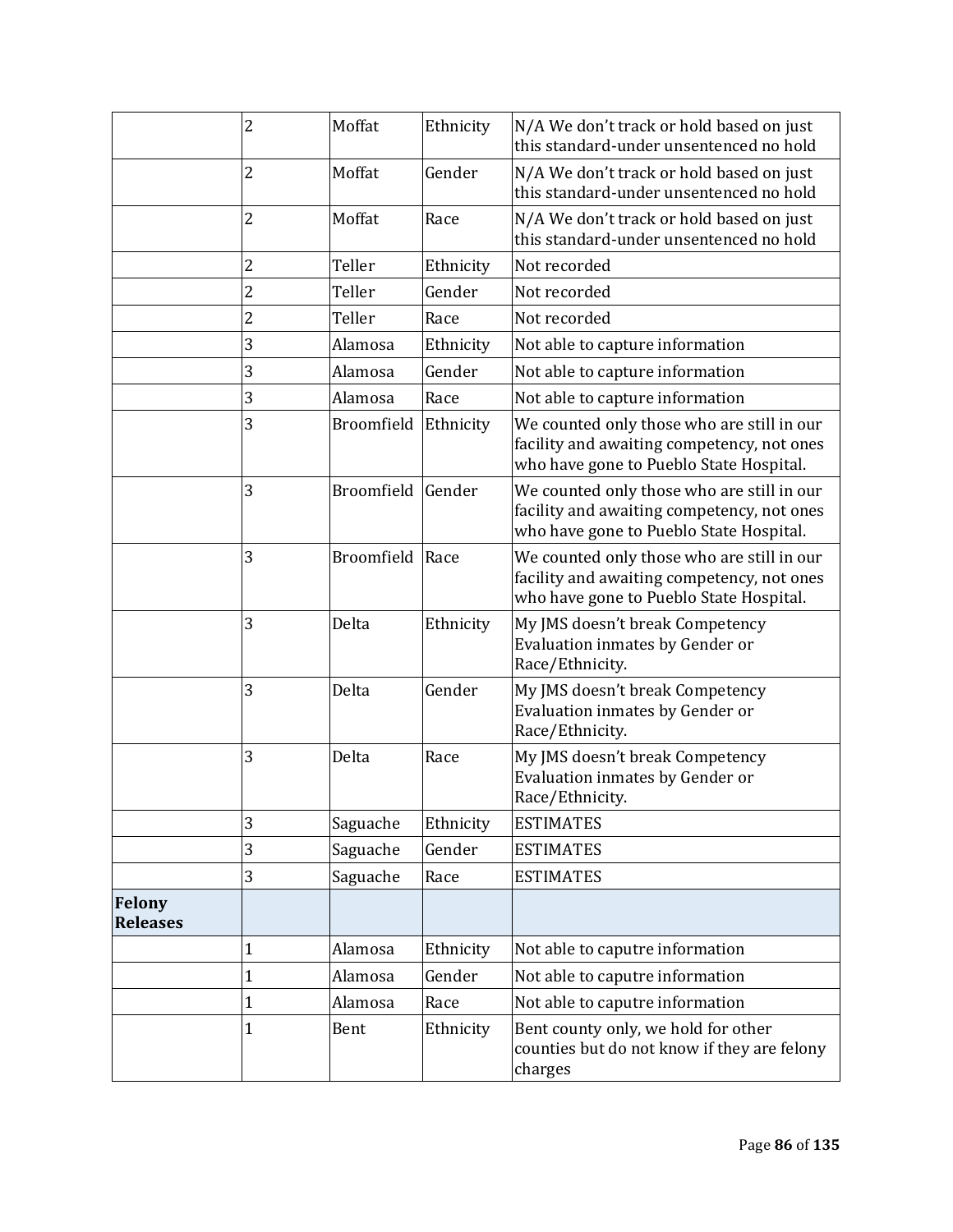| $\mathbf 1$ | Bent    | Gender    | Bent county only, we hold for other<br>counties but do not know if they are felony<br>charges                                                                                                                                                                                                                                                                                                                                                                                                                                                                                                                   |
|-------------|---------|-----------|-----------------------------------------------------------------------------------------------------------------------------------------------------------------------------------------------------------------------------------------------------------------------------------------------------------------------------------------------------------------------------------------------------------------------------------------------------------------------------------------------------------------------------------------------------------------------------------------------------------------|
| 1           | Bent    | Race      | Bent county only, we hold for other<br>counties but do not know if they are felony<br>charges                                                                                                                                                                                                                                                                                                                                                                                                                                                                                                                   |
| 1           | Chaffee | Ethnicity | JMS does not calculate this                                                                                                                                                                                                                                                                                                                                                                                                                                                                                                                                                                                     |
| 1           | Chaffee | Gender    | IMS does not calculate this                                                                                                                                                                                                                                                                                                                                                                                                                                                                                                                                                                                     |
| 1           | Chaffee | Race      | JMS does not calculate this                                                                                                                                                                                                                                                                                                                                                                                                                                                                                                                                                                                     |
| 1           | Delta   | Ethnicity | We had 1431 total releases but my JMS<br>doesn't break it down by Gender or<br>Race/Ethnicity.                                                                                                                                                                                                                                                                                                                                                                                                                                                                                                                  |
| 1           | Delta   | Gender    | We had 1431 total releases but my JMS<br>doesn't break it down by Gender or<br>Race/Ethnicity.                                                                                                                                                                                                                                                                                                                                                                                                                                                                                                                  |
| 1           | Delta   | Race      | We had 1431 total releases but my JMS<br>doesn't break it down by Gender or<br>Race/Ethnicity.                                                                                                                                                                                                                                                                                                                                                                                                                                                                                                                  |
| 1           | Eagle   | Ethnicity | The Eagle County Sheriff's Office made<br>every effort to comply with this request for<br>information regarding jail data.<br>Unfortunately, the jail management system<br>currently used does not collect the data that<br>is being requested. In our good faith effort<br>to comply with this House Bill, we will<br>continue to explore the capabilities of our<br>systems. The Eagle County Jail will be<br>exploring its current reporting capabilities,<br>and limitations, as well as potential<br>solutions to the issue to include the funding<br>for any potential solutions in the coming<br>months. |
| 1           | Eagle   | Gender    | The Eagle County Sheriff's Office made<br>every effort to comply with this request for<br>information regarding jail data.<br>Unfortunately, the jail management system<br>currently used does not collect the data that<br>is being requested. In our good faith effort<br>to comply with this House Bill, we will<br>continue to explore the capabilities of our<br>systems. The Eagle County Jail will be<br>exploring its current reporting capabilities,<br>and limitations, as well as potential<br>solutions to the issue to include the funding<br>for any potential solutions in the coming<br>months. |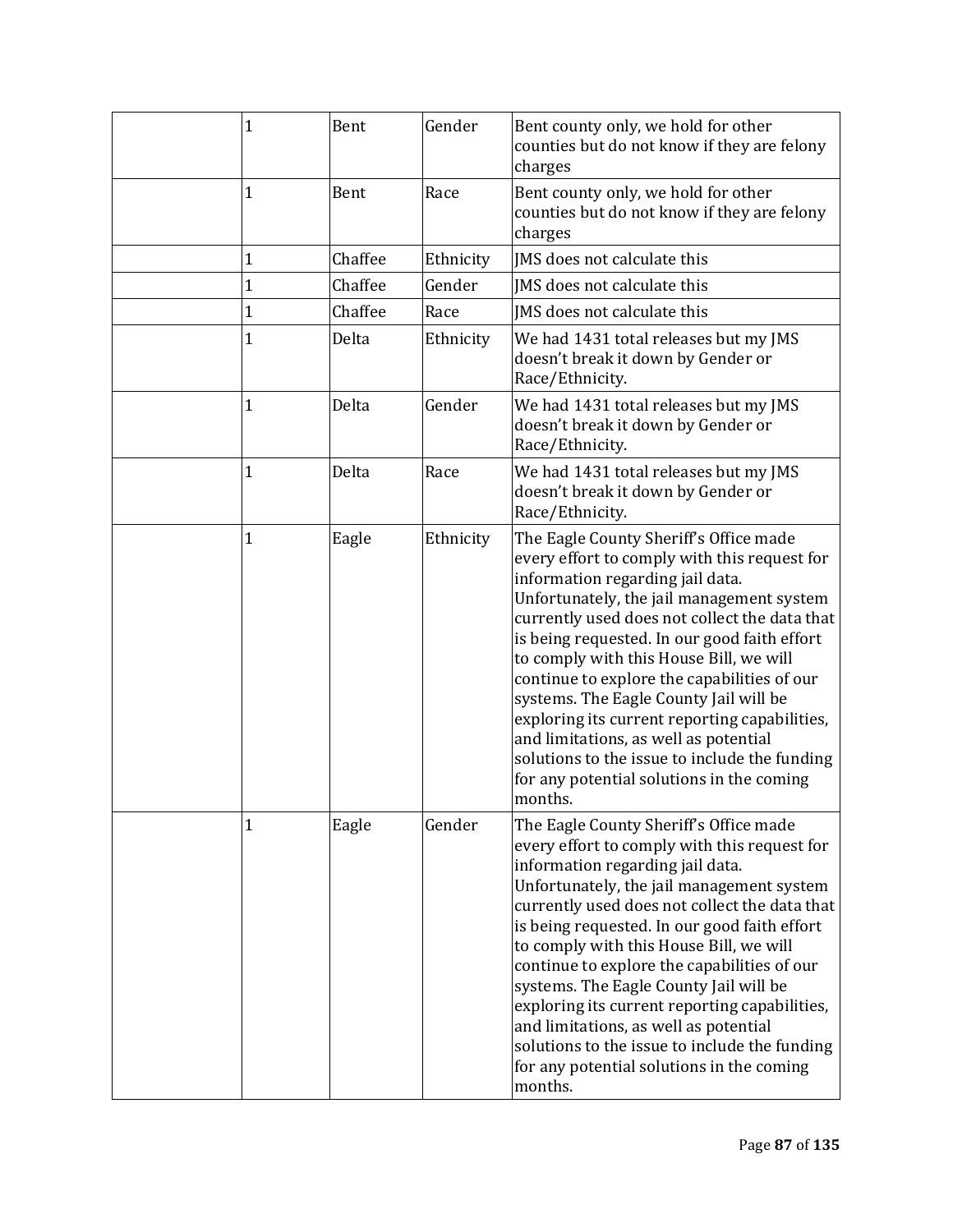| $\mathbf 1$  | Eagle            | Race      | The Eagle County Sheriff's Office made<br>every effort to comply with this request for<br>information regarding jail data.<br>Unfortunately, the jail management system<br>currently used does not collect the data that<br>is being requested. In our good faith effort<br>to comply with this House Bill, we will<br>continue to explore the capabilities of our<br>systems. The Eagle County Jail will be<br>exploring its current reporting capabilities,<br>and limitations, as well as potential<br>solutions to the issue to include the funding<br>for any potential solutions in the coming<br>months. |
|--------------|------------------|-----------|-----------------------------------------------------------------------------------------------------------------------------------------------------------------------------------------------------------------------------------------------------------------------------------------------------------------------------------------------------------------------------------------------------------------------------------------------------------------------------------------------------------------------------------------------------------------------------------------------------------------|
| 1            | Fremont          | Ethnicity | Jail management system not set up for this<br>data. we are in process due to this bill of<br>setting up to capture data.                                                                                                                                                                                                                                                                                                                                                                                                                                                                                        |
| 1            | Fremont          | Gender    | Jail management system not set up for this<br>data. we are in process due to this bill of<br>setting up to capture data.                                                                                                                                                                                                                                                                                                                                                                                                                                                                                        |
| 1            | Fremont          | Race      | Jail management system not set up for this<br>data. we are in process due to this bill of<br>setting up to capture data.                                                                                                                                                                                                                                                                                                                                                                                                                                                                                        |
| 1            | Gunnison         | Ethnicity | 655 releases but no way to determine<br>between felony and misdemeanor                                                                                                                                                                                                                                                                                                                                                                                                                                                                                                                                          |
| $\mathbf 1$  | Gunnison         | Gender    | 655 releases but no way to determine<br>between felony and misdemeanor                                                                                                                                                                                                                                                                                                                                                                                                                                                                                                                                          |
| $\mathbf 1$  | Gunnison         | Race      | 655 releases but no way to determine<br>between felony and misdemeanor                                                                                                                                                                                                                                                                                                                                                                                                                                                                                                                                          |
| 1            | Jackson          | Ethnicity | JMS system not able to break out Gender,<br>Race and Ethnicity                                                                                                                                                                                                                                                                                                                                                                                                                                                                                                                                                  |
| $\mathbf{1}$ | Jackson          | Gender    | JMS system not able to break out Gender,<br>Race and Ethnicity                                                                                                                                                                                                                                                                                                                                                                                                                                                                                                                                                  |
| 1            | Jackson          | Race      | JMS system not able to break out Gender,<br>Race and Ethnicity                                                                                                                                                                                                                                                                                                                                                                                                                                                                                                                                                  |
| $\mathbf{1}$ | <b>Jefferson</b> | Ethnicity | This is not tracked (Our ALOS is measured<br>for the total population) 21.31 Days for<br>2019                                                                                                                                                                                                                                                                                                                                                                                                                                                                                                                   |
| 1            | Jefferson        | Gender    | This is not tracked (Our ALOS is measured<br>for the total population) 21.31 Days for<br>2019                                                                                                                                                                                                                                                                                                                                                                                                                                                                                                                   |
| 1            | Jefferson        | Race      | This is not tracked (Our ALOS is measured<br>for the total population) 21.31 Days for<br>2019                                                                                                                                                                                                                                                                                                                                                                                                                                                                                                                   |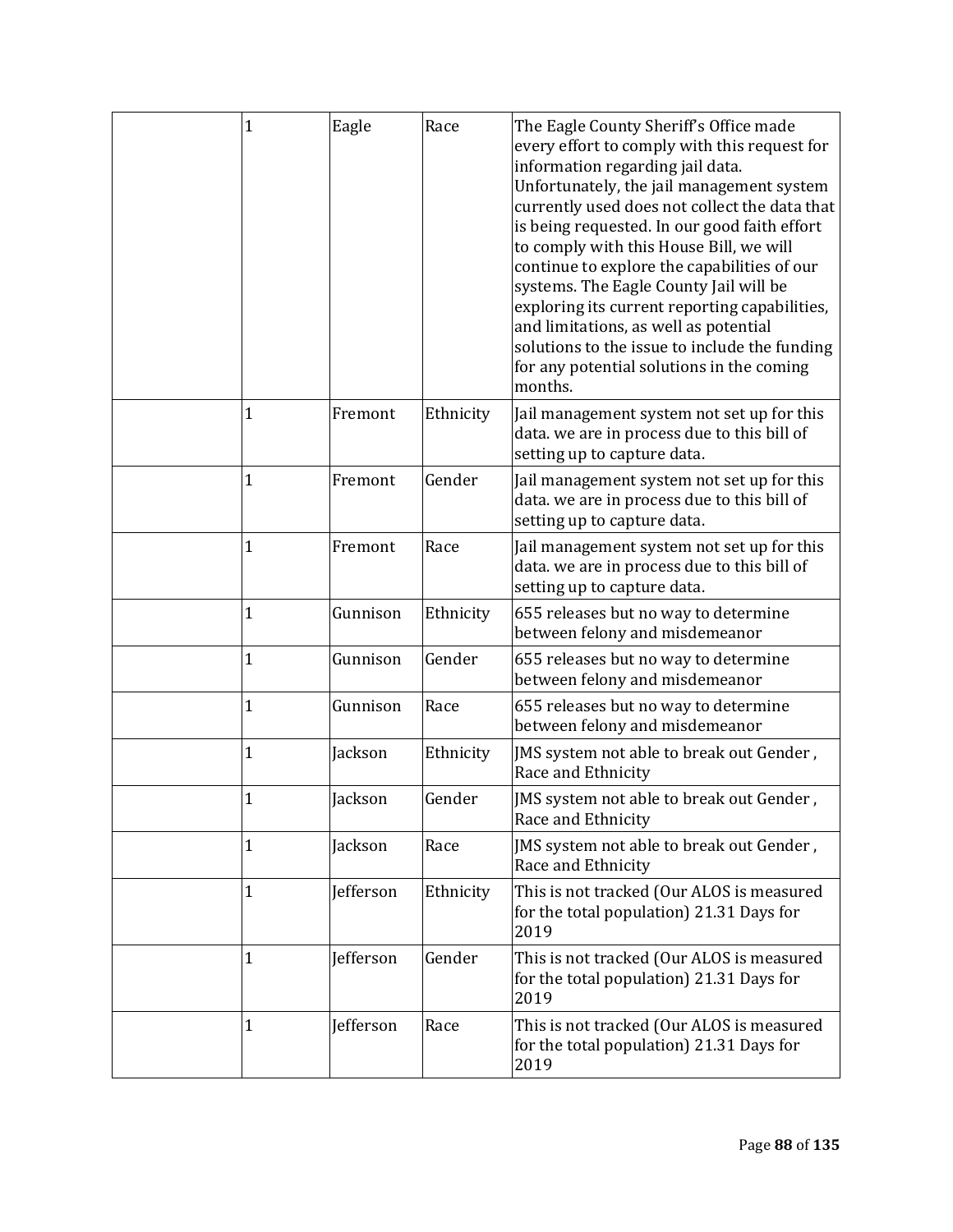| 1            | La Plata            | Ethnicity | Unable to separate number of releases<br>between Felonies/Misdomeanors and Holds                                                                                                                                                                                       |
|--------------|---------------------|-----------|------------------------------------------------------------------------------------------------------------------------------------------------------------------------------------------------------------------------------------------------------------------------|
| 1            | La Plata            | Gender    | Unable to separate number of releases<br>between Felonies/Misdomeanors and Holds                                                                                                                                                                                       |
| 1            | La Plata            | Race      | Unable to separate number of releases<br>between Felonies/Misdomeanors and Holds                                                                                                                                                                                       |
| 1            | Larimer             | Ethnicity | * highest charge=felony                                                                                                                                                                                                                                                |
| 1            | Larimer             | Gender    | * highest charge=felony                                                                                                                                                                                                                                                |
| $\mathbf 1$  | Larimer             | Race      | * highest charge=felony                                                                                                                                                                                                                                                |
| $\mathbf 1$  | Logan               | Ethnicity | Not Available at this time                                                                                                                                                                                                                                             |
| 1            | Logan               | Gender    | Not Available at this time                                                                                                                                                                                                                                             |
| $\mathbf 1$  | Logan               | Race      | Not Available at this time                                                                                                                                                                                                                                             |
| $\mathbf{1}$ | Moffat              | Ethnicity | Our JMS system can not calculate or<br>extrapolate race or ethnicity in these<br>required fields at this time. We are<br>currently in the process of updating our<br>system for a new JMS system sometime in<br>2020, which should help us gather this<br>information. |
| 1            | Moffat              | Gender    | Our JMS system can not calculate or<br>extrapolate race or ethnicity in these<br>required fields at this time. We are<br>currently in the process of updating our<br>system for a new JMS system sometime in<br>2020, which should help us gather this<br>information. |
| 1            | Moffat              | Race      | Our JMS system can not calculate or<br>extrapolate race or ethnicity in these<br>required fields at this time. We are<br>currently in the process of updating our<br>system for a new JMS system sometime in<br>2020, which should help us gather this<br>information. |
| 1            | Montezuma Ethnicity |           | The MCSO JMS is unable to provide the<br>reports for this information(Report in<br>development)                                                                                                                                                                        |
| 1            | Montezuma Gender    |           | The MCSO JMS is unable to provide the<br>reports for this information(Report in<br>development)                                                                                                                                                                        |
| 1            | Montezuma Race      |           | The MCSO JMS is unable to provide the<br>reports for this information(Report in<br>development)                                                                                                                                                                        |
| 1            | Morgan              | Ethnicity | We are working with our JMS company to<br>develop a program to pull this information                                                                                                                                                                                   |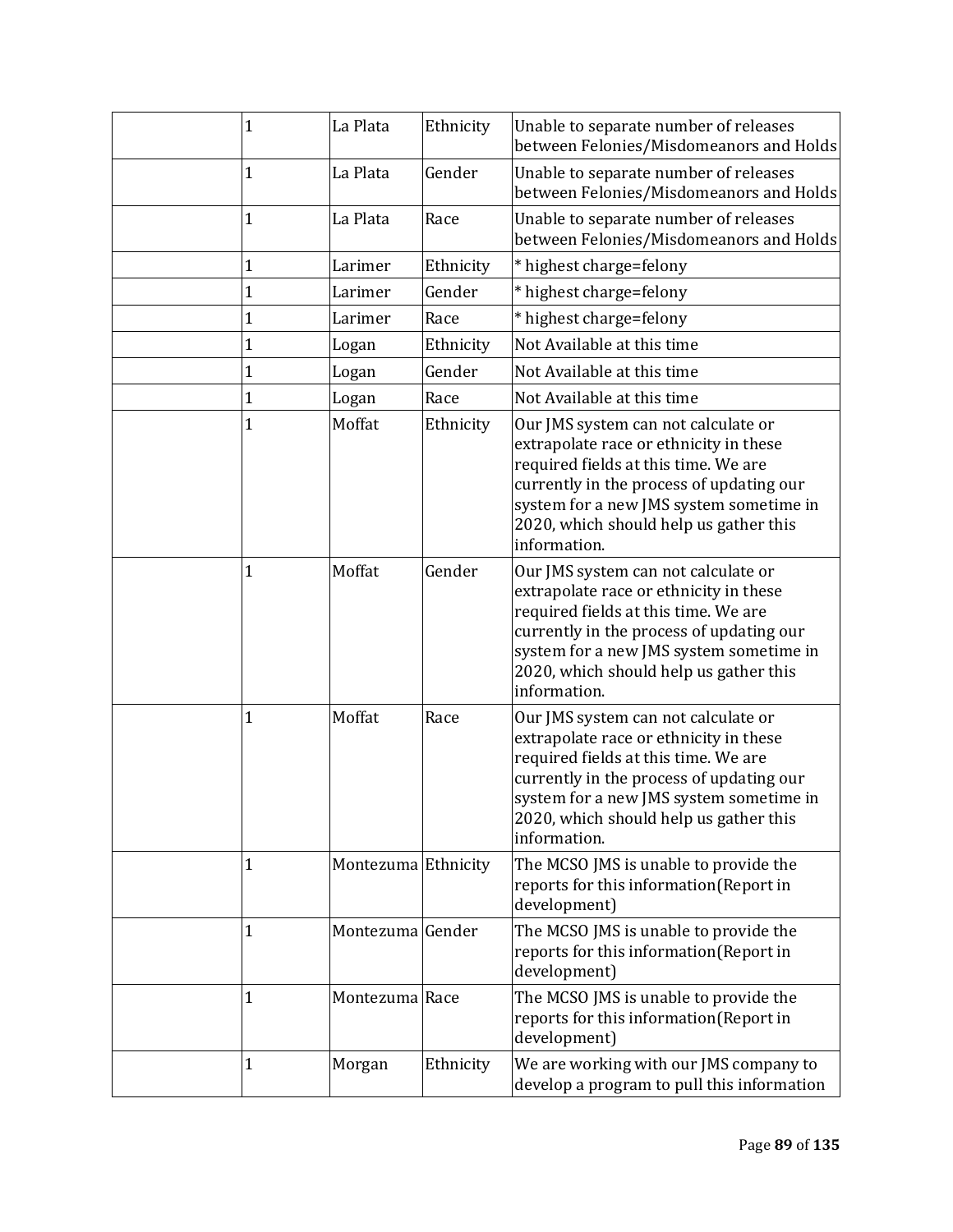| 1                       | Morgan               | Gender    | We are working with our JMS company to<br>develop a program to pull this information            |
|-------------------------|----------------------|-----------|-------------------------------------------------------------------------------------------------|
| 1                       | Morgan               | Race      | We are working with our JMS company to<br>develop a program to pull this information            |
| 1                       | Park                 | Ethnicity | This data is not tracked data with our JMS                                                      |
| 1                       | Park                 | Gender    | This data is not tracked data with our JMS                                                      |
| 1                       | Park                 | Race      | This data is not tracked data with our JMS                                                      |
| 1                       | Pitkin               | Ethnicity | Demographis unavailable                                                                         |
| 1                       | Pitkin               | Gender    | Demographis unavailable                                                                         |
| $\mathbf 1$             | Pitkin               | Race      | Demographis unavailable                                                                         |
| 1                       | Prowers              | Ethnicity | Eforce does not separate this data.                                                             |
| $\mathbf{1}$            | Prowers              | Gender    | Eforce does not separate this data.                                                             |
| $\mathbf{1}$            | Prowers              | Race      | Eforce does not separate this data.                                                             |
| 1                       | Pueblo               | Ethnicity | JMS does not currently break down by<br>felony/misd                                             |
| 1                       | Pueblo               | Gender    | JMS does not currently break down by<br>felony/misd                                             |
| 1                       | Pueblo               | Race      | JMS does not currently break down by<br>felony/misd                                             |
| $\mathbf{1}$            | Summit               | Ethnicity | We do not have the program to pull these<br>stats from our JMS.                                 |
| $\mathbf{1}$            | Summit               | Gender    | We do not have the program to pull these<br>stats from our JMS.                                 |
| $\mathbf{1}$            | Summit               | Race      | We do not have the program to pull these<br>stats from our JMS.                                 |
| 1                       | Washington Ethnicity |           | JMS doesn't pull reports 365 days according<br>to Race and Ethnicity                            |
| 1                       | Washington Gender    |           | JMS doesn't pull reports 365 days according<br>to Race and Ethnicity                            |
| 1                       | Washington Race      |           | JMS doesn't pull reports 365 days according<br>to Race and Ethnicity                            |
| $\overline{\mathbf{c}}$ | Alamosa              | Ethnicity | Not able to caputre information                                                                 |
| 2                       | Alamosa              | Gender    | Not able to caputre information                                                                 |
| 2                       | Alamosa              | Race      | Not able to caputre information                                                                 |
| 2                       | Bent                 | Ethnicity | Bent county only, we hold for other<br>counties ut do not know if their charges are<br>felonies |
| 2                       | Bent                 | Gender    | Bent county only, we hold for other<br>counties ut do not know if their charges are<br>felonies |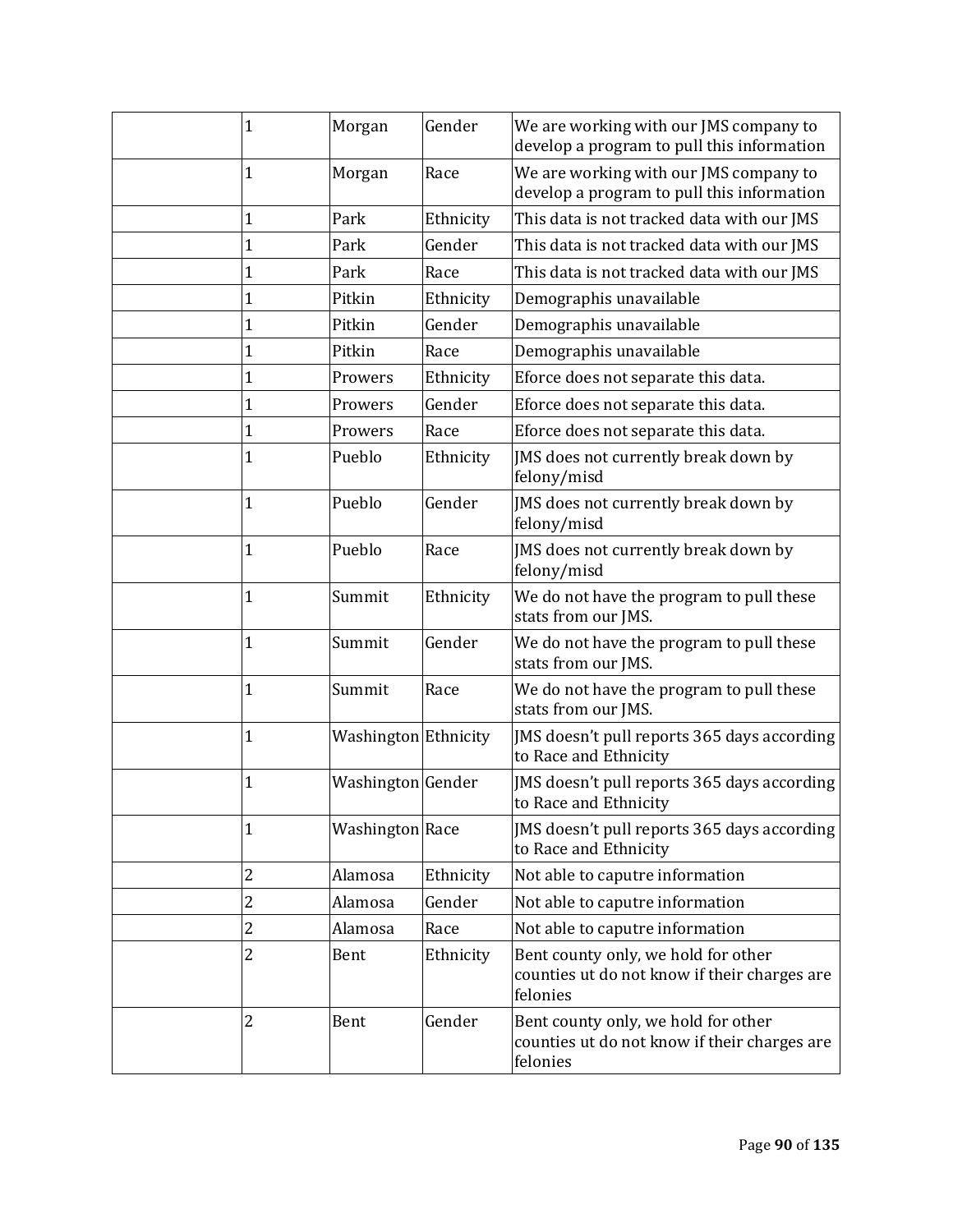| 2              | Bent     | Race      | Bent county only, we hold for other<br>counties ut do not know if their charges are<br>felonies                                                                                                                                                                                                                                                                                                                                                                                                                                                                                                                 |
|----------------|----------|-----------|-----------------------------------------------------------------------------------------------------------------------------------------------------------------------------------------------------------------------------------------------------------------------------------------------------------------------------------------------------------------------------------------------------------------------------------------------------------------------------------------------------------------------------------------------------------------------------------------------------------------|
| 2              | Chaffee  | Ethnicity | JMS does not calculate this                                                                                                                                                                                                                                                                                                                                                                                                                                                                                                                                                                                     |
| $\overline{c}$ | Chaffee  | Gender    | JMS does not calculate this                                                                                                                                                                                                                                                                                                                                                                                                                                                                                                                                                                                     |
| 2              | Chaffee  | Race      | JMS does not calculate this                                                                                                                                                                                                                                                                                                                                                                                                                                                                                                                                                                                     |
| $\overline{2}$ | Conejos  | Ethnicity | Information (gender, race, ethnicity) was<br>lost in the computer. It is under repair for<br>the next quarter.                                                                                                                                                                                                                                                                                                                                                                                                                                                                                                  |
| 2              | Conejos  | Gender    | Information (gender, race, ethnicity) was<br>lost in the computer. It is under repair for<br>the next quarter.                                                                                                                                                                                                                                                                                                                                                                                                                                                                                                  |
| 2              | Conejos  | Race      | Information (gender, race, ethnicity) was<br>lost in the computer. It is under repair for<br>the next quarter.                                                                                                                                                                                                                                                                                                                                                                                                                                                                                                  |
| 2              | Costilla | Ethnicity | Not available by gender, race, ethnicity                                                                                                                                                                                                                                                                                                                                                                                                                                                                                                                                                                        |
| $\overline{c}$ | Costilla | Gender    | Not available by gender, race, ethnicity                                                                                                                                                                                                                                                                                                                                                                                                                                                                                                                                                                        |
| $\overline{c}$ | Costilla | Race      | Not available by gender, race, ethnicity                                                                                                                                                                                                                                                                                                                                                                                                                                                                                                                                                                        |
| $\overline{c}$ | Delta    | Ethnicity | We had 1327 total releases but my JMS<br>doesn't break it down by Gender or<br>Race/Ethnicity.                                                                                                                                                                                                                                                                                                                                                                                                                                                                                                                  |
| $\overline{2}$ | Delta    | Gender    | We had 1327 total releases but my JMS<br>doesn't break it down by Gender or<br>Race/Ethnicity.                                                                                                                                                                                                                                                                                                                                                                                                                                                                                                                  |
| 2              | Delta    | Race      | We had 1327 total releases but my JMS<br>doesn't break it down by Gender or<br>Race/Ethnicity.                                                                                                                                                                                                                                                                                                                                                                                                                                                                                                                  |
| 2              | Eagle    | Ethnicity | The Eagle County Sheriff's Office made<br>every effort to comply with this request for<br>information regarding jail<br>data. Unfortunately, the jail management<br>system currently used does not collect the<br>data that is being requested. In our good<br>faith effort to comply with this House Bill,<br>we will continue to explore the capabilities<br>of our systems. The Eagle County Jail will<br>be exploring its current reporting<br>capabilities, and limitations, as well as<br>potential solutions to the issue to include<br>the funding for any potential solutions in<br>the coming months. |
| 2              | Eagle    | Gender    | The Eagle County Sheriff's Office made<br>every effort to comply with this request for<br>information regarding jail<br>data. Unfortunately, the jail management                                                                                                                                                                                                                                                                                                                                                                                                                                                |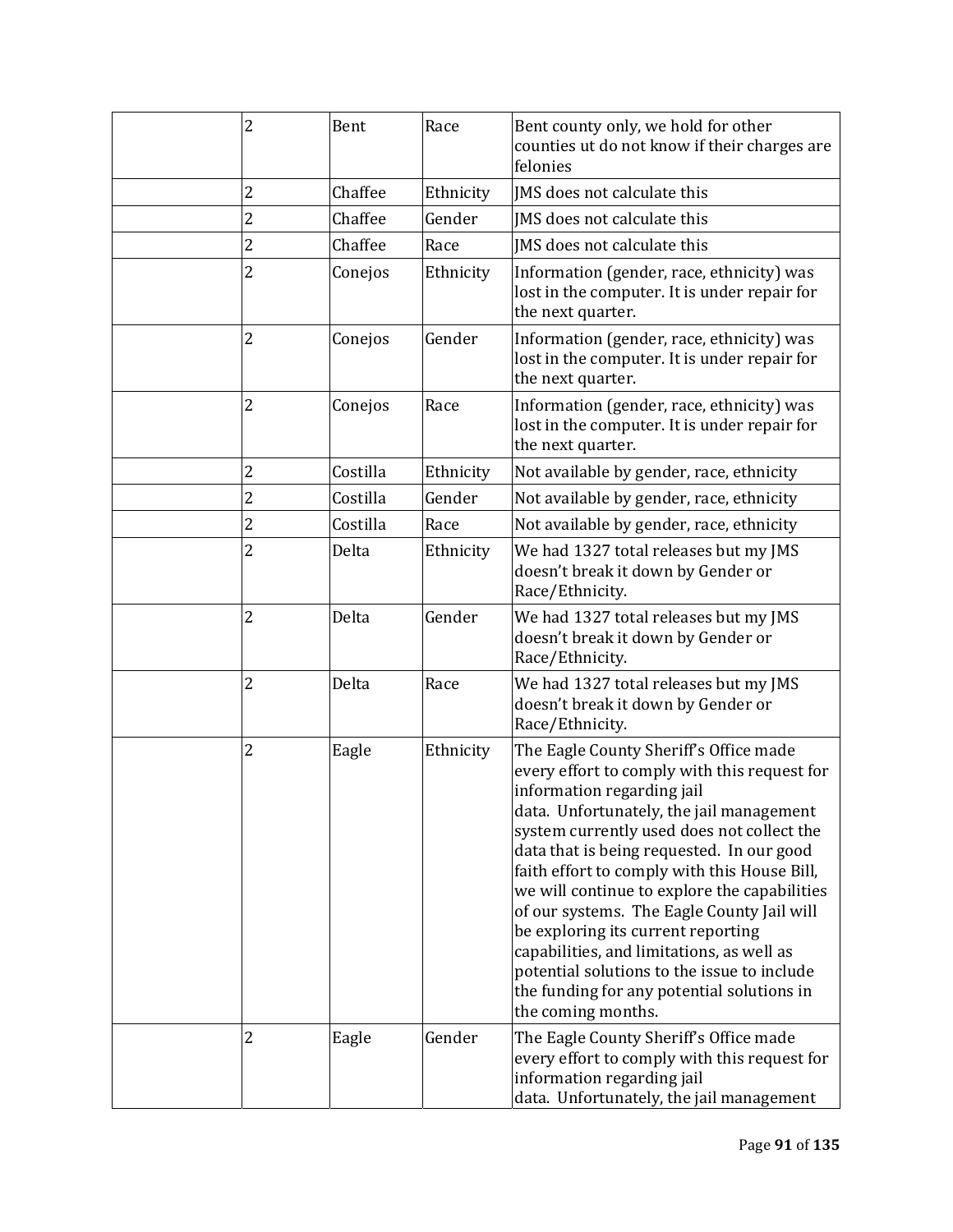|                |          |           | system currently used does not collect the<br>data that is being requested. In our good<br>faith effort to comply with this House Bill,<br>we will continue to explore the capabilities<br>of our systems. The Eagle County Jail will<br>be exploring its current reporting<br>capabilities, and limitations, as well as<br>potential solutions to the issue to include<br>the funding for any potential solutions in<br>the coming months.                                                                                                                                                                     |
|----------------|----------|-----------|-----------------------------------------------------------------------------------------------------------------------------------------------------------------------------------------------------------------------------------------------------------------------------------------------------------------------------------------------------------------------------------------------------------------------------------------------------------------------------------------------------------------------------------------------------------------------------------------------------------------|
| 2              | Eagle    | Race      | The Eagle County Sheriff's Office made<br>every effort to comply with this request for<br>information regarding jail<br>data. Unfortunately, the jail management<br>system currently used does not collect the<br>data that is being requested. In our good<br>faith effort to comply with this House Bill,<br>we will continue to explore the capabilities<br>of our systems. The Eagle County Jail will<br>be exploring its current reporting<br>capabilities, and limitations, as well as<br>potential solutions to the issue to include<br>the funding for any potential solutions in<br>the coming months. |
| $\overline{c}$ | Elbert   | Ethnicity | E-Force doesn't break down Releases by<br>Felony in a yearly report                                                                                                                                                                                                                                                                                                                                                                                                                                                                                                                                             |
| $\overline{2}$ | Elbert   | Gender    | E-Force doesn't break down Releases by<br>Felony in a yearly report                                                                                                                                                                                                                                                                                                                                                                                                                                                                                                                                             |
| $\overline{c}$ | Elbert   | Race      | E-Force doesn't break down Releases by<br>Felony in a yearly report                                                                                                                                                                                                                                                                                                                                                                                                                                                                                                                                             |
| $\overline{c}$ | Fremont  | Ethnicity | This is a separate hand search that we do<br>not at this time keep track electronically                                                                                                                                                                                                                                                                                                                                                                                                                                                                                                                         |
| $\overline{c}$ | Fremont  | Gender    | This is a separate hand search that we do<br>not at this time keep track electronically                                                                                                                                                                                                                                                                                                                                                                                                                                                                                                                         |
| $\overline{c}$ | Fremont  | Race      | This is a separate hand search that we do<br>not at this time keep track electronically                                                                                                                                                                                                                                                                                                                                                                                                                                                                                                                         |
| $\overline{c}$ | Grand    | Ethnicity | Data not available                                                                                                                                                                                                                                                                                                                                                                                                                                                                                                                                                                                              |
| $\overline{c}$ | Grand    | Gender    | Data not available                                                                                                                                                                                                                                                                                                                                                                                                                                                                                                                                                                                              |
| 2              | Grand    | Race      | Data not available                                                                                                                                                                                                                                                                                                                                                                                                                                                                                                                                                                                              |
| $\overline{c}$ | Gunnison | Ethnicity | 630 releases but no way to determine<br>between felony and misdemeanor                                                                                                                                                                                                                                                                                                                                                                                                                                                                                                                                          |
| $\overline{c}$ | Gunnison | Gender    | 630 releases but no way to determine<br>between felony and misdemeanor                                                                                                                                                                                                                                                                                                                                                                                                                                                                                                                                          |
| $\overline{c}$ | Gunnison | Race      | 630 releases but no way to determine<br>between felony and misdemeanor                                                                                                                                                                                                                                                                                                                                                                                                                                                                                                                                          |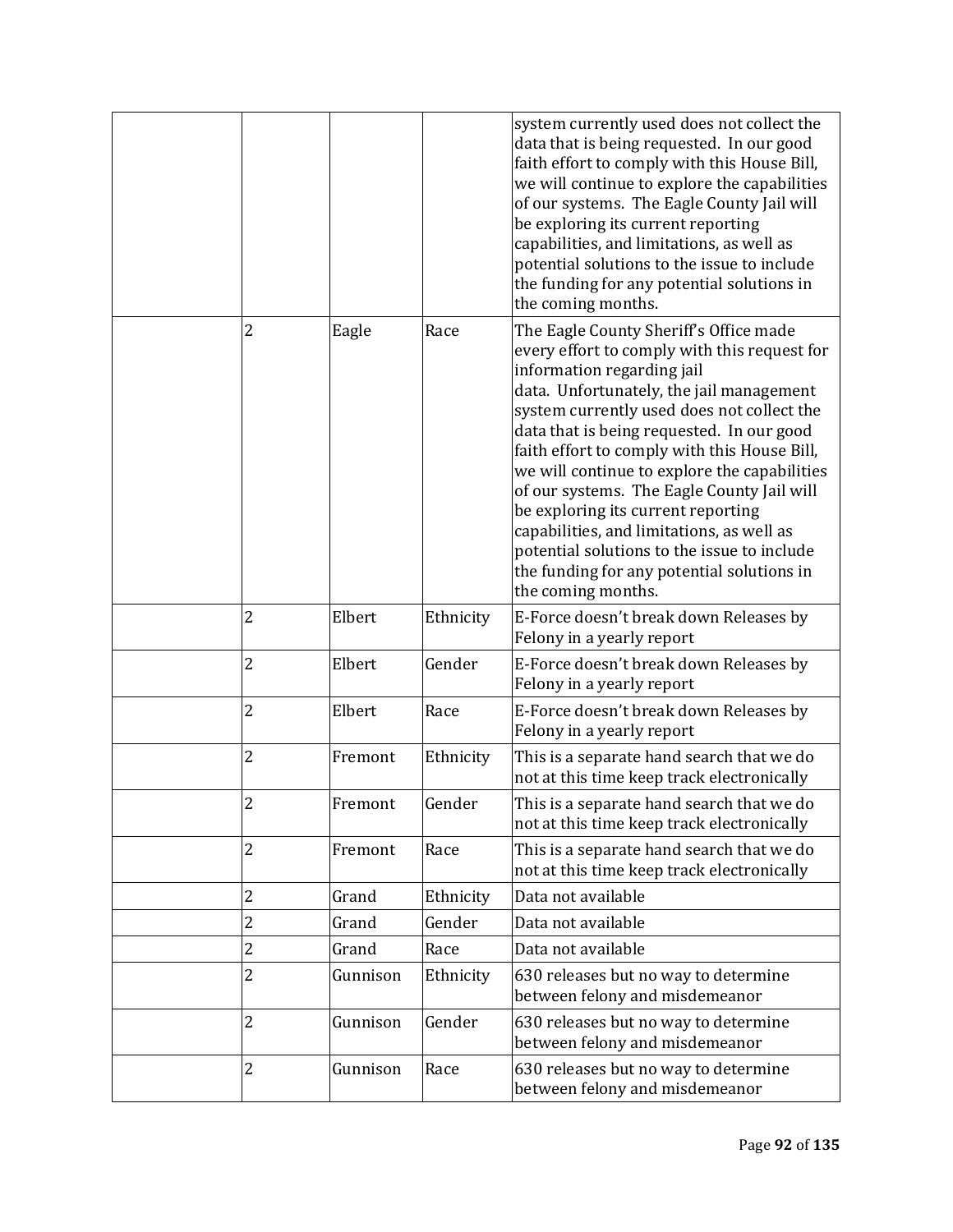| 2              | Jefferson           | Ethnicity | This is not tracked in our system                                                                                                                                                         |
|----------------|---------------------|-----------|-------------------------------------------------------------------------------------------------------------------------------------------------------------------------------------------|
| 2              | <b>Jefferson</b>    | Gender    | This is not tracked in our system                                                                                                                                                         |
| 2              | <b>Jefferson</b>    | Race      | This is not tracked in our system                                                                                                                                                         |
| $\overline{2}$ | La Plata            | Ethnicity | Unable to separate number of releases by<br>sex, race and ethnicity                                                                                                                       |
| 2              | La Plata            | Gender    | Unable to separate number of releases by<br>sex, race and ethnicity                                                                                                                       |
| 2              | La Plata            | Race      | Unable to separate number of releases by<br>sex, race and ethnicity                                                                                                                       |
| 2              | Logan               | Ethnicity | NOT AVAILABLE AT THIS TIME                                                                                                                                                                |
| 2              | Logan               | Gender    | NOT AVAILABLE AT THIS TIME                                                                                                                                                                |
| 2              | Logan               | Race      | NOT AVAILABLE AT THIS TIME                                                                                                                                                                |
| 2              | Moffat              | Ethnicity | N/Athis wont caculate to match the average<br>on our report/ we do same day release/<br>persons released or bookings released, and<br>adds what charges are all together on our<br>report |
| 2              | Moffat              | Gender    | N/Athis wont caculate to match the average<br>on our report/ we do same day release/<br>persons released or bookings released, and<br>adds what charges are all together on our<br>report |
| 2              | Moffat              | Race      | N/Athis wont caculate to match the average<br>on our report/ we do same day release/<br>persons released or bookings released, and<br>adds what charges are all together on our<br>report |
| 2              | Montezuma Ethnicity |           | The MCSO JMS is unable to provide the<br>reports for this information(Report in<br>development)                                                                                           |
| 2              | Montezuma Gender    |           | The MCSO JMS is unable to provide the<br>reports for this information(Report in<br>development)                                                                                           |
| 2              | Montezuma Race      |           | The MCSO JMS is unable to provide the<br>reports for this information(Report in<br>development)                                                                                           |
| 2              | Morgan              | Ethnicity | We are working with our JMS company to<br>develop a program to pull this information                                                                                                      |
| 2              | Morgan              | Gender    | We are working with our JMS company to<br>develop a program to pull this information                                                                                                      |
| 2              | Morgan              | Race      | We are working with our JMS company to<br>develop a program to pull this information                                                                                                      |
| 2              | Park                | Ethnicity | This data is not tracked data with our JMS                                                                                                                                                |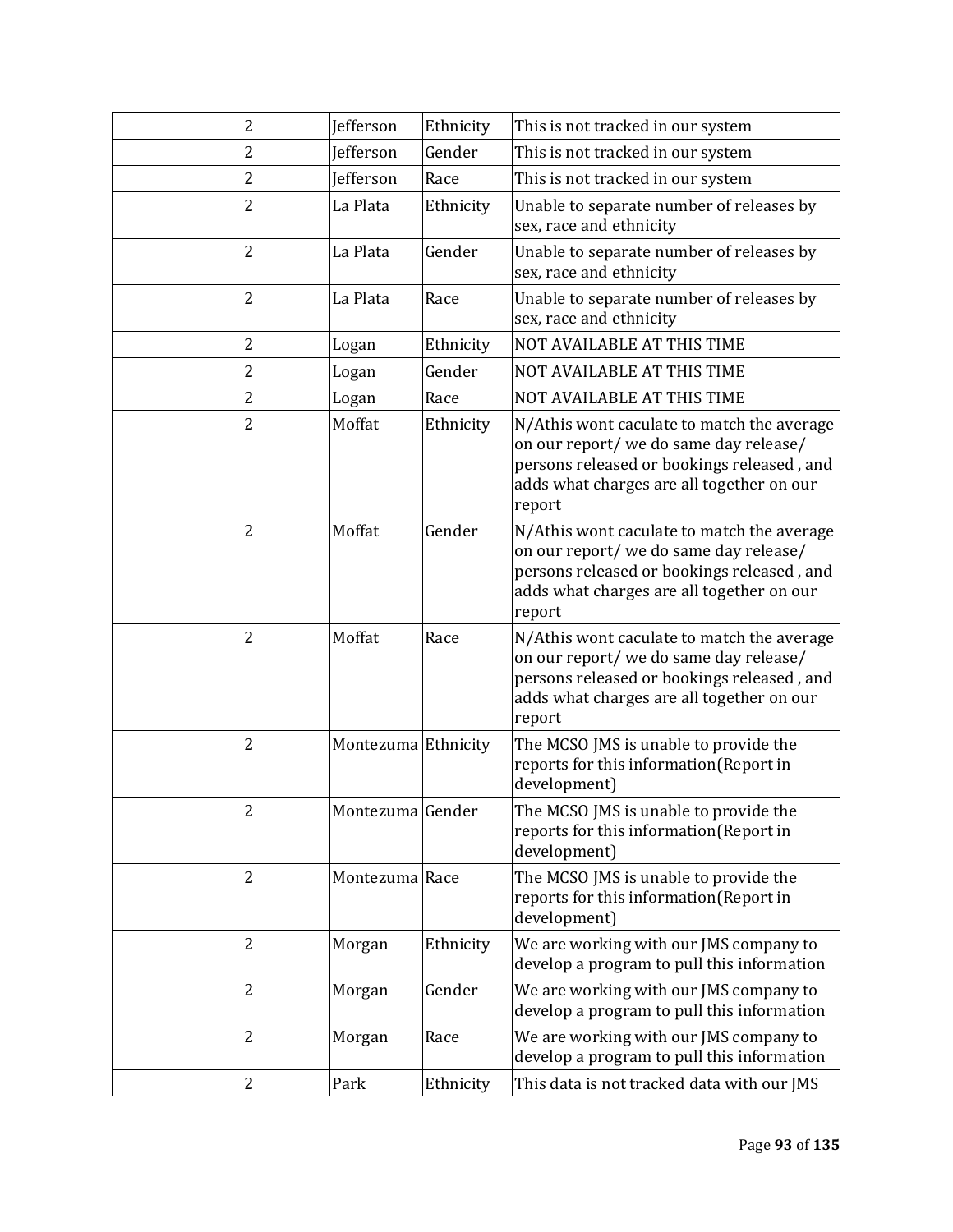| 2              |   | Park                 | Gender    | This data is not tracked data with our JMS                                      |
|----------------|---|----------------------|-----------|---------------------------------------------------------------------------------|
| 2              |   | Park                 | Race      | This data is not tracked data with our JMS                                      |
| 2              |   | Pitkin               | Ethnicity | N/A                                                                             |
| 2              |   | Pitkin               | Gender    | N/A                                                                             |
| 2              |   | Pitkin               | Race      | N/A                                                                             |
| 2              |   | Prowers              | Ethnicity | Eforce does not seprate this data                                               |
| 2              |   | Prowers              | Gender    | Eforce does not seprate this data                                               |
| 2              |   | Prowers              | Race      | Eforce does not seprate this data                                               |
| $\overline{2}$ |   | Pueblo               | Ethnicity | JMS does not currently break down by<br>felony/misd                             |
| 2              |   | Pueblo               | Gender    | JMS does not currently break down by<br>felony/misd                             |
| 2              |   | Pueblo               | Race      | JMS does not currently break down by<br>felony/misd                             |
| 2              |   | Routt                | Ethnicity | System does not separate released by crime<br>class                             |
| 2              |   | Routt                | Gender    | System does not separate released by crime<br>class                             |
| 2              |   | Routt                | Race      | System does not separate released by crime<br>class                             |
| 2              |   | Saguache             | Ethnicity | Crimestar unable to track these Numbers                                         |
| 2              |   | Saguache             | Gender    | Crimestar unable to track these Numbers                                         |
| 2              |   | Saguache             | Race      | Crimestar unable to track these Numbers                                         |
| 2              |   | Summit               | Ethnicity | We do not have the program to pull these<br>stats from out JMS.                 |
| $\overline{c}$ |   | Summit               | Gender    | We do not have the program to pull these<br>stats from out JMS.                 |
| 2              |   | Summit               | Race      | We do not have the program to pull these<br>stats from out JMS.                 |
| 2              |   | Washington Ethnicity |           | E Force doesn't pull these averages.                                            |
| 2              |   | Washington Gender    |           | E Force doesn't pull these averages.                                            |
| $\overline{c}$ |   | Washington Race      |           | E Force doesn't pull these averages.                                            |
| 3              |   | Alamosa              | Ethnicity | Not able to capture information                                                 |
| 3              |   | Alamosa              | Gender    | Not able to capture information                                                 |
| 3              |   | Alamosa              | Race      | Not able to capture information                                                 |
|                | 3 | Bent                 | Ethnicity | bent county only, we hold for other counties<br>don't know if they are felonies |
|                | 3 | Bent                 | Gender    | bent county only, we hold for other counties<br>don't know if they are felonies |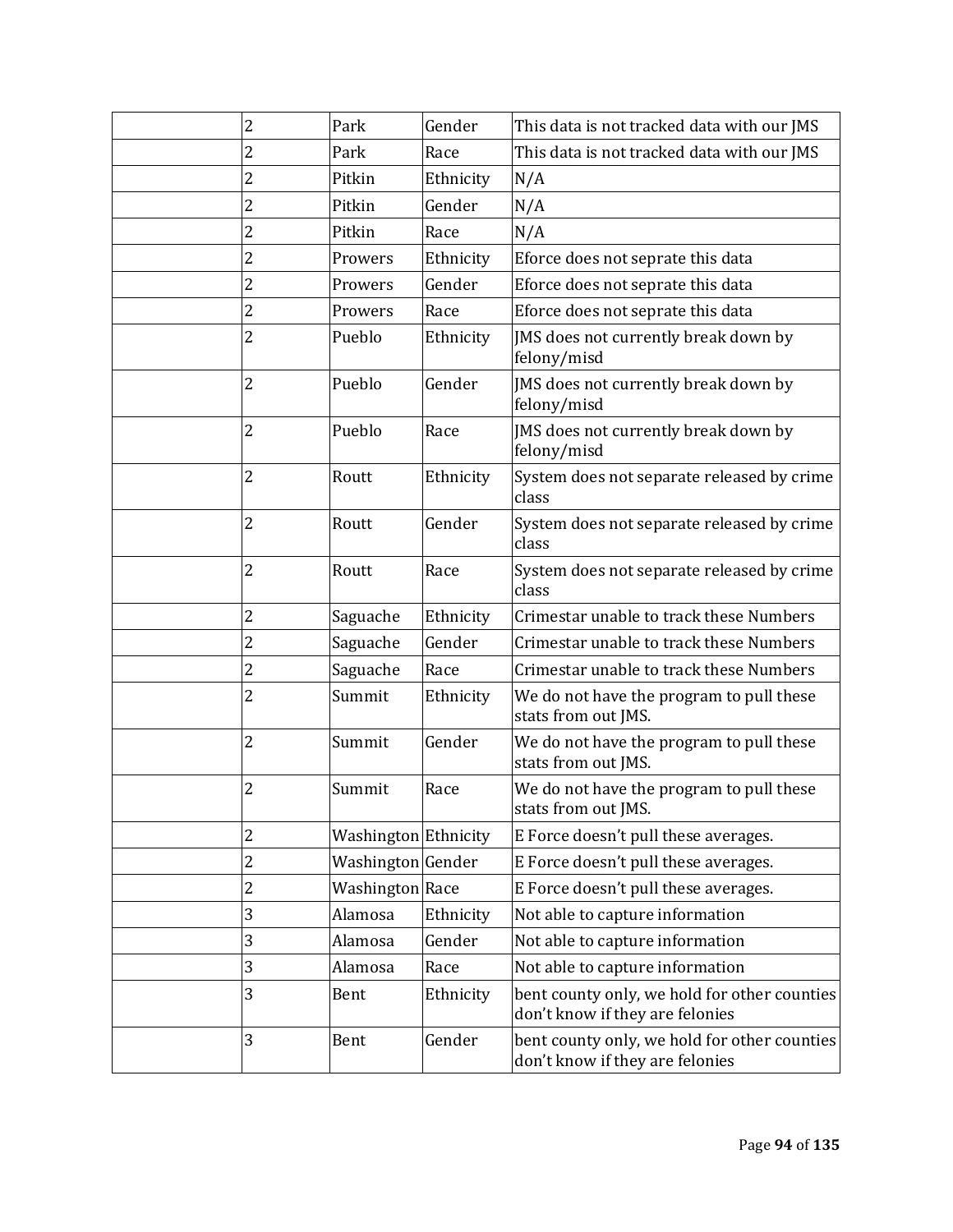| 3 | Bent      | Race      | bent county only, we hold for other counties<br>don't know if they are felonies                |
|---|-----------|-----------|------------------------------------------------------------------------------------------------|
| 3 | Chaffee   | Ethnicity | IMS does not calculate this                                                                    |
| 3 | Chaffee   | Gender    | JMS does not calculate this                                                                    |
| 3 | Chaffee   | Race      | JMS does not calculate this                                                                    |
| 3 | Delta     | Ethnicity | We had 1070 total releases but my JMS<br>doesn't break it down by Gender or<br>Race/Ethnicity. |
| 3 | Delta     | Gender    | We had 1070 total releases but my JMS<br>doesn't break it down by Gender or<br>Race/Ethnicity. |
| 3 | Delta     | Race      | We had 1070 total releases but my JMS<br>doesn't break it down by Gender or<br>Race/Ethnicity. |
| 3 | Eagle     | Ethnicity | The Eagle County Sheriff's Office does not<br>track this data                                  |
| 3 | Eagle     | Gender    | The Eagle County Sheriff's Office does not<br>track this data                                  |
| 3 | Eagle     | Race      | The Eagle County Sheriff's Office does not<br>track this data                                  |
| 3 | Elbert    | Ethnicity | E-Force doesn't break down Releases by<br>Felony in a yearly report                            |
| 3 | Elbert    | Gender    | E-Force doesn't break down Releases by<br>Felony in a yearly report                            |
| 3 | Elbert    | Race      | E-Force doesn't break down Releases by<br>Felony in a yearly report                            |
| 3 | Fremont   | Ethnicity | This is a separate hand search that we do<br>not at this time keep track electronically        |
| 3 | Fremont   | Gender    | This is a separate hand search that we do<br>not at this time keep track electronically        |
| 3 | Fremont   | Race      | This is a separate hand search that we do<br>not at this time keep track electronically        |
| 3 | Grand     | Ethnicity | Data not available                                                                             |
| 3 | Grand     | Gender    | Data not available                                                                             |
| 3 | Grand     | Race      | Data not available                                                                             |
| 3 | Gunnison  | Ethnicity | 690 releases but no way to determine<br>between felony and misdemeanor                         |
| 3 | Gunnison  | Gender    | 690 releases but no way to determine<br>between felony and misdemeanor                         |
| 3 | Gunnison  | Race      | 690 releases but no way to determine<br>between felony and misdemeanor                         |
| 3 | Jefferson | Ethnicity | This is not tracked in our system                                                              |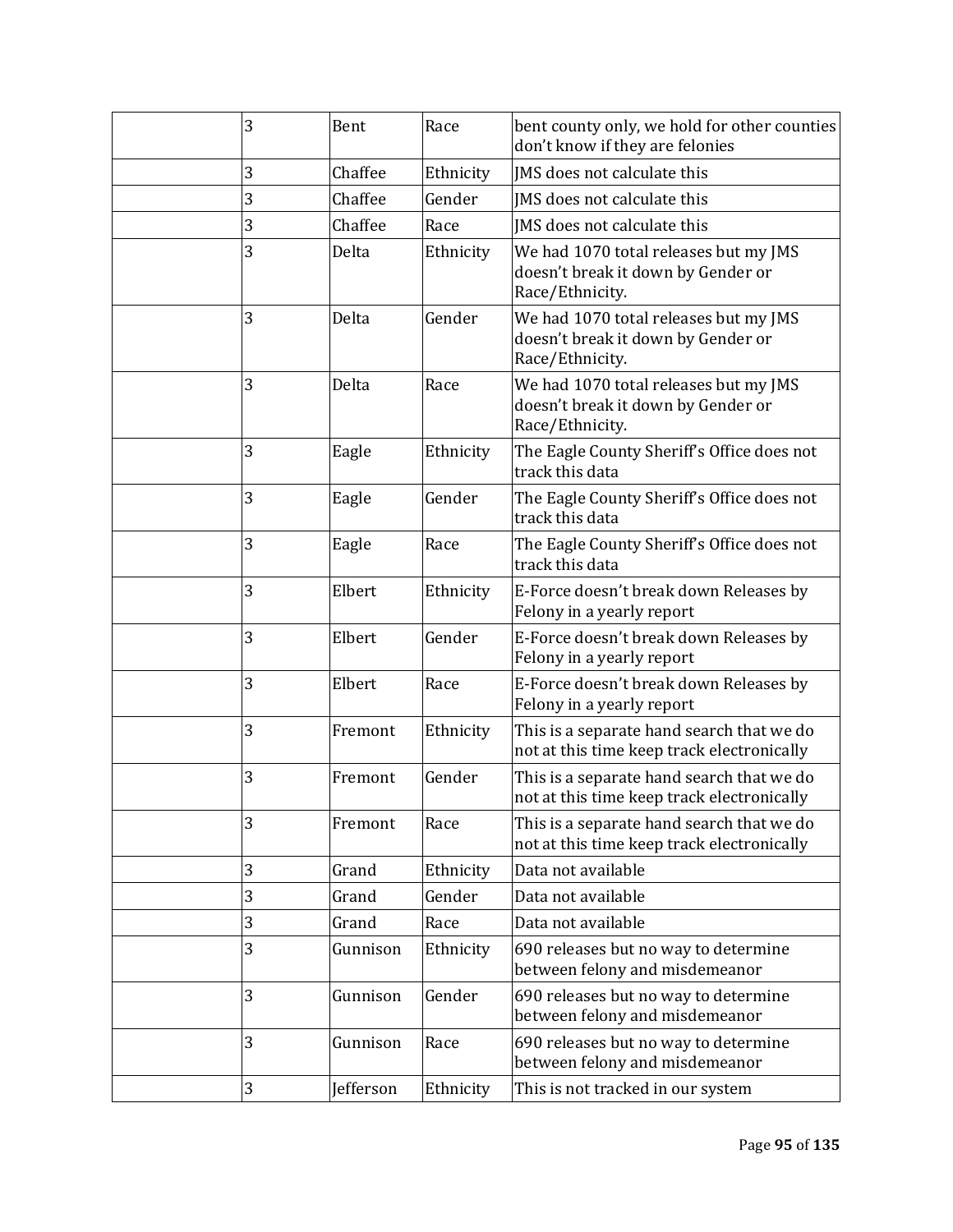| 3 | Jefferson           | Gender    | This is not tracked in our system                                                                                                                                                          |
|---|---------------------|-----------|--------------------------------------------------------------------------------------------------------------------------------------------------------------------------------------------|
| 3 | <b>Jefferson</b>    | Race      | This is not tracked in our system                                                                                                                                                          |
| 3 | <b>Kit Carson</b>   | Ethnicity | No access to old JMS system to retrieve<br>information                                                                                                                                     |
| 3 | <b>Kit Carson</b>   | Gender    | No access to old JMS system to retrieve<br>information                                                                                                                                     |
| 3 | <b>Kit Carson</b>   | Race      | No access to old JMS system to retrieve<br>information                                                                                                                                     |
| 3 | La Plata            | Ethnicity | Unable to separate by Sex, Race, or<br>Ethnicity                                                                                                                                           |
| 3 | La Plata            | Gender    | Unable to separate by Sex, Race, or<br>Ethnicity                                                                                                                                           |
| 3 | La Plata            | Race      | Unable to separate by Sex, Race, or<br>Ethnicity                                                                                                                                           |
| 3 | Logan               | Ethnicity | NOT AVAILABLE AT THIS TIME                                                                                                                                                                 |
| 3 | Logan               | Gender    | NOT AVAILABLE AT THIS TIME                                                                                                                                                                 |
| 3 | Logan               | Race      | NOT AVAILABLE AT THIS TIME                                                                                                                                                                 |
| 3 | Moffat              | Ethnicity | N/A this wont caculate to match the<br>average on our report/ we do same day<br>release/ persons released or bookings<br>released, and adds what charges are all<br>together on our report |
| 3 | Moffat              | Gender    | N/A this wont caculate to match the<br>average on our report/ we do same day<br>release/ persons released or bookings<br>released, and adds what charges are all<br>together on our report |
| 3 | Moffat              | Race      | N/A this wont caculate to match the<br>average on our report/ we do same day<br>release/ persons released or bookings<br>released, and adds what charges are all<br>together on our report |
| 3 | Montezuma Ethnicity |           | MCSO JMS is unable to provide the reports<br>for this information(Report in<br>development)                                                                                                |
| 3 | Montezuma Gender    |           | MCSO JMS is unable to provide the reports<br>for this information(Report in<br>development)                                                                                                |
| 3 | Montezuma Race      |           | MCSO JMS is unable to provide the reports<br>for this information(Report in<br>development)                                                                                                |
| 3 | Park                | Ethnicity | Our JMS does not separate felony vs misd.<br>releases                                                                                                                                      |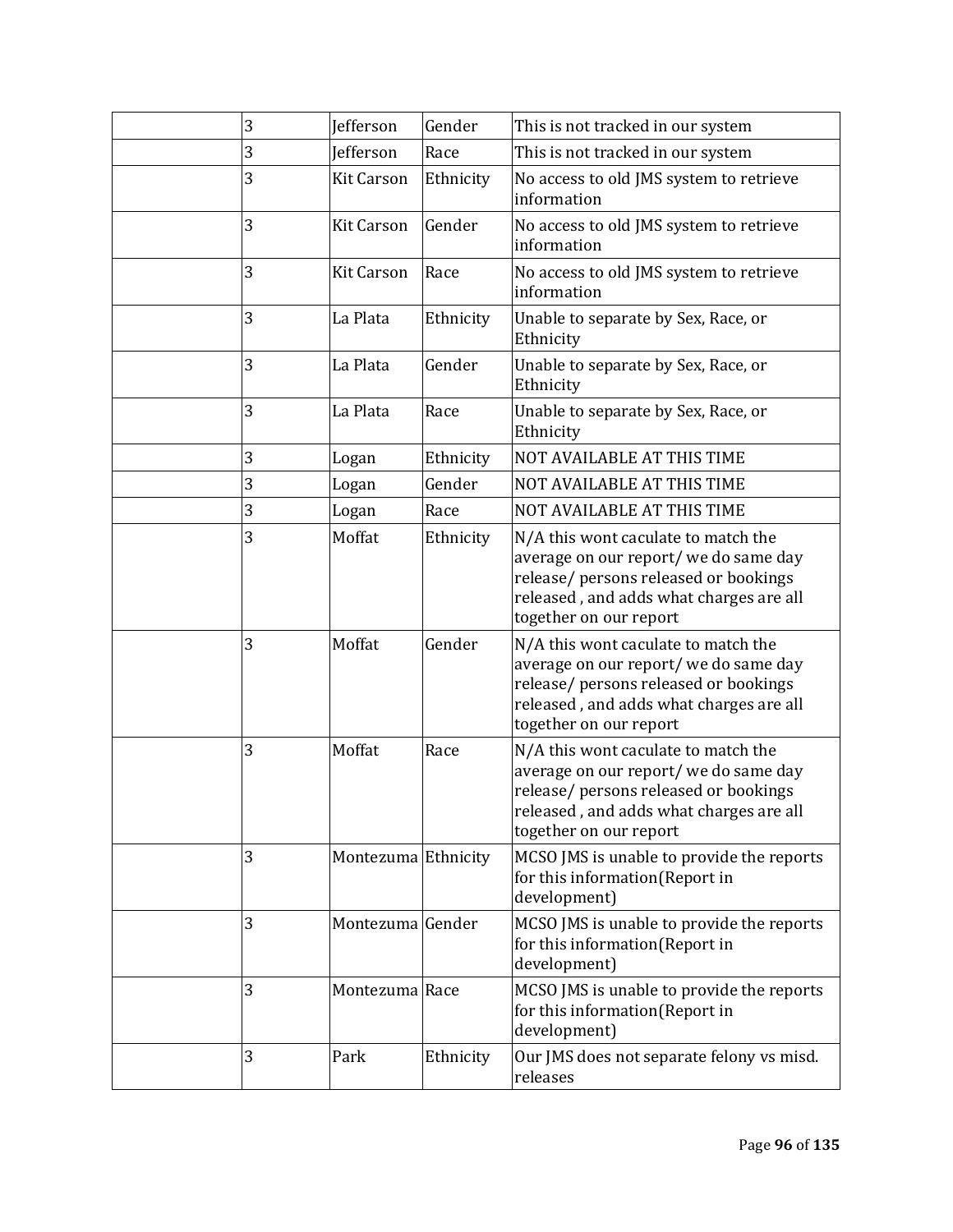|                 | 3            | Park                 | Gender    | Our JMS does not separate felony vs misd.<br>releases           |
|-----------------|--------------|----------------------|-----------|-----------------------------------------------------------------|
|                 | 3            | Park                 | Race      | Our JMS does not separate felony vs misd.<br>releases           |
|                 | 3            | Pitkin               | Ethnicity | due to covid, unable to get this report                         |
|                 | 3            | Pitkin               | Gender    | due to covid, unable to get this report                         |
|                 | 3            | Pitkin               | Race      | due to covid, unable to get this report                         |
|                 | 3            | Prowers              | Ethnicity | Eforce does not seprate this data                               |
|                 | 3            | Prowers              | Gender    | Eforce does not seprate this data                               |
|                 | 3            | Prowers              | Race      | Eforce does not seprate this data                               |
|                 | 3            | Pueblo               | Ethnicity | JSM does not currently break down by<br>felony/misd             |
|                 | 3            | Pueblo               | Gender    | JSM does not currently break down by<br>felony/misd             |
|                 | 3            | Pueblo               | Race      | JSM does not currently break down by<br>felony/misd             |
|                 | 3            | Routt                | Ethnicity | System does not separate released by crime<br>class             |
|                 | 3            | Routt                | Gender    | System does not separate released by crime<br>class             |
|                 | 3            | Routt                | Race      | System does not separate released by crime<br>class             |
|                 | 3            | Saguache             | Ethnicity | <b>ESTIMATES</b>                                                |
|                 | 3            | Saguache             | Gender    | <b>ESTIMATES</b>                                                |
|                 | 3            | Saguache             | Race      | <b>ESTIMATES</b>                                                |
|                 | 3            | Summit               | Ethnicity | We do not have the program to pull these<br>stats from our JMS. |
|                 | 3            | Summit               | Gender    | We do not have the program to pull these<br>stats from our JMS. |
|                 | 3            | Summit               | Race      | We do not have the program to pull these<br>stats from our JMS. |
|                 | 3            | Washington Ethnicity |           | JMS is unable to pull these statistics.                         |
|                 | 3            | Washington Gender    |           | JMS is unable to pull these statistics.                         |
|                 | 3            | Washington Race      |           | JMS is unable to pull these statistics.                         |
| <b>Homeless</b> |              |                      |           |                                                                 |
|                 | $\mathbf{1}$ | Alamosa              | Ethnicity | Not able to caputre information                                 |
|                 | $\mathbf{1}$ | Alamosa              | Gender    | Not able to caputre information                                 |
|                 | $\mathbf{1}$ | Alamosa              | Race      | Not able to caputre information                                 |
|                 | $\mathbf 1$  | Chaffee              | Ethnicity | JMS does not calculate this                                     |
|                 | $\mathbf{1}$ | Chaffee              | Gender    | JMS does not calculate this                                     |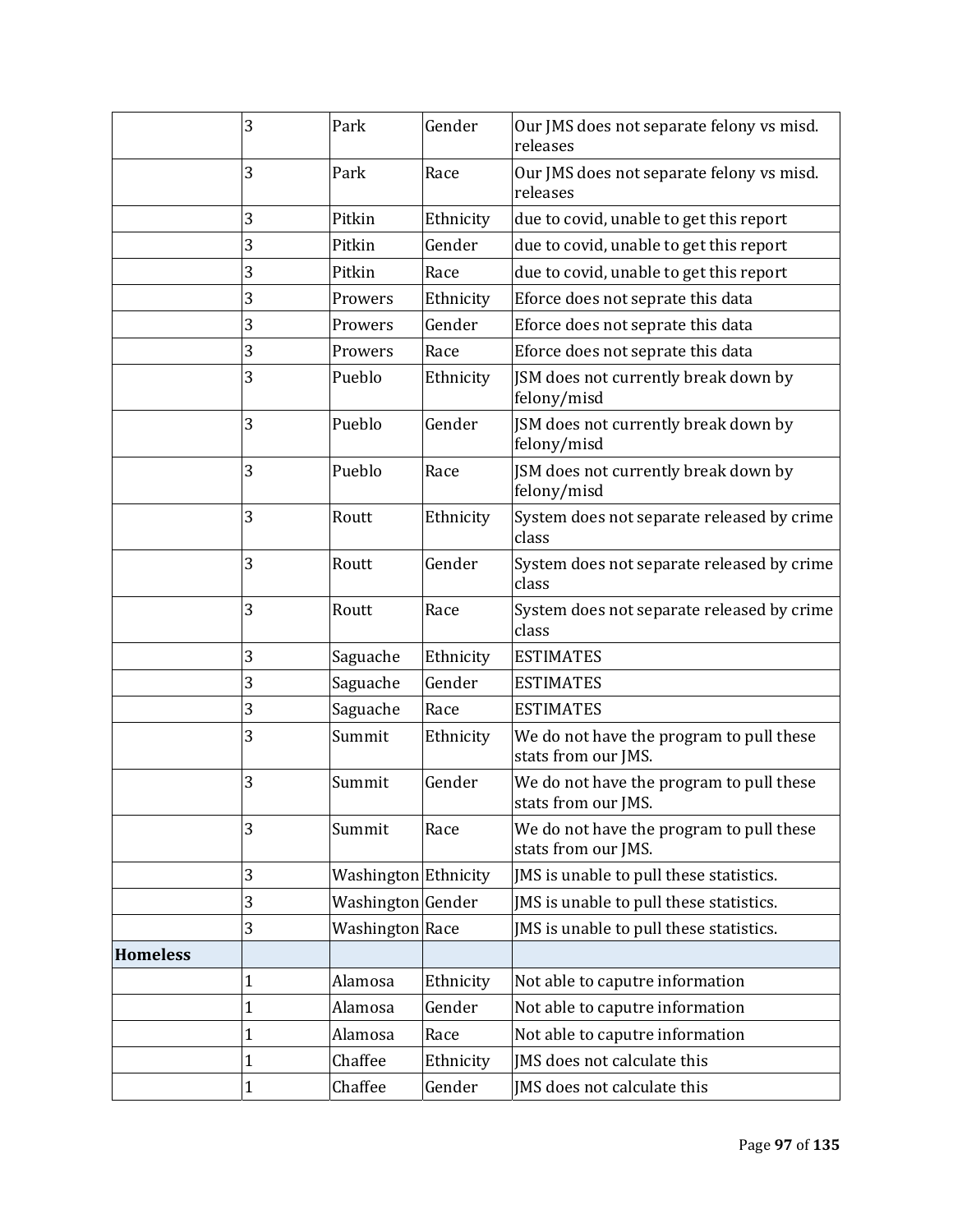| 1            | Chaffee               | Race      | JMS does not calculate this                                                                                              |
|--------------|-----------------------|-----------|--------------------------------------------------------------------------------------------------------------------------|
| 1            | Clear Creek Ethnicity |           | Unable to track                                                                                                          |
| 1            | Clear Creek Gender    |           | Unable to track                                                                                                          |
| $\mathbf 1$  | Clear Creek Race      |           | Unable to track                                                                                                          |
| 1            | Delta                 | Ethnicity | My JMS doesn't have a report to track<br>homeless Gender or Race/Ethnicity                                               |
| 1            | Delta                 | Gender    | My JMS doesn't have a report to track<br>homeless Gender or Race/Ethnicity                                               |
| $\mathbf 1$  | Delta                 | Race      | My JMS doesn't have a report to track<br>homeless Gender or Race/Ethnicity                                               |
| $\mathbf 1$  | Elbert                | Ethnicity | NA for 4th QTR                                                                                                           |
| 1            | Elbert                | Gender    | NA for 4th QTR                                                                                                           |
| 1            | Elbert                | Race      | NA for 4th QTR                                                                                                           |
| 1            | Fremont               | Ethnicity | Jail management system not set up for this<br>data. we are in process due to this bill of<br>setting up to capture data. |
| 1            | Fremont               | Gender    | Jail management system not set up for this<br>data. we are in process due to this bill of<br>setting up to capture data. |
| $\mathbf{1}$ | Fremont               | Race      | Jail management system not set up for this<br>data. we are in process due to this bill of<br>setting up to capture data. |
| $\mathbf{1}$ | Gilpin                | Ethnicity | Info on Gender, Race, Ethnicity not pulled<br>on day of snapshot, new process in place for<br>next quarterly report      |
| 1            | Gilpin                | Gender    | Info on Gender, Race, Ethnicity not pulled<br>on day of snapshot, new process in place for<br>next quarterly report      |
| 1            | Gilpin                | Race      | Info on Gender, Race, Ethnicity not pulled<br>on day of snapshot, new process in place for<br>next quarterly report      |
| 1            | Jackson               | Ethnicity | JMS system not able to break out Gender,<br>Race and Ethnicity                                                           |
| 1            | Jackson               | Gender    | JMS system not able to break out Gender,<br>Race and Ethnicity                                                           |
| $\mathbf{1}$ | Jackson               | Race      | JMS system not able to break out Gender,<br>Race and Ethnicity                                                           |
| $\mathbf{1}$ | Jefferson             | Ethnicity | This info would be available in connection<br>with the Bookings over period of time but<br>not current population        |
| 1            | Jefferson             | Gender    | This info would be available in connection<br>with the Bookings over period of time but<br>not current population        |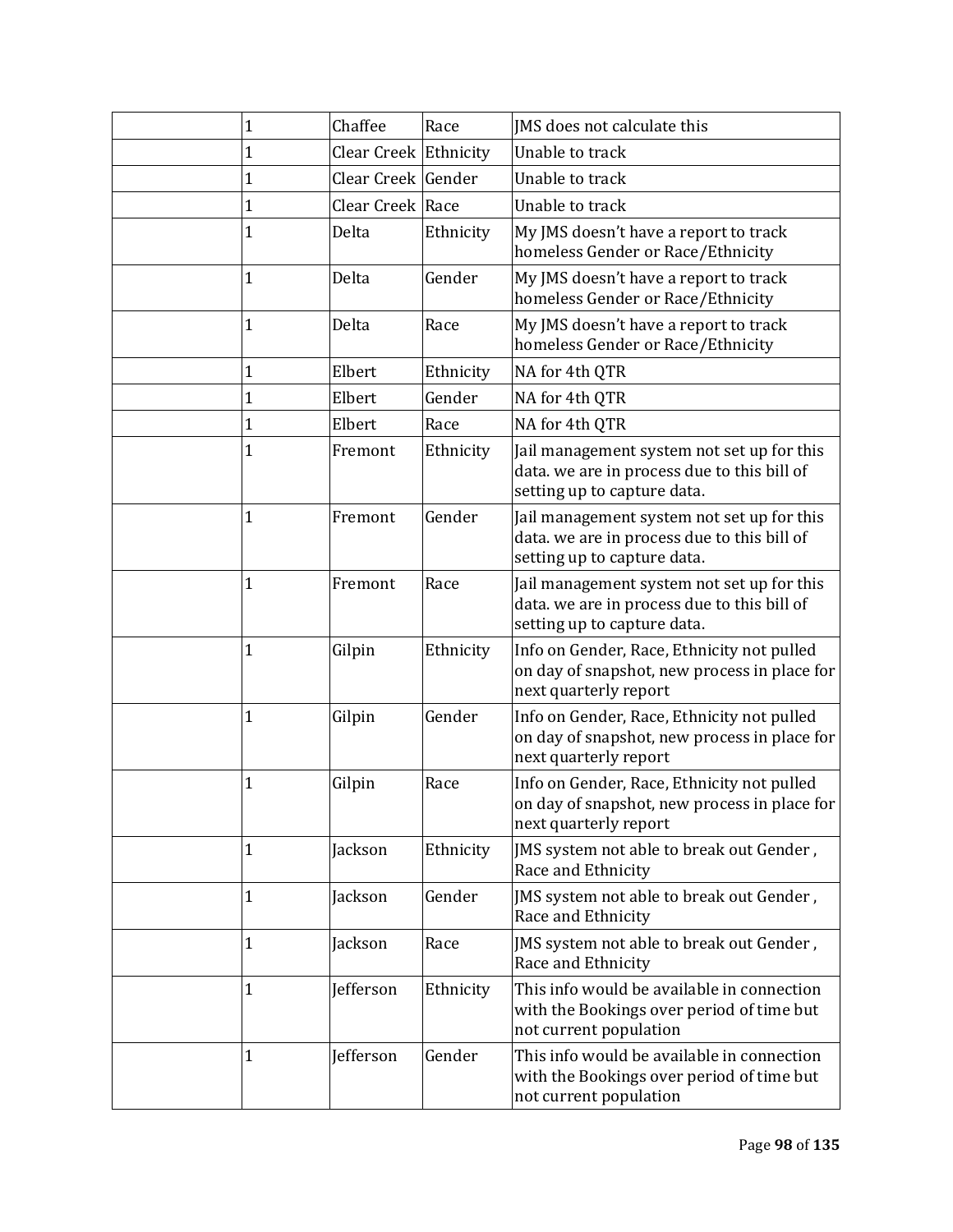| $\mathbf{1}$   | <b>Jefferson</b>      | Race      | This info would be available in connection<br>with the Bookings over period of time but<br>not current population    |
|----------------|-----------------------|-----------|----------------------------------------------------------------------------------------------------------------------|
| $\mathbf{1}$   | La Plata              | Ethnicity | Homelessness reported at intake                                                                                      |
| $\mathbf{1}$   | La Plata              | Gender    | Homelessness reported at intake                                                                                      |
| $\mathbf 1$    | La Plata              | Race      | Homelessness reported at intake                                                                                      |
| $\mathbf{1}$   | Montezuma Ethnicity   |           | The MCSO JMS is unable to provide the<br>reports for this information(Report in<br>development)                      |
| $\mathbf{1}$   | Montezuma Gender      |           | The MCSO JMS is unable to provide the<br>reports for this information(Report in<br>development)                      |
| $\mathbf{1}$   | Montezuma Race        |           | The MCSO JMS is unable to provide the<br>reports for this information(Report in<br>development)                      |
| 1              | Pueblo                | Ethnicity | JMS does not currently break down by<br>race/ethnicity                                                               |
| $\mathbf{1}$   | Pueblo                | Gender    | JMS does not currently break down by<br>race/ethnicity                                                               |
| 1              | Pueblo                | Race      | JMS does not currently break down by<br>race/ethnicity                                                               |
| 1              | Teller                | Ethnicity | Not tracked for 2019                                                                                                 |
| $\mathbf{1}$   | Teller                | Gender    | Not tracked for 2019                                                                                                 |
| $\mathbf{1}$   | Teller                | Race      | Not tracked for 2019                                                                                                 |
| $\overline{c}$ | Alamosa               | Ethnicity | Not able to caputre information                                                                                      |
| $\overline{c}$ | Alamosa               | Gender    | Not able to caputre information                                                                                      |
| $\overline{c}$ | Alamosa               | Race      | Not able to caputre information                                                                                      |
| $\overline{c}$ | Chaffee               | Ethnicity | IMS does not calculate this                                                                                          |
| $\overline{c}$ | Chaffee               | Gender    | JMS does not calculate this                                                                                          |
| 2              | Chaffee               | Race      | IMS does not calculate this                                                                                          |
| $\overline{c}$ | Clear Creek Ethnicity |           | Unable to track                                                                                                      |
| $\overline{2}$ | Clear Creek Gender    |           | Unable to track                                                                                                      |
| $\overline{c}$ | Clear Creek Race      |           | Unable to track                                                                                                      |
| $\overline{2}$ | Delta                 | Ethnicity | My JMS doesn't have a report to track<br>homeless Gender or Race/Ethnicity                                           |
| $\overline{2}$ | Delta                 | Gender    | My JMS doesn't have a report to track<br>homeless Gender or Race/Ethnicity                                           |
| 2              | Delta                 | Race      | My JMS doesn't have a report to track<br>homeless Gender or Race/Ethnicity                                           |
| $\overline{2}$ | Eagle                 | Ethnicity | The Eagle County Sheriff's Office made<br>every effort to comply with this request for<br>information regarding jail |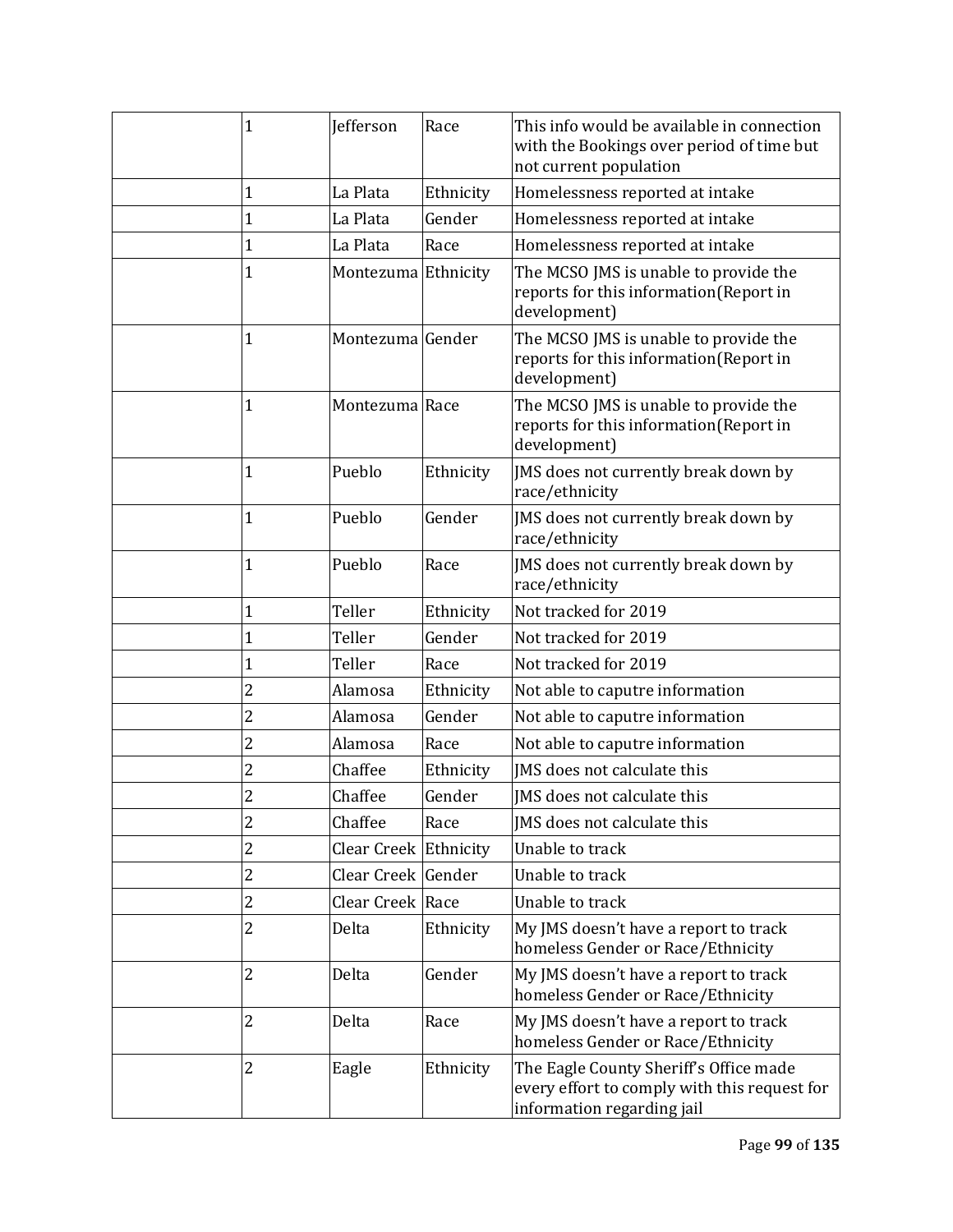|                |        |           | data. Unfortunately, the jail management<br>system currently used does not collect the<br>data that is being requested. In our good<br>faith effort to comply with this House Bill,<br>we will continue to explore the capabilities<br>of our systems. The Eagle County Jail will<br>be exploring its current reporting<br>capabilities, and limitations, as well as<br>potential solutions to the issue to include<br>the funding for any potential solutions in<br>the coming months.                                                                                                                         |
|----------------|--------|-----------|-----------------------------------------------------------------------------------------------------------------------------------------------------------------------------------------------------------------------------------------------------------------------------------------------------------------------------------------------------------------------------------------------------------------------------------------------------------------------------------------------------------------------------------------------------------------------------------------------------------------|
| 2              | Eagle  | Gender    | The Eagle County Sheriff's Office made<br>every effort to comply with this request for<br>information regarding jail<br>data. Unfortunately, the jail management<br>system currently used does not collect the<br>data that is being requested. In our good<br>faith effort to comply with this House Bill,<br>we will continue to explore the capabilities<br>of our systems. The Eagle County Jail will<br>be exploring its current reporting<br>capabilities, and limitations, as well as<br>potential solutions to the issue to include<br>the funding for any potential solutions in<br>the coming months. |
| 2              | Eagle  | Race      | The Eagle County Sheriff's Office made<br>every effort to comply with this request for<br>information regarding jail<br>data. Unfortunately, the jail management<br>system currently used does not collect the<br>data that is being requested. In our good<br>faith effort to comply with this House Bill,<br>we will continue to explore the capabilities<br>of our systems. The Eagle County Jail will be<br>exploring its current reporting capabilities,<br>and limitations, as well as potential<br>solutions to the issue to include the funding<br>for any potential solutions in the coming<br>months. |
| 2              | Moffat | Ethnicity | N/A - We do not have a tracking<br>mecchanism for this calculation                                                                                                                                                                                                                                                                                                                                                                                                                                                                                                                                              |
| $\overline{c}$ | Moffat | Gender    | N/A - We do not have a tracking<br>mecchanism for this calculation                                                                                                                                                                                                                                                                                                                                                                                                                                                                                                                                              |
| $\overline{c}$ | Moffat | Race      | N/A - We do not have a tracking<br>mecchanism for this calculation                                                                                                                                                                                                                                                                                                                                                                                                                                                                                                                                              |
| 2              | Pueblo | Ethnicity | JMS does not currently break down by<br>race/ethnicity                                                                                                                                                                                                                                                                                                                                                                                                                                                                                                                                                          |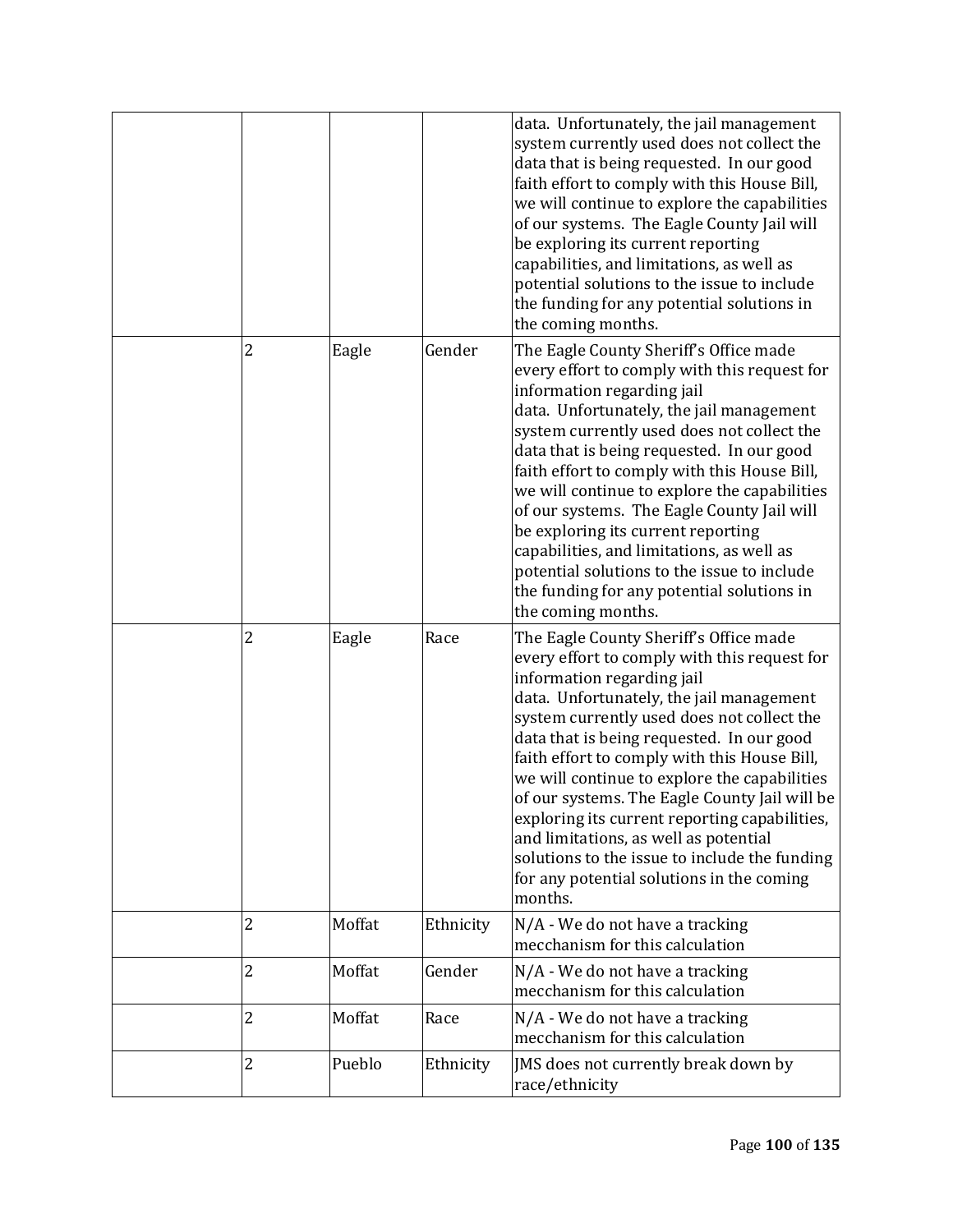|                                       | $\overline{2}$ | Pueblo   | Gender    | JMS does not currently break down by<br>race/ethnicity                                      |
|---------------------------------------|----------------|----------|-----------|---------------------------------------------------------------------------------------------|
|                                       | 2              | Pueblo   | Race      | JMS does not currently break down by<br>race/ethnicity                                      |
|                                       | 2              | Summit   | Ethnicity | Population down due to COVID-19                                                             |
|                                       | 2              | Summit   | Gender    | Population down due to COVID-19                                                             |
|                                       | $\overline{2}$ | Summit   | Race      | Population down due to COVID-19                                                             |
|                                       | 3              | Alamosa  | Ethnicity | Not able to capture information                                                             |
|                                       | 3              | Alamosa  | Gender    | Not able to capture information                                                             |
|                                       | 3              | Alamosa  | Race      | Not able to capture information                                                             |
|                                       | 3              | Chaffee  | Ethnicity | JMS does not calculate this                                                                 |
|                                       | 3              | Chaffee  | Gender    | JMS does not calculate this                                                                 |
|                                       | 3              | Chaffee  | Race      | IMS does not calculate this                                                                 |
|                                       | 3              | Delta    | Ethnicity | My JMS doesn't have a report to track<br>homeless Gender or Race/Ethnicity                  |
|                                       | 3              | Delta    | Gender    | My JMS doesn't have a report to track<br>homeless Gender or Race/Ethnicity                  |
|                                       | 3              | Delta    | Race      | My JMS doesn't have a report to track<br>homeless Gender or Race/Ethnicity                  |
|                                       | 3              | Pueblo   | Ethnicity | JMS does not currently break down by<br>race/ethnicity                                      |
|                                       | 3              | Pueblo   | Gender    | JMS does not currently break down by<br>race/ethnicity                                      |
|                                       | 3              | Pueblo   | Race      | JMS does not currently break down by<br>race/ethnicity                                      |
|                                       | 3              | Saguache | Ethnicity | <b>ESTIMATES</b>                                                                            |
|                                       | 3              | Saguache | Gender    | <b>ESTIMATES</b>                                                                            |
|                                       | 3              | Saguache | Race      | <b>ESTIMATES</b>                                                                            |
|                                       | 3              | Summit   | Ethnicity | Population down due to COVID-19                                                             |
|                                       | 3              | Summit   | Gender    | Population down due to COVID-19                                                             |
|                                       | 3              | Summit   | Race      | Population down due to COVID-19                                                             |
| <b>Misdemeanor</b><br><b>Releases</b> |                |          |           |                                                                                             |
|                                       | 1              | Alamosa  | Ethnicity | Not able to caputre information                                                             |
|                                       | $\mathbf 1$    | Alamosa  | Gender    | Not able to caputre information                                                             |
|                                       | 1              | Alamosa  | Race      | Not able to caputre information                                                             |
|                                       | 1              | Bent     | Ethnicity | Bent county only, we hold for other<br>counties but do not know if they are<br>misdemeanors |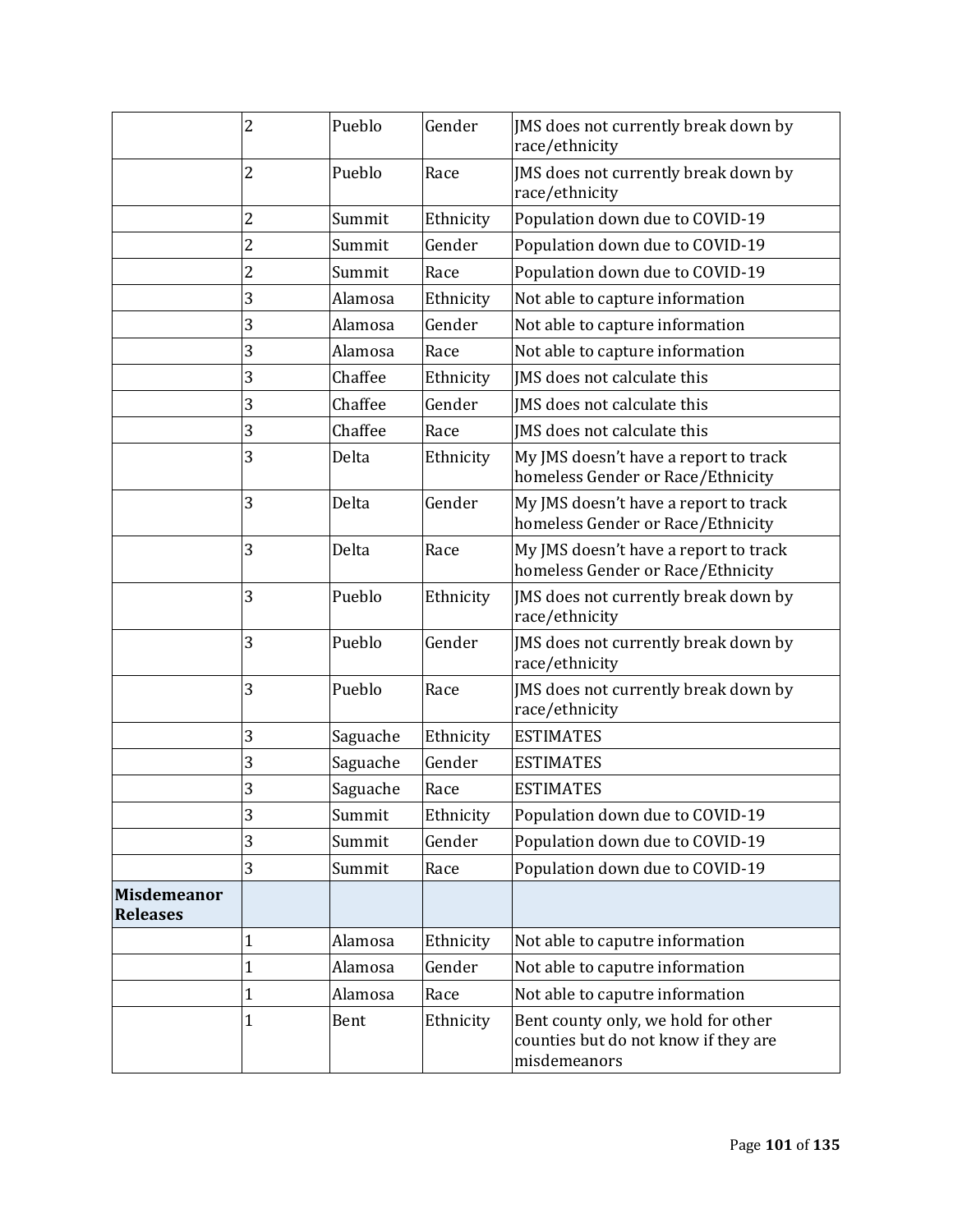| $\mathbf 1$ | Bent    | Gender    | Bent county only, we hold for other<br>counties but do not know if they are<br>misdemeanors                                                                                                                                                                                                                                                                                                                                                                                                                                                                                                                     |
|-------------|---------|-----------|-----------------------------------------------------------------------------------------------------------------------------------------------------------------------------------------------------------------------------------------------------------------------------------------------------------------------------------------------------------------------------------------------------------------------------------------------------------------------------------------------------------------------------------------------------------------------------------------------------------------|
| 1           | Bent    | Race      | Bent county only, we hold for other<br>counties but do not know if they are<br>misdemeanors                                                                                                                                                                                                                                                                                                                                                                                                                                                                                                                     |
| 1           | Chaffee | Ethnicity | JMS does not calculate this                                                                                                                                                                                                                                                                                                                                                                                                                                                                                                                                                                                     |
| 1           | Chaffee | Gender    | IMS does not calculate this                                                                                                                                                                                                                                                                                                                                                                                                                                                                                                                                                                                     |
| 1           | Chaffee | Race      | JMS does not calculate this                                                                                                                                                                                                                                                                                                                                                                                                                                                                                                                                                                                     |
| 1           | Delta   | Ethnicity | We had 1431 total releases but my JMS<br>doesn't break it down by Gender or<br>Race/Ethnicity.                                                                                                                                                                                                                                                                                                                                                                                                                                                                                                                  |
| 1           | Delta   | Gender    | We had 1431 total releases but my JMS<br>doesn't break it down by Gender or<br>Race/Ethnicity.                                                                                                                                                                                                                                                                                                                                                                                                                                                                                                                  |
| 1           | Delta   | Race      | We had 1431 total releases but my JMS<br>doesn't break it down by Gender or<br>Race/Ethnicity.                                                                                                                                                                                                                                                                                                                                                                                                                                                                                                                  |
| 1           | Eagle   | Ethnicity | The Eagle County Sheriff's Office made<br>every effort to comply with this request for<br>information regarding jail data.<br>Unfortunately, the jail management system<br>currently used does not collect the data that<br>is being requested. In our good faith effort<br>to comply with this House Bill, we will<br>continue to explore the capabilities of our<br>systems. The Eagle County Jail will be<br>exploring its current reporting capabilities,<br>and limitations, as well as potential<br>solutions to the issue to include the funding<br>for any potential solutions in the coming<br>months. |
| 1           | Eagle   | Gender    | The Eagle County Sheriff's Office made<br>every effort to comply with this request for<br>information regarding jail data.<br>Unfortunately, the jail management system<br>currently used does not collect the data that<br>is being requested. In our good faith effort<br>to comply with this House Bill, we will<br>continue to explore the capabilities of our<br>systems. The Eagle County Jail will be<br>exploring its current reporting capabilities,<br>and limitations, as well as potential<br>solutions to the issue to include the funding<br>for any potential solutions in the coming<br>months. |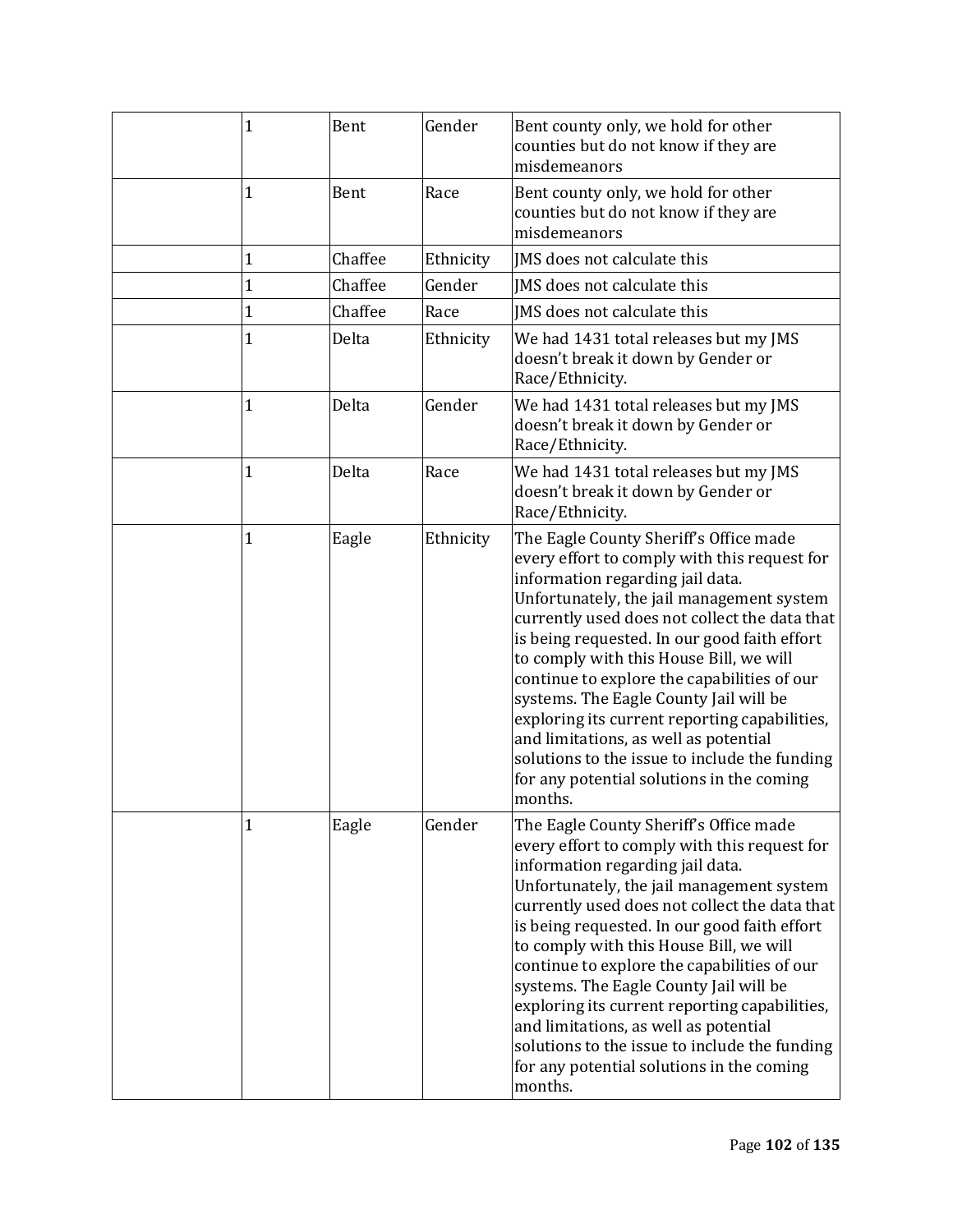| $\mathbf 1$  | Eagle     | Race      | The Eagle County Sheriff's Office made<br>every effort to comply with this request for<br>information regarding jail data.<br>Unfortunately, the jail management system<br>currently used does not collect the data that<br>is being requested. In our good faith effort<br>to comply with this House Bill, we will<br>continue to explore the capabilities of our<br>systems. The Eagle County Jail will be<br>exploring its current reporting capabilities,<br>and limitations, as well as potential<br>solutions to the issue to include the funding<br>for any potential solutions in the coming<br>months. |
|--------------|-----------|-----------|-----------------------------------------------------------------------------------------------------------------------------------------------------------------------------------------------------------------------------------------------------------------------------------------------------------------------------------------------------------------------------------------------------------------------------------------------------------------------------------------------------------------------------------------------------------------------------------------------------------------|
| 1            | Fremont   | Ethnicity | Jail management system not set up for this<br>data. we are in process due to this bill of<br>setting up to capture data.                                                                                                                                                                                                                                                                                                                                                                                                                                                                                        |
| 1            | Fremont   | Gender    | Jail management system not set up for this<br>data. we are in process due to this bill of<br>setting up to capture data.                                                                                                                                                                                                                                                                                                                                                                                                                                                                                        |
| $\mathbf{1}$ | Fremont   | Race      | Jail management system not set up for this<br>data. we are in process due to this bill of<br>setting up to capture data.                                                                                                                                                                                                                                                                                                                                                                                                                                                                                        |
| 1            | Gunnison  | Ethnicity | 655 releases but no way to determine<br>between felony and misdemeanor                                                                                                                                                                                                                                                                                                                                                                                                                                                                                                                                          |
| 1            | Gunnison  | Gender    | 655 releases but no way to determine<br>between felony and misdemeanor                                                                                                                                                                                                                                                                                                                                                                                                                                                                                                                                          |
| 1            | Gunnison  | Race      | 655 releases but no way to determine<br>between felony and misdemeanor                                                                                                                                                                                                                                                                                                                                                                                                                                                                                                                                          |
| 1            | Jackson   | Ethnicity | JMS system not able to break out Gender,<br>Race and Ethnicity                                                                                                                                                                                                                                                                                                                                                                                                                                                                                                                                                  |
| $\mathbf{1}$ | Jackson   | Gender    | JMS system not able to break out Gender,<br>Race and Ethnicity                                                                                                                                                                                                                                                                                                                                                                                                                                                                                                                                                  |
| 1            | Jackson   | Race      | JMS system not able to break out Gender,<br>Race and Ethnicity                                                                                                                                                                                                                                                                                                                                                                                                                                                                                                                                                  |
| $\mathbf{1}$ | Jefferson | Ethnicity | This is not tracked (Our ALOS is measured<br>for the total population) 21.31 Days for<br>2019                                                                                                                                                                                                                                                                                                                                                                                                                                                                                                                   |
| 1            | Jefferson | Gender    | This is not tracked (Our ALOS is measured<br>for the total population) 21.31 Days for<br>2019                                                                                                                                                                                                                                                                                                                                                                                                                                                                                                                   |
| $\mathbf{1}$ | Jefferson | Race      | This is not tracked (Our ALOS is measured<br>for the total population) 21.31 Days for<br>2019                                                                                                                                                                                                                                                                                                                                                                                                                                                                                                                   |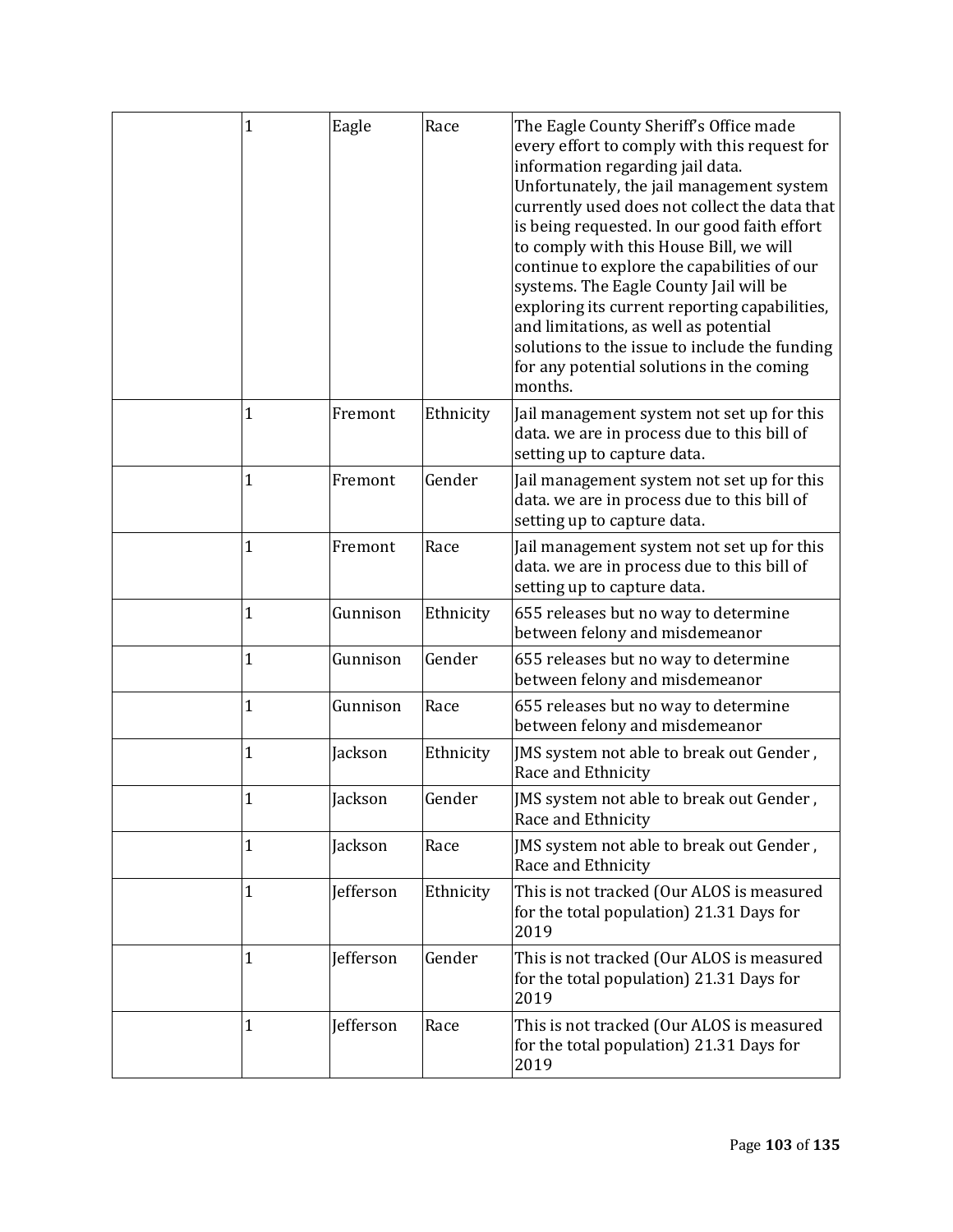| 1           | La Plata            | Ethnicity | Unable to separate number of releases<br>between Felonies/Misdomeanors and Holds                                                                                                                                                                                       |
|-------------|---------------------|-----------|------------------------------------------------------------------------------------------------------------------------------------------------------------------------------------------------------------------------------------------------------------------------|
| 1           | La Plata            | Gender    | Unable to separate number of releases<br>between Felonies/Misdomeanors and Holds                                                                                                                                                                                       |
| 1           | La Plata            | Race      | Unable to separate number of releases<br>between Felonies/Misdomeanors and Holds                                                                                                                                                                                       |
| 1           | Larimer             | Ethnicity | * highest charge not felony                                                                                                                                                                                                                                            |
| 1           | Larimer             | Gender    | * highest charge not felony                                                                                                                                                                                                                                            |
| $\mathbf 1$ | Larimer             | Race      | * highest charge not felony                                                                                                                                                                                                                                            |
| $\mathbf 1$ | Logan               | Ethnicity | Not Available at this time                                                                                                                                                                                                                                             |
| 1           | Logan               | Gender    | Not Available at this time                                                                                                                                                                                                                                             |
| $\mathbf 1$ | Logan               | Race      | Not Available at this time                                                                                                                                                                                                                                             |
| $\mathbf 1$ | Moffat              | Ethnicity | Our JMS system can not calculate or<br>extrapolate race or ethnicity in these<br>required fields at this time. We are<br>currently in the process of updating our<br>system for a new JMS system sometime in<br>2020, which should help us gather this<br>information. |
| 1           | Moffat              | Gender    | Our JMS system can not calculate or<br>extrapolate race or ethnicity in these<br>required fields at this time. We are<br>currently in the process of updating our<br>system for a new JMS system sometime in<br>2020, which should help us gather this<br>information. |
| 1           | Moffat              | Race      | Our JMS system can not calculate or<br>extrapolate race or ethnicity in these<br>required fields at this time. We are<br>currently in the process of updating our<br>system for a new JMS system sometime in<br>2020, which should help us gather this<br>information. |
| 1           | Montezuma Ethnicity |           | The MCSO JMS is unable to provide the<br>reports for this information(Report in<br>development)                                                                                                                                                                        |
| 1           | Montezuma Gender    |           | The MCSO JMS is unable to provide the<br>reports for this information(Report in<br>development)                                                                                                                                                                        |
| 1           | Montezuma Race      |           | The MCSO JMS is unable to provide the<br>reports for this information(Report in<br>development)                                                                                                                                                                        |
| 1           | Morgan              | Ethnicity | We are working with our JMS company to<br>develop a program to pull this information                                                                                                                                                                                   |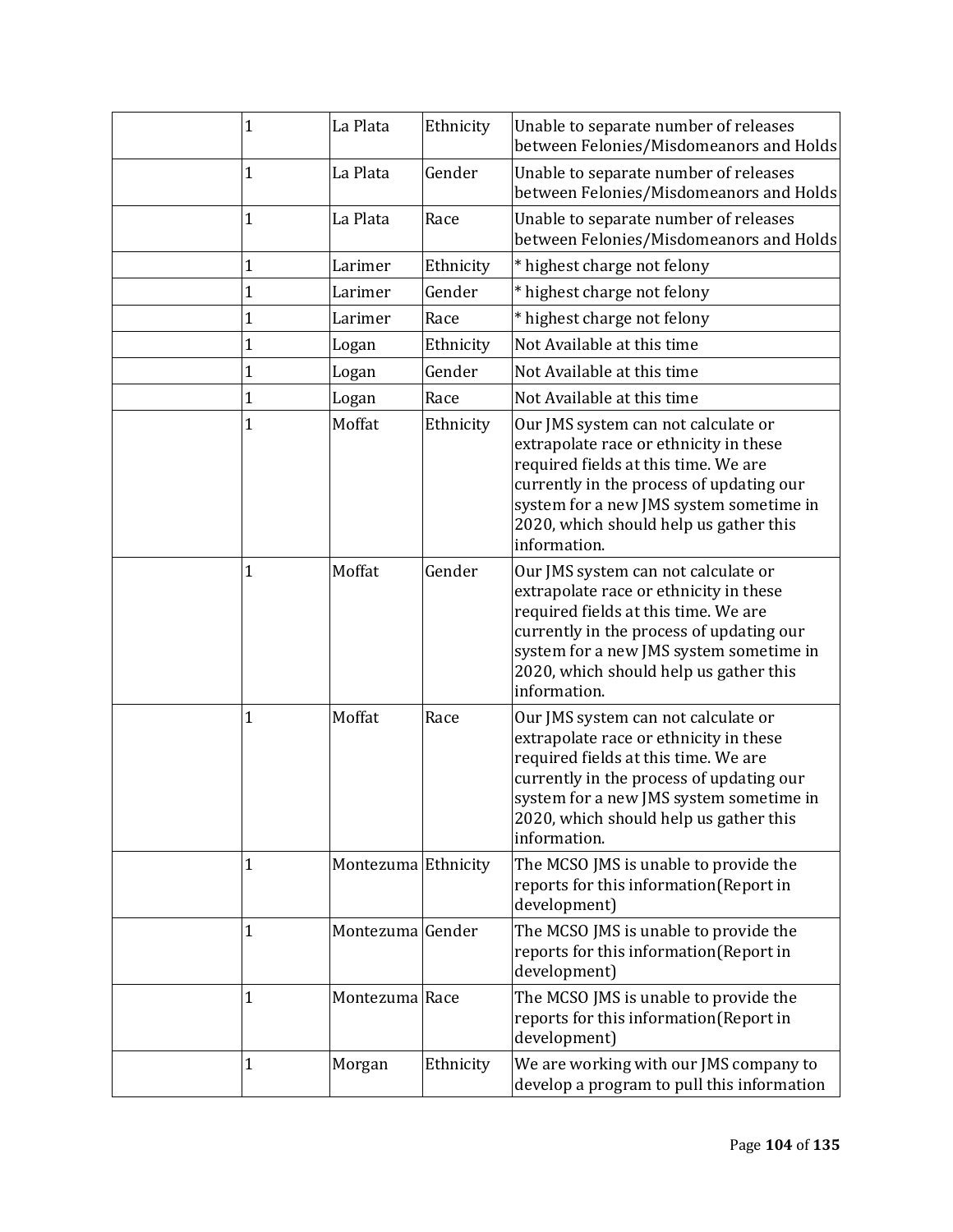| $\mathbf{1}$ | Morgan               | Gender    | We are working with our JMS company to<br>develop a program to pull this information        |
|--------------|----------------------|-----------|---------------------------------------------------------------------------------------------|
| 1            | Morgan               | Race      | We are working with our JMS company to<br>develop a program to pull this information        |
| 1            | Park                 | Ethnicity | Our JMS does not separate felony vs<br>misdemeanor releases.                                |
| 1            | Park                 | Gender    | Our JMS does not separate felony vs<br>misdemeanor releases.                                |
| 1            | Park                 | Race      | Our JMS does not separate felony vs<br>misdemeanor releases.                                |
| $\mathbf{1}$ | Pitkin               | Ethnicity | Demographis unavailable                                                                     |
| 1            | Pitkin               | Gender    | Demographis unavailable                                                                     |
| 1            | Pitkin               | Race      | Demographis unavailable                                                                     |
| $\mathbf 1$  | Prowers              | Ethnicity | Eforce does not separate this data.                                                         |
| 1            | Prowers              | Gender    | Eforce does not separate this data.                                                         |
| 1            | Prowers              | Race      | Eforce does not separate this data.                                                         |
| $\mathbf 1$  | Pueblo               | Ethnicity | JMS does not currently break down by<br>felony/misd                                         |
| $\mathbf 1$  | Pueblo               | Gender    | JMS does not currently break down by<br>felony/misd                                         |
| $\mathbf{1}$ | Pueblo               | Race      | JMS does not currently break down by<br>felony/misd                                         |
| 1            | Summit               | Ethnicity | We do not have the program to pull these<br>stats from our JMS.                             |
| $\mathbf 1$  | Summit               | Gender    | We do not have the program to pull these<br>stats from our JMS.                             |
| 1            | Summit               | Race      | We do not have the program to pull these<br>stats from our JMS.                             |
| 1            | Washington Ethnicity |           | JMS doesn't pull reports 365 days according<br>to Race and Ethnicity                        |
| 1            | Washington Gender    |           | JMS doesn't pull reports 365 days according<br>to Race and Ethnicity                        |
| $\mathbf{1}$ | Washington Race      |           | JMS doesn't pull reports 365 days according<br>to Race and Ethnicity                        |
| 2            | Alamosa              | Ethnicity | Not able to caputre information                                                             |
| 2            | Alamosa              | Gender    | Not able to caputre information                                                             |
| 2            | Alamosa              | Race      | Not able to caputre information                                                             |
| 2            | Bent                 | Ethnicity | Bent county only, we hold for other<br>counties but do not know if they are<br>misdemeanors |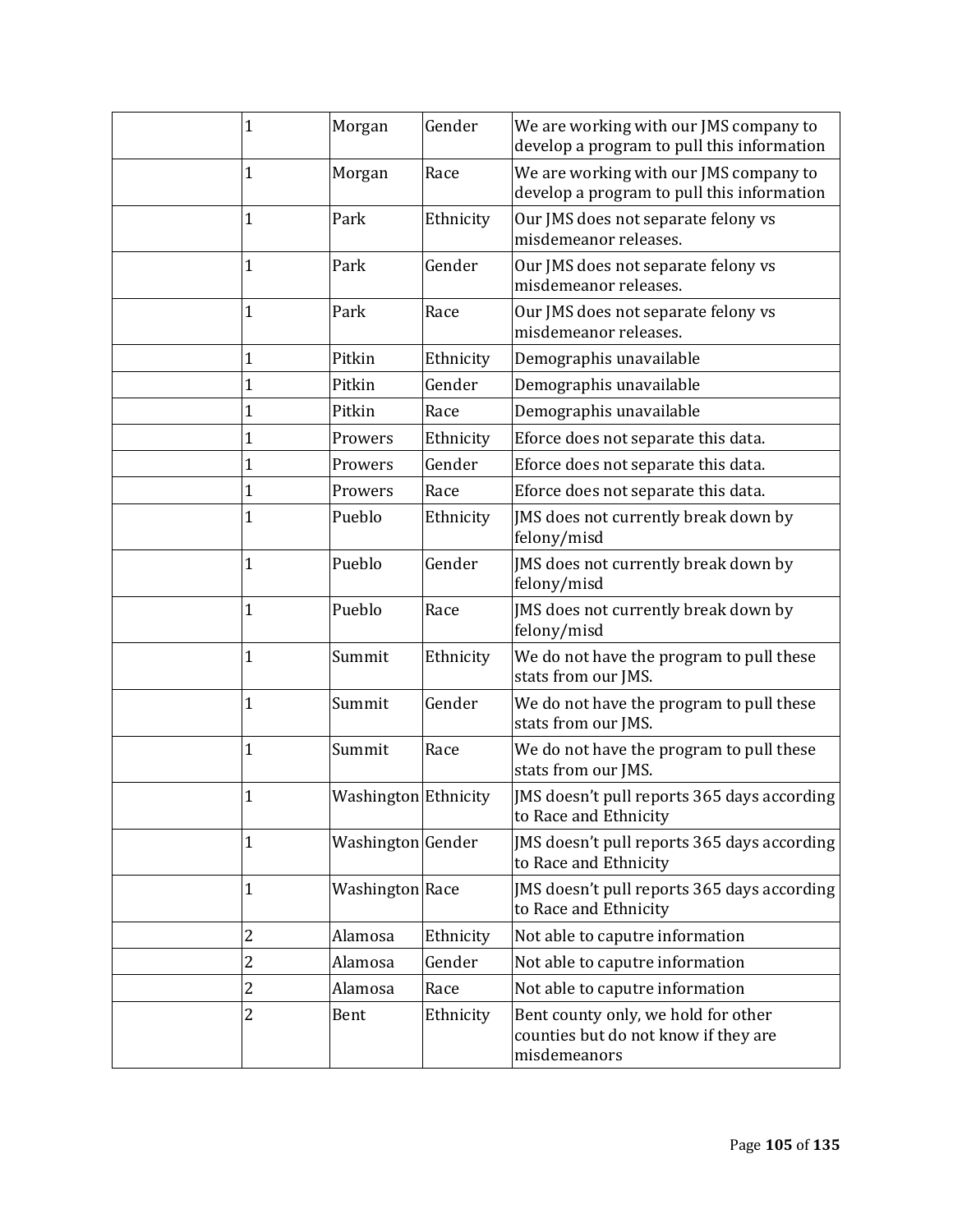| 2              | Bent    | Gender    | Bent county only, we hold for other<br>counties but do not know if they are<br>misdemeanors                                                                                                                                                                                                                                                                                                                                                                                                                                                                                                                     |
|----------------|---------|-----------|-----------------------------------------------------------------------------------------------------------------------------------------------------------------------------------------------------------------------------------------------------------------------------------------------------------------------------------------------------------------------------------------------------------------------------------------------------------------------------------------------------------------------------------------------------------------------------------------------------------------|
| 2              | Bent    | Race      | Bent county only, we hold for other<br>counties but do not know if they are<br>misdemeanors                                                                                                                                                                                                                                                                                                                                                                                                                                                                                                                     |
| 2              | Chaffee | Ethnicity | IMS does not calculate this                                                                                                                                                                                                                                                                                                                                                                                                                                                                                                                                                                                     |
| $\overline{c}$ | Chaffee | Gender    | JMS does not calculate this                                                                                                                                                                                                                                                                                                                                                                                                                                                                                                                                                                                     |
| $\overline{2}$ | Chaffee | Race      | IMS does not calculate this                                                                                                                                                                                                                                                                                                                                                                                                                                                                                                                                                                                     |
| 2              | Conejos | Ethnicity | Information (gender, race, ethnicity) was<br>lost in the computer. It is under repair for<br>the next quarter.                                                                                                                                                                                                                                                                                                                                                                                                                                                                                                  |
| 2              | Conejos | Gender    | Information (gender, race, ethnicity) was<br>lost in the computer. It is under repair for<br>the next quarter.                                                                                                                                                                                                                                                                                                                                                                                                                                                                                                  |
| 2              | Conejos | Race      | Information (gender, race, ethnicity) was<br>lost in the computer. It is under repair for<br>the next quarter.                                                                                                                                                                                                                                                                                                                                                                                                                                                                                                  |
| 2              | Delta   | Ethnicity | We had 1327 total releases but my JMS<br>doesn't break it down by Gender or<br>Race/Ethnicity.                                                                                                                                                                                                                                                                                                                                                                                                                                                                                                                  |
| 2              | Delta   | Gender    | We had 1327 total releases but my JMS<br>doesn't break it down by Gender or<br>Race/Ethnicity.                                                                                                                                                                                                                                                                                                                                                                                                                                                                                                                  |
| 2              | Delta   | Race      | We had 1327 total releases but my JMS<br>doesn't break it down by Gender or<br>Race/Ethnicity.                                                                                                                                                                                                                                                                                                                                                                                                                                                                                                                  |
| 2              | Eagle   | Ethnicity | The Eagle County Sheriff's Office made<br>every effort to comply with this request for<br>information regarding jail<br>data. Unfortunately, the jail management<br>system currently used does not collect the<br>data that is being requested. In our good<br>faith effort to comply with this House Bill,<br>we will continue to explore the capabilities<br>of our systems. The Eagle County Jail will<br>be exploring its current reporting<br>capabilities, and limitations, as well as<br>potential solutions to the issue to include<br>the funding for any potential solutions in<br>the coming months. |
| 2              | Eagle   | Gender    | The Eagle County Sheriff's Office made<br>every effort to comply with this request for<br>information regarding jail<br>data. Unfortunately, the jail management<br>system currently used does not collect the                                                                                                                                                                                                                                                                                                                                                                                                  |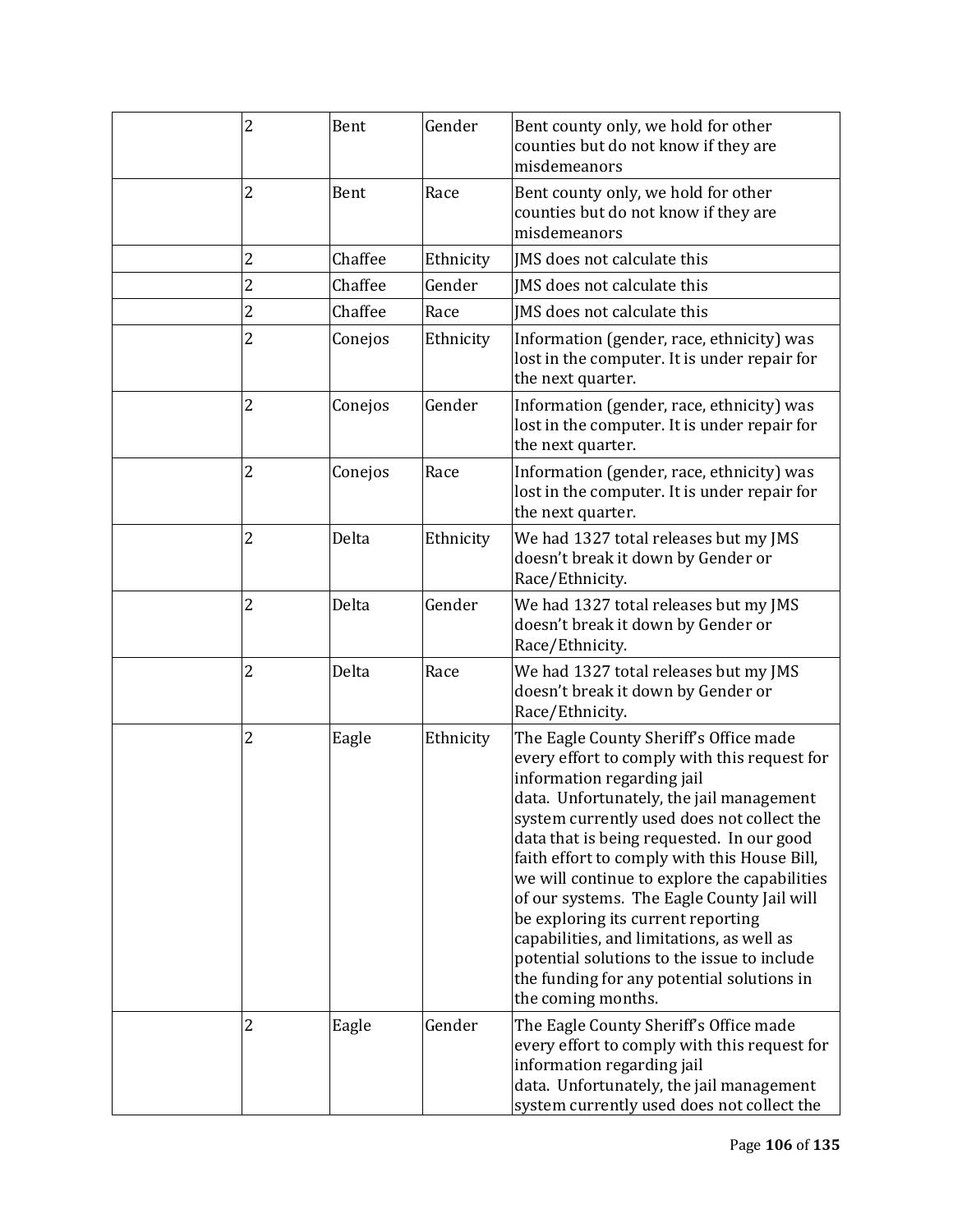|                         |           |           | data that is being requested. In our good<br>faith effort to comply with this House Bill,<br>we will continue to explore the capabilities<br>of our systems. The Eagle County Jail will<br>be exploring its current reporting<br>capabilities, and limitations, as well as<br>potential solutions to the issue to include<br>the funding for any potential solutions in<br>the coming months.                                                                                                                                                                                                                   |
|-------------------------|-----------|-----------|-----------------------------------------------------------------------------------------------------------------------------------------------------------------------------------------------------------------------------------------------------------------------------------------------------------------------------------------------------------------------------------------------------------------------------------------------------------------------------------------------------------------------------------------------------------------------------------------------------------------|
| 2                       | Eagle     | Race      | The Eagle County Sheriff's Office made<br>every effort to comply with this request for<br>information regarding jail<br>data. Unfortunately, the jail management<br>system currently used does not collect the<br>data that is being requested. In our good<br>faith effort to comply with this House Bill,<br>we will continue to explore the capabilities<br>of our systems. The Eagle County Jail will be<br>exploring its current reporting capabilities,<br>and limitations, as well as potential<br>solutions to the issue to include the funding<br>for any potential solutions in the coming<br>months. |
| $\overline{c}$          | Elbert    | Ethnicity | E-Force doesn't break down Releases by<br>Misdemeanor in a yearly report                                                                                                                                                                                                                                                                                                                                                                                                                                                                                                                                        |
| $\overline{c}$          | Elbert    | Gender    | E-Force doesn't break down Releases by<br>Misdemeanor in a yearly report                                                                                                                                                                                                                                                                                                                                                                                                                                                                                                                                        |
| $\overline{2}$          | Elbert    | Race      | E-Force doesn't break down Releases by<br>Misdemeanor in a yearly report                                                                                                                                                                                                                                                                                                                                                                                                                                                                                                                                        |
| $\overline{c}$          | Fremont   | Ethnicity | This is a separate hand search that we do<br>not at this time keep track electronically                                                                                                                                                                                                                                                                                                                                                                                                                                                                                                                         |
| $\overline{c}$          | Fremont   | Gender    | This is a separate hand search that we do<br>not at this time keep track electronically                                                                                                                                                                                                                                                                                                                                                                                                                                                                                                                         |
| $\overline{2}$          | Fremont   | Race      | This is a separate hand search that we do<br>not at this time keep track electronically                                                                                                                                                                                                                                                                                                                                                                                                                                                                                                                         |
| $\overline{\mathbf{c}}$ | Grand     | Ethnicity | Data not available                                                                                                                                                                                                                                                                                                                                                                                                                                                                                                                                                                                              |
| $\overline{2}$          | Grand     | Gender    | Data not available                                                                                                                                                                                                                                                                                                                                                                                                                                                                                                                                                                                              |
| 2                       | Grand     | Race      | Data not available                                                                                                                                                                                                                                                                                                                                                                                                                                                                                                                                                                                              |
| $\overline{c}$          | Gunnison  | Ethnicity | 630 releases but no way to determine<br>between felony and misdemeanor                                                                                                                                                                                                                                                                                                                                                                                                                                                                                                                                          |
| $\overline{c}$          | Gunnison  | Gender    | 630 releases but no way to determine<br>between felony and misdemeanor                                                                                                                                                                                                                                                                                                                                                                                                                                                                                                                                          |
| 2                       | Gunnison  | Race      | 630 releases but no way to determine<br>between felony and misdemeanor                                                                                                                                                                                                                                                                                                                                                                                                                                                                                                                                          |
| 2                       | Jefferson | Ethnicity | This is not tracked in our system                                                                                                                                                                                                                                                                                                                                                                                                                                                                                                                                                                               |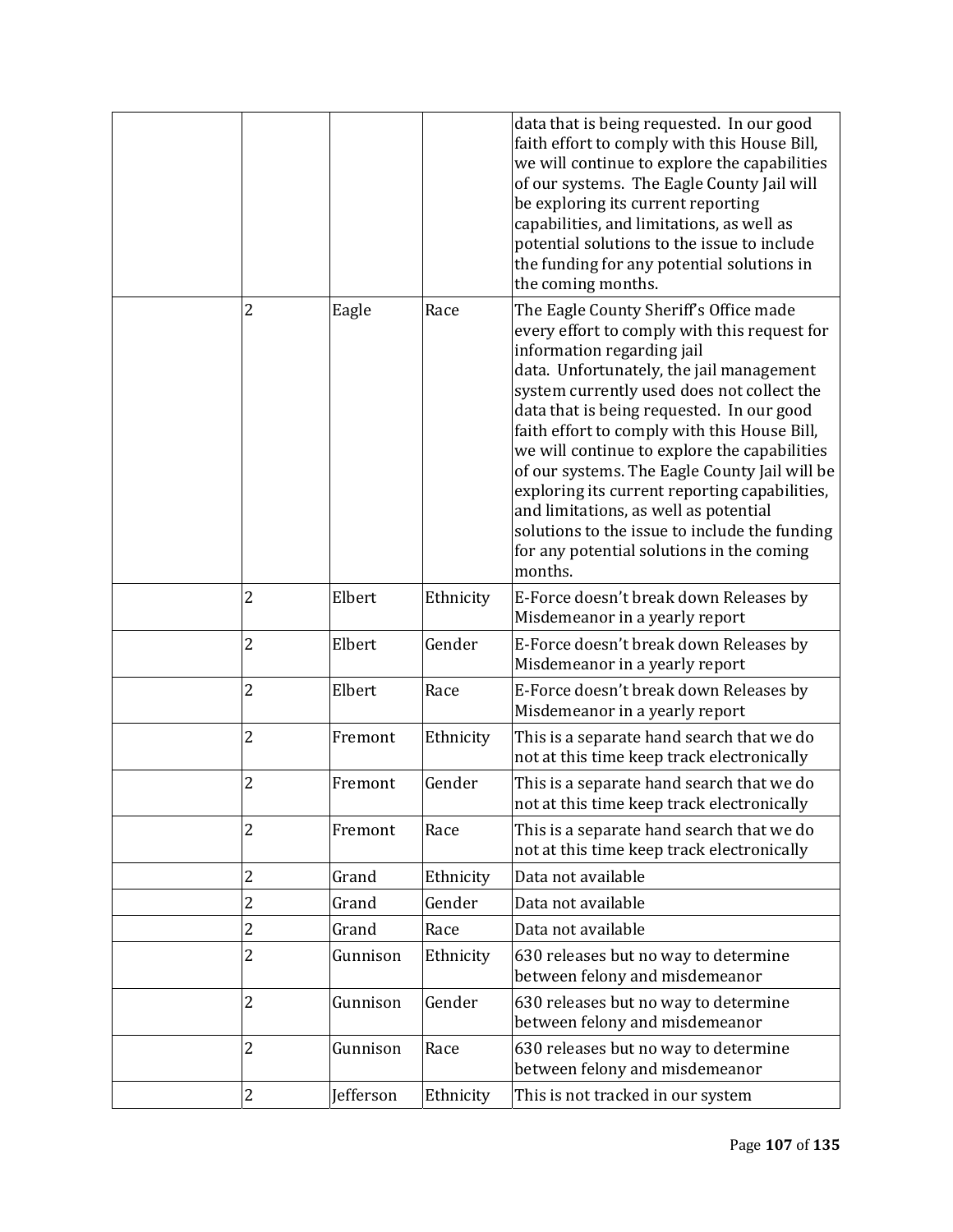| 2              | Jefferson           | Gender    | This is not tracked in our system                                                                                                                                                          |
|----------------|---------------------|-----------|--------------------------------------------------------------------------------------------------------------------------------------------------------------------------------------------|
| 2              | <b>Jefferson</b>    | Race      | This is not tracked in our system                                                                                                                                                          |
| $\overline{c}$ | La Plata            | Ethnicity | Unable to separate number of releases by<br>sex, race and ethnicity                                                                                                                        |
| $\overline{2}$ | La Plata            | Gender    | Unable to separate number of releases by<br>sex, race and ethnicity                                                                                                                        |
| $\overline{c}$ | La Plata            | Race      | Unable to separate number of releases by<br>sex, race and ethnicity                                                                                                                        |
| $\overline{c}$ | Logan               | Ethnicity | <b>NOT AVAILABLE AT THIS TIME</b>                                                                                                                                                          |
| $\overline{c}$ | Logan               | Gender    | <b>NOT AVAILABLE AT THIS TIME</b>                                                                                                                                                          |
| 2              | Logan               | Race      | NOT AVAILABLE AT THIS TIME                                                                                                                                                                 |
| 2              | Moffat              | Ethnicity | N/A this wont caculate to match the<br>average on our report/ we do same day<br>release/ persons released or bookings<br>released, and adds what charges are all<br>together on our report |
| $\overline{c}$ | Moffat              | Gender    | N/A this wont caculate to match the<br>average on our report/ we do same day<br>release/ persons released or bookings<br>released, and adds what charges are all<br>together on our report |
| 2              | Moffat              | Race      | N/A this wont caculate to match the<br>average on our report/ we do same day<br>release/ persons released or bookings<br>released, and adds what charges are all<br>together on our report |
| 2              | Montezuma Ethnicity |           | The MCSO JMS is unable to provide the<br>reports for this information(Report in<br>development)                                                                                            |
| 2              | Montezuma Gender    |           | The MCSO JMS is unable to provide the<br>reports for this information (Report in<br>development)                                                                                           |
| 2              | Montezuma Race      |           | The MCSO JMS is unable to provide the<br>reports for this information(Report in<br>development)                                                                                            |
| 2              | Morgan              | Ethnicity | We are working with our JMS company to<br>develop a program to pull this information                                                                                                       |
| 2              | Morgan              | Gender    | We are working with our JMS company to<br>develop a program to pull this information                                                                                                       |
| 2              | Morgan              | Race      | We are working with our JMS company to<br>develop a program to pull this information                                                                                                       |
| $\overline{2}$ | Park                | Ethnicity | Our JMS does not separate felony vs<br>misdemeanor releases.                                                                                                                               |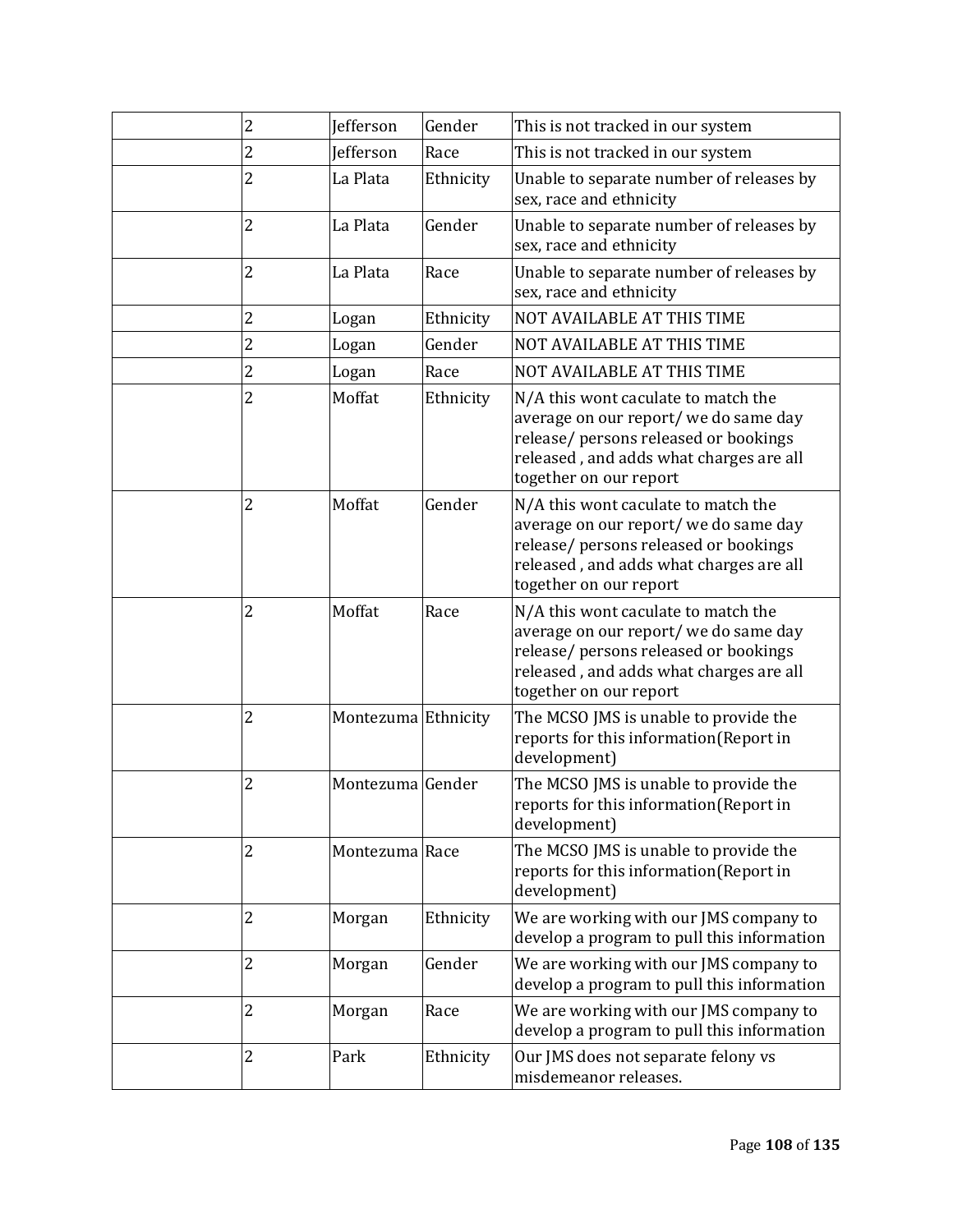| 2              | Park                 | Gender    | Our JMS does not separate felony vs<br>misdemeanor releases.                        |
|----------------|----------------------|-----------|-------------------------------------------------------------------------------------|
| 2              | Park                 | Race      | Our JMS does not separate felony vs<br>misdemeanor releases.                        |
| 2              | Pitkin               | Ethnicity | N/A                                                                                 |
| $\overline{c}$ | Pitkin               | Gender    | N/A                                                                                 |
| $\overline{c}$ | Pitkin               | Race      | N/A                                                                                 |
| $\overline{c}$ | Prowers              | Ethnicity | Eforce does not seprate this data                                                   |
| 2              | Prowers              | Gender    | Eforce does not seprate this data                                                   |
| 2              | Prowers              | Race      | Eforce does not seprate this data                                                   |
| 2              | Pueblo               | Ethnicity | JMS does not currently break down by<br>felony/misd                                 |
| 2              | Pueblo               | Gender    | JMS does not currently break down by<br>felony/misd                                 |
| $\overline{c}$ | Pueblo               | Race      | JMS does not currently break down by<br>felony/misd                                 |
| $\overline{2}$ | Routt                | Ethnicity | System does not separate released by crime<br>class                                 |
| $\overline{c}$ | Routt                | Gender    | System does not separate released by crime<br>class                                 |
| $\overline{2}$ | Routt                | Race      | System does not separate released by crime<br>class                                 |
| 2              | Saguache             | Ethnicity | Crimestar unable to track these Numbers                                             |
| $\overline{c}$ | Saguache             | Gender    | Crimestar unable to track these Numbers                                             |
| $\overline{2}$ | Saguache             | Race      | Crimestar unable to track these Numbers                                             |
| 2              | Summit               | Ethnicity | We do not have the program to pull these<br>stats from out JMS.                     |
| 2              | Summit               | Gender    | We do not have the program to pull these<br>stats from out JMS.                     |
| 2              | Summit               | Race      | We do not have the program to pull these<br>stats from out JMS.                     |
| $\overline{2}$ | Washington Ethnicity |           | E Force doesn't pull these averages.                                                |
| $\overline{c}$ | Washington Gender    |           | E Force doesn't pull these averages.                                                |
| 2              | Washington Race      |           | E Force doesn't pull these averages.                                                |
| 3              | Alamosa              | Ethnicity | Not able to capture information                                                     |
| 3              | Alamosa              | Gender    | Not able to capture information                                                     |
| 3              | Alamosa              | Race      | Not able to capture information                                                     |
| 3              | Bent                 | Ethnicity | bent county only, we hold for other counties<br>don't know if they are misdemeanors |
| 3              | Bent                 | Gender    | bent county only, we hold for other counties<br>don't know if they are misdemeanors |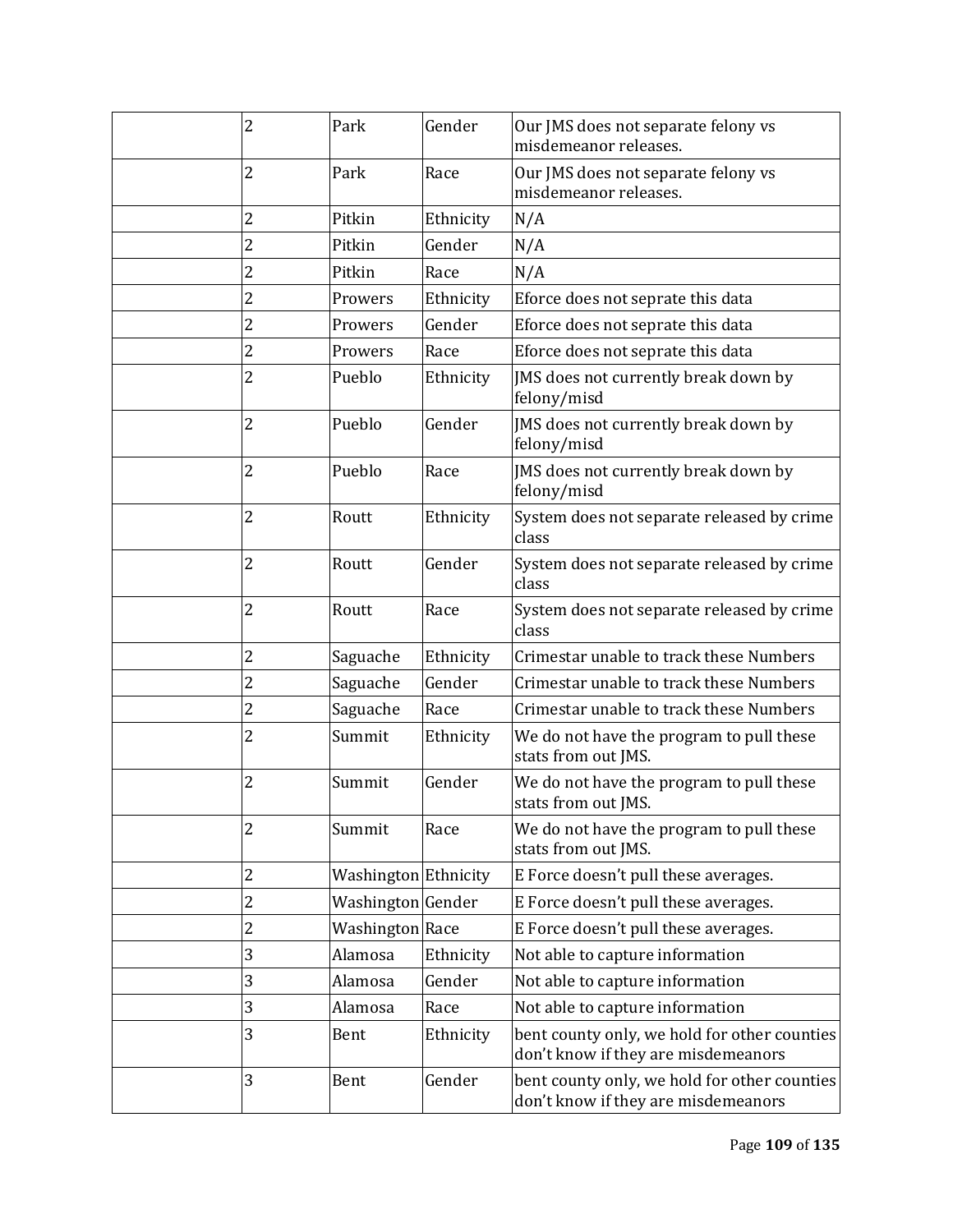| 3 | Bent      | Race      | bent county only, we hold for other counties<br>don't know if they are misdemeanors            |
|---|-----------|-----------|------------------------------------------------------------------------------------------------|
| 3 | Chaffee   | Ethnicity | IMS does not calculate this                                                                    |
| 3 | Chaffee   | Gender    | JMS does not calculate this                                                                    |
| 3 | Chaffee   | Race      | JMS does not calculate this                                                                    |
| 3 | Delta     | Ethnicity | We had 1070 total releases but my JMS<br>doesn't break it down by Gender or<br>Race/Ethnicity. |
| 3 | Delta     | Gender    | We had 1070 total releases but my JMS<br>doesn't break it down by Gender or<br>Race/Ethnicity. |
| 3 | Delta     | Race      | We had 1070 total releases but my JMS<br>doesn't break it down by Gender or<br>Race/Ethnicity. |
| 3 | Eagle     | Ethnicity | The Eagle County Sheriff's Office does not<br>track this data                                  |
| 3 | Eagle     | Gender    | The Eagle County Sheriff's Office does not<br>track this data                                  |
| 3 | Eagle     | Race      | The Eagle County Sheriff's Office does not<br>track this data                                  |
| 3 | Elbert    | Ethnicity | E-Force doesn't break down Releases by<br>Misdemeanor in a yearly report                       |
| 3 | Elbert    | Gender    | E-Force doesn't break down Releases by<br>Misdemeanor in a yearly report                       |
| 3 | Elbert    | Race      | E-Force doesn't break down Releases by<br>Misdemeanor in a yearly report                       |
| 3 | Fremont   | Ethnicity | This is a separate hand search that we do<br>not at this time keep track electronically        |
| 3 | Fremont   | Gender    | This is a separate hand search that we do<br>not at this time keep track electronically        |
| 3 | Fremont   | Race      | This is a separate hand search that we do<br>not at this time keep track electronically        |
| 3 | Grand     | Ethnicity | Data not available                                                                             |
| 3 | Grand     | Gender    | Data not available                                                                             |
| 3 | Grand     | Race      | Data not available                                                                             |
| 3 | Gunnison  | Ethnicity | 690 releases but no way to determine<br>between felony and misdemeanor                         |
| 3 | Gunnison  | Gender    | 690 releases but no way to determine<br>between felony and misdemeanor                         |
| 3 | Gunnison  | Race      | 690 releases but no way to determine<br>between felony and misdemeanor                         |
| 3 | Jefferson | Ethnicity | This is not tracked in our system                                                              |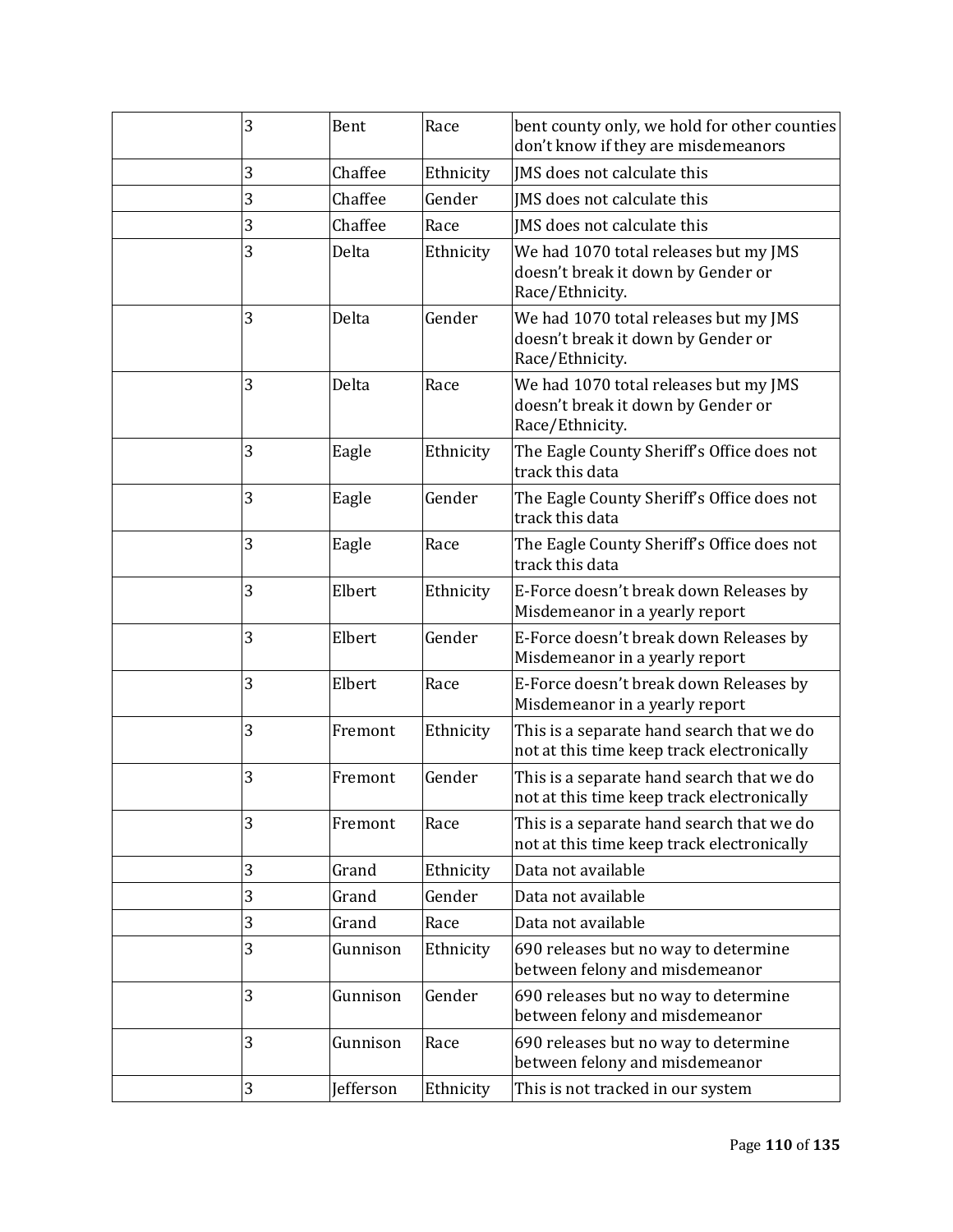| 3 | Jefferson           | Gender    | This is not tracked in our system                                                                                                                                                          |
|---|---------------------|-----------|--------------------------------------------------------------------------------------------------------------------------------------------------------------------------------------------|
| 3 | <b>Jefferson</b>    | Race      | This is not tracked in our system                                                                                                                                                          |
| 3 | <b>Kit Carson</b>   | Ethnicity | No access to old JMS system to retrieve<br>information                                                                                                                                     |
| 3 | <b>Kit Carson</b>   | Gender    | No access to old JMS system to retrieve<br>information                                                                                                                                     |
| 3 | <b>Kit Carson</b>   | Race      | No access to old JMS system to retrieve<br>information                                                                                                                                     |
| 3 | La Plata            | Ethnicity | Unable to separate by Sex, Race, or<br>Ethnicity                                                                                                                                           |
| 3 | La Plata            | Gender    | Unable to separate by Sex, Race, or<br>Ethnicity                                                                                                                                           |
| 3 | La Plata            | Race      | Unable to separate by Sex, Race, or<br>Ethnicity                                                                                                                                           |
| 3 | Logan               | Ethnicity | NOT AVAILABLE AT THIS TIME                                                                                                                                                                 |
| 3 | Logan               | Gender    | NOT AVAILABLE AT THIS TIME                                                                                                                                                                 |
| 3 | Logan               | Race      | NOT AVAILABLE AT THIS TIME                                                                                                                                                                 |
| 3 | Moffat              | Ethnicity | N/A this wont caculate to match the<br>average on our report/ we do same day<br>release/ persons released or bookings<br>released, and adds what charges are all<br>together on our report |
| 3 | Moffat              | Gender    | N/A this wont caculate to match the<br>average on our report/ we do same day<br>release/ persons released or bookings<br>released, and adds what charges are all<br>together on our report |
| 3 | Moffat              | Race      | N/A this wont caculate to match the<br>average on our report/ we do same day<br>release/ persons released or bookings<br>released, and adds what charges are all<br>together on our report |
| 3 | Montezuma Ethnicity |           | MCSO JMS is unable to provide the reports<br>for this information(Report in<br>development)                                                                                                |
| 3 | Montezuma Gender    |           | MCSO JMS is unable to provide the reports<br>for this information(Report in<br>development)                                                                                                |
| 3 | Montezuma Race      |           | MCSO JMS is unable to provide the reports<br>for this information(Report in<br>development)                                                                                                |
| 3 | Park                | Ethnicity | Our JMS does not separate felony vs misd.<br>releases                                                                                                                                      |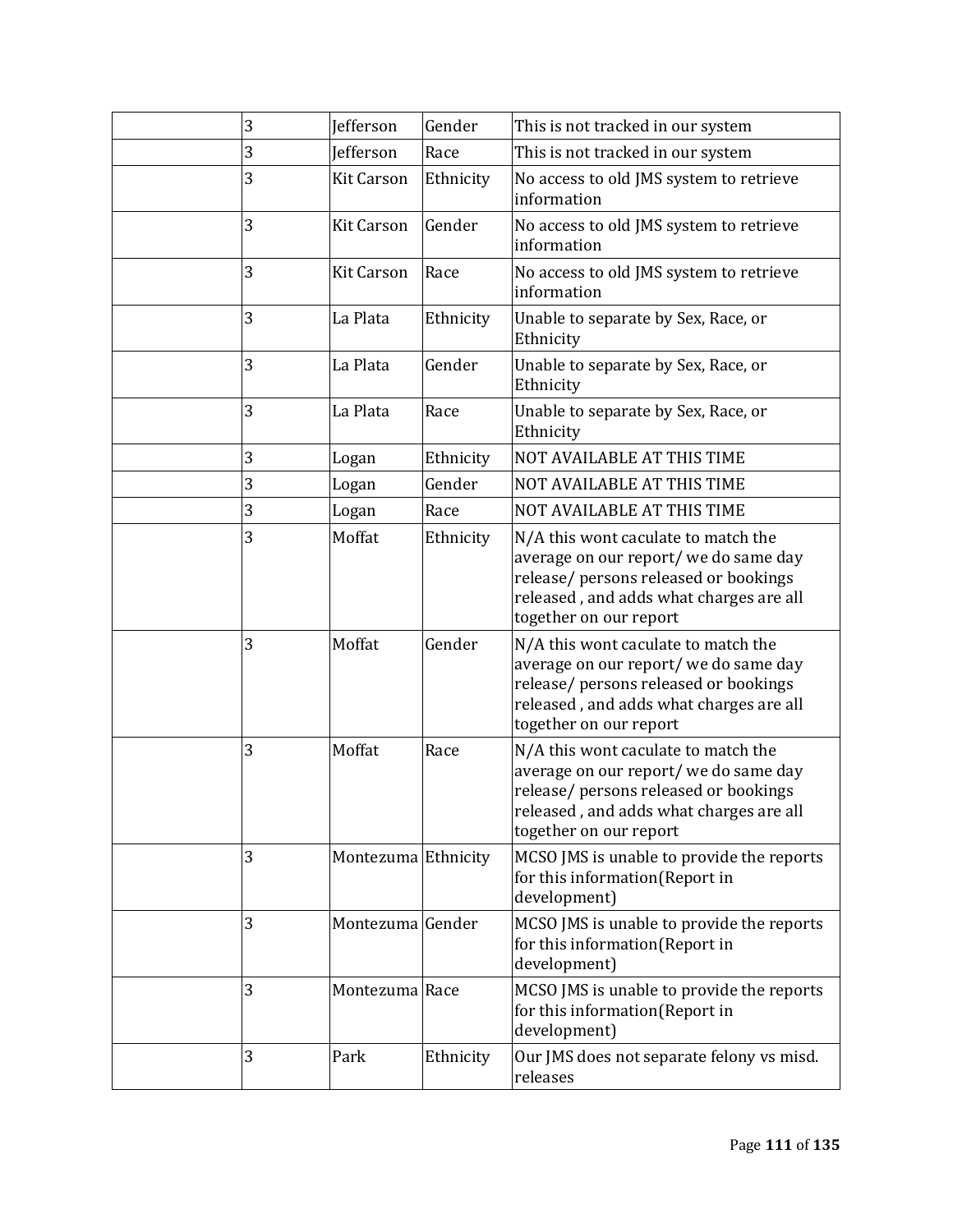|                                   | 3 | Park                 | Gender    | Our JMS does not separate felony vs misd.<br>releases                  |
|-----------------------------------|---|----------------------|-----------|------------------------------------------------------------------------|
|                                   | 3 | Park                 | Race      | Our JMS does not separate felony vs misd.<br>releases                  |
|                                   | 3 | Pitkin               | Ethnicity | due to covid, unable to get this report                                |
|                                   | 3 | Pitkin               | Gender    | due to covid, unable to get this report                                |
|                                   | 3 | Pitkin               | Race      | due to covid, unable to get this report                                |
|                                   | 3 | Prowers              | Ethnicity | Eforce does not seprate this data                                      |
|                                   | 3 | Prowers              | Gender    | Eforce does not seprate this data                                      |
|                                   | 3 | Prowers              | Race      | Eforce does not seprate this data                                      |
|                                   | 3 | Pueblo               | Ethnicity | JSM does not currently break down by<br>felony/misd                    |
|                                   | 3 | Pueblo               | Gender    | JSM does not currently break down by<br>felony/misd                    |
|                                   | 3 | Pueblo               | Race      | JSM does not currently break down by<br>felony/misd                    |
|                                   | 3 | Routt                | Ethnicity | System does not separate released by crime<br>class                    |
|                                   | 3 | Routt                | Gender    | System does not separate released by crime<br>class                    |
|                                   | 3 | Routt                | Race      | System does not separate released by crime<br>class                    |
|                                   | 3 | Saguache             | Ethnicity | <b>ESTIMATES</b>                                                       |
|                                   | 3 | Saguache             | Gender    | <b>ESTIMATES</b>                                                       |
|                                   | 3 | Saguache             | Race      | <b>ESTIMATES</b>                                                       |
|                                   | 3 | Summit               | Ethnicity | We do not have the program to pull these<br>stats from our JMS.        |
|                                   | 3 | Summit               | Gender    | We do not have the program to pull these<br>stats from our JMS.        |
|                                   | 3 | Summit               | Race      | We do not have the program to pull these<br>stats from our JMS.        |
|                                   | 3 | Washington Ethnicity |           | JMS is unable to pull these statistics.                                |
|                                   | 3 | Washington Gender    |           | JMS is unable to pull these statistics.                                |
|                                   | 3 | Washington Race      |           | JMS is unable to pull these statistics.                                |
| <b>Municipal</b><br><b>Charge</b> |   |                      |           |                                                                        |
|                                   | 1 | Delta                | Ethnicity | My JMS doesn't break Municipal inmates by<br>Gender or Race/Ethnicity. |
|                                   | 1 | Delta                | Gender    | My JMS doesn't break Municipal inmates by<br>Gender or Race/Ethnicity. |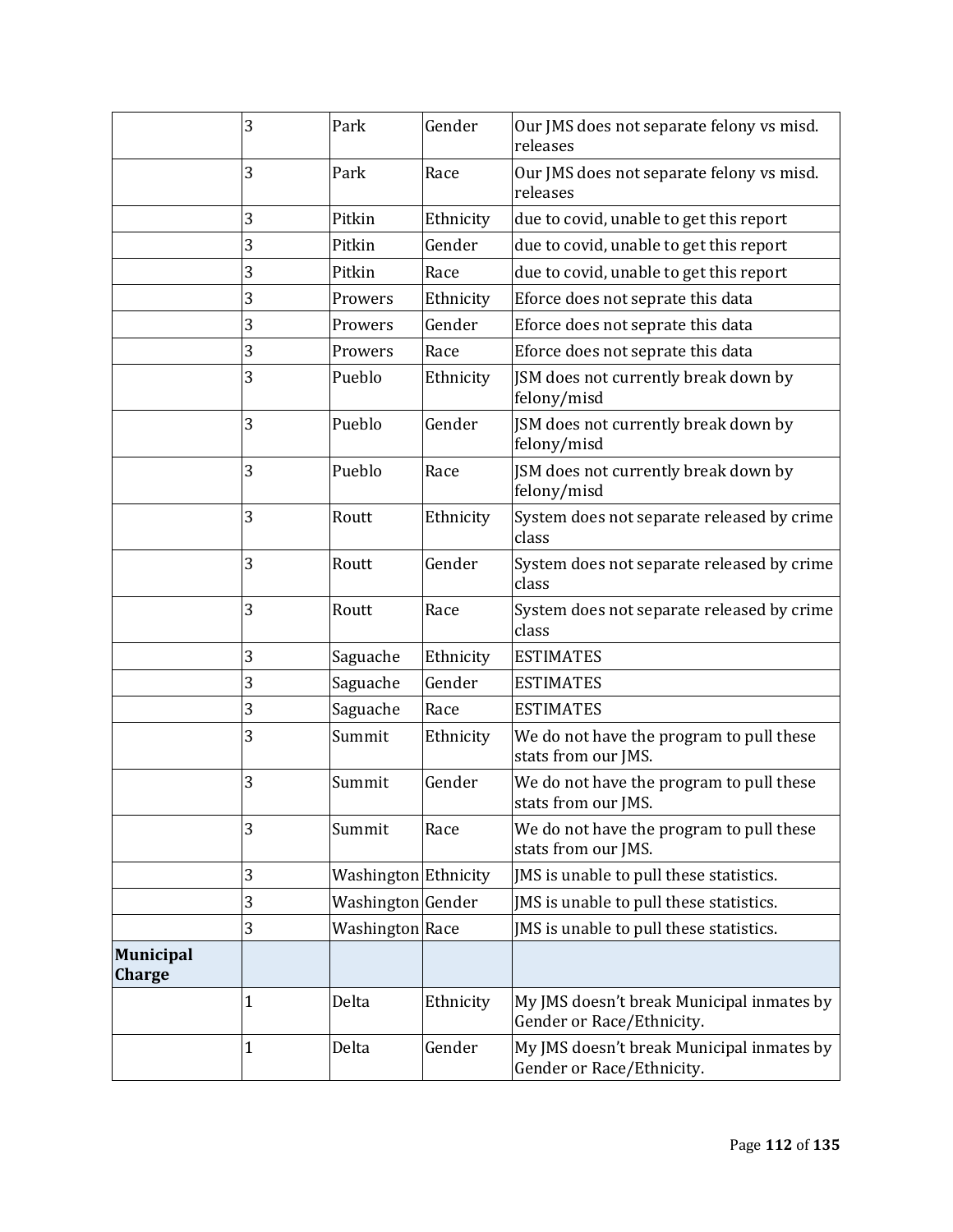|                             | $\mathbf{1}$            | Delta    | Race      | My JMS doesn't break Municipal inmates by<br>Gender or Race/Ethnicity.               |
|-----------------------------|-------------------------|----------|-----------|--------------------------------------------------------------------------------------|
|                             | 1                       | Gilpin   | Ethnicity | <b>NA</b>                                                                            |
|                             | 1                       | Gilpin   | Gender    | <b>NA</b>                                                                            |
|                             | $\mathbf{1}$            | Gilpin   | Race      | <b>NA</b>                                                                            |
|                             | $\overline{2}$          | Delta    | Ethnicity | My JMS doesn't break Municipal inmates by<br>Gender or Race/Ethnicity.               |
|                             | $\overline{2}$          | Delta    | Gender    | My JMS doesn't break Municipal inmates by<br>Gender or Race/Ethnicity.               |
|                             | 2                       | Delta    | Race      | My JMS doesn't break Municipal inmates by<br>Gender or Race/Ethnicity.               |
|                             | $\overline{\mathbf{c}}$ | Moffat   | Ethnicity | N/A tracked in Unsentenced no hold                                                   |
|                             | 2                       | Moffat   | Gender    | N/A tracked in Unsentenced no hold                                                   |
|                             | $\overline{c}$          | Moffat   | Race      | N/A tracked in Unsentenced no hold                                                   |
|                             | $\overline{2}$          | Morgan   | Ethnicity | We are working with our JMS company to<br>develop a program to pull this information |
|                             | $\overline{c}$          | Morgan   | Gender    | We are working with our JMS company to<br>develop a program to pull this information |
|                             | $\overline{c}$          | Morgan   | Race      | We are working with our JMS company to<br>develop a program to pull this information |
|                             | 3                       | Delta    | Ethnicity | My JMS doesn't break Municipal inmates by<br>Gender or Race/Ethnicity.               |
|                             | 3                       | Delta    | Gender    | My JMS doesn't break Municipal inmates by<br>Gender or Race/Ethnicity.               |
|                             | 3                       | Delta    | Race      | My JMS doesn't break Municipal inmates by<br>Gender or Race/Ethnicity.               |
|                             | 3                       | Pueblo   | Ethnicity | JMS does not currently break down<br>"Municipal" by gender/race/ethnicity            |
|                             | 3                       | Pueblo   | Gender    | JMS does not currently break down<br>"Municipal" by gender/race/ethnicity            |
|                             | 3                       | Pueblo   | Race      | JMS does not currently break down<br>"Municipal" by gender/race/ethnicity            |
|                             | 3                       | Saguache | Ethnicity | <b>ESTIMATES</b>                                                                     |
|                             | 3                       | Saguache | Gender    | <b>ESTIMATES</b>                                                                     |
|                             | 3                       | Saguache | Race      | <b>ESTIMATES</b>                                                                     |
| <b>Number of</b><br>inmates |                         |          |           |                                                                                      |
|                             | $\mathbf 1$             | Gilpin   | Ethnicity | $\rm NA$                                                                             |
|                             | $\mathbf{1}$            | Gilpin   | Gender    | <b>NA</b>                                                                            |
|                             | $\mathbf{1}$            | Gilpin   | Race      | NA                                                                                   |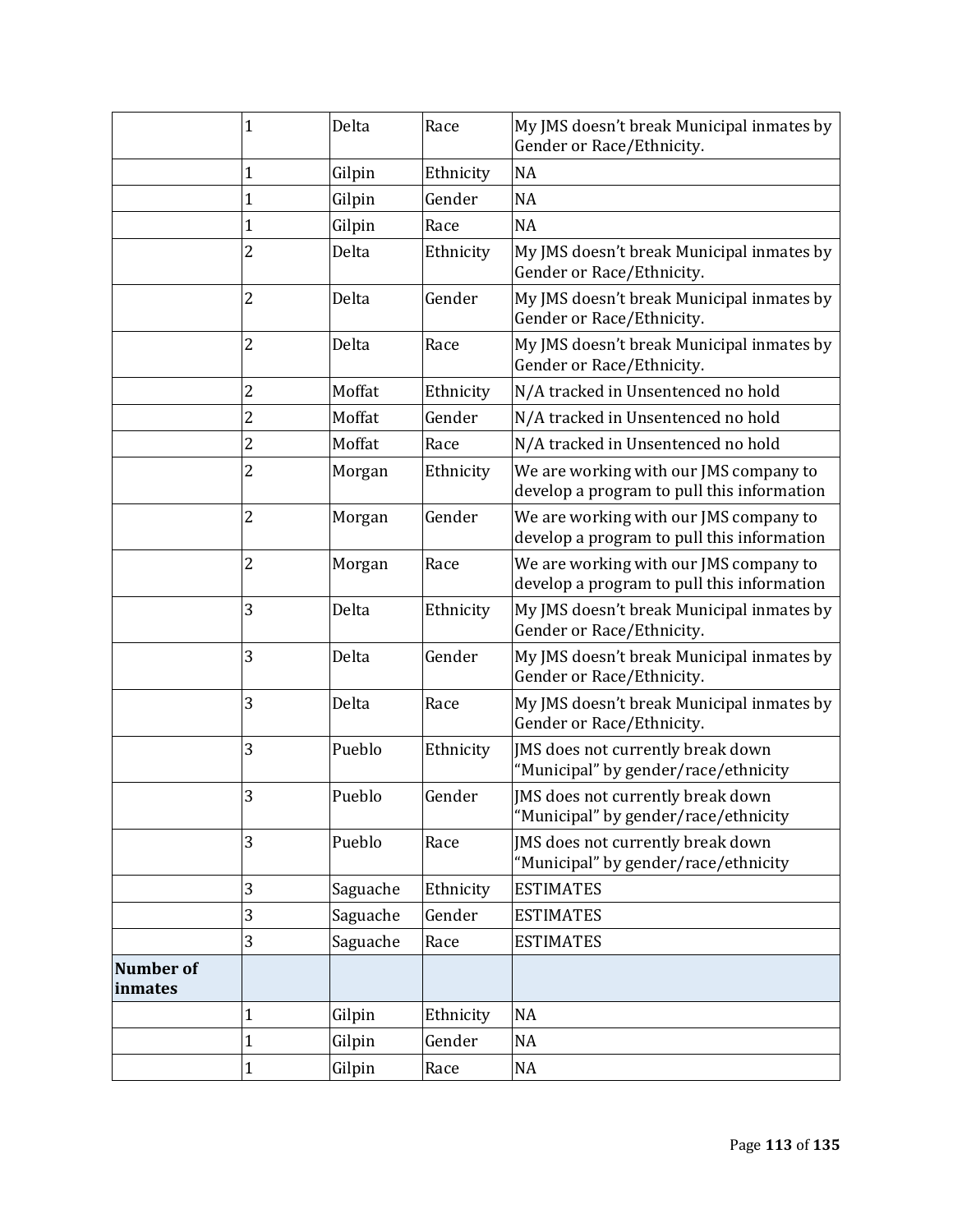|          | $\mathbf{1}$   | Jefferson        | Ethnicity | This info is available in connection with the<br>booking numbers over period of time. Not<br>PIT                                                                                                      |
|----------|----------------|------------------|-----------|-------------------------------------------------------------------------------------------------------------------------------------------------------------------------------------------------------|
|          | $\mathbf{1}$   | Jefferson        | Gender    | This info is available in connection with the<br>booking numbers over period of time. Not<br>PIT                                                                                                      |
|          | $\mathbf{1}$   | <b>Jefferson</b> | Race      | This info is available in connection with the<br>booking numbers over period of time. Not<br>PIT                                                                                                      |
|          | $\mathbf{1}$   | Pitkin           | Ethnicity | <b>NA Ethnicity</b>                                                                                                                                                                                   |
|          | $\mathbf{1}$   | Pitkin           | Gender    | <b>NA Ethnicity</b>                                                                                                                                                                                   |
|          | 1              | Pitkin           | Race      | <b>NA Ethnicity</b>                                                                                                                                                                                   |
|          | $\overline{2}$ | Pueblo           | Ethnicity | JMS does not currently break down<br>race/ethnicity                                                                                                                                                   |
|          | $\overline{2}$ | Pueblo           | Gender    | JMS does not currently break down<br>race/ethnicity                                                                                                                                                   |
|          | 2              | Pueblo           | Race      | JMS does not currently break down<br>race/ethnicity                                                                                                                                                   |
|          | 2              | Summit           | Ethnicity | Population down due to COVID-19                                                                                                                                                                       |
|          | $\overline{c}$ | Summit           | Gender    | Population down due to COVID-19                                                                                                                                                                       |
|          | $\overline{2}$ | Summit           | Race      | Population down due to COVID-19                                                                                                                                                                       |
|          | 3              | Saguache         | Ethnicity | <b>ESTIMATES</b>                                                                                                                                                                                      |
|          | 3              | Saguache         | Gender    | <b>ESTIMATES</b>                                                                                                                                                                                      |
|          | 3              | Saguache         | Race      | <b>ESTIMATES</b>                                                                                                                                                                                      |
|          | 3              | Summit           | Ethnicity | Population down due to COVID-19                                                                                                                                                                       |
|          | 3              | Summit           | Gender    | Population down due to COVID-19                                                                                                                                                                       |
|          | 3              | Summit           | Race      | Population down due to COVID-19                                                                                                                                                                       |
| Pretrial |                |                  |           |                                                                                                                                                                                                       |
|          | $\mathbf{1}$   | Delta            | Ethnicity | My JMS doesn't break unsentenced inmates<br>by Gender or Race/Ethnicity.                                                                                                                              |
|          | $\mathbf{1}$   | Delta            | Gender    | My JMS doesn't break unsentenced inmates<br>by Gender or Race/Ethnicity.                                                                                                                              |
|          | $\mathbf{1}$   | Delta            | Race      | My JMS doesn't break unsentenced inmates<br>by Gender or Race/Ethnicity.                                                                                                                              |
|          | $\mathbf{1}$   | Denver           | Ethnicity | Sentenced/Unsentenced data cannot be<br>tracked into the past, because information<br>on sentencing per case is stored in text<br>fields. Text field values are overridden, as<br>case status changes |
|          | $\mathbf{1}$   | Denver           | Gender    | Sentenced/Unsentenced data cannot be<br>tracked into the past, because information<br>on sentencing per case is stored in text                                                                        |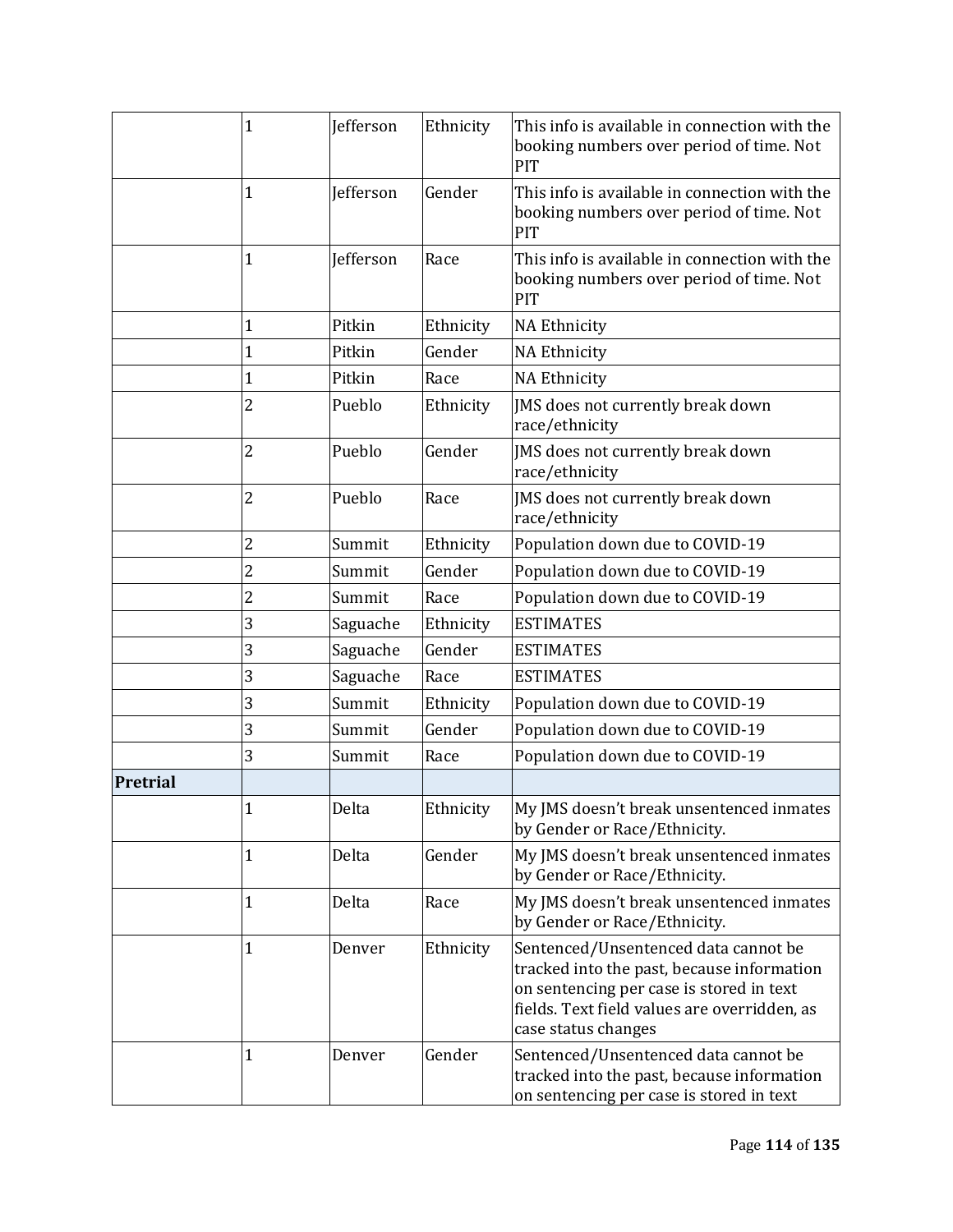|              |        |           | fields. Text field values are overridden, as                                                                                                                                                                                                                                                                                                                                                                                                                                                                                                                                                                    |
|--------------|--------|-----------|-----------------------------------------------------------------------------------------------------------------------------------------------------------------------------------------------------------------------------------------------------------------------------------------------------------------------------------------------------------------------------------------------------------------------------------------------------------------------------------------------------------------------------------------------------------------------------------------------------------------|
|              |        |           | case status changes                                                                                                                                                                                                                                                                                                                                                                                                                                                                                                                                                                                             |
| 1            | Denver | Race      | Sentenced/Unsentenced data cannot be<br>tracked into the past, because information<br>on sentencing per case is stored in text<br>fields. Text field values are overridden, as<br>case status changes                                                                                                                                                                                                                                                                                                                                                                                                           |
| $\mathbf{1}$ | Eagle  | Ethnicity | The Eagle County Sheriff's Office made<br>every effort to comply with this request for<br>information regarding jail data.<br>Unfortunately, the jail management system<br>currently used does not collect the data that<br>is being requested. In our good faith effort<br>to comply with this House Bill, we will<br>continue to explore the capabilities of our<br>systems. The Eagle County Jail will be<br>exploring its current reporting capabilities,<br>and limitations, as well as potential<br>solutions to the issue to include the funding<br>for any potential solutions in the coming<br>months. |
| 1            | Eagle  | Gender    | The Eagle County Sheriff's Office made<br>every effort to comply with this request for<br>information regarding jail data.<br>Unfortunately, the jail management system<br>currently used does not collect the data that<br>is being requested. In our good faith effort<br>to comply with this House Bill, we will<br>continue to explore the capabilities of our<br>systems. The Eagle County Jail will be<br>exploring its current reporting capabilities,<br>and limitations, as well as potential<br>solutions to the issue to include the funding<br>for any potential solutions in the coming<br>months. |
| 1            | Eagle  | Race      | The Eagle County Sheriff's Office made<br>every effort to comply with this request for<br>information regarding jail data.<br>Unfortunately, the jail management system<br>currently used does not collect the data that<br>is being requested. In our good faith effort<br>to comply with this House Bill, we will<br>continue to explore the capabilities of our<br>systems. The Eagle County Jail will be<br>exploring its current reporting capabilities,<br>and limitations, as well as potential<br>solutions to the issue to include the funding                                                         |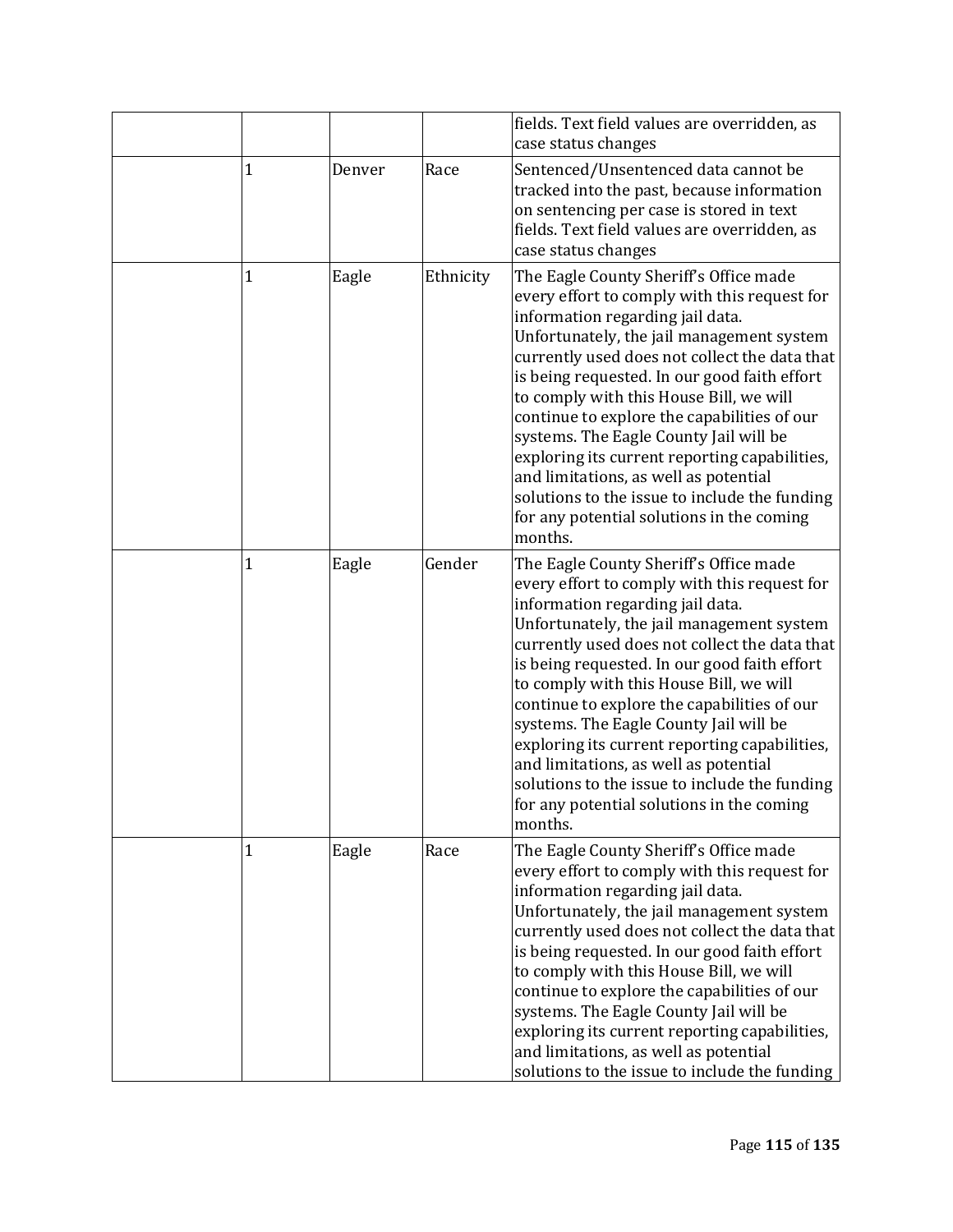|                |           |           | for any potential solutions in the coming<br>months.                                                                |
|----------------|-----------|-----------|---------------------------------------------------------------------------------------------------------------------|
| 1              | Fremont   | Ethnicity | This would have to be figured by hand, JMS<br>not set to capture this data at this time                             |
| $\mathbf 1$    | Fremont   | Gender    | This would have to be figured by hand, JMS<br>not set to capture this data at this time                             |
| $\mathbf{1}$   | Fremont   | Race      | This would have to be figured by hand, JMS<br>not set to capture this data at this time                             |
| $\mathbf{1}$   | Gilpin    | Ethnicity | Info on Gender, Race, Ethnicity not pulled<br>on day of snapshot, new process in place for<br>next quarterly report |
| 1              | Gilpin    | Gender    | Info on Gender, Race, Ethnicity not pulled<br>on day of snapshot, new process in place for<br>next quarterly report |
| $\mathbf{1}$   | Gilpin    | Race      | Info on Gender, Race, Ethnicity not pulled<br>on day of snapshot, new process in place for<br>next quarterly report |
| $\mathbf{1}$   | Jefferson | Ethnicity | Pre-Trail total population (we don't<br>designate between hold/no hold in our<br>numbers)                           |
| $\mathbf{1}$   | Jefferson | Gender    | Pre-Trail total population (we don't<br>designate between hold/no hold in our<br>numbers)                           |
| $\mathbf{1}$   | Jefferson | Race      | Pre-Trail total population (we don't<br>designate between hold/no hold in our<br>numbers)                           |
| $\mathbf{1}$   | Pitkin    | Ethnicity | <b>NA Ethnicity</b>                                                                                                 |
| 1              | Pitkin    | Gender    | <b>NA Ethnicity</b>                                                                                                 |
| $\mathbf{1}$   | Pitkin    | Race      | <b>NA Ethnicity</b>                                                                                                 |
| 1              | Prowers   | Ethnicity | Eforce does not separate this data.                                                                                 |
| 1              | Prowers   | Gender    | Eforce does not separate this data.                                                                                 |
| $\mathbf{1}$   | Prowers   | Race      | Eforce does not separate this data.                                                                                 |
| $\mathbf 1$    | Pueblo    | Ethnicity | JMS does not currently break down<br>"sentenced" by gender/race/ethnicity                                           |
| $\mathbf{1}$   | Pueblo    | Gender    | JMS does not currently break down<br>'sentenced" by gender/race/ethnicity                                           |
| $\mathbf{1}$   | Pueblo    | Race      | JMS does not currently break down<br>"sentenced" by gender/race/ethnicity                                           |
| 2              | Delta     | Ethnicity | My JMS doesn't break unsentenced inmates<br>by Gender or Race/Ethnicity.                                            |
| $\overline{2}$ | Delta     | Gender    | My JMS doesn't break unsentenced inmates<br>by Gender or Race/Ethnicity.                                            |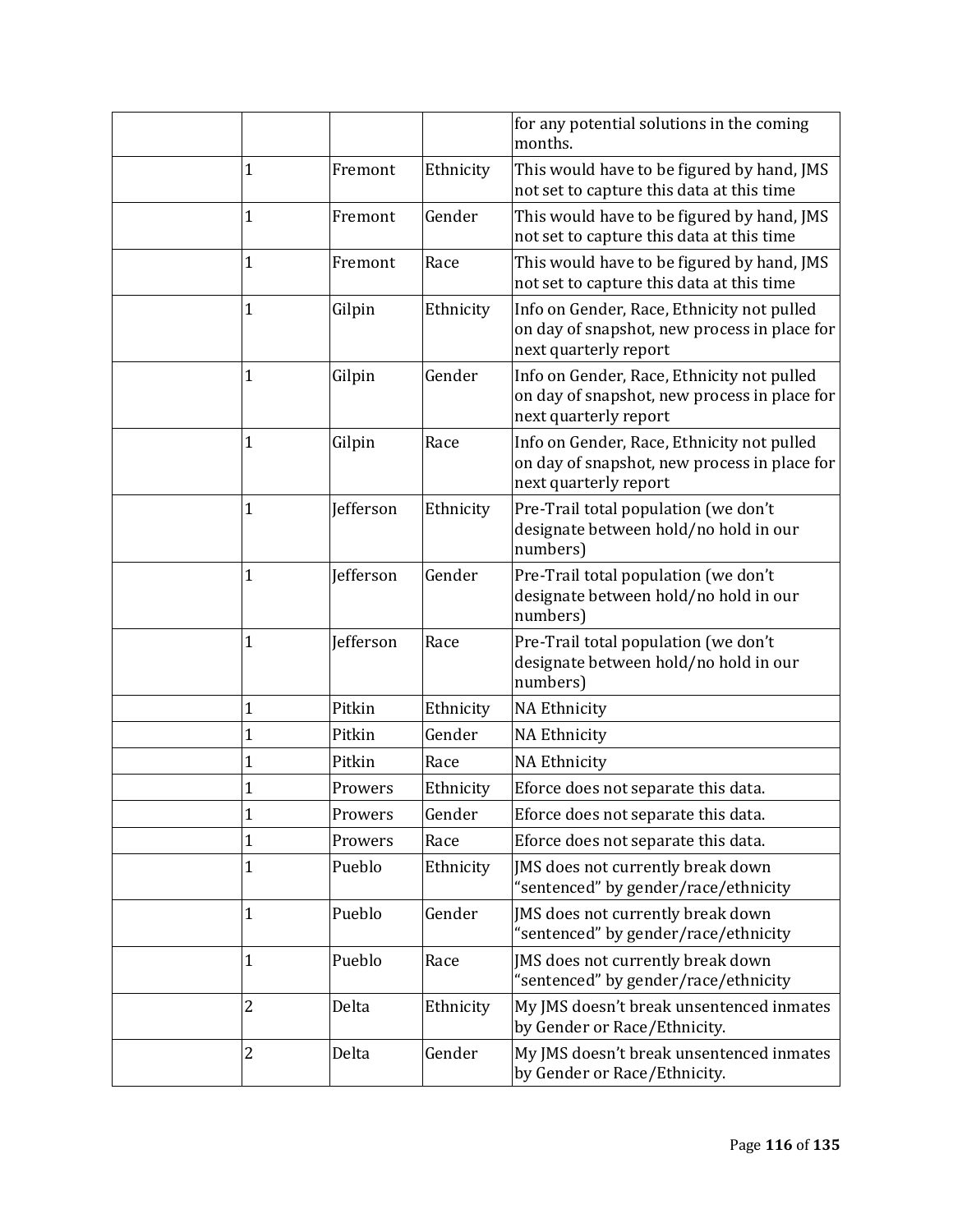| $\overline{2}$ | Delta   | Race      | My JMS doesn't break unsentenced inmates<br>by Gender or Race/Ethnicity.    |
|----------------|---------|-----------|-----------------------------------------------------------------------------|
| 2              | Prowers | Ethnicity | Eforce does not seprate this data                                           |
| 2              | Prowers | Gender    | Eforce does not seprate this data                                           |
| $\overline{c}$ | Prowers | Race      | Eforce does not seprate this data                                           |
| $\overline{2}$ | Pueblo  | Ethnicity | JMS does not currently break down<br>'sentenced" by gender/race/ethnicity   |
| 2              | Pueblo  | Gender    | JMS does not currently break down<br>"sentenced" by gender/race/ethnicity   |
| 2              | Pueblo  | Race      | JMS does not currently break down<br>'sentenced" by gender/race/ethnicity   |
| 2              | Routt   | Ethnicity | System does not break down by gender,<br>race/ethnicity                     |
| $\overline{2}$ | Routt   | Gender    | System does not break down by gender,<br>race/ethnicity                     |
| $\overline{2}$ | Routt   | Race      | System does not break down by gender,<br>race/ethnicity                     |
| 2              | Summit  | Ethnicity | Population down due to COVID-19                                             |
| 2              | Summit  | Gender    | Population down due to COVID-19                                             |
| 2              | Summit  | Race      | Population down due to COVID-19                                             |
| 3              | Delta   | Ethnicity | My JMS doesn't break unsentenced inmates<br>by Gender or Race/Ethnicity.    |
| 3              | Delta   | Gender    | My JMS doesn't break unsentenced inmates<br>by Gender or Race/Ethnicity.    |
| 3              | Delta   | Race      | My JMS doesn't break unsentenced inmates<br>by Gender or Race/Ethnicity.    |
| 3              | Prowers | Ethnicity | Eforce does not seprate this data                                           |
| 3              | Prowers | Gender    | Eforce does not seprate this data                                           |
| 3              | Prowers | Race      | Eforce does not seprate this data                                           |
| 3              | Pueblo  | Ethnicity | JMS does not currently break down<br>"Unsentenced" by gender/race/ethnicity |
| 3              | Pueblo  | Gender    | JMS does not currently break down<br>"Unsentenced" by gender/race/ethnicity |
| 3              | Pueblo  | Race      | JMS does not currently break down<br>"Unsentenced" by gender/race/ethnicity |
| 3              | Routt   | Ethnicity | System does not break down by gender,<br>race/ethnicity                     |
| 3              | Routt   | Gender    | System does not break down by gender,<br>race/ethnicity                     |
| 3              | Routt   | Race      | System does not break down by gender,<br>race/ethnicity                     |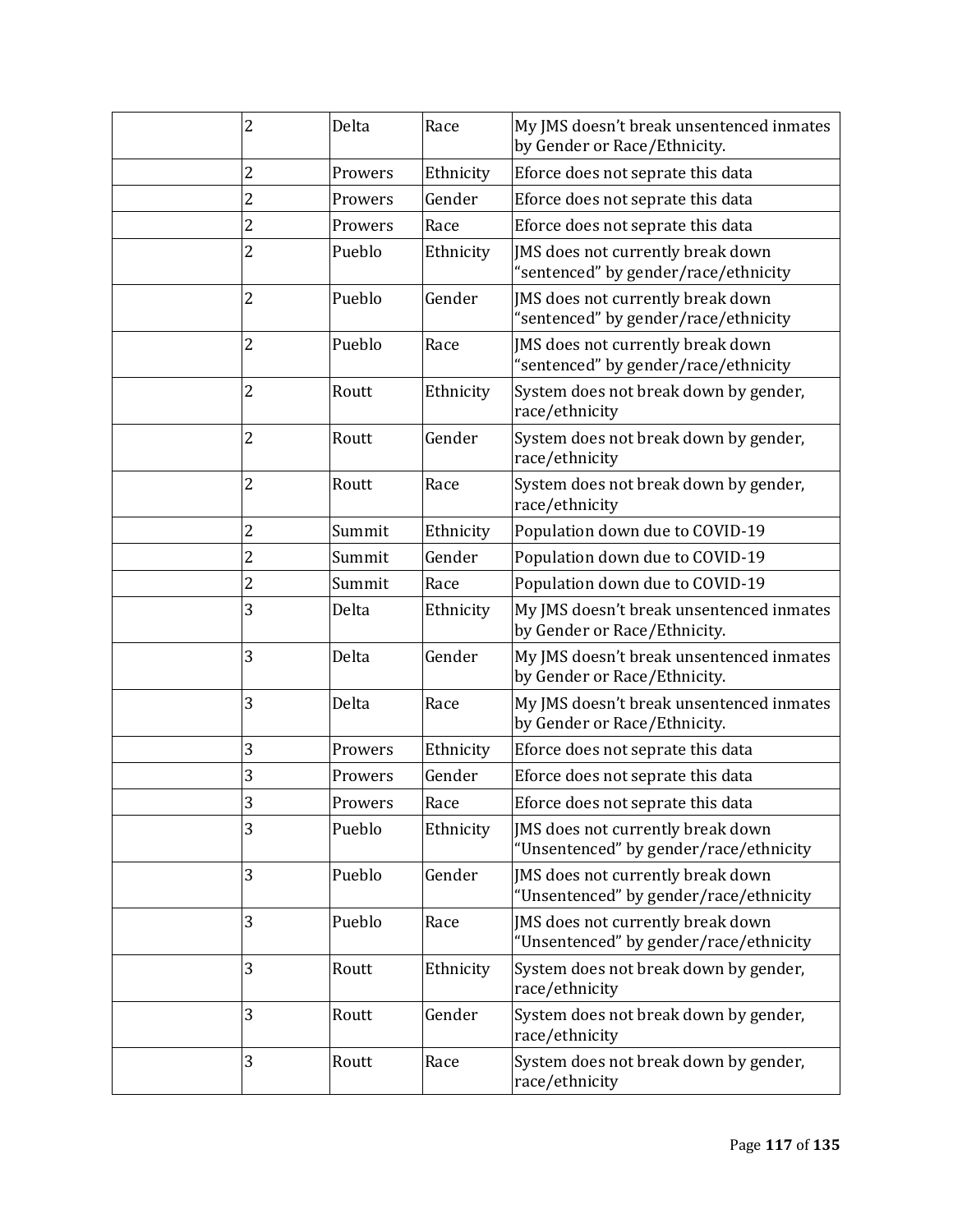|                             | 3              | Saguache | Ethnicity | <b>ESTIMATES</b>                                                                                                                                                                                                                                                         |
|-----------------------------|----------------|----------|-----------|--------------------------------------------------------------------------------------------------------------------------------------------------------------------------------------------------------------------------------------------------------------------------|
|                             | 3              | Saguache | Gender    | <b>ESTIMATES</b>                                                                                                                                                                                                                                                         |
|                             | 3              | Saguache | Race      | <b>ESTIMATES</b>                                                                                                                                                                                                                                                         |
|                             | 3              | Summit   | Ethnicity | Population down due to COVID-19                                                                                                                                                                                                                                          |
|                             | 3              | Summit   | Gender    | Population down due to COVID-19                                                                                                                                                                                                                                          |
|                             | 3              | Summit   | Race      | Population down due to COVID-19                                                                                                                                                                                                                                          |
| Pretrial<br><b>Felonies</b> |                |          |           |                                                                                                                                                                                                                                                                          |
|                             | 1              | Bent     | Ethnicity | Bent county only, we hold for other<br>counties but do not know if they are felony<br>charges                                                                                                                                                                            |
|                             | 1              | Bent     | Gender    | Bent county only, we hold for other<br>counties but do not know if they are felony<br>charges                                                                                                                                                                            |
|                             | 1              | Bent     | Race      | Bent county only, we hold for other<br>counties but do not know if they are felony<br>charges                                                                                                                                                                            |
|                             | 1              | Delta    | Ethnicity | My JMS doesn't break unsentenced inmates<br>by Gender or Race/Ethnicity.                                                                                                                                                                                                 |
|                             | 1              | Delta    | Gender    | My JMS doesn't break unsentenced inmates<br>by Gender or Race/Ethnicity.                                                                                                                                                                                                 |
|                             | 1              | Delta    | Race      | My JMS doesn't break unsentenced inmates<br>by Gender or Race/Ethnicity.                                                                                                                                                                                                 |
|                             | $\overline{1}$ | Denver   | Ethnicity | Sentenced/Unsentenced data cannot be<br>tracked into the past, because information<br>on sentencing per case is stored in text<br>fields. Text field values are overridden, as<br>case status changes                                                                    |
|                             | 1              | Denver   | Gender    | Sentenced/Unsentenced data cannot be<br>tracked into the past, because information<br>on sentencing per case is stored in text<br>fields. Text field values are overridden, as<br>case status changes                                                                    |
|                             | 1              | Denver   | Race      | Sentenced/Unsentenced data cannot be<br>tracked into the past, because information<br>on sentencing per case is stored in text<br>fields. Text field values are overridden, as<br>case status changes                                                                    |
|                             | 1              | Eagle    | Ethnicity | The Eagle County Sheriff's Office made<br>every effort to comply with this request for<br>information regarding jail data.<br>Unfortunately, the jail management system<br>currently used does not collect the data that<br>is being requested. In our good faith effort |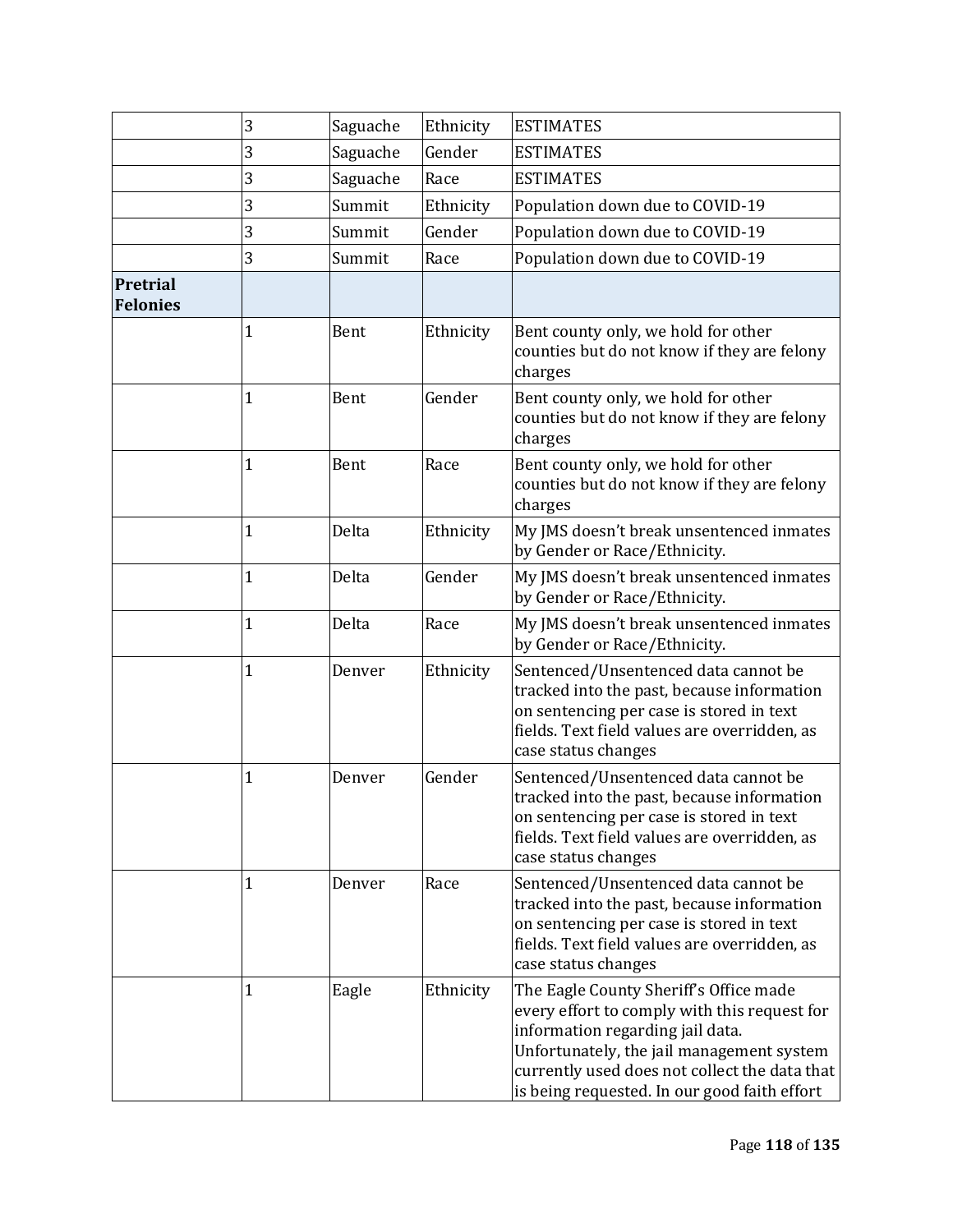|              |         |           | to comply with this House Bill, we will<br>continue to explore the capabilities of our<br>systems. The Eagle County Jail will be<br>exploring its current reporting capabilities,<br>and limitations, as well as potential<br>solutions to the issue to include the funding<br>for any potential solutions in the coming<br>months.                                                                                                                                                                                                                                                                             |
|--------------|---------|-----------|-----------------------------------------------------------------------------------------------------------------------------------------------------------------------------------------------------------------------------------------------------------------------------------------------------------------------------------------------------------------------------------------------------------------------------------------------------------------------------------------------------------------------------------------------------------------------------------------------------------------|
| 1            | Eagle   | Gender    | The Eagle County Sheriff's Office made<br>every effort to comply with this request for<br>information regarding jail data.<br>Unfortunately, the jail management system<br>currently used does not collect the data that<br>is being requested. In our good faith effort<br>to comply with this House Bill, we will<br>continue to explore the capabilities of our<br>systems. The Eagle County Jail will be<br>exploring its current reporting capabilities,<br>and limitations, as well as potential<br>solutions to the issue to include the funding<br>for any potential solutions in the coming<br>months. |
| $\mathbf{1}$ | Eagle   | Race      | The Eagle County Sheriff's Office made<br>every effort to comply with this request for<br>information regarding jail data.<br>Unfortunately, the jail management system<br>currently used does not collect the data that<br>is being requested. In our good faith effort<br>to comply with this House Bill, we will<br>continue to explore the capabilities of our<br>systems. The Eagle County Jail will be<br>exploring its current reporting capabilities,<br>and limitations, as well as potential<br>solutions to the issue to include the funding<br>for any potential solutions in the coming<br>months. |
| $\mathbf{1}$ | Fremont | Ethnicity | This would have to be figured by hand, JMS<br>not set to capture this data at this time                                                                                                                                                                                                                                                                                                                                                                                                                                                                                                                         |
| $\mathbf 1$  | Fremont | Gender    | This would have to be figured by hand, JMS<br>not set to capture this data at this time                                                                                                                                                                                                                                                                                                                                                                                                                                                                                                                         |
| $\mathbf 1$  | Fremont | Race      | This would have to be figured by hand, JMS<br>not set to capture this data at this time                                                                                                                                                                                                                                                                                                                                                                                                                                                                                                                         |
| $\mathbf 1$  | Gilpin  | Ethnicity | <b>NA</b>                                                                                                                                                                                                                                                                                                                                                                                                                                                                                                                                                                                                       |
| 1            | Gilpin  | Gender    | NA                                                                                                                                                                                                                                                                                                                                                                                                                                                                                                                                                                                                              |
| $\mathbf 1$  | Gilpin  | Race      | NA                                                                                                                                                                                                                                                                                                                                                                                                                                                                                                                                                                                                              |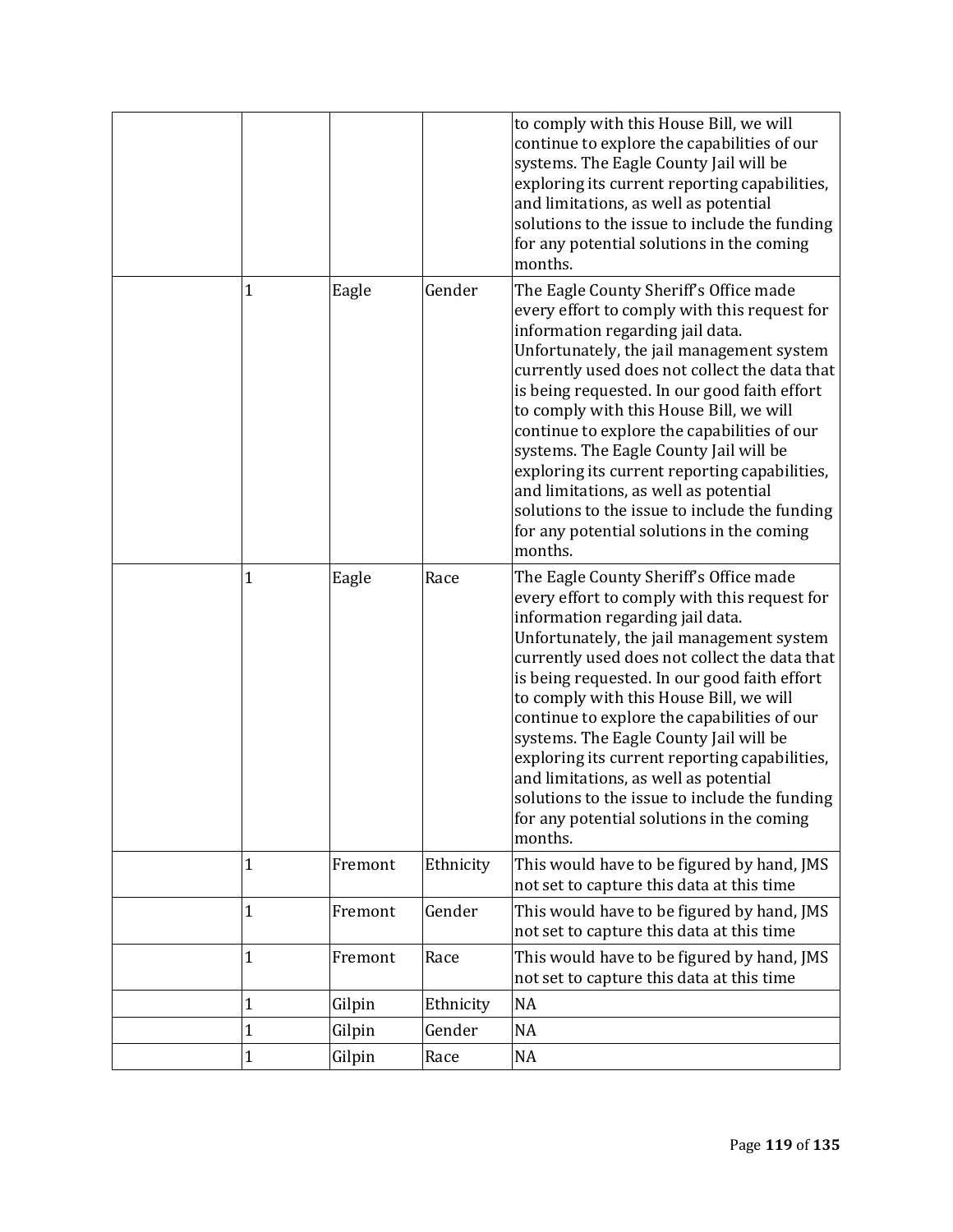| $\mathbf 1$    |                | Montezuma Ethnicity | The MCSO JMS is unable to provide the<br>reports for this information(Report in<br>development)  |
|----------------|----------------|---------------------|--------------------------------------------------------------------------------------------------|
| $\mathbf 1$    |                | Montezuma Gender    | The MCSO JMS is unable to provide the<br>reports for this information(Report in<br>development)  |
| $\mathbf{1}$   | Montezuma Race |                     | The MCSO JMS is unable to provide the<br>reports for this information(Report in<br>development)  |
| 1              | Prowers        | Ethnicity           | Eforce does not separate this data.                                                              |
| 1              | Prowers        | Gender              | Eforce does not separate this data.                                                              |
| 1              | Prowers        | Race                | Eforce does not separate this data.                                                              |
| $\mathbf 1$    | Pueblo         | Ethnicity           | JMS does not currently break down<br>"sentenced" by gender/race/ethnicity                        |
| 1              | Pueblo         | Gender              | JMS does not currently break down<br>"sentenced" by gender/race/ethnicity                        |
| 1              | Pueblo         | Race                | JMS does not currently break down<br>"sentenced" by gender/race/ethnicity                        |
| 1              | Summit         | Ethnicity           | We do not have the program to pull these<br>stats from our JMS                                   |
| 1              | Summit         | Gender              | We do not have the program to pull these<br>stats from our JMS                                   |
| 1              | Summit         | Race                | We do not have the program to pull these<br>stats from our JMS                                   |
| $\overline{c}$ | Bent           | Ethnicity           | Bent county only, we hold for other<br>counties but do not know if their charges<br>are felonies |
| 2              | Bent           | Gender              | Bent county only, we hold for other<br>counties but do not know if their charges<br>are felonies |
| 2              | Bent           | Race                | Bent county only, we hold for other<br>counties but do not know if their charges<br>are felonies |
| 2              | Delta          | Ethnicity           | My JMS doesn't break unsentenced inmates<br>by Gender or Race/Ethnicity.                         |
| 2              | Delta          | Gender              | My JMS doesn't break unsentenced inmates<br>by Gender or Race/Ethnicity.                         |
| 2              | Delta          | Race                | My JMS doesn't break unsentenced inmates<br>by Gender or Race/Ethnicity.                         |
| 2              | Moffat         | Ethnicity           | These might be off/we do courtesy holds<br>for other agencies with charges                       |
| 2              | Moffat         | Gender              | These might be off/we do courtesy holds<br>for other agencies with charges                       |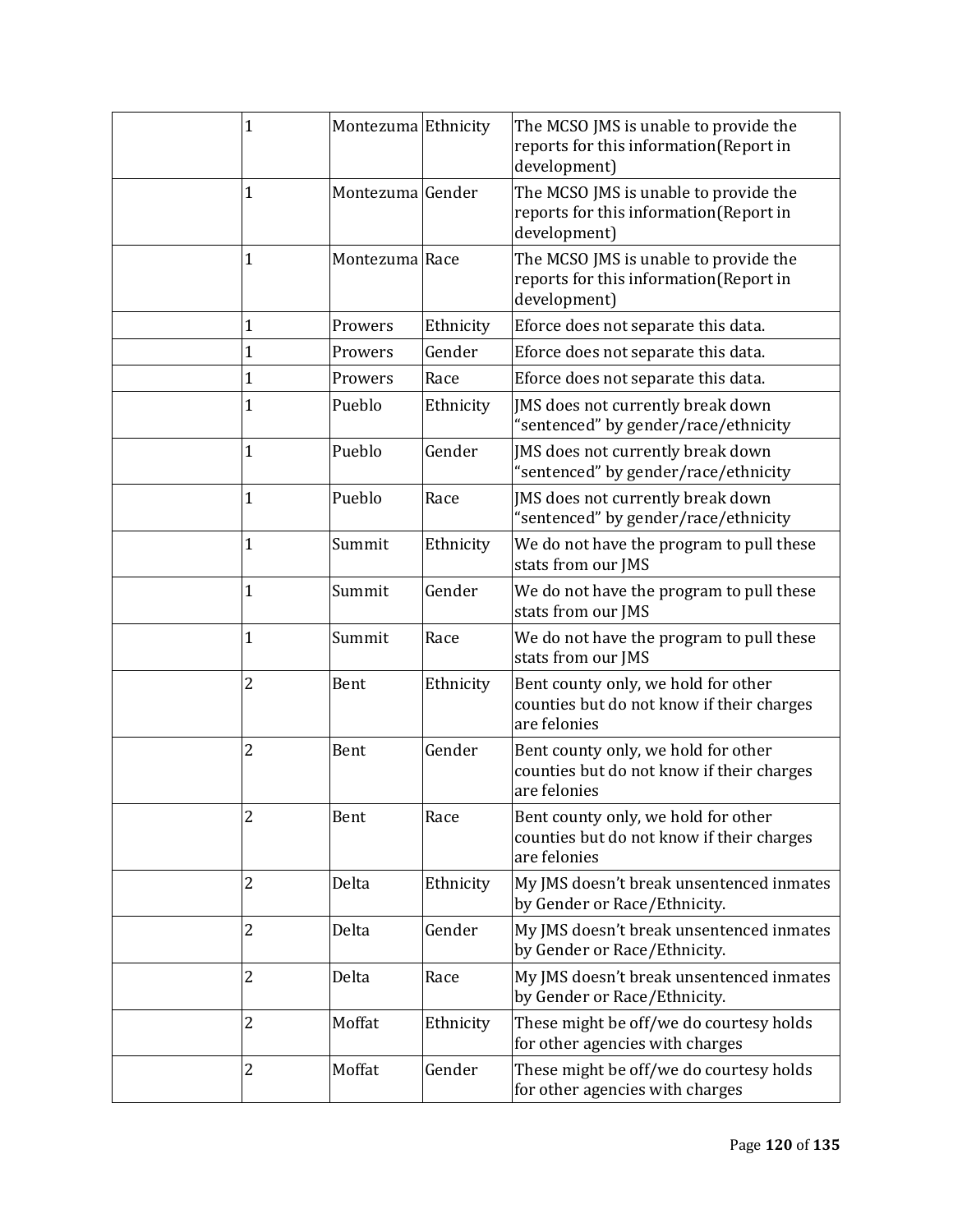| 2              | Moffat  | Race      | These might be off/we do courtesy holds<br>for other agencies with charges      |
|----------------|---------|-----------|---------------------------------------------------------------------------------|
| 2              | Prowers | Ethnicity | Eforce does not seprate this data                                               |
| 2              | Prowers | Gender    | Eforce does not seprate this data                                               |
| $\overline{2}$ | Prowers | Race      | Eforce does not seprate this data                                               |
| 2              | Pueblo  | Ethnicity | JMS does not currently break down<br>"sentenced" by gender/race/ethnicity       |
| $\overline{2}$ | Pueblo  | Gender    | JMS does not currently break down<br>"sentenced" by gender/race/ethnicity       |
| $\overline{2}$ | Pueblo  | Race      | JMS does not currently break down<br>"sentenced" by gender/race/ethnicity       |
| $\overline{c}$ | Routt   | Ethnicity | System does not separate by crime class                                         |
| 2              | Routt   | Gender    | System does not separate by crime class                                         |
| 2              | Routt   | Race      | System does not separate by crime class                                         |
| 2              | Summit  | Ethnicity | We do not have the program to pull these<br>stats from out JMS.                 |
| 2              | Summit  | Gender    | We do not have the program to pull these<br>stats from out JMS.                 |
| 2              | Summit  | Race      | We do not have the program to pull these<br>stats from out JMS.                 |
| 3              | Bent    | Ethnicity | bent county only, we hold for other counties<br>don't know if they are felonies |
| 3              | Bent    | Gender    | bent county only, we hold for other counties<br>don't know if they are felonies |
| 3              | Bent    | Race      | bent county only, we hold for other counties<br>don't know if they are felonies |
| 3              | Delta   | Ethnicity | My JMS doesn't break unsentenced inmates<br>by Gender or Race/Ethnicity.        |
| 3              | Delta   | Gender    | My JMS doesn't break unsentenced inmates<br>by Gender or Race/Ethnicity.        |
| 3              | Delta   | Race      | My JMS doesn't break unsentenced inmates<br>by Gender or Race/Ethnicity.        |
| 3              | Prowers | Ethnicity | Eforce does not seprate this data                                               |
| 3              | Prowers | Gender    | Eforce does not seprate this data                                               |
| 3              | Prowers | Race      | Eforce does not seprate this data                                               |
| 3              | Pueblo  | Ethnicity | JMS does not currently break down<br>"Unsentenced" by gender/race/ethnicity     |
| 3              | Pueblo  | Gender    | JMS does not currently break down<br>"Unsentenced" by gender/race/ethnicity     |
| 3              | Pueblo  | Race      | JMS does not currently break down<br>"Unsentenced" by gender/race/ethnicity     |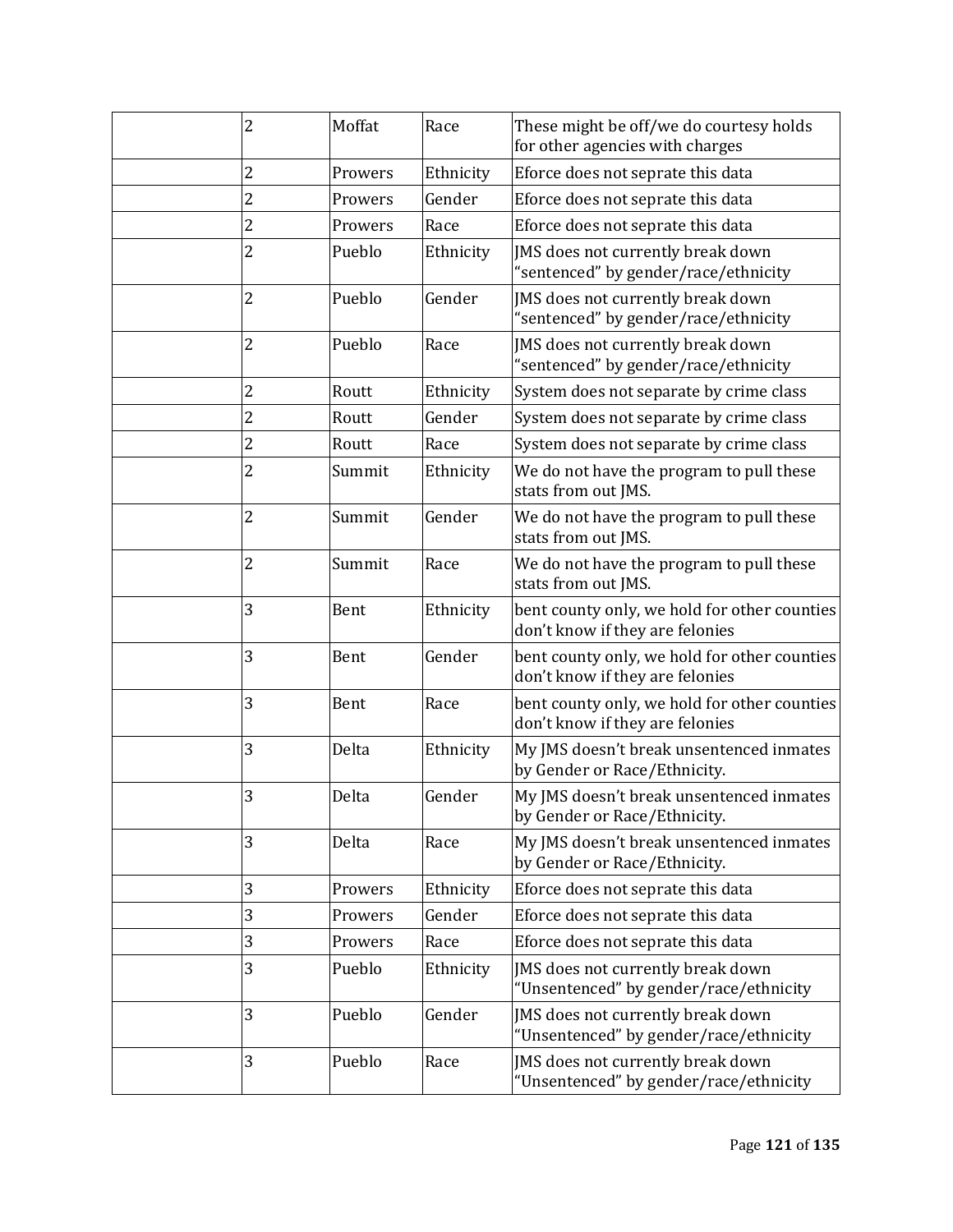|                                 | 3            | Routt    | Ethnicity | System does not separate by crime class                                                                                                                                                               |
|---------------------------------|--------------|----------|-----------|-------------------------------------------------------------------------------------------------------------------------------------------------------------------------------------------------------|
|                                 | 3            | Routt    | Gender    | System does not separate by crime class                                                                                                                                                               |
|                                 | 3            | Routt    | Race      | System does not separate by crime class                                                                                                                                                               |
|                                 | 3            | Saguache | Ethnicity | <b>ESTIMATES</b>                                                                                                                                                                                      |
|                                 | 3            | Saguache | Gender    | <b>ESTIMATES</b>                                                                                                                                                                                      |
|                                 | 3            | Saguache | Race      | <b>ESTIMATES</b>                                                                                                                                                                                      |
|                                 | 3            | Summit   | Ethnicity | We do not have the program to pull these<br>stats from our JMS.                                                                                                                                       |
|                                 | 3            | Summit   | Gender    | We do not have the program to pull these<br>stats from our JMS.                                                                                                                                       |
|                                 | 3            | Summit   | Race      | We do not have the program to pull these<br>stats from our JMS.                                                                                                                                       |
| Pretrial<br><b>Misdemeanors</b> |              |          |           |                                                                                                                                                                                                       |
|                                 | 1            | Bent     | Ethnicity | Bent county only, we hold for other<br>counties but do not know if they are<br>misdemeanors                                                                                                           |
|                                 | $\mathbf{1}$ | Bent     | Gender    | Bent county only, we hold for other<br>counties but do not know if they are<br>misdemeanors                                                                                                           |
|                                 | 1            | Bent     | Race      | Bent county only, we hold for other<br>counties but do not know if they are<br>misdemeanors                                                                                                           |
|                                 | $\mathbf{1}$ | Delta    | Ethnicity | My JMS doesn't break unsentenced inmates<br>by Gender or Race/Ethnicity.                                                                                                                              |
|                                 | 1            | Delta    | Gender    | My JMS doesn't break unsentenced inmates<br>by Gender or Race/Ethnicity.                                                                                                                              |
|                                 | $\mathbf{1}$ | Delta    | Race      | My JMS doesn't break unsentenced inmates<br>by Gender or Race/Ethnicity.                                                                                                                              |
|                                 | $\mathbf{1}$ | Denver   | Ethnicity | Sentenced/Unsentenced data cannot be<br>tracked into the past, because information<br>on sentencing per case is stored in text<br>fields. Text field values are overridden, as<br>case status changes |
|                                 | 1            | Denver   | Gender    | Sentenced/Unsentenced data cannot be<br>tracked into the past, because information<br>on sentencing per case is stored in text<br>fields. Text field values are overridden, as<br>case status changes |
|                                 | 1            | Denver   | Race      | Sentenced/Unsentenced data cannot be<br>tracked into the past, because information<br>on sentencing per case is stored in text<br>fields. Text field values are overridden, as<br>case status changes |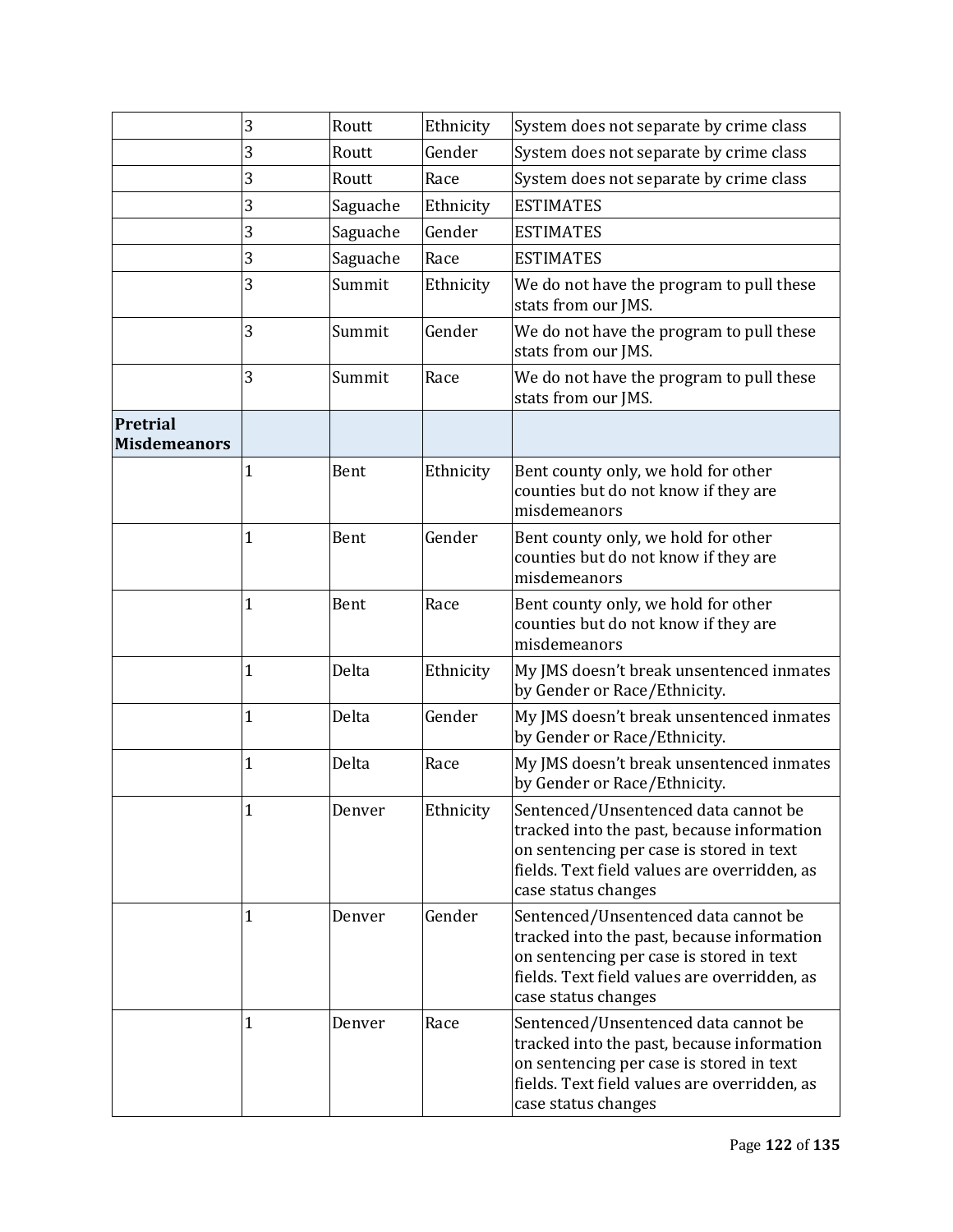| $\mathbf 1$ | Eagle   | Ethnicity | The Eagle County Sheriff's Office made<br>every effort to comply with this request for<br>information regarding jail data.<br>Unfortunately, the jail management system<br>currently used does not collect the data that<br>is being requested. In our good faith effort<br>to comply with this House Bill, we will<br>continue to explore the capabilities of our<br>systems. The Eagle County Jail will be<br>exploring its current reporting capabilities,<br>and limitations, as well as potential<br>solutions to the issue to include the funding<br>for any potential solutions in the coming<br>months. |
|-------------|---------|-----------|-----------------------------------------------------------------------------------------------------------------------------------------------------------------------------------------------------------------------------------------------------------------------------------------------------------------------------------------------------------------------------------------------------------------------------------------------------------------------------------------------------------------------------------------------------------------------------------------------------------------|
| 1           | Eagle   | Gender    | The Eagle County Sheriff's Office made<br>every effort to comply with this request for<br>information regarding jail data.<br>Unfortunately, the jail management system<br>currently used does not collect the data that<br>is being requested. In our good faith effort<br>to comply with this House Bill, we will<br>continue to explore the capabilities of our<br>systems. The Eagle County Jail will be<br>exploring its current reporting capabilities,<br>and limitations, as well as potential<br>solutions to the issue to include the funding<br>for any potential solutions in the coming<br>months. |
| 1           | Eagle   | Race      | The Eagle County Sheriff's Office made<br>every effort to comply with this request for<br>information regarding jail data.<br>Unfortunately, the jail management system<br>currently used does not collect the data that<br>is being requested. In our good faith effort<br>to comply with this House Bill, we will<br>continue to explore the capabilities of our<br>systems. The Eagle County Jail will be<br>exploring its current reporting capabilities,<br>and limitations, as well as potential<br>solutions to the issue to include the funding<br>for any potential solutions in the coming<br>months. |
| 1           | Fremont | Ethnicity | This would have to be figured by hand, JMS<br>not set to capture this data at this time                                                                                                                                                                                                                                                                                                                                                                                                                                                                                                                         |
| 1           | Fremont | Gender    | This would have to be figured by hand, JMS<br>not set to capture this data at this time                                                                                                                                                                                                                                                                                                                                                                                                                                                                                                                         |
| 1           | Fremont | Race      | This would have to be figured by hand, JMS<br>not set to capture this data at this time                                                                                                                                                                                                                                                                                                                                                                                                                                                                                                                         |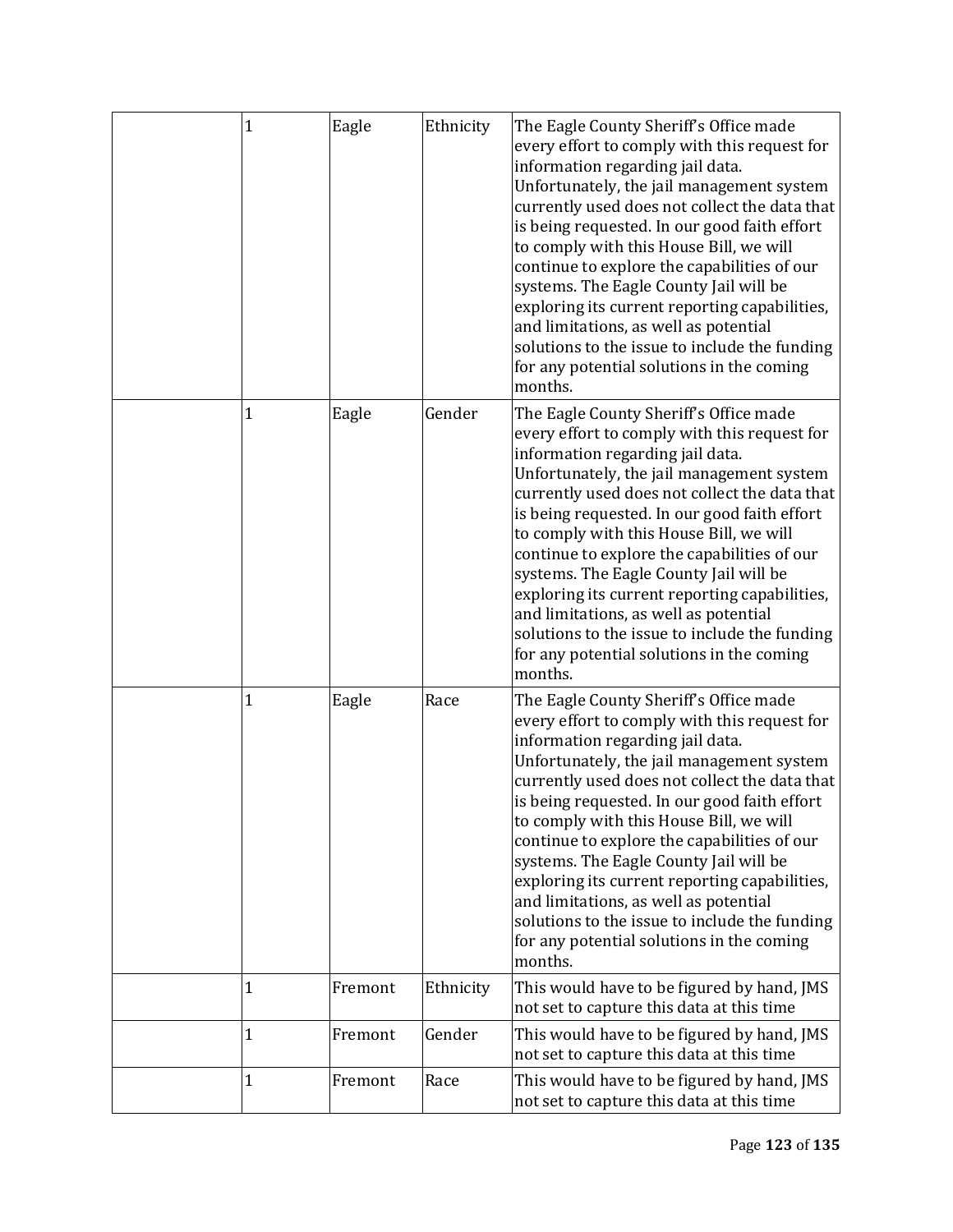| $\mathbf 1$    | Gilpin              | Ethnicity | Info on Gender, Race, Ethnicity not pulled<br>on day of snapshot, new process in place for<br>next quarterly report |
|----------------|---------------------|-----------|---------------------------------------------------------------------------------------------------------------------|
| 1              | Gilpin              | Gender    | Info on Gender, Race, Ethnicity not pulled<br>on day of snapshot, new process in place for<br>next quarterly report |
| 1              | Gilpin              | Race      | Info on Gender, Race, Ethnicity not pulled<br>on day of snapshot, new process in place for<br>next quarterly report |
| 1              | Montezuma Ethnicity |           | The MCSO JMS is unable to provide the<br>reports for this information(Report in<br>development)                     |
| $\mathbf 1$    | Montezuma Gender    |           | The MCSO JMS is unable to provide the<br>reports for this information(Report in<br>development)                     |
| 1              | Montezuma Race      |           | The MCSO JMS is unable to provide the<br>reports for this information(Report in<br>development)                     |
| 1              | Prowers             | Ethnicity | Eforce does not separate this data.                                                                                 |
| $\mathbf 1$    | Prowers             | Gender    | Eforce does not separate this data.                                                                                 |
| 1              | Prowers             | Race      | Eforce does not separate this data.                                                                                 |
| 1              | Pueblo              | Ethnicity | JMS does not currently break down<br>"sentenced" by gender/race/ethnicity                                           |
| $\mathbf 1$    | Pueblo              | Gender    | JMS does not currently break down<br>"sentenced" by gender/race/ethnicity                                           |
| 1              | Pueblo              | Race      | JMS does not currently break down<br>"sentenced" by gender/race/ethnicity                                           |
| 1              | Summit              | Ethnicity | We do not have the program to pull these<br>stats from our JMS                                                      |
| 1              | Summit              | Gender    | We do not have the program to pull these<br>stats from our JMS                                                      |
| 1              | Summit              | Race      | We do not have the program to pull these<br>stats from our JMS                                                      |
| $\overline{2}$ | Bent                | Ethnicity | Bent county only, we hold for other<br>counties but do not know if they are<br>misdemeanors                         |
| $\overline{2}$ | Bent                | Gender    | Bent county only, we hold for other<br>counties but do not know if they are<br>misdemeanors                         |
| 2              | Bent                | Race      | Bent county only, we hold for other<br>counties but do not know if they are<br>misdemeanors                         |
| 2              | Delta               | Ethnicity | My JMS doesn't break unsentenced inmates<br>by Gender or Race/Ethnicity.                                            |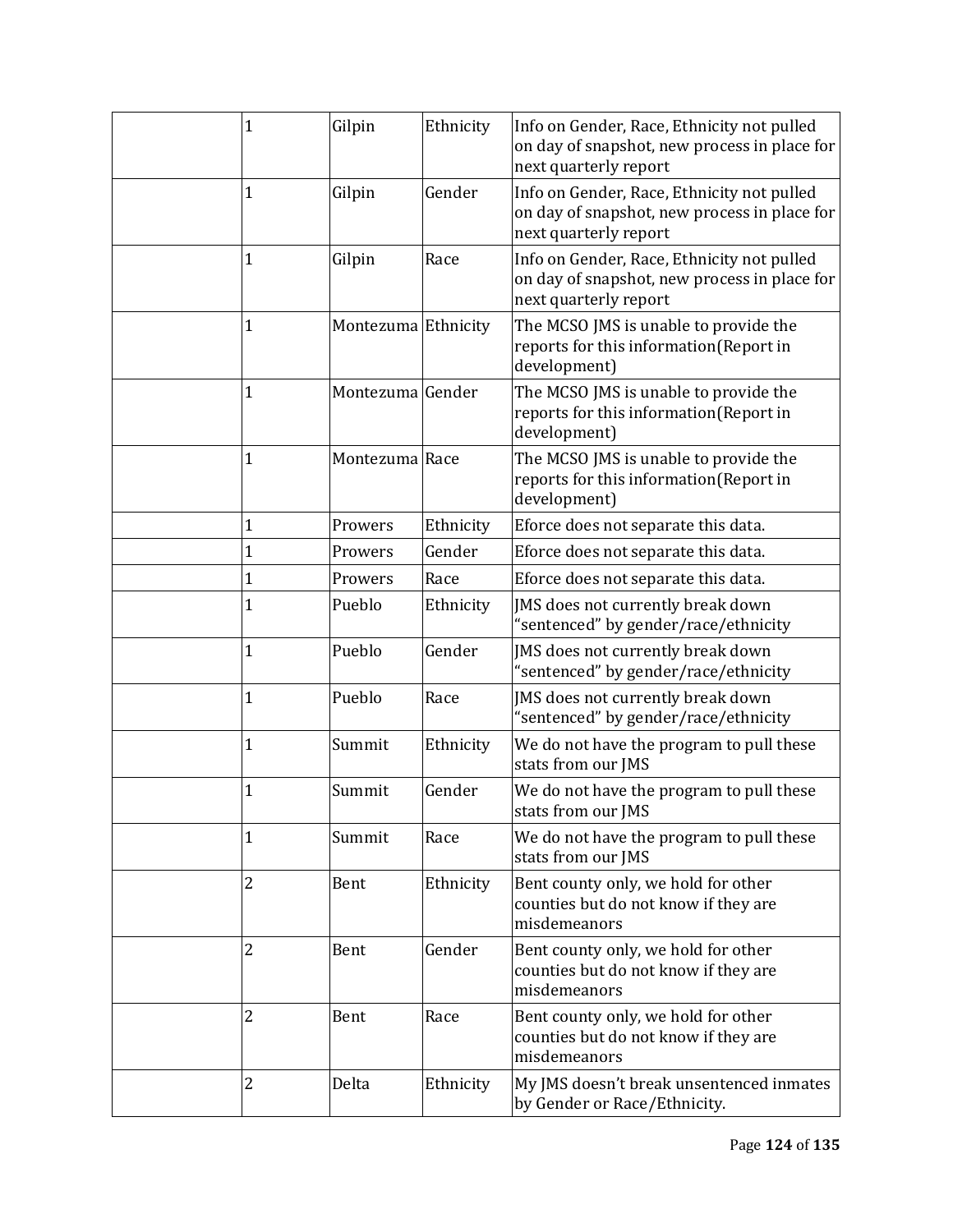| 2              | Delta   | Gender    | My JMS doesn't break unsentenced inmates<br>by Gender or Race/Ethnicity.            |
|----------------|---------|-----------|-------------------------------------------------------------------------------------|
| 2              | Delta   | Race      | My JMS doesn't break unsentenced inmates<br>by Gender or Race/Ethnicity.            |
| 2              | Moffat  | Ethnicity | These might be off/we do courtesy holds<br>for other agencies with charges          |
| 2              | Moffat  | Gender    | These might be off/we do courtesy holds<br>for other agencies with charges          |
| 2              | Moffat  | Race      | These might be off/we do courtesy holds<br>for other agencies with charges          |
| 2              | Prowers | Ethnicity | Eforce does not seprate this data                                                   |
| 2              | Prowers | Gender    | Eforce does not seprate this data                                                   |
| $\overline{c}$ | Prowers | Race      | Eforce does not seprate this data                                                   |
| 2              | Pueblo  | Ethnicity | JMS does not currently break down<br>"sentenced" by gender/race/ethnicity           |
| 2              | Pueblo  | Gender    | JMS does not currently break down<br>"sentenced" by gender/race/ethnicity           |
| 2              | Pueblo  | Race      | JMS does not currently break down<br>"sentenced" by gender/race/ethnicity           |
| 2              | Routt   | Ethnicity | System does not separate by crime class                                             |
| 2              | Routt   | Gender    | System does not separate by crime class                                             |
| 2              | Routt   | Race      | System does not separate by crime class                                             |
| 2              | Summit  | Ethnicity | We do not have the program to pull these<br>stats from out JMS.                     |
| 2              | Summit  | Gender    | We do not have the program to pull these<br>stats from out JMS.                     |
| 2              | Summit  | Race      | We do not have the program to pull these<br>stats from out JMS.                     |
| 3              | Bent    | Ethnicity | bent county only, we hold for other counties<br>don't know if they are misdemeanors |
| 3              | Bent    | Gender    | bent county only, we hold for other counties<br>don't know if they are misdemeanors |
| 3              | Bent    | Race      | bent county only, we hold for other counties<br>don't know if they are misdemeanors |
| 3              | Delta   | Ethnicity | My JMS doesn't break unsentenced inmates<br>by Gender or Race/Ethnicity.            |
| 3              | Delta   | Gender    | My JMS doesn't break unsentenced inmates<br>by Gender or Race/Ethnicity.            |
| 3              | Delta   | Race      | My JMS doesn't break unsentenced inmates<br>by Gender or Race/Ethnicity.            |
| 3              | Prowers | Ethnicity | Eforce does not seprate this data                                                   |
| 3              | Prowers | Gender    | Eforce does not seprate this data                                                   |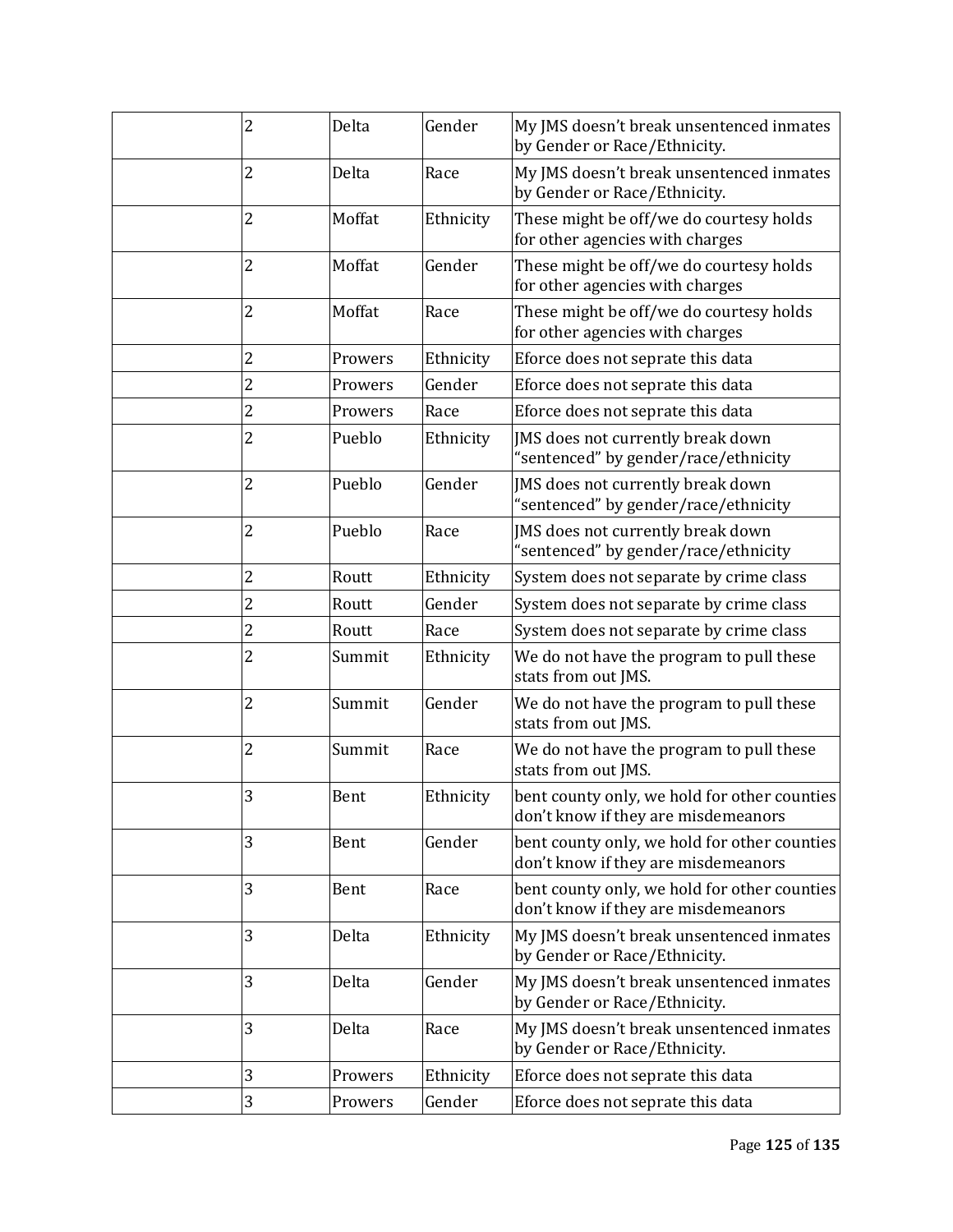|           | 3            | Prowers  | Race      | Eforce does not seprate this data                                                                                                                                                                     |
|-----------|--------------|----------|-----------|-------------------------------------------------------------------------------------------------------------------------------------------------------------------------------------------------------|
|           | 3            | Pueblo   | Ethnicity | JMS does not currently break down<br>"Unsentenced" by gender/race/ethnicity                                                                                                                           |
|           | 3            | Pueblo   | Gender    | JMS does not currently break down<br>"Unsentenced" by gender/race/ethnicity                                                                                                                           |
|           | 3            | Pueblo   | Race      | JMS does not currently break down<br>"Unsentenced" by gender/race/ethnicity                                                                                                                           |
|           | 3            | Routt    | Ethnicity | System does not separate by crime class                                                                                                                                                               |
|           | 3            | Routt    | Gender    | System does not separate by crime class                                                                                                                                                               |
|           | 3            | Routt    | Race      | System does not separate by crime class                                                                                                                                                               |
|           | 3            | Saguache | Ethnicity | <b>ESTIMATES</b>                                                                                                                                                                                      |
|           | 3            | Saguache | Gender    | <b>ESTIMATES</b>                                                                                                                                                                                      |
|           | 3            | Saguache | Race      | <b>ESTIMATES</b>                                                                                                                                                                                      |
|           | 3            | Summit   | Ethnicity | We do not have the program to pull these<br>stats from our JMS.                                                                                                                                       |
|           | 3            | Summit   | Gender    | We do not have the program to pull these<br>stats from our JMS.                                                                                                                                       |
|           | 3            | Summit   | Race      | We do not have the program to pull these<br>stats from our JMS.                                                                                                                                       |
| Sentenced |              |          |           |                                                                                                                                                                                                       |
|           | 1            | Delta    | Ethnicity | My JMS doesn't break sentenced inmates by<br>Gender or Race/Ethnicity.                                                                                                                                |
|           | 1            | Delta    | Gender    | My JMS doesn't break sentenced inmates by<br>Gender or Race/Ethnicity.                                                                                                                                |
|           | $\mathbf{1}$ | Delta    | Race      | My JMS doesn't break sentenced inmates by<br>Gender or Race/Ethnicity.                                                                                                                                |
|           | 1            | Denver   | Ethnicity | Sentenced/Unsentenced data cannot be<br>tracked into the past, because information<br>on sentencing per case is stored in text<br>fields. Text field values are overridden, as<br>case status changes |
|           | $\mathbf{1}$ | Denver   | Gender    | Sentenced/Unsentenced data cannot be<br>tracked into the past, because information<br>on sentencing per case is stored in text<br>fields. Text field values are overridden, as<br>case status changes |
|           | 1            | Denver   | Race      | Sentenced/Unsentenced data cannot be<br>tracked into the past, because information<br>on sentencing per case is stored in text<br>fields. Text field values are overridden, as<br>case status changes |
|           | 1            | Eagle    | Ethnicity | The Eagle County Sheriff's Office made<br>every effort to comply with this request for                                                                                                                |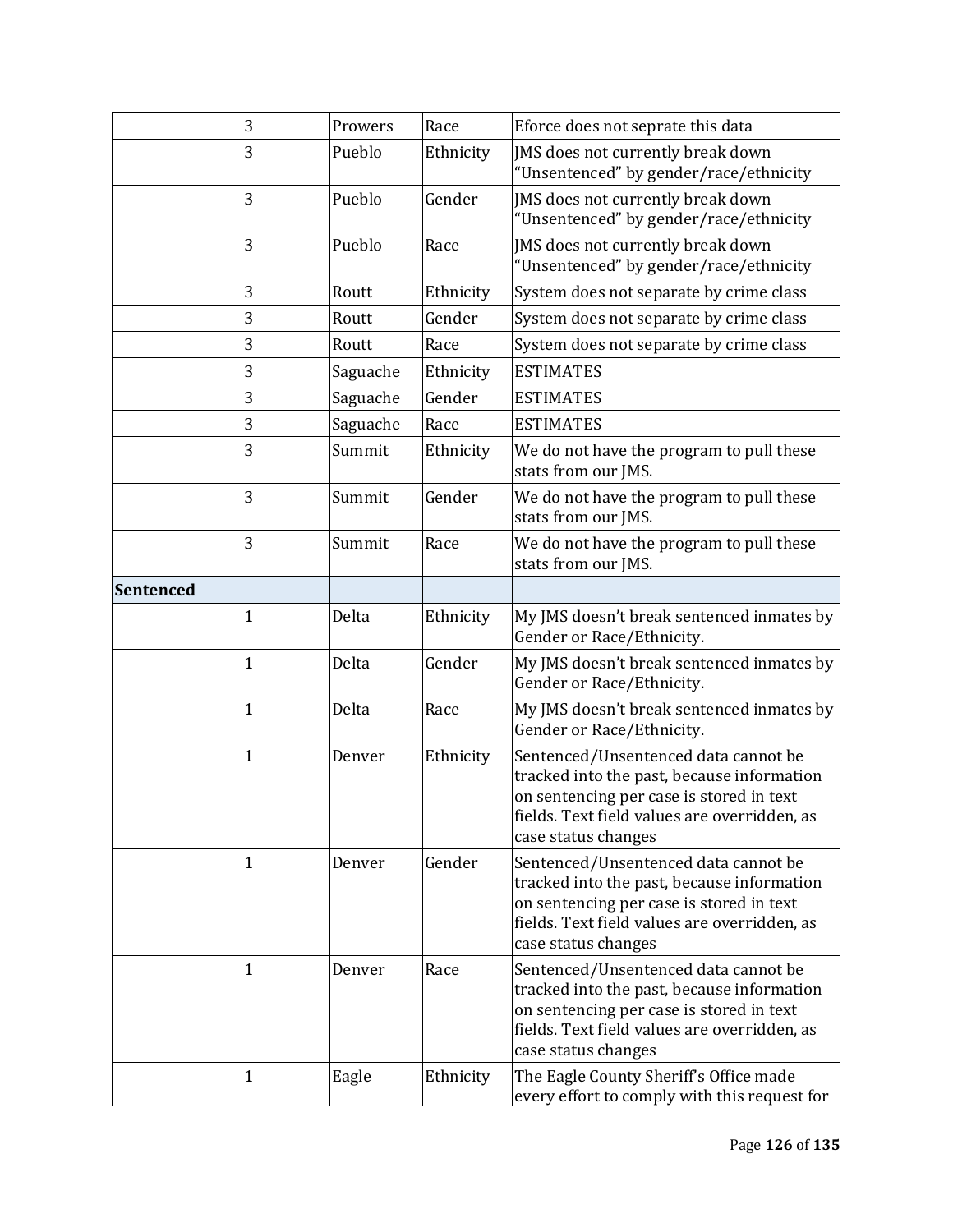|   |        |           | information regarding jail data.<br>Unfortunately, the jail management system<br>currently used does not collect the data that<br>is being requested. In our good faith effort<br>to comply with this House Bill, we will<br>continue to explore the capabilities of our<br>systems. The Eagle County Jail will be<br>exploring its current reporting capabilities,<br>and limitations, as well as potential<br>solutions to the issue to include the funding<br>for any potential solutions in the coming<br>months.                                                                                           |
|---|--------|-----------|-----------------------------------------------------------------------------------------------------------------------------------------------------------------------------------------------------------------------------------------------------------------------------------------------------------------------------------------------------------------------------------------------------------------------------------------------------------------------------------------------------------------------------------------------------------------------------------------------------------------|
| 1 | Eagle  | Gender    | The Eagle County Sheriff's Office made<br>every effort to comply with this request for<br>information regarding jail data.<br>Unfortunately, the jail management system<br>currently used does not collect the data that<br>is being requested. In our good faith effort<br>to comply with this House Bill, we will<br>continue to explore the capabilities of our<br>systems. The Eagle County Jail will be<br>exploring its current reporting capabilities,<br>and limitations, as well as potential<br>solutions to the issue to include the funding<br>for any potential solutions in the coming<br>months. |
| 1 | Eagle  | Race      | The Eagle County Sheriff's Office made<br>every effort to comply with this request for<br>information regarding jail data.<br>Unfortunately, the jail management system<br>currently used does not collect the data that<br>is being requested. In our good faith effort<br>to comply with this House Bill, we will<br>continue to explore the capabilities of our<br>systems. The Eagle County Jail will be<br>exploring its current reporting capabilities,<br>and limitations, as well as potential<br>solutions to the issue to include the funding<br>for any potential solutions in the coming<br>months. |
| 1 | Gilpin | Ethnicity | Info on Gender, Race, Ethnicity not pulled<br>on day of snapshot, new process in place for<br>next quarterly report                                                                                                                                                                                                                                                                                                                                                                                                                                                                                             |
| 1 | Gilpin | Gender    | Info on Gender, Race, Ethnicity not pulled<br>on day of snapshot, new process in place for<br>next quarterly report                                                                                                                                                                                                                                                                                                                                                                                                                                                                                             |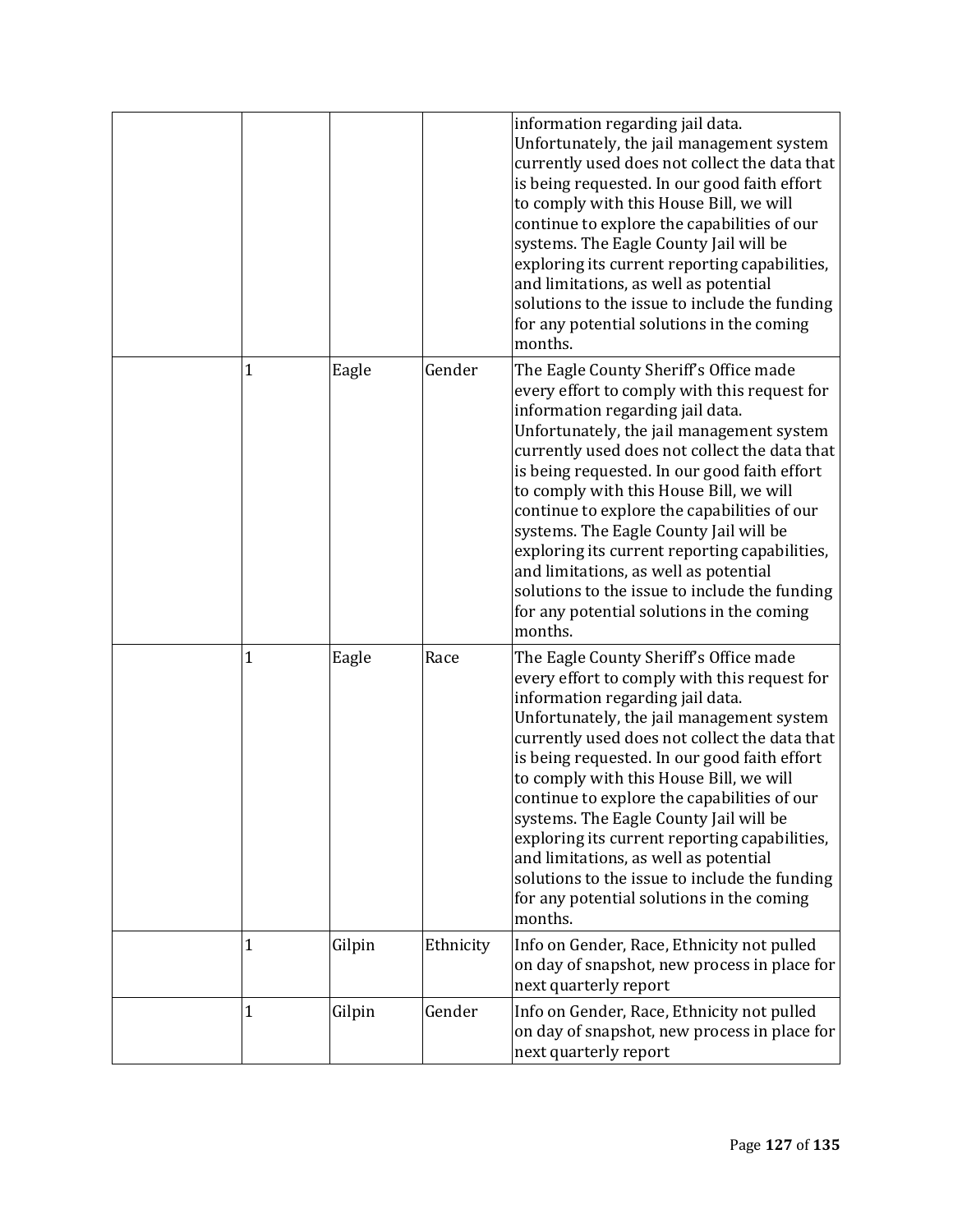| 1              | Gilpin           | Race      | Info on Gender, Race, Ethnicity not pulled<br>on day of snapshot, new process in place for<br>next quarterly report |
|----------------|------------------|-----------|---------------------------------------------------------------------------------------------------------------------|
| $\mathbf{1}$   | Jefferson        | Ethnicity | This info is available in connection with the<br>booking numbers over period of time. Not<br>PIT                    |
| $\mathbf{1}$   | Jefferson        | Gender    | This info is available in connection with the<br>booking numbers over period of time. Not<br>PIT                    |
| 1              | <b>Jefferson</b> | Race      | This info is available in connection with the<br>booking numbers over period of time. Not<br>PIT                    |
| 1              | Pitkin           | Ethnicity | <b>NA Ethnicity</b>                                                                                                 |
| 1              | Pitkin           | Gender    | <b>NA Ethnicity</b>                                                                                                 |
| $\mathbf{1}$   | Pitkin           | Race      | <b>NA Ethnicity</b>                                                                                                 |
| 1              | Prowers          | Ethnicity | Eforce does not separate this data.                                                                                 |
| $\mathbf{1}$   | Prowers          | Gender    | Eforce does not separate this data.                                                                                 |
| $\mathbf{1}$   | Prowers          | Race      | Eforce does not separate this data.                                                                                 |
| 1              | Pueblo           | Ethnicity | JMS does not currently break down<br>"sentenced" by gender/race/ethnicity                                           |
| $\mathbf{1}$   | Pueblo           | Gender    | JMS does not currently break down<br>"sentenced" by gender/race/ethnicity                                           |
| $\mathbf 1$    | Pueblo           | Race      | JMS does not currently break down<br>"sentenced" by gender/race/ethnicity                                           |
| $\overline{2}$ | Delta            | Ethnicity | My JMS doesn't break sentenced inmates by<br>Gender or Race/Ethnicity.                                              |
| $\overline{2}$ | Delta            | Gender    | My JMS doesn't break sentenced inmates by<br>Gender or Race/Ethnicity.                                              |
| $\overline{c}$ | Delta            | Race      | My JMS doesn't break sentenced inmates by<br>Gender or Race/Ethnicity.                                              |
| $\overline{c}$ | Prowers          | Ethnicity | Eforce does not seprate this data                                                                                   |
| $\overline{c}$ | Prowers          | Gender    | Eforce does not seprate this data                                                                                   |
| $\overline{c}$ | Prowers          | Race      | Eforce does not seprate this data                                                                                   |
| $\overline{c}$ | Pueblo           | Ethnicity | JMS does not currently break down<br>"sentenced" by gender/race/ethnicity                                           |
| $\overline{2}$ | Pueblo           | Gender    | JMS does not currently break down<br>"sentenced" by gender/race/ethnicity                                           |
| $\overline{2}$ | Pueblo           | Race      | JMS does not currently break down<br>"sentenced" by gender/race/ethnicity                                           |
| $\overline{c}$ | Routt            | Ethnicity | System does not break down by gender,<br>race/ethnicity                                                             |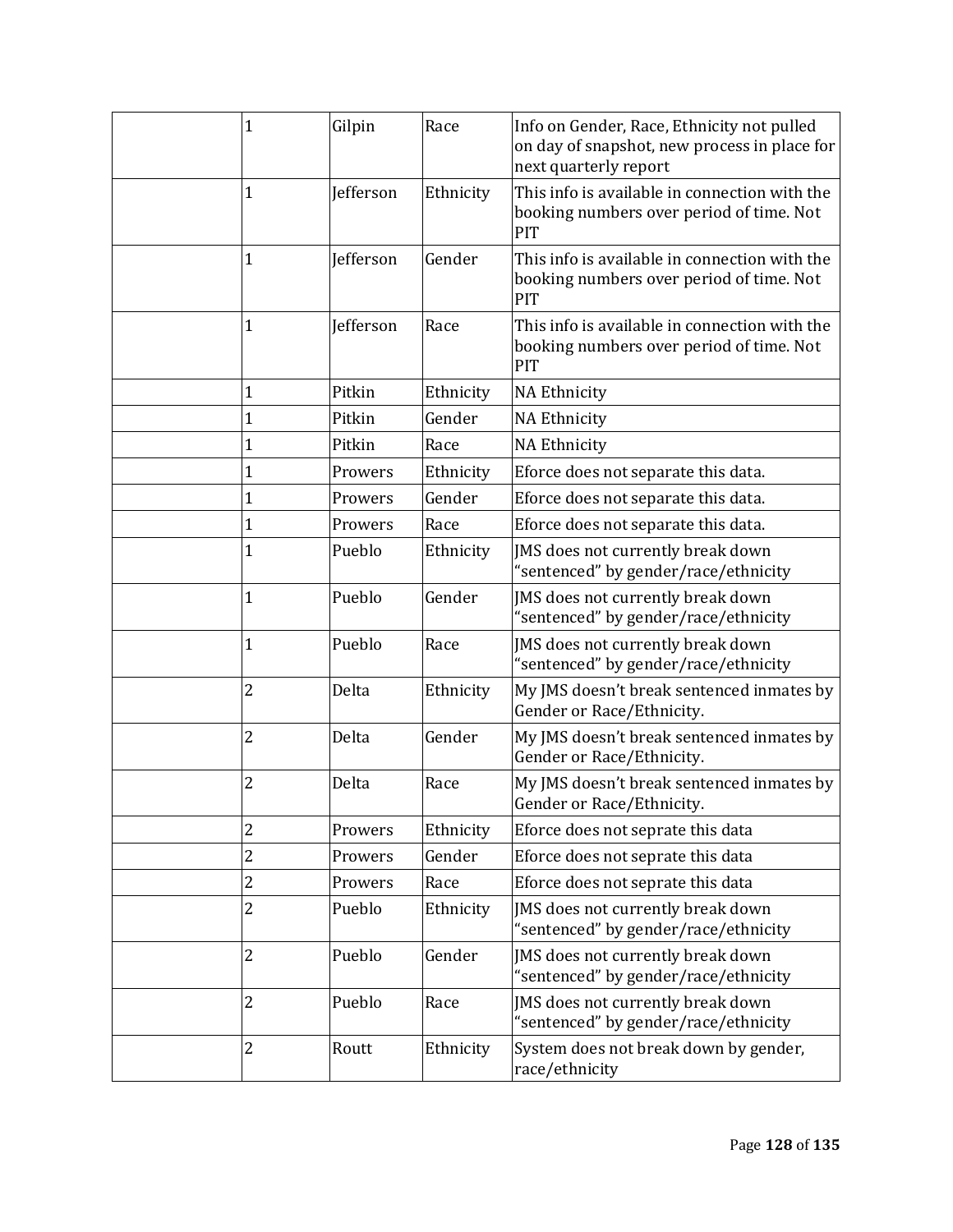| 2 | Routt    | Gender    | System does not break down by gender,<br>race/ethnicity                   |
|---|----------|-----------|---------------------------------------------------------------------------|
| 2 | Routt    | Race      | System does not break down by gender,<br>race/ethnicity                   |
| 2 | Summit   | Ethnicity | Population down due to COVID-19                                           |
| 2 | Summit   | Gender    | Population down due to COVID-19                                           |
| 2 | Summit   | Race      | Population down due to COVID-19                                           |
| 3 | Delta    | Ethnicity | My JMS doesn't break sentenced inmates by<br>Gender or Race/Ethnicity.    |
| 3 | Delta    | Gender    | My JMS doesn't break sentenced inmates by<br>Gender or Race/Ethnicity.    |
| 3 | Delta    | Race      | My JMS doesn't break sentenced inmates by<br>Gender or Race/Ethnicity.    |
| 3 | Moffat   | Ethnicity | understand that 12 of these are BIA<br>sentenced holds                    |
| 3 | Moffat   | Gender    | understand that 12 of these are BIA<br>sentenced holds                    |
| 3 | Moffat   | Race      | understand that 12 of these are BIA<br>sentenced holds                    |
| 3 | Prowers  | Ethnicity | Eforce does not seprate this data                                         |
| 3 | Prowers  | Gender    | Eforce does not seprate this data                                         |
| 3 | Prowers  | Race      | Eforce does not seprate this data                                         |
| 3 | Pueblo   | Ethnicity | JMS does not currently break down<br>"Sentenced" by gender/race/ethnicity |
| 3 | Pueblo   | Gender    | JMS does not currently break down<br>"Sentenced" by gender/race/ethnicity |
| 3 | Pueblo   | Race      | JMS does not currently break down<br>"Sentenced" by gender/race/ethnicity |
| 3 | Routt    | Ethnicity | System does not break down by gender,<br>race/ethnicity                   |
| 3 | Routt    | Gender    | System does not break down by gender,<br>race/ethnicity                   |
| 3 | Routt    | Race      | System does not break down by gender,<br>race/ethnicity                   |
| 3 | Saguache | Ethnicity | <b>ESTIMATES</b>                                                          |
| 3 | Saguache | Gender    | <b>ESTIMATES</b>                                                          |
| 3 | Saguache | Race      | <b>ESTIMATES</b>                                                          |
| 3 | Summit   | Ethnicity | Population down due to COVID-19                                           |
| 3 | Summit   | Gender    | Population down due to COVID-19                                           |
| 3 | Summit   | Race      | Population down due to COVID-19                                           |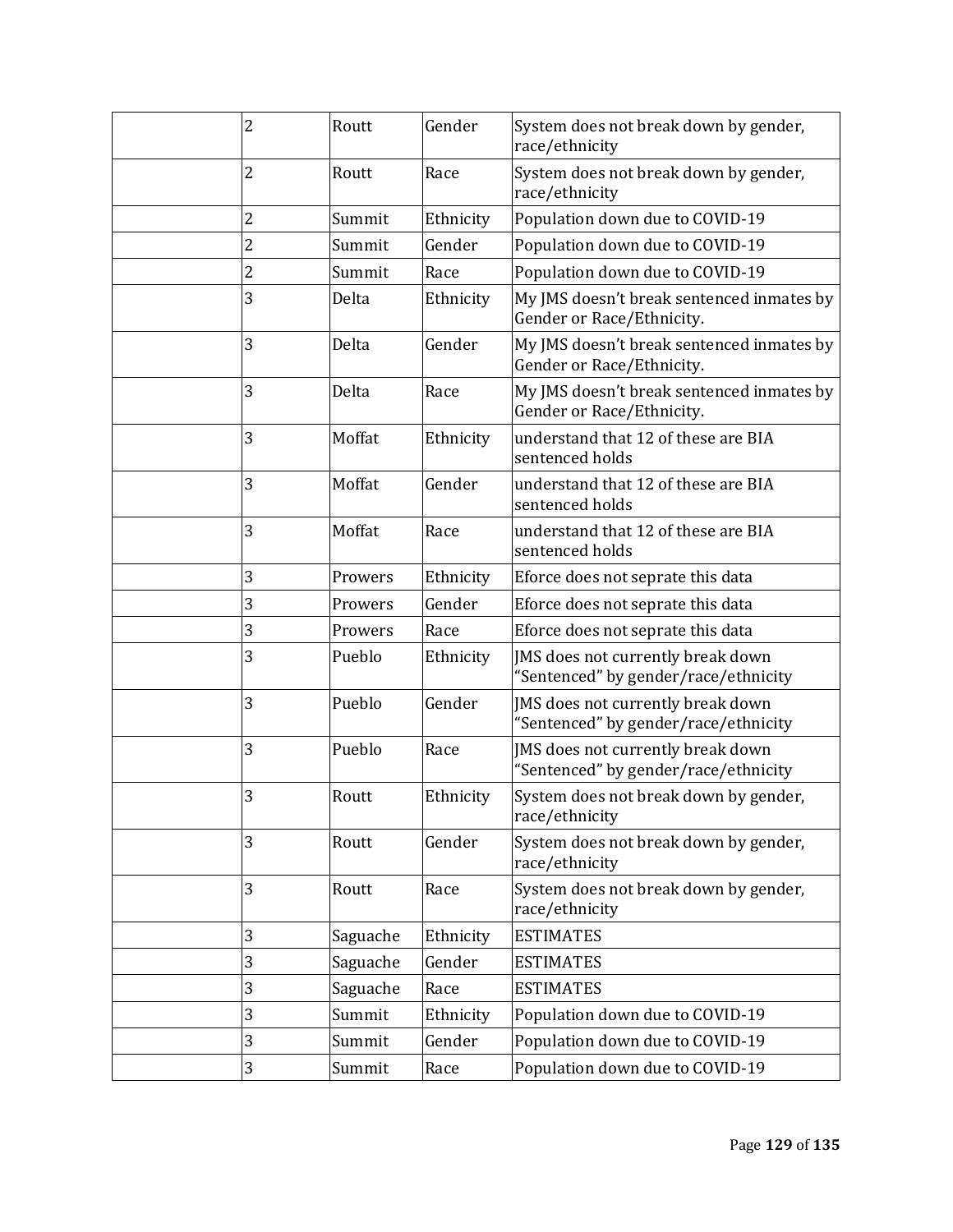| <b>Unsentenced -</b><br>Hold |              |        |           |                                                                                                                                                                                                                                                                                                                                                                                                                                                                                                                                                                                                                 |
|------------------------------|--------------|--------|-----------|-----------------------------------------------------------------------------------------------------------------------------------------------------------------------------------------------------------------------------------------------------------------------------------------------------------------------------------------------------------------------------------------------------------------------------------------------------------------------------------------------------------------------------------------------------------------------------------------------------------------|
|                              | 1            | Delta  | Ethnicity | My JMS doesn't break unsentenced inmates<br>by Gender or Race/Ethnicity.                                                                                                                                                                                                                                                                                                                                                                                                                                                                                                                                        |
|                              | $\mathbf 1$  | Delta  | Gender    | My JMS doesn't break unsentenced inmates<br>by Gender or Race/Ethnicity.                                                                                                                                                                                                                                                                                                                                                                                                                                                                                                                                        |
|                              | $\mathbf 1$  | Delta  | Race      | My JMS doesn't break unsentenced inmates<br>by Gender or Race/Ethnicity.                                                                                                                                                                                                                                                                                                                                                                                                                                                                                                                                        |
|                              | $\mathbf 1$  | Denver | Ethnicity | Sentenced/Unsentenced data cannot be<br>tracked into the past, because information<br>on sentencing per case is stored in text<br>fields. Text field values are overridden, as<br>case status changes                                                                                                                                                                                                                                                                                                                                                                                                           |
|                              | 1            | Denver | Gender    | Sentenced/Unsentenced data cannot be<br>tracked into the past, because information<br>on sentencing per case is stored in text<br>fields. Text field values are overridden, as<br>case status changes                                                                                                                                                                                                                                                                                                                                                                                                           |
|                              | 1            | Denver | Race      | Sentenced/Unsentenced data cannot be<br>tracked into the past, because information<br>on sentencing per case is stored in text<br>fields. Text field values are overridden, as<br>case status changes                                                                                                                                                                                                                                                                                                                                                                                                           |
|                              | $\mathbf{1}$ | Eagle  | Ethnicity | The Eagle County Sheriff's Office made<br>every effort to comply with this request for<br>information regarding jail data.<br>Unfortunately, the jail management system<br>currently used does not collect the data that<br>is being requested. In our good faith effort<br>to comply with this House Bill, we will<br>continue to explore the capabilities of our<br>systems. The Eagle County Jail will be<br>exploring its current reporting capabilities,<br>and limitations, as well as potential<br>solutions to the issue to include the funding<br>for any potential solutions in the coming<br>months. |
|                              | 1            | Eagle  | Gender    | The Eagle County Sheriff's Office made<br>every effort to comply with this request for<br>information regarding jail data.<br>Unfortunately, the jail management system<br>currently used does not collect the data that<br>is being requested. In our good faith effort<br>to comply with this House Bill, we will<br>continue to explore the capabilities of our<br>systems. The Eagle County Jail will be<br>exploring its current reporting capabilities,                                                                                                                                                   |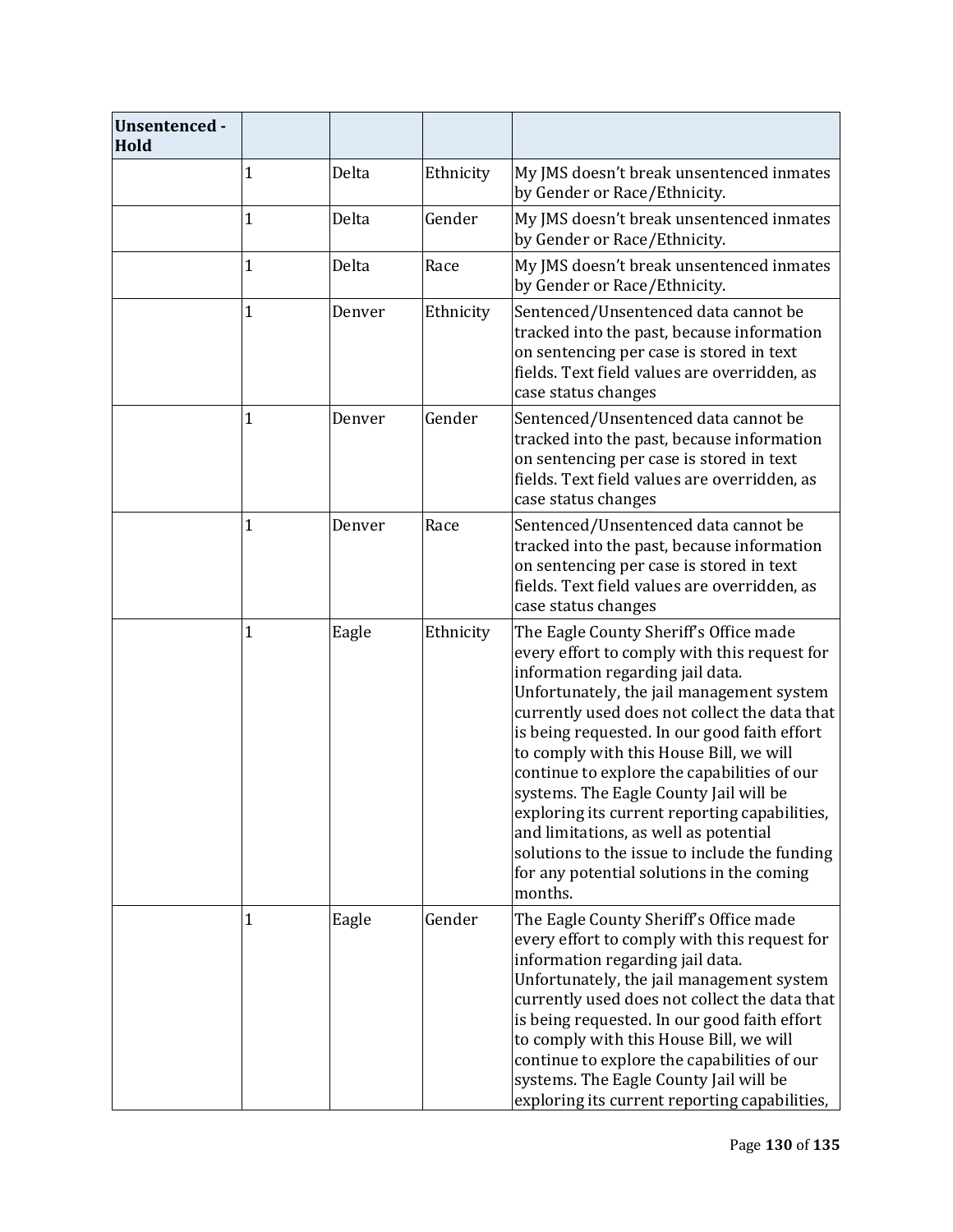|              |           |           | and limitations, as well as potential<br>solutions to the issue to include the funding<br>for any potential solutions in the coming<br>months.                                                                                                                                                                                                                                                                                                                                                                                                                                                                  |
|--------------|-----------|-----------|-----------------------------------------------------------------------------------------------------------------------------------------------------------------------------------------------------------------------------------------------------------------------------------------------------------------------------------------------------------------------------------------------------------------------------------------------------------------------------------------------------------------------------------------------------------------------------------------------------------------|
| 1            | Eagle     | Race      | The Eagle County Sheriff's Office made<br>every effort to comply with this request for<br>information regarding jail data.<br>Unfortunately, the jail management system<br>currently used does not collect the data that<br>is being requested. In our good faith effort<br>to comply with this House Bill, we will<br>continue to explore the capabilities of our<br>systems. The Eagle County Jail will be<br>exploring its current reporting capabilities,<br>and limitations, as well as potential<br>solutions to the issue to include the funding<br>for any potential solutions in the coming<br>months. |
| 1            | Fremont   | Ethnicity | This would have to be figured by hand, JMS<br>not set to capture this data at this time                                                                                                                                                                                                                                                                                                                                                                                                                                                                                                                         |
| 1            | Fremont   | Gender    | This would have to be figured by hand, JMS<br>not set to capture this data at this time                                                                                                                                                                                                                                                                                                                                                                                                                                                                                                                         |
| 1            | Fremont   | Race      | This would have to be figured by hand, JMS<br>not set to capture this data at this time                                                                                                                                                                                                                                                                                                                                                                                                                                                                                                                         |
| 1            | Gilpin    | Ethnicity | Info on Gender, Race, Ethnicity not pulled<br>on day of snapshot, new process in place for<br>next quarterly report                                                                                                                                                                                                                                                                                                                                                                                                                                                                                             |
| 1            | Gilpin    | Gender    | Info on Gender, Race, Ethnicity not pulled<br>on day of snapshot, new process in place for<br>next quarterly report                                                                                                                                                                                                                                                                                                                                                                                                                                                                                             |
| 1            | Gilpin    | Race      | Info on Gender, Race, Ethnicity not pulled<br>on day of snapshot, new process in place for<br>next quarterly report                                                                                                                                                                                                                                                                                                                                                                                                                                                                                             |
| 1            | Jefferson | Ethnicity | This is our Convicted/Not yet Sentenced<br>Population                                                                                                                                                                                                                                                                                                                                                                                                                                                                                                                                                           |
| $\mathbf{1}$ | Jefferson | Gender    | This is our Convicted/Not yet Sentenced<br>Population                                                                                                                                                                                                                                                                                                                                                                                                                                                                                                                                                           |
| $\mathbf{1}$ | Jefferson | Race      | This is our Convicted/Not yet Sentenced<br>Population                                                                                                                                                                                                                                                                                                                                                                                                                                                                                                                                                           |
| 1            | Pitkin    | Ethnicity | <b>NA Ethnicity</b>                                                                                                                                                                                                                                                                                                                                                                                                                                                                                                                                                                                             |
| $\mathbf 1$  | Pitkin    | Gender    | <b>NA Ethnicity</b>                                                                                                                                                                                                                                                                                                                                                                                                                                                                                                                                                                                             |
| 1            | Pitkin    | Race      | <b>NA Ethnicity</b>                                                                                                                                                                                                                                                                                                                                                                                                                                                                                                                                                                                             |
| 1            | Prowers   | Ethnicity | Eforce does not separate this data.                                                                                                                                                                                                                                                                                                                                                                                                                                                                                                                                                                             |
| $\mathbf 1$  | Prowers   | Gender    | Eforce does not separate this data.                                                                                                                                                                                                                                                                                                                                                                                                                                                                                                                                                                             |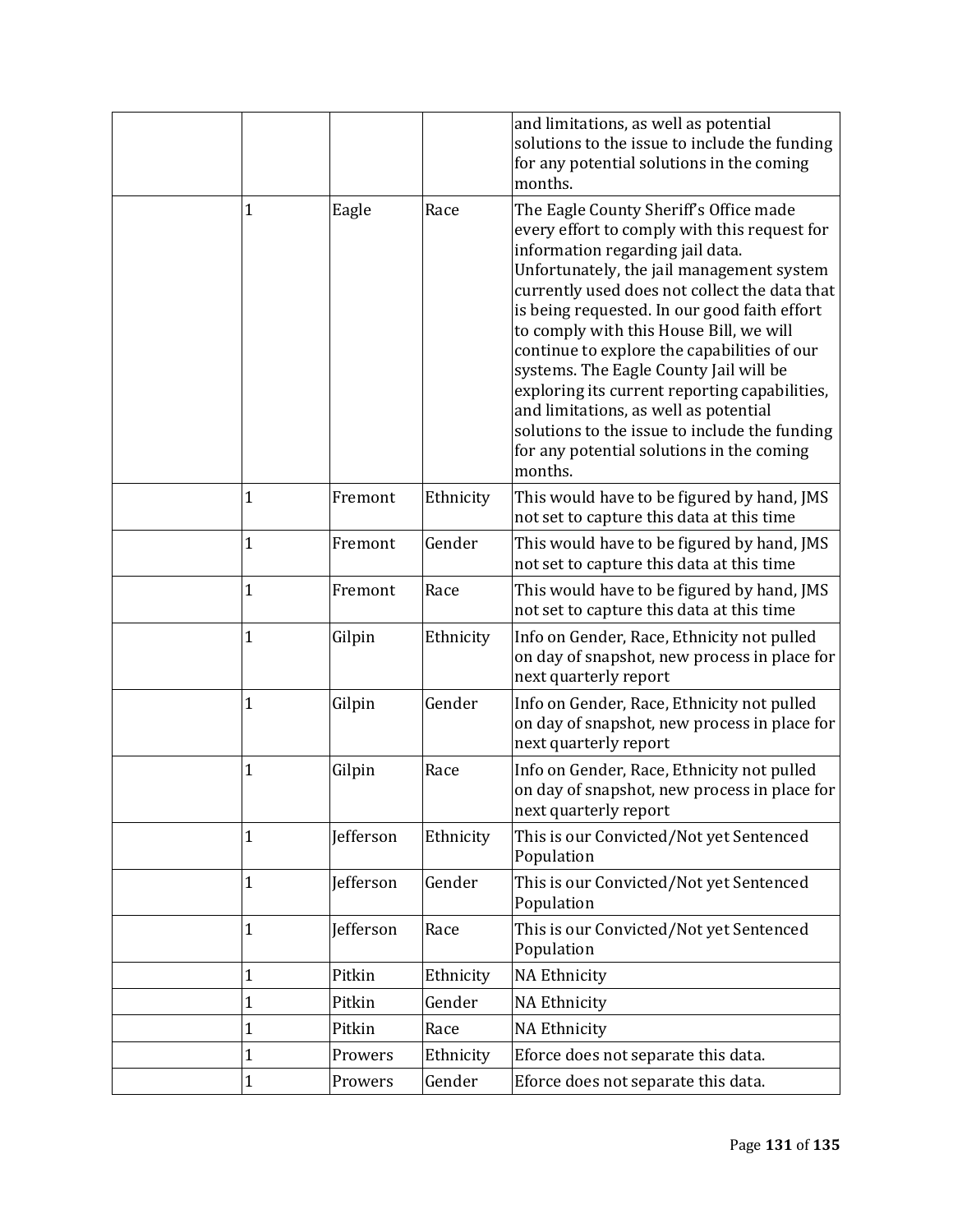| $\mathbf{1}$   | Prowers | Race      | Eforce does not separate this data.                                       |
|----------------|---------|-----------|---------------------------------------------------------------------------|
| 1              | Pueblo  | Ethnicity | JMS does not currently break down<br>"sentenced" by gender/race/ethnicity |
| $\mathbf 1$    | Pueblo  | Gender    | JMS does not currently break down<br>"sentenced" by gender/race/ethnicity |
| 1              | Pueblo  | Race      | JMS does not currently break down<br>"sentenced" by gender/race/ethnicity |
| 2              | Delta   | Ethnicity | My JMS doesn't break unsentenced inmates<br>by Gender or Race/Ethnicity.  |
| 2              | Delta   | Gender    | My JMS doesn't break unsentenced inmates<br>by Gender or Race/Ethnicity.  |
| 2              | Delta   | Race      | My JMS doesn't break unsentenced inmates<br>by Gender or Race/Ethnicity.  |
| 2              | Prowers | Ethnicity | Eforce does not seprate this data                                         |
| $\overline{c}$ | Prowers | Gender    | Eforce does not seprate this data                                         |
| 2              | Prowers | Race      | Eforce does not seprate this data                                         |
| 2              | Pueblo  | Ethnicity | JMS does not currently break down<br>"sentenced" by gender/race/ethnicity |
| $\overline{c}$ | Pueblo  | Gender    | JMS does not currently break down<br>"sentenced" by gender/race/ethnicity |
| 2              | Pueblo  | Race      | JMS does not currently break down<br>"sentenced" by gender/race/ethnicity |
| 2              | Routt   | Ethnicity | System does not break down by gender,<br>race/ethnicity                   |
| 2              | Routt   | Gender    | System does not break down by gender,<br>race/ethnicity                   |
| 2              | Routt   | Race      | System does not break down by gender,<br>race/ethnicity                   |
| 2              | Summit  | Ethnicity | Population down due to COVID-19                                           |
| 2              | Summit  | Gender    | Population down due to COVID-19                                           |
| 2              | Summit  | Race      | Population down due to COVID-19                                           |
| 3              | Delta   | Ethnicity | My JMS doesn't break unsentenced inmates<br>by Gender or Race/Ethnicity.  |
| 3              | Delta   | Gender    | My JMS doesn't break unsentenced inmates<br>by Gender or Race/Ethnicity.  |
| 3              | Delta   | Race      | My JMS doesn't break unsentenced inmates<br>by Gender or Race/Ethnicity.  |
| 3              | Prowers | Ethnicity | Eforce does not seprate this data                                         |
| 3              | Prowers | Gender    | Eforce does not seprate this data                                         |
| 3              | Prowers | Race      | Eforce does not seprate this data                                         |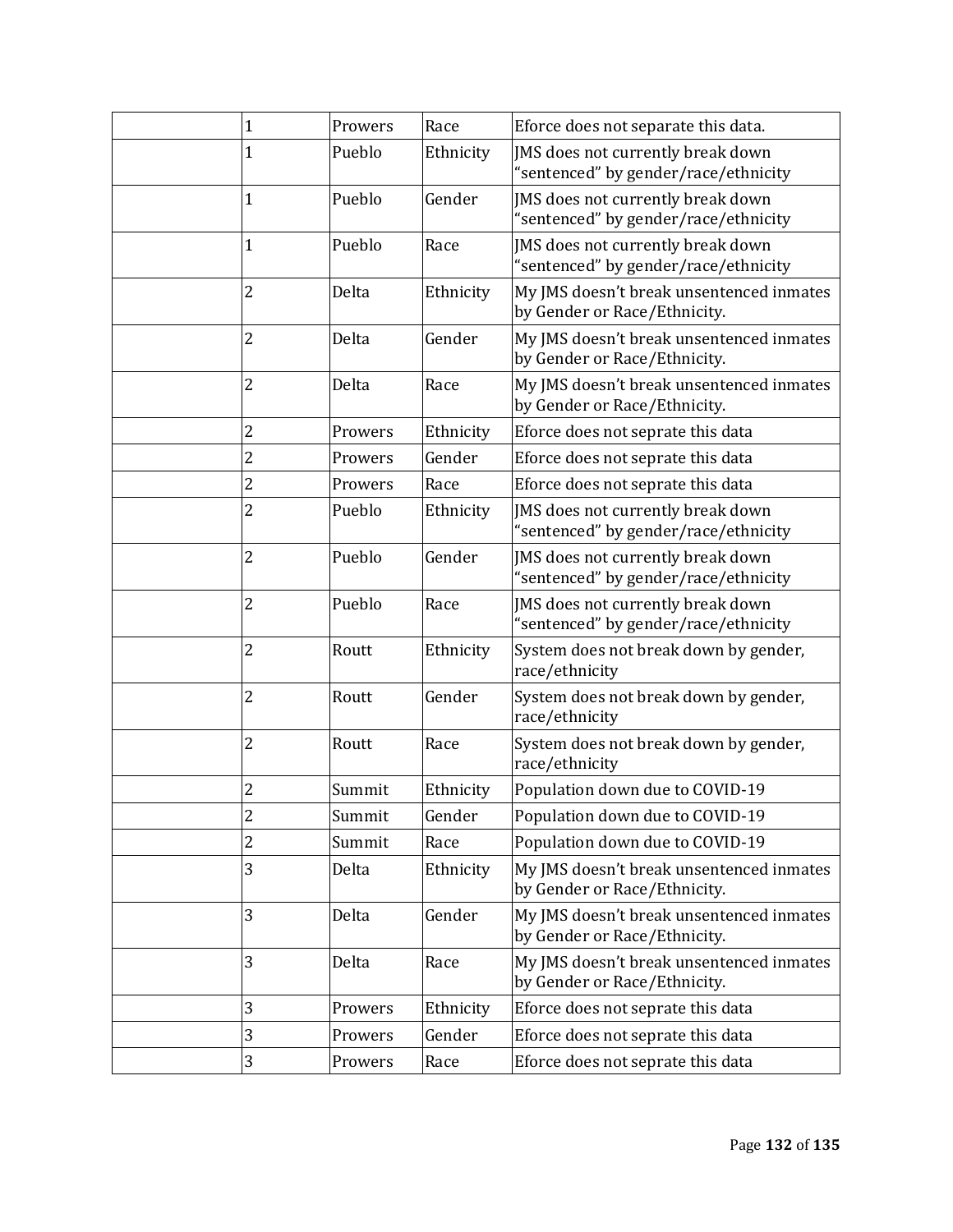| 3 | Pueblo   | Ethnicity | JMS does not currently break down<br>"Unentenced" by gender/race/ethnicity |
|---|----------|-----------|----------------------------------------------------------------------------|
| 3 | Pueblo   | Gender    | JMS does not currently break down<br>"Unentenced" by gender/race/ethnicity |
| 3 | Pueblo   | Race      | JMS does not currently break down<br>"Unentenced" by gender/race/ethnicity |
| 3 | Routt    | Ethnicity | System does not break down by gender,<br>race/ethnicity                    |
| 3 | Routt    | Gender    | System does not break down by gender,<br>race/ethnicity                    |
| 3 | Routt    | Race      | System does not break down by gender,<br>race/ethnicity                    |
| 3 | Saguache | Ethnicity | <b>ESTIMATES</b>                                                           |
| 3 | Saguache | Gender    | <b>ESTIMATES</b>                                                           |
| 3 | Saguache | Race      | <b>ESTIMATES</b>                                                           |
| 3 | Summit   | Ethnicity | Population down due to COVID-19                                            |
| 3 | Summit   | Gender    | Population down due to COVID-19                                            |
| 3 | Summit   | Race      | Population down due to COVID-19                                            |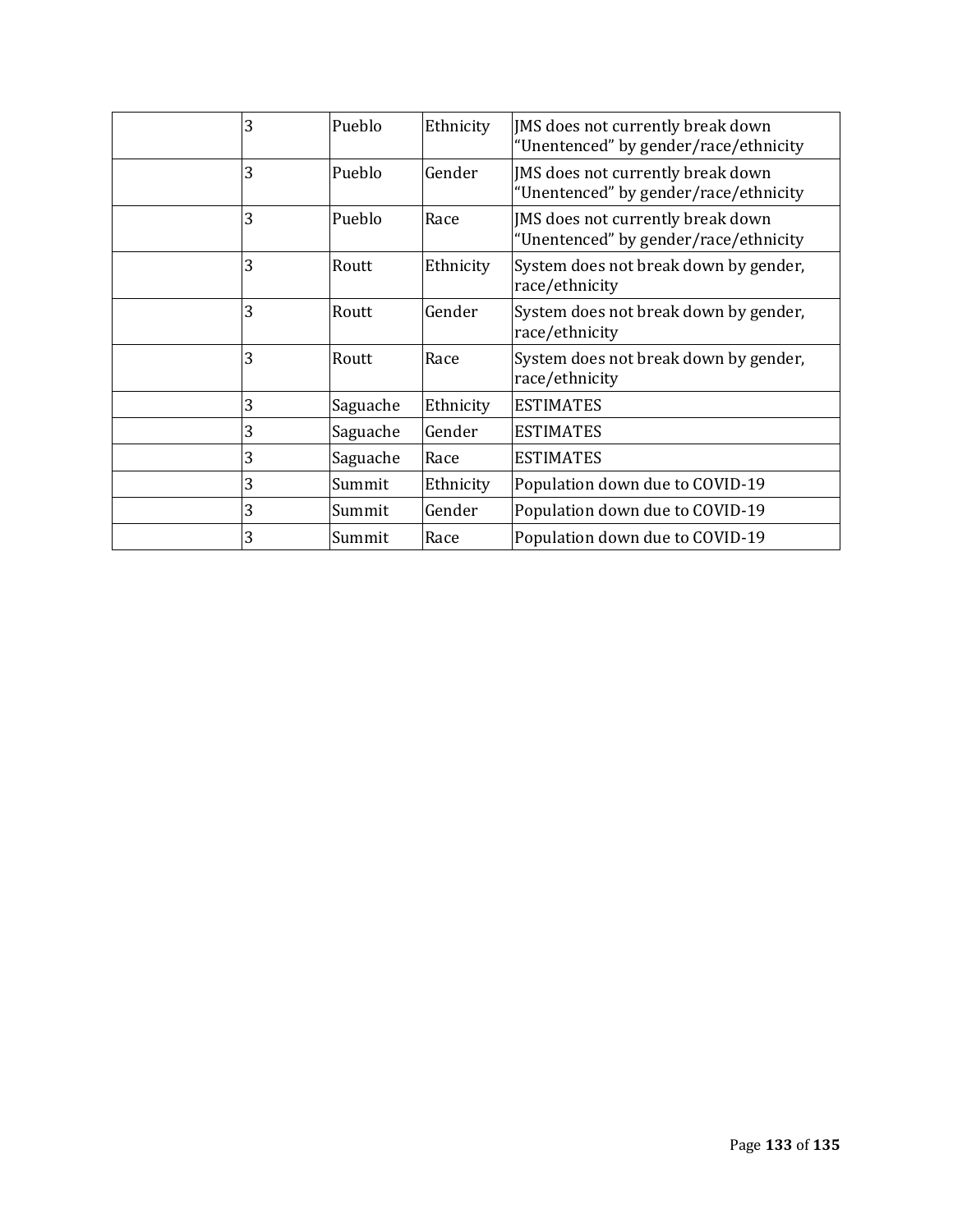## **Appendix C ‐ Agency Jail Management Systems**

| County            | <b>JMS</b>            |  |  |
|-------------------|-----------------------|--|--|
| Adams             | <b>Central Square</b> |  |  |
| Adams             | Tri Tech              |  |  |
| Alamosa           | eForce                |  |  |
| Arapahoe          | TriTech               |  |  |
| Baca              | Not Applicable        |  |  |
| Bent              | E-Force               |  |  |
| <b>Boulder</b>    | Tiburon               |  |  |
| <b>Broomfield</b> | New World             |  |  |
| Chaffee           | Sleuth                |  |  |
| Clear Creek       | E-Force               |  |  |
| Conejos           | E Force               |  |  |
| Costilla          | <b>NA</b>             |  |  |
| Crowley           | Eforce                |  |  |
| Custer            | Omnigo                |  |  |
| Custer            | <b>OMNIGO</b>         |  |  |
| Delta             | Spillman              |  |  |
| Denver            | <b>TAG</b>            |  |  |
| Douglas           | New World             |  |  |
| Eagle             | Intergraph            |  |  |
| El Paso           | Beacon JMS v9.2.39    |  |  |
| Elbert            | E-Force               |  |  |
| Fremont           | Omnigo/ITI            |  |  |
| Garfield          | New World Systems     |  |  |
| Gilpin            | <b>Central Square</b> |  |  |
| Grand             | eforce                |  |  |
| Gunnison          | Omnigo (ITI)          |  |  |
| Huerfano          | <b>NA</b>             |  |  |
| <b>Jackson</b>    | E-Force               |  |  |
| <b>Jefferson</b>  | Tiburon               |  |  |
| <b>Kit Carson</b> | Omnigo                |  |  |
| <b>Kit Carson</b> | Zuercher              |  |  |
| La Plata          | Spillman              |  |  |
| Larimer           | Tiburon 7.9           |  |  |
| Las Animas        | <b>ATIMS</b>          |  |  |